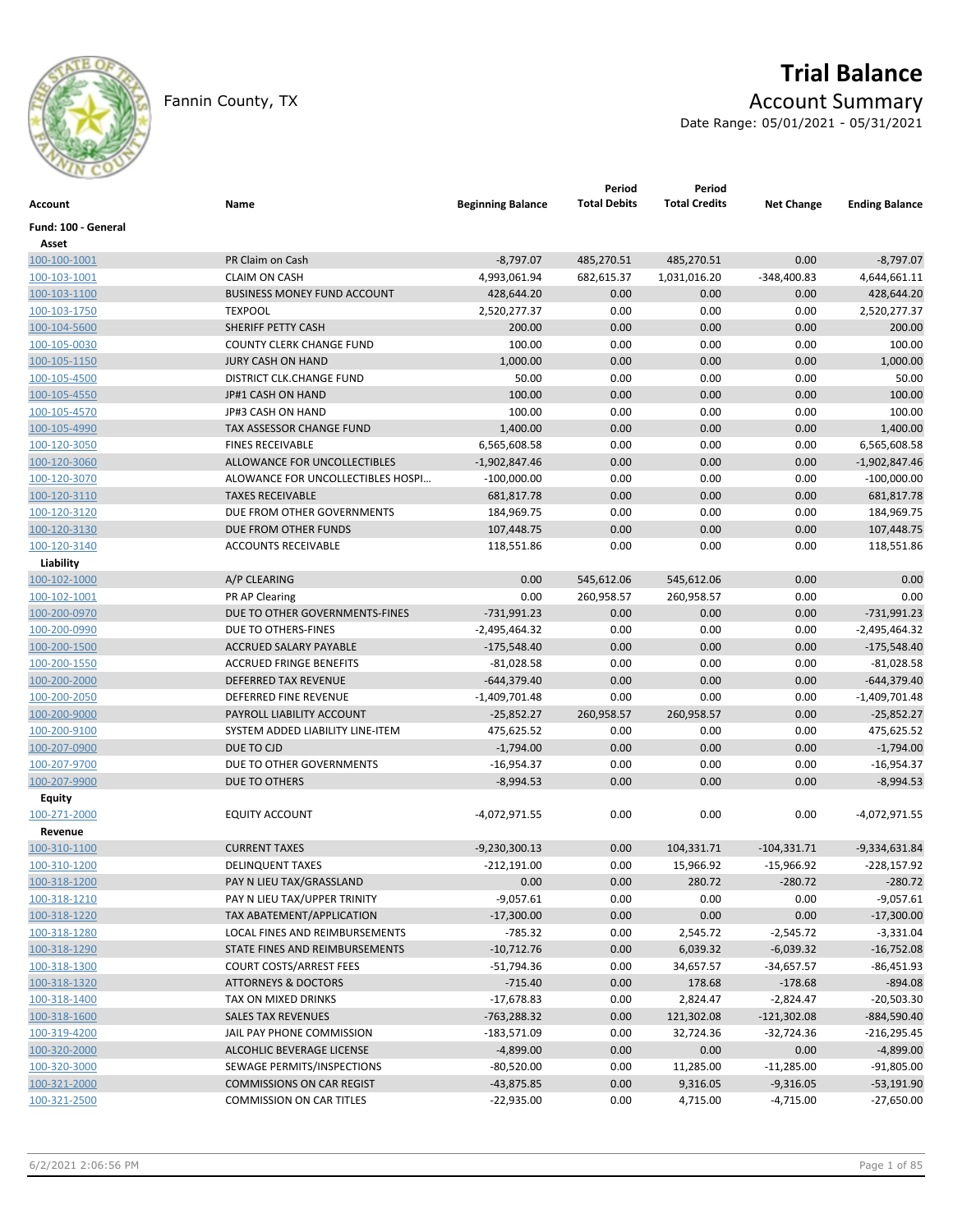| Account                      | Name                                                       | <b>Beginning Balance</b>    | Period<br><b>Total Debits</b> | Period<br><b>Total Credits</b> | <b>Net Change</b>   | <b>Ending Balance</b>       |
|------------------------------|------------------------------------------------------------|-----------------------------|-------------------------------|--------------------------------|---------------------|-----------------------------|
| 100-321-2510                 | <b>COMM.ON SALES TAX COLLECTIONS</b>                       | $-33,169.54$                | 0.00                          | 241,451.02                     | $-241,451.02$       | $-274,620.56$               |
| 100-321-2520                 | <b>TOLL COLLECTIONS</b>                                    | $-554.24$                   | 0.00                          | 0.00                           | 0.00                | $-554.24$                   |
| 100-321-9010                 | <b>TAX CERTIFICATES</b>                                    | $-5,960.17$                 | 0.00                          | 758.14                         | $-758.14$           | $-6,718.31$                 |
| 100-330-4370                 | <b>INDIGENT DEFENSE GRANT</b>                              | $-30,195.50$                | 0.00                          | 0.00                           | 0.00                | $-30,195.50$                |
| 100-330-5590                 | <b>TEXAS VINE PROGRAM</b>                                  | $-13,940.27$                | 0.00                          | 0.00                           | 0.00                | $-13,940.27$                |
| 100-340-1350                 | <b>FAMILY PROTECTION FEE</b>                               | $-619.49$                   | 0.00                          | 920.82                         | $-920.82$           | $-1,540.31$                 |
| 100-340-4000                 | <b>COUNTY JUDGE FEES</b>                                   | $-144.00$                   | 0.00                          | 0.00                           | 0.00                | $-144.00$                   |
| 100-340-4030                 | <b>COUNTY CLERK FEES</b>                                   | $-46,916.33$                | 0.00                          | 0.00                           | 0.00                | $-46,916.33$                |
| 100-340-4500                 | <b>DISTRICT CLERK FEES</b>                                 | $-21,877.10$                | 0.00                          | 25,372.16                      | $-25,372.16$        | $-47,249.26$                |
| 100-340-4550                 | J. P. #1 FEES                                              | $-7,774.61$                 | 0.00                          | 0.00                           | 0.00                | $-7,774.61$                 |
| 100-340-4560                 | J. P. #2 FEES                                              | $-1,426.75$                 | 0.00                          | 0.00                           | 0.00                | $-1,426.75$                 |
| 100-340-4570                 | J. P. #3 FEES                                              | $-3,946.63$                 | 0.00                          | 0.00                           | 0.00                | $-3,946.63$                 |
| 100-340-4750                 | <b>DISTRICT ATTORNEY FEES</b>                              | $-234.84$                   | 0.00                          | 6.00                           | $-6.00$             | $-240.84$                   |
| 100-340-4800                 | <b>BOND APPLICATION FEE</b>                                | $-500.00$                   | 0.00                          | 0.00                           | 0.00                | $-500.00$                   |
| 100-340-4840                 | <b>ELECTION REIMBURSEMENTS</b>                             | $-6,750.59$                 | 0.00                          | 0.00                           | 0.00                | $-6,750.59$                 |
| 100-340-5510                 | <b>CONSTABLE PCT. 1 FEES</b>                               | $-6,852.25$                 | 0.00                          | 150.00                         | $-150.00$           | $-7,002.25$                 |
| 100-340-5520                 | <b>CONSTABLE PCT. 2 FEES</b>                               | $-1,020.00$                 | 0.00                          | 0.00                           | 0.00                | $-1,020.00$                 |
| 100-340-5530                 | <b>CONSTABLE PCT. 3 FEES</b>                               | $-1,695.52$                 | 0.00                          | 70.00                          | $-70.00$            | $-1,765.52$                 |
| 100-340-5600                 | <b>SHERIFF FEES</b>                                        | $-10,072.97$                | 0.00                          | 4,920.90                       | $-4,920.90$         | $-14,993.87$                |
| 100-340-5730                 | <b>BOND SUPERVISION FEES</b>                               | $-53,710.00$                | 0.00                          | 9,295.00                       | $-9,295.00$         | $-63,005.00$                |
| 100-340-6000                 | <b>D.C.6TH COURT OF APPEALS FEE</b>                        | $-501.05$                   | 0.00                          | 723.62                         | $-723.62$           | $-1,224.67$                 |
| 100-340-6010                 | C.C.6TH COURT OF APPEALS FEE                               | $-165.00$                   | 0.00                          | 0.00                           | 0.00                | $-165.00$                   |
| 100-340-6520                 | <b>SUBDIVISION FEES</b>                                    | $-4,675.00$                 | 0.00                          | 250.00                         | $-250.00$           | $-4,925.00$                 |
| 100-340-6530                 | <b>ZONING APPLICATION FEES</b>                             | $-300.00$                   | 0.00                          | 350.00                         | $-350.00$           | $-650.00$                   |
| 100-340-6540                 | <b>FLOOD PLAIN FEES</b>                                    | $-360.00$                   | 0.00                          | 30.00                          | $-30.00$            | $-390.00$                   |
| 100-340-6550                 | <b>BUILDING PERMITS</b>                                    | $-450.00$                   | 0.00                          | 0.00                           | 0.00                | $-450.00$                   |
| 100-350-4550                 | J. P. #1 FINES                                             | $-686.60$                   | 0.00                          | 0.00                           | 0.00                | $-686.60$                   |
| 100-352-2010                 | <b>BOND FORFEITURES</b>                                    | $-14.00$                    | 0.00                          | 0.00                           | 0.00                | $-14.00$                    |
| 100-360-1000                 | <b>INTEREST EARNINGS</b>                                   | $-1,058.61$                 | 0.00                          | 0.09                           | $-0.09$             | $-1,058.70$                 |
| 100-360-1100                 | <b>INTEREST EARNINGS BUSINESS MONEY FU</b>                 | $-637.83$                   | 0.00                          | 0.00                           | 0.00                | $-637.83$                   |
| 100-364-1630                 | <b>SALE OF EQUIPMENT</b>                                   | $-14,600.09$                | 0.00                          | 0.00                           | 0.00                | $-14,600.09$                |
| 100-370-1000                 | <b>KFYN-RADIO TOWER RENT</b>                               | $-1,000.00$                 | 0.00                          | 200.00                         | $-200.00$           | $-1,200.00$                 |
| 100-370-1120                 | <b>TOBACCO SETTLEMENT</b>                                  | $-32,891.60$                | 0.00                          | 0.00<br>1,064.61               | 0.00                | $-32,891.60$                |
| 100-370-1150<br>100-370-1200 | <b>RENT-VERIZON TOWER</b><br><b>CONTRIBUTION IHC TRUST</b> | $-7,452.27$<br>$-16,749.44$ | 0.00<br>0.00                  | 0.00                           | $-1,064.61$<br>0.00 | $-8,516.88$<br>$-16,749.44$ |
| 100-370-1300                 | <b>REFUNDS &amp; MISCELLANEOUS</b>                         | $-8,708.04$                 | 0.00                          | 8,644.00                       | $-8,644.00$         | $-17,352.04$                |
| 100-370-1301                 | <b>IHC REIMBURSEMENTS</b>                                  | $-1,590.25$                 | 0.00                          | 0.00                           | 0.00                | $-1,590.25$                 |
| 100-370-1310                 | AUTOMOBILE INSURANCE LOSS PAYMEN                           | $-18,288.62$                | 0.00                          | 0.00                           | 0.00                | $-18,288.62$                |
| 100-370-1390                 | STATE JUROR REIMB.FEE                                      | $-1,836.00$                 | 0.00                          | 714.00                         | $-714.00$           | $-2,550.00$                 |
| 100-370-1420                 | <b>CULVERT PERMITTING PROCESS</b>                          | $-1,020.00$                 | 0.00                          | 50.00                          | $-50.00$            | $-1,070.00$                 |
| 100-370-1421                 | <b>ROW PERMIT APPLICATION</b>                              | $-20.00$                    | 0.00                          | 0.00                           | 0.00                | $-20.00$                    |
| 100-370-1430                 | D.A.SALARY REIMB.                                          | $-18,333.32$                | 0.00                          | 9,166.66                       | $-9,166.66$         | $-27,499.98$                |
| 100-370-1460                 | SALE OF RECYCLED MATERIALS                                 | $-29.40$                    | 0.00                          | 0.00                           | 0.00                | $-29.40$                    |
| 100-370-1470                 | UTILITIES REIMBURSEMENT                                    | $-5,173.59$                 | 0.00                          | 953.72                         | $-953.72$           | $-6,127.31$                 |
| 100-370-1510                 | ASST. DA LONGEVITY PAY                                     | $-2,760.00$                 | 0.00                          | 1,440.00                       | $-1,440.00$         | $-4,200.00$                 |
| 100-370-1620                 | <b>COURT REPORTER SERVICE FEE</b>                          | $-2,002.69$                 | 0.00                          | 2,170.92                       | $-2,170.92$         | $-4,173.61$                 |
| 100-370-4080                 | <b>COUNTY WELLNESS PROGRAM</b>                             | $-2,520.00$                 | 0.00                          | 0.00                           | 0.00                | $-2,520.00$                 |
| 100-370-4100                 | CO CT AT LAW SUPPLEMENT                                    | $-42,000.00$                | 0.00                          | 21,000.00                      | $-21,000.00$        | $-63,000.00$                |
| 100-370-4170                 | <b>EMS ALLOCATION</b>                                      | $-600,000.00$               | 0.00                          | 0.00                           | 0.00                | $-600,000.00$               |
| 100-370-4320                 | PROCEEDS OF SALE OF LIVESTOCK                              | $-24.32$                    | 0.00                          | 0.00                           | 0.00                | $-24.32$                    |
| 100-370-4500                 | DIST. CLK. PASSPORT PHOTO                                  | $-10.00$                    | 0.00                          | 60.00                          | $-60.00$            | $-70.00$                    |
| 100-370-4530                 | REIMB.CEC ODYSSEY SAAS                                     | $-20,311.76$                | 0.00                          | 0.00                           | 0.00                | $-20,311.76$                |
| 100-370-5620                 | STATE REIMB.OFFENDER TRANSPORT                             | $-9,762.50$                 | 0.00                          | 287.00                         | $-287.00$           | $-10,049.50$                |
| Expense                      |                                                            |                             |                               |                                |                     |                             |
| 100-400-1010                 | SALARY ELECTED OFFICIAL                                    | 41,340.48                   | 5,167.56                      | 0.00                           | 5,167.56            | 46,508.04                   |
| 100-400-1050                 | SALARY SECRETARY                                           | 18,966.72                   | 2,370.83                      | 0.00                           | 2,370.83            | 21,337.55                   |
| 100-400-2010                 | SOCIAL SECURITY TAXES                                      | 4,005.15                    | 502.74                        | 0.00                           | 502.74              | 4,507.89                    |
| 100-400-2020                 | <b>GROUP HEALTH INSURANCE</b>                              | 7,318.36                    | 1,045.48                      | 0.00                           | 1,045.48            | 8,363.84                    |
| 100-400-2030                 | RETIREMENT                                                 | 7,403.37                    | 959.28                        | 0.00                           | 959.28              | 8,362.65                    |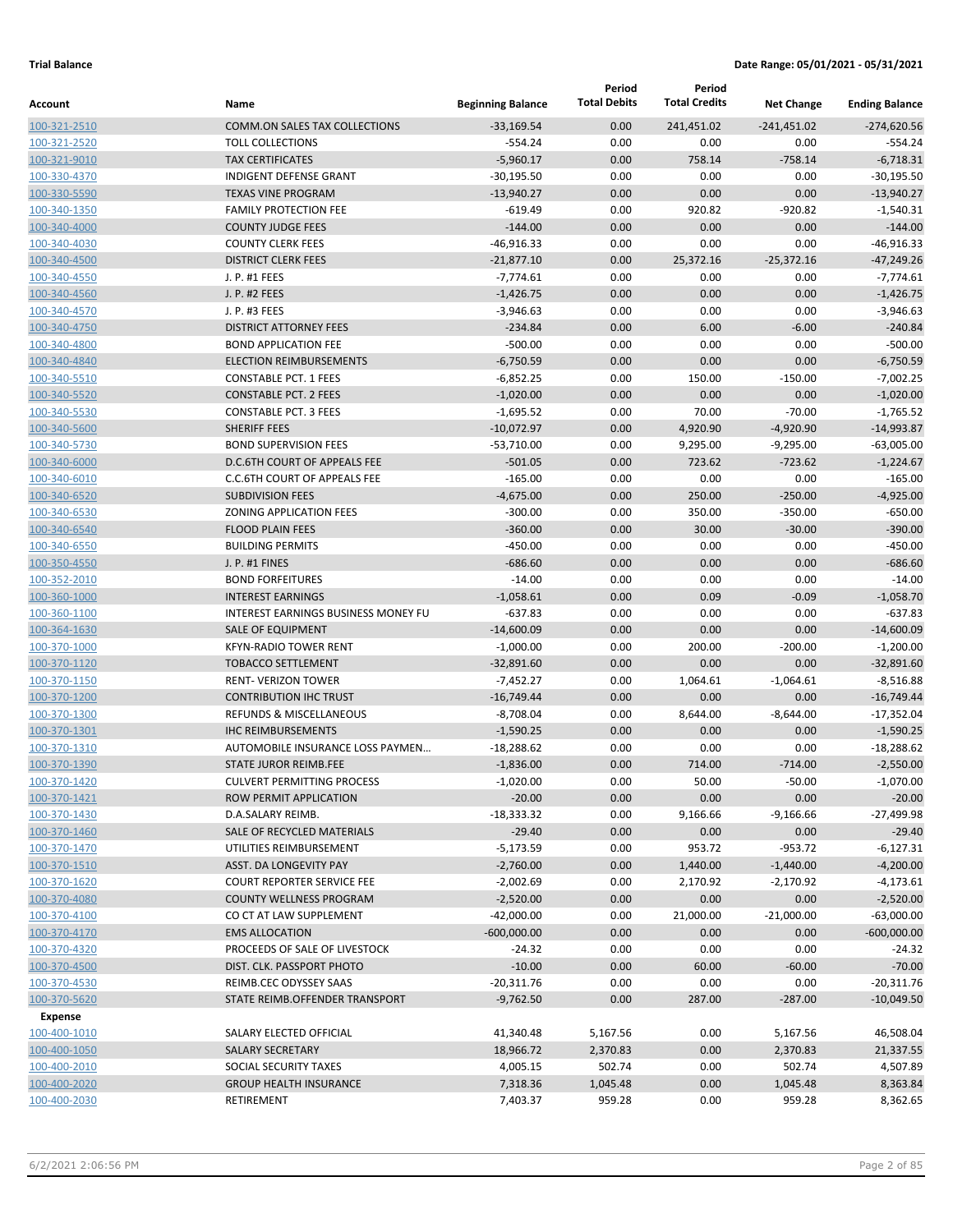|                              |                                            |                          | Period              | Period               |                   |                       |
|------------------------------|--------------------------------------------|--------------------------|---------------------|----------------------|-------------------|-----------------------|
| Account                      | Name                                       | <b>Beginning Balance</b> | <b>Total Debits</b> | <b>Total Credits</b> | <b>Net Change</b> | <b>Ending Balance</b> |
| 100-400-2040                 | <b>WORKERS' COMPENSATION</b>               | 144.04                   | 0.00                | 0.00                 | 0.00              | 144.04                |
| 100-400-2050                 | <b>MEDICARE TAX</b>                        | 936.69                   | 117.58              | 0.00                 | 117.58            | 1,054.27              |
| 100-400-2250                 | <b>TRAVEL ALLOWANCE</b>                    | 2,450.00                 | 350.00              | 0.00                 | 350.00            | 2,800.00              |
| 100-400-3100                 | <b>OFFICE SUPPLIES</b>                     | 332.35                   | 0.00                | 0.00                 | 0.00              | 332.35                |
| 100-400-3110                 | <b>POSTAGE</b>                             | 2.40                     | 0.00                | 0.00                 | 0.00              | 2.40                  |
| 100-400-4270                 | OUT OF COUNTY TRAVEL/TRAINING              | 505.00                   | 0.00                | 0.00                 | 0.00              | 505.00                |
| 100-400-4680                 | <b>JUVENILE BOARD SALARY</b>               | 1,400.00                 | 200.00              | 0.00                 | 200.00            | 1,600.00              |
| 100-400-4810                 | <b>DUES</b>                                | 395.00                   | 0.00                | 0.00                 | 0.00              | 395.00                |
| 100-401-4030                 | <b>TCOG RURAL ADDRESSING</b>               | 23,000.00                | 0.00                | 0.00                 | 0.00              | 23,000.00             |
| 100-403-1010                 | SALARY ELECTED OFFICIAL                    | 35,838.72                | 4,479.84            | 0.00                 | 4,479.84          | 40,318.56             |
| 100-403-1030                 | <b>SALALRY CHIEF DEPUTY</b>                | 11,911.62                | 2,382.32            | 0.00                 | 2,382.32          | 14,293.94             |
| 100-403-1040                 | <b>SALARY DEPUTIES</b>                     | 92,559.69                | 10,671.75           | 0.00                 | 10,671.75         | 103,231.44            |
| 100-403-1070                 | <b>SALARY PART-TIME</b>                    | 11,340.00                | 1,524.00            | 0.00                 | 1,524.00          | 12,864.00             |
| 100-403-2010                 | SOCIAL SECURITY TAXES                      | 9,185.91                 | 1,141.10            | 0.00                 | 1,141.10          | 10,327.01             |
| 100-403-2020                 | <b>GROUP HEALTH INSURANCE</b>              | 49,843.78                | 7,120.54            | 0.00                 | 7,120.54          | 56,964.32             |
| 100-403-2030                 | <b>RETIREMENT</b>                          | 17,939.18                | 2,260.27            | 0.00                 | 2,260.27          | 20,199.45             |
| 100-403-2040                 | <b>WORKERS COMPENSATION</b>                | 353.98                   | 0.00                | 0.00                 | 0.00              | 353.98                |
| 100-403-2050                 | <b>MEDICARE TAX</b>                        | 2,059.05                 | 266.88              | 0.00                 | 266.88            | 2,325.93              |
| 100-403-3100                 | <b>OFFICE SUPPLIES</b>                     | 2,958.66                 | 55.50               | 37.16                | 18.34             | 2,977.00              |
| 100-403-3110                 | <b>POSTAGE</b>                             | 443.05                   | 206.28              | 0.00                 | 206.28            | 649.33                |
| 100-403-4270                 | OUT OF COUNTY TRAVEL/TRAINING              | 250.00                   | 339.68              | 0.00                 | 339.68            | 589.68                |
| 100-403-4350                 | PRINTING                                   | 1,363.16                 | 0.00                | 0.00                 | 0.00              | 1,363.16              |
| 100-403-4800                 | <b>BOND</b>                                | 0.00                     | 157.50              | 0.00                 | 157.50            | 157.50                |
| 100-403-4810                 | <b>DUES</b>                                | 175.00                   | 0.00                | 0.00                 | 0.00              | 175.00                |
| 100-403-5720                 | <b>OFFICE EQUIPMENT</b>                    | 228.26                   | 0.00                | 0.00                 | 0.00              | 228.26                |
| 100-404-1090                 | SALARY-ELECTION WORKERS                    | 20,489.00                | 116.00              | 0.00                 | 116.00            | 20,605.00             |
| 100-404-2010                 | SOCIAL SECURITY TAXES                      | 100.09                   | 0.00                | 0.00                 | 0.00              | 100.09                |
| 100-404-2050                 | <b>MEDICARE TAX</b>                        | $-5.51$                  | 0.00                | 0.00                 | 0.00              | $-5.51$               |
| 100-404-3100                 | <b>ELECTION SUPPLIES</b><br><b>POSTAGE</b> | 3,486.20                 | 1,259.39<br>67.47   | 0.00<br>0.00         | 1,259.39<br>67.47 | 4,745.59              |
| 100-404-3110                 | <b>ELECTION INTERNET</b>                   | 2,122.44<br>683.86       | 113.99              | 0.00                 | 113.99            | 2,189.91<br>797.85    |
| 100-404-4210                 | ELECTION TRAVEL/TRAINING                   | 198.71                   | 116.99              | 0.00                 | 116.99            | 315.70                |
| 100-404-4270<br>100-404-4300 | <b>BIDS AND NOTICES</b>                    | 599.23                   | 0.00                | 0.00                 | 0.00              | 599.23                |
| 100-404-4420                 | PROFESSIONAL SERVICE/TRANSLATOR            | 106.25                   | 0.00                | 0.00                 | 0.00              | 106.25                |
| 100-404-4810                 | <b>DUES</b>                                | 300.00                   | 0.00                | 0.00                 | 0.00              | 300.00                |
| 100-404-4850                 | ELECTION MAINT. AGREEMENT                  | 14,661.00                | 0.00                | 0.00                 | 0.00              | 14,661.00             |
| 100-405-1020                 | SALARY VETERANS' SERVICE OFFICER           | 24,846.73                | 3,105.83            | 0.00                 | 3,105.83          | 27,952.56             |
| 100-405-2010                 | SOCIAL SECURITY TAXES                      | 1,519.62                 | 189.58              | 0.00                 | 189.58            | 1,709.20              |
| 100-405-2020                 | <b>GROUP HEALTH INSURANCE</b>              | 7,120.54                 | 1,017.22            | 0.00                 | 1,017.22          | 8,137.76              |
| 100-405-2030                 | RETIREMENT                                 | 2,939.25                 | 368.36              | 0.00                 | 368.36            | 3,307.61              |
| 100-405-2040                 | <b>WORKERS' COMPENSATION</b>               | 57.93                    | 0.00                | 0.00                 | 0.00              | 57.93                 |
| 100-405-2050                 | <b>MEDICARE TAX</b>                        | 355.42                   | 44.34               | 0.00                 | 44.34             | 399.76                |
| 100-405-3100                 | <b>OFFICE SUPPLIES</b>                     | 112.73                   | 0.00                | 0.00                 | 0.00              | 112.73                |
| 100-406-1020                 | SALARY-EMERGENCY MANAGEMENT CO             | 20,444.94                | 2,555.61            | 0.00                 | 2,555.61          | 23,000.55             |
| 100-406-2010                 | SOCIAL SECURITY TAXES                      | 1,267.52                 | 158.44              | 0.00                 | 158.44            | 1,425.96              |
| 100-406-2020                 | <b>GROUP HEALTH INSURANCE</b>              | 9,154.98                 | 1,017.22            | 0.00                 | 1,017.22          | 10,172.20             |
| 100-406-2030                 | <b>RETIREMENT</b>                          | 2,418.50                 | 303.10              | 0.00                 | 303.10            | 2,721.60              |
| 100-406-2040                 | <b>WORKERS' COMPENSATION</b>               | 48.42                    | 0.00                | 0.00                 | 0.00              | 48.42                 |
| 100-406-2050                 | <b>MEDICARE TAX</b>                        | 296.48                   | 37.06               | 0.00                 | 37.06             | 333.54                |
| 100-406-3100                 | <b>OFFICE SUPPLIES</b>                     | 110.98                   | 0.00                | 0.00                 | 0.00              | 110.98                |
| 100-406-3300                 | AUTO EXPENSE-GAS & OIL                     | 242.25                   | 151.11              | 0.00                 | 151.11            | 393.36                |
| 100-406-4200                 | SATELLITE TELEPHONE                        | 175.59                   | 0.00                | 0.00                 | 0.00              | 175.59                |
| 100-406-4210                 | <b>EMERGENCY INTERNET</b>                  | 227.98                   | 37.99               | 0.00                 | 37.99             | 265.97                |
| 100-406-4540                 | <b>R&amp;M AUTO</b>                        | 16.75                    | 711.00              | 0.00                 | 711.00            | 727.75                |
| 100-406-4870                 | TRAILER/AUTO INSURANCE                     | 619.00                   | 0.00                | 0.00                 | 0.00              | 619.00                |
| 100-406-4890                 | CODE RED EARLY WARNING SYSTEM              | 13,406.40                | 0.00                | 0.00                 | 0.00              | 13,406.40             |
| 100-406-5750                 | PURCHASE OF AUTOMOBILES                    | 34,400.67                | 0.00                | 0.00                 | 0.00              | 34,400.67             |
| 100-409-2040                 | <b>WORKERS' COMPENSATION</b>               | 365.35                   | 0.00                | 0.00                 | 0.00              | 365.35                |
| 100-409-2060                 | UNEMPLOYMENT EXPENSE                       | 6,413.50                 | 0.00                | 0.00                 | 0.00              | 6,413.50              |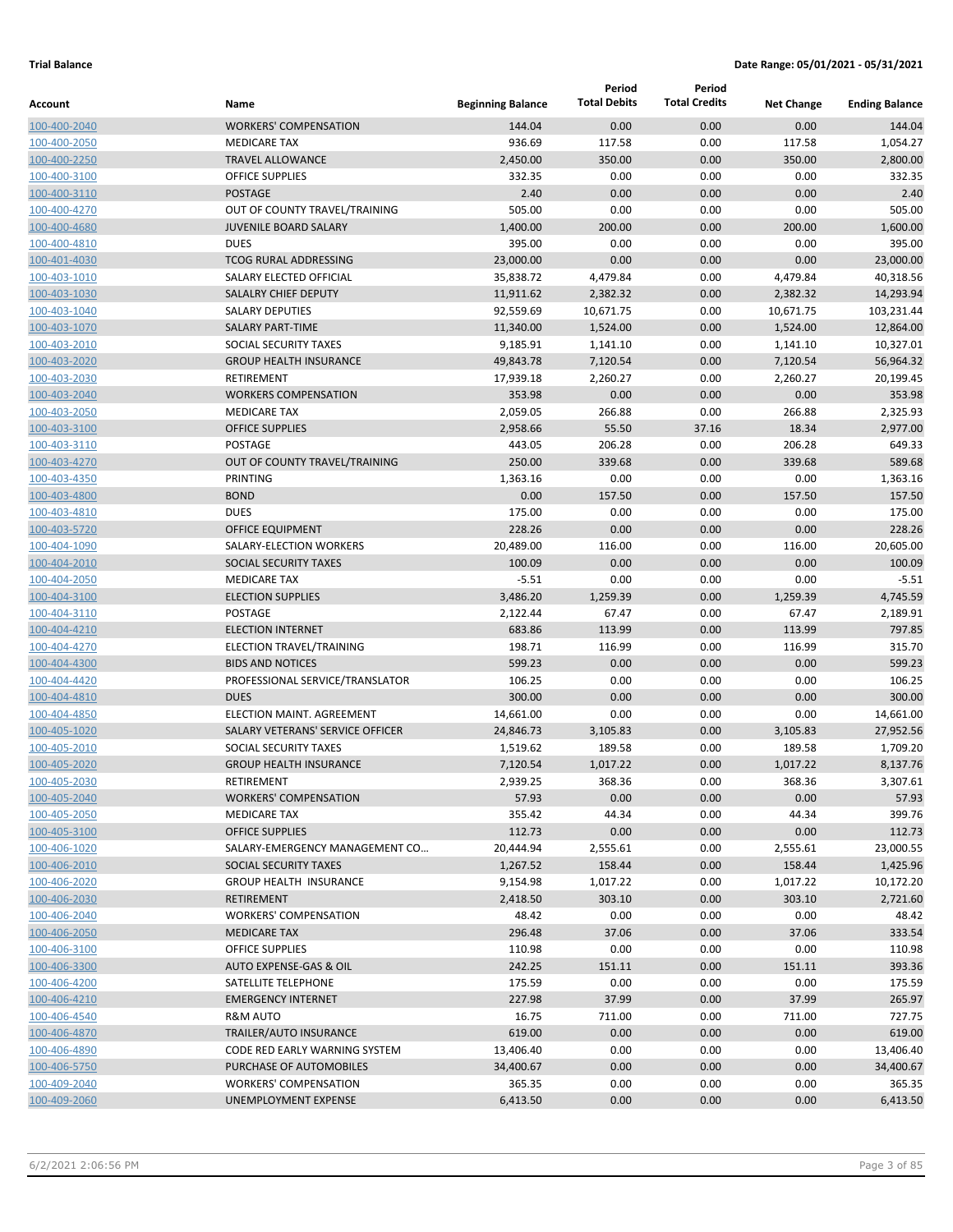| <b>Total Debits</b><br><b>Total Credits</b><br><b>Beginning Balance</b><br>Name<br><b>Net Change</b><br>Account<br>0.00<br><b>CLAIMS SETTLEMENTS</b><br>0.00<br>100-409-3990<br>1,000.00<br>0.00<br>1,000.00<br><b>LEGAL FEES</b><br>0.00<br>110.31<br>0.00<br>110.31<br>100-409-4000<br>911 EMERGENCY SERVICE<br>0.00<br>0.00<br>6,687.75<br>6,687.75<br>0.00<br>100-409-4040<br>258,208.00<br>0.00<br>0.00<br>100-409-4060<br><b>TAX APPRAISAL DISTRICT</b><br>0.00<br><b>COUNTY WELLNESS PROGRAM</b><br>304.94<br>200.00<br>0.00<br>200.00<br>100-409-4080<br>160.98<br>160.98<br><b>BIDS &amp; NOTICES</b><br>1,301.98<br>0.00<br>100-409-4300<br><b>DUES</b><br>6,893.67<br>0.00<br>0.00<br>0.00<br>6,893.67<br>100-409-4810<br>0.00<br>14,225.80<br>PUBLIC OFFICIALS INS.<br>14,225.80<br>0.00<br>0.00<br>100-409-4830<br>7,252.00<br>0.00<br>0.00<br>100-409-4840<br><b>GENERAL LIABILITY INSURANCE</b><br>0.00<br>382.47<br>382.47<br><b>COURT COSTS/ARREST FEES</b><br>87,197.95<br>0.00<br>100-409-4890<br>0.00<br>0.00<br><b>6TH COURT OF APPEALS FEE</b><br>1,277.36<br>0.00<br>1,277.36<br>100-409-4920<br>TCEQ PERMITS ENVIRONMENTAL DEV<br>2,280.00<br>0.00<br>0.00<br>0.00<br>100-409-4940<br>700.00<br>0.00<br>700.00<br>5,651.00<br><b>BANK SERVICE FEES</b><br>4,951.00<br>100-409-4990<br>12,846.16<br>115,615.44<br>SALARY ELECTED OFFICIAL<br>102,769.28<br>0.00<br>12,846.16<br>100-410-1010<br>SALARY COURT COORDINATOR<br>0.00<br>2,519.94<br>20,159.48<br>2,519.94<br>100-410-1030<br>43,428.96<br><b>SALARY COURT REPORTER</b><br>38,275.12<br>5,153.84<br>0.00<br>5,153.84<br>100-410-1100<br><b>BAILIFF</b><br>25,149.81<br>3,143.73<br>0.00<br>3,143.73<br>28,293.54<br>100-410-1300<br><b>SOCIAL SECURITY TAXES</b><br>9,704.49<br>1,473.78<br>0.00<br>1,473.78<br>11,178.27<br>100-410-2010<br><b>GROUP HEALTH INSURANCE</b><br>25,134.00<br>3,590.58<br>0.00<br>3,590.58<br>100-410-2020<br>2,830.22<br>24,983.01<br><b>RETIREMENT</b><br>22,152.79<br>2,830.22<br>0.00<br>100-410-2030<br>0.00<br>445.61<br><b>WORKERS COMPENSATION</b><br>445.61<br>0.00<br>0.00<br>100-410-2040<br>344.70<br><b>MEDICARE TAX</b><br>2,755.59<br>344.70<br>0.00<br>3,100.29<br>100-410-2050<br>250.21<br>0.00<br>0.00<br><b>OFFICE SUPPLIES</b><br>0.00<br>100-410-3100<br>710.97<br>102.69<br>0.00<br>102.69<br><b>COPIER RENTAL</b><br>100-410-3150<br><b>INDIGENT ATTORNEY FEES</b><br>23,351.25<br>5,775.00<br>0.00<br>5,775.00<br>29,126.25<br>100-410-4240<br>995.00<br>0.00<br>0.00<br>PROFESSIONAL SERVICES<br>0.00<br>100-410-4250<br><b>COURT REPORTER EXPENSE</b><br>1,050.00<br>0.00<br>0.00<br>0.00<br>1,050.00<br>100-410-4380<br>0.00<br><b>JUVENILE BOARD SALARY</b><br>1,400.00<br>200.00<br>200.00<br>1,600.00<br>100-410-4680<br>0.00<br>0.00<br><b>TECHNOLOGY</b><br>3,000.00<br>0.00<br>100-410-5740<br>342.09<br>0.00<br>342.09<br><b>JURY POSTAGE</b><br>882.46<br>100-425-3110<br>0.00<br>2,340.00<br>PETIT JURY EXPENSE<br>670.00<br>1,670.00<br>1,670.00<br>100-425-3140<br>14,461.00<br>REGIONAL INDIGENT DEFENSE PROGRAM<br>14,461.00<br>0.00<br>0.00<br>0.00<br>100-425-4220<br>0.00<br><b>AUTOPSIES</b><br>28,682.25<br>5,512.50<br>5,512.50<br>34,194.75<br>100-425-4660<br>2,921.03<br>100-435-1030<br><b>SALARY COURT COORDINATOR</b><br>23,368.21<br>2,921.03<br>0.00<br>SALARY COURT REPORTER<br>0.00<br>54,016.41<br>6,815.58<br>6,815.58<br>100-435-1100<br><b>BAILIFF</b><br>25,721.29<br>3,215.16<br>0.00<br>3,215.16<br>100-435-1300<br><b>SOCIAL SECURITY</b><br>6,372.14<br>794.27<br>0.00<br>794.27<br>100-435-2010<br><b>GROUP HEALTH INSURANCE</b><br>21,361.62<br>3,051.66<br>0.00<br>3,051.66<br>100-435-2020<br>100-435-2030<br>RETIREMENT<br>12,445.43<br>1,571.66<br>0.00<br>1,571.66<br>100-435-2040<br>241.57<br>0.00<br>0.00<br>0.00<br><b>WORKERS COMPENSATION</b><br>185.77<br>185.77<br>1,490.36<br>0.00<br>100-435-2050<br><b>MEDICARE TAX</b><br>628.77<br>100-435-3100<br><b>OFFICE SUPPLIES</b><br>233.51<br>0.00<br>233.51<br>202.98<br>100-435-3110<br>POSTAGE<br>7.86<br>202.98<br>0.00<br>182.70<br>0.00<br>100-435-3120<br><b>DISTRICT JURY SUPPLIES</b><br>0.00<br>0.00<br>948.00<br>0.00<br>0.00<br>0.00<br><b>GPS/SCRAM MONITORS</b><br>100-435-3520<br>OUT OF CO TRAVEL/TRAINING<br>385.00<br>1,330.08<br>0.00<br>1,330.08<br>100-435-4270<br>ATTORNEY FEES JUVENILE<br>2,817.50<br>0.00<br>0.00<br>0.00<br>100-435-4320<br>100-435-4340<br>APPEAL COURT TRANSCRIPTS<br>66.00<br>1,210.00<br>0.00<br>1,210.00<br>100-435-4350<br>2,710.00<br>0.00<br>0.00<br>0.00<br>ATTORNEYS FEES APPEALS CT<br>100-435-4360<br>ATTORNEY FEES- CPS CASES<br>163,948.75<br>41,312.28<br>0.00<br>41,312.28<br>90,740.47<br>0.00<br>29,464.05<br>100-435-4370<br><b>ATTORNEY FEES</b><br>29,464.05<br>100-435-4380<br><b>COURT REPORTER EXPENSE</b><br>3,260.50<br>240.00<br>0.00<br>240.00<br>100-435-4420<br>OTHER PROFESSIONAL SERV.<br>9,838.75<br>850.00<br>0.00<br>850.00<br>100-435-4530<br>1,537.50<br>0.00<br>0.00<br>0.00<br><b>COMPUTER SOFTWARE</b><br>36.96<br>0.00<br>36.96<br>100-435-4670<br><b>VISITING JUDGE</b><br>0.00<br>JUVENILE BOARD SALARY<br>2,100.00<br>300.00<br>0.00<br>300.00<br>100-435-4680<br>70.00<br><b>DUES</b><br>0.00<br>0.00<br>0.00<br>100-435-4810<br>100-450-1010<br>SALARY ELECTED OFFICIAL<br>36,158.72<br>4,519.84<br>0.00<br>4,519.84<br>100-450-1030<br>SALARY CHIEF DEPUTY<br>25,284.05<br>2,883.77<br>0.00<br>2,883.77 |  | Period | Period |                       |
|------------------------------------------------------------------------------------------------------------------------------------------------------------------------------------------------------------------------------------------------------------------------------------------------------------------------------------------------------------------------------------------------------------------------------------------------------------------------------------------------------------------------------------------------------------------------------------------------------------------------------------------------------------------------------------------------------------------------------------------------------------------------------------------------------------------------------------------------------------------------------------------------------------------------------------------------------------------------------------------------------------------------------------------------------------------------------------------------------------------------------------------------------------------------------------------------------------------------------------------------------------------------------------------------------------------------------------------------------------------------------------------------------------------------------------------------------------------------------------------------------------------------------------------------------------------------------------------------------------------------------------------------------------------------------------------------------------------------------------------------------------------------------------------------------------------------------------------------------------------------------------------------------------------------------------------------------------------------------------------------------------------------------------------------------------------------------------------------------------------------------------------------------------------------------------------------------------------------------------------------------------------------------------------------------------------------------------------------------------------------------------------------------------------------------------------------------------------------------------------------------------------------------------------------------------------------------------------------------------------------------------------------------------------------------------------------------------------------------------------------------------------------------------------------------------------------------------------------------------------------------------------------------------------------------------------------------------------------------------------------------------------------------------------------------------------------------------------------------------------------------------------------------------------------------------------------------------------------------------------------------------------------------------------------------------------------------------------------------------------------------------------------------------------------------------------------------------------------------------------------------------------------------------------------------------------------------------------------------------------------------------------------------------------------------------------------------------------------------------------------------------------------------------------------------------------------------------------------------------------------------------------------------------------------------------------------------------------------------------------------------------------------------------------------------------------------------------------------------------------------------------------------------------------------------------------------------------------------------------------------------------------------------------------------------------------------------------------------------------------------------------------------------------------------------------------------------------------------------------------------------------------------------------------------------------------------------------------------------------------------------------------------------------------------------------------------------------------------------------------------------------------------------------------------------------------------------------------------------------------------------------------------------------------------------------------------------------------------------------------------------------------------------------------------------------------------------------------------------------------------------------------------------------------------------------------------------------------------------------------------------------------------------------------------------------------------------------------------------------------------------------------------------------------------------------------------|--|--------|--------|-----------------------|
|                                                                                                                                                                                                                                                                                                                                                                                                                                                                                                                                                                                                                                                                                                                                                                                                                                                                                                                                                                                                                                                                                                                                                                                                                                                                                                                                                                                                                                                                                                                                                                                                                                                                                                                                                                                                                                                                                                                                                                                                                                                                                                                                                                                                                                                                                                                                                                                                                                                                                                                                                                                                                                                                                                                                                                                                                                                                                                                                                                                                                                                                                                                                                                                                                                                                                                                                                                                                                                                                                                                                                                                                                                                                                                                                                                                                                                                                                                                                                                                                                                                                                                                                                                                                                                                                                                                                                                                                                                                                                                                                                                                                                                                                                                                                                                                                                                                                                                                                                                                                                                                                                                                                                                                                                                                                                                                                                                                                                                                |  |        |        | <b>Ending Balance</b> |
|                                                                                                                                                                                                                                                                                                                                                                                                                                                                                                                                                                                                                                                                                                                                                                                                                                                                                                                                                                                                                                                                                                                                                                                                                                                                                                                                                                                                                                                                                                                                                                                                                                                                                                                                                                                                                                                                                                                                                                                                                                                                                                                                                                                                                                                                                                                                                                                                                                                                                                                                                                                                                                                                                                                                                                                                                                                                                                                                                                                                                                                                                                                                                                                                                                                                                                                                                                                                                                                                                                                                                                                                                                                                                                                                                                                                                                                                                                                                                                                                                                                                                                                                                                                                                                                                                                                                                                                                                                                                                                                                                                                                                                                                                                                                                                                                                                                                                                                                                                                                                                                                                                                                                                                                                                                                                                                                                                                                                                                |  |        |        |                       |
|                                                                                                                                                                                                                                                                                                                                                                                                                                                                                                                                                                                                                                                                                                                                                                                                                                                                                                                                                                                                                                                                                                                                                                                                                                                                                                                                                                                                                                                                                                                                                                                                                                                                                                                                                                                                                                                                                                                                                                                                                                                                                                                                                                                                                                                                                                                                                                                                                                                                                                                                                                                                                                                                                                                                                                                                                                                                                                                                                                                                                                                                                                                                                                                                                                                                                                                                                                                                                                                                                                                                                                                                                                                                                                                                                                                                                                                                                                                                                                                                                                                                                                                                                                                                                                                                                                                                                                                                                                                                                                                                                                                                                                                                                                                                                                                                                                                                                                                                                                                                                                                                                                                                                                                                                                                                                                                                                                                                                                                |  |        |        | 110.31                |
|                                                                                                                                                                                                                                                                                                                                                                                                                                                                                                                                                                                                                                                                                                                                                                                                                                                                                                                                                                                                                                                                                                                                                                                                                                                                                                                                                                                                                                                                                                                                                                                                                                                                                                                                                                                                                                                                                                                                                                                                                                                                                                                                                                                                                                                                                                                                                                                                                                                                                                                                                                                                                                                                                                                                                                                                                                                                                                                                                                                                                                                                                                                                                                                                                                                                                                                                                                                                                                                                                                                                                                                                                                                                                                                                                                                                                                                                                                                                                                                                                                                                                                                                                                                                                                                                                                                                                                                                                                                                                                                                                                                                                                                                                                                                                                                                                                                                                                                                                                                                                                                                                                                                                                                                                                                                                                                                                                                                                                                |  |        |        |                       |
|                                                                                                                                                                                                                                                                                                                                                                                                                                                                                                                                                                                                                                                                                                                                                                                                                                                                                                                                                                                                                                                                                                                                                                                                                                                                                                                                                                                                                                                                                                                                                                                                                                                                                                                                                                                                                                                                                                                                                                                                                                                                                                                                                                                                                                                                                                                                                                                                                                                                                                                                                                                                                                                                                                                                                                                                                                                                                                                                                                                                                                                                                                                                                                                                                                                                                                                                                                                                                                                                                                                                                                                                                                                                                                                                                                                                                                                                                                                                                                                                                                                                                                                                                                                                                                                                                                                                                                                                                                                                                                                                                                                                                                                                                                                                                                                                                                                                                                                                                                                                                                                                                                                                                                                                                                                                                                                                                                                                                                                |  |        |        | 258,208.00            |
|                                                                                                                                                                                                                                                                                                                                                                                                                                                                                                                                                                                                                                                                                                                                                                                                                                                                                                                                                                                                                                                                                                                                                                                                                                                                                                                                                                                                                                                                                                                                                                                                                                                                                                                                                                                                                                                                                                                                                                                                                                                                                                                                                                                                                                                                                                                                                                                                                                                                                                                                                                                                                                                                                                                                                                                                                                                                                                                                                                                                                                                                                                                                                                                                                                                                                                                                                                                                                                                                                                                                                                                                                                                                                                                                                                                                                                                                                                                                                                                                                                                                                                                                                                                                                                                                                                                                                                                                                                                                                                                                                                                                                                                                                                                                                                                                                                                                                                                                                                                                                                                                                                                                                                                                                                                                                                                                                                                                                                                |  |        |        | 504.94                |
|                                                                                                                                                                                                                                                                                                                                                                                                                                                                                                                                                                                                                                                                                                                                                                                                                                                                                                                                                                                                                                                                                                                                                                                                                                                                                                                                                                                                                                                                                                                                                                                                                                                                                                                                                                                                                                                                                                                                                                                                                                                                                                                                                                                                                                                                                                                                                                                                                                                                                                                                                                                                                                                                                                                                                                                                                                                                                                                                                                                                                                                                                                                                                                                                                                                                                                                                                                                                                                                                                                                                                                                                                                                                                                                                                                                                                                                                                                                                                                                                                                                                                                                                                                                                                                                                                                                                                                                                                                                                                                                                                                                                                                                                                                                                                                                                                                                                                                                                                                                                                                                                                                                                                                                                                                                                                                                                                                                                                                                |  |        |        | 1,462.96              |
|                                                                                                                                                                                                                                                                                                                                                                                                                                                                                                                                                                                                                                                                                                                                                                                                                                                                                                                                                                                                                                                                                                                                                                                                                                                                                                                                                                                                                                                                                                                                                                                                                                                                                                                                                                                                                                                                                                                                                                                                                                                                                                                                                                                                                                                                                                                                                                                                                                                                                                                                                                                                                                                                                                                                                                                                                                                                                                                                                                                                                                                                                                                                                                                                                                                                                                                                                                                                                                                                                                                                                                                                                                                                                                                                                                                                                                                                                                                                                                                                                                                                                                                                                                                                                                                                                                                                                                                                                                                                                                                                                                                                                                                                                                                                                                                                                                                                                                                                                                                                                                                                                                                                                                                                                                                                                                                                                                                                                                                |  |        |        |                       |
|                                                                                                                                                                                                                                                                                                                                                                                                                                                                                                                                                                                                                                                                                                                                                                                                                                                                                                                                                                                                                                                                                                                                                                                                                                                                                                                                                                                                                                                                                                                                                                                                                                                                                                                                                                                                                                                                                                                                                                                                                                                                                                                                                                                                                                                                                                                                                                                                                                                                                                                                                                                                                                                                                                                                                                                                                                                                                                                                                                                                                                                                                                                                                                                                                                                                                                                                                                                                                                                                                                                                                                                                                                                                                                                                                                                                                                                                                                                                                                                                                                                                                                                                                                                                                                                                                                                                                                                                                                                                                                                                                                                                                                                                                                                                                                                                                                                                                                                                                                                                                                                                                                                                                                                                                                                                                                                                                                                                                                                |  |        |        |                       |
|                                                                                                                                                                                                                                                                                                                                                                                                                                                                                                                                                                                                                                                                                                                                                                                                                                                                                                                                                                                                                                                                                                                                                                                                                                                                                                                                                                                                                                                                                                                                                                                                                                                                                                                                                                                                                                                                                                                                                                                                                                                                                                                                                                                                                                                                                                                                                                                                                                                                                                                                                                                                                                                                                                                                                                                                                                                                                                                                                                                                                                                                                                                                                                                                                                                                                                                                                                                                                                                                                                                                                                                                                                                                                                                                                                                                                                                                                                                                                                                                                                                                                                                                                                                                                                                                                                                                                                                                                                                                                                                                                                                                                                                                                                                                                                                                                                                                                                                                                                                                                                                                                                                                                                                                                                                                                                                                                                                                                                                |  |        |        | 7,252.00              |
|                                                                                                                                                                                                                                                                                                                                                                                                                                                                                                                                                                                                                                                                                                                                                                                                                                                                                                                                                                                                                                                                                                                                                                                                                                                                                                                                                                                                                                                                                                                                                                                                                                                                                                                                                                                                                                                                                                                                                                                                                                                                                                                                                                                                                                                                                                                                                                                                                                                                                                                                                                                                                                                                                                                                                                                                                                                                                                                                                                                                                                                                                                                                                                                                                                                                                                                                                                                                                                                                                                                                                                                                                                                                                                                                                                                                                                                                                                                                                                                                                                                                                                                                                                                                                                                                                                                                                                                                                                                                                                                                                                                                                                                                                                                                                                                                                                                                                                                                                                                                                                                                                                                                                                                                                                                                                                                                                                                                                                                |  |        |        | 87,580.42             |
|                                                                                                                                                                                                                                                                                                                                                                                                                                                                                                                                                                                                                                                                                                                                                                                                                                                                                                                                                                                                                                                                                                                                                                                                                                                                                                                                                                                                                                                                                                                                                                                                                                                                                                                                                                                                                                                                                                                                                                                                                                                                                                                                                                                                                                                                                                                                                                                                                                                                                                                                                                                                                                                                                                                                                                                                                                                                                                                                                                                                                                                                                                                                                                                                                                                                                                                                                                                                                                                                                                                                                                                                                                                                                                                                                                                                                                                                                                                                                                                                                                                                                                                                                                                                                                                                                                                                                                                                                                                                                                                                                                                                                                                                                                                                                                                                                                                                                                                                                                                                                                                                                                                                                                                                                                                                                                                                                                                                                                                |  |        |        |                       |
|                                                                                                                                                                                                                                                                                                                                                                                                                                                                                                                                                                                                                                                                                                                                                                                                                                                                                                                                                                                                                                                                                                                                                                                                                                                                                                                                                                                                                                                                                                                                                                                                                                                                                                                                                                                                                                                                                                                                                                                                                                                                                                                                                                                                                                                                                                                                                                                                                                                                                                                                                                                                                                                                                                                                                                                                                                                                                                                                                                                                                                                                                                                                                                                                                                                                                                                                                                                                                                                                                                                                                                                                                                                                                                                                                                                                                                                                                                                                                                                                                                                                                                                                                                                                                                                                                                                                                                                                                                                                                                                                                                                                                                                                                                                                                                                                                                                                                                                                                                                                                                                                                                                                                                                                                                                                                                                                                                                                                                                |  |        |        | 2,280.00              |
|                                                                                                                                                                                                                                                                                                                                                                                                                                                                                                                                                                                                                                                                                                                                                                                                                                                                                                                                                                                                                                                                                                                                                                                                                                                                                                                                                                                                                                                                                                                                                                                                                                                                                                                                                                                                                                                                                                                                                                                                                                                                                                                                                                                                                                                                                                                                                                                                                                                                                                                                                                                                                                                                                                                                                                                                                                                                                                                                                                                                                                                                                                                                                                                                                                                                                                                                                                                                                                                                                                                                                                                                                                                                                                                                                                                                                                                                                                                                                                                                                                                                                                                                                                                                                                                                                                                                                                                                                                                                                                                                                                                                                                                                                                                                                                                                                                                                                                                                                                                                                                                                                                                                                                                                                                                                                                                                                                                                                                                |  |        |        |                       |
|                                                                                                                                                                                                                                                                                                                                                                                                                                                                                                                                                                                                                                                                                                                                                                                                                                                                                                                                                                                                                                                                                                                                                                                                                                                                                                                                                                                                                                                                                                                                                                                                                                                                                                                                                                                                                                                                                                                                                                                                                                                                                                                                                                                                                                                                                                                                                                                                                                                                                                                                                                                                                                                                                                                                                                                                                                                                                                                                                                                                                                                                                                                                                                                                                                                                                                                                                                                                                                                                                                                                                                                                                                                                                                                                                                                                                                                                                                                                                                                                                                                                                                                                                                                                                                                                                                                                                                                                                                                                                                                                                                                                                                                                                                                                                                                                                                                                                                                                                                                                                                                                                                                                                                                                                                                                                                                                                                                                                                                |  |        |        |                       |
|                                                                                                                                                                                                                                                                                                                                                                                                                                                                                                                                                                                                                                                                                                                                                                                                                                                                                                                                                                                                                                                                                                                                                                                                                                                                                                                                                                                                                                                                                                                                                                                                                                                                                                                                                                                                                                                                                                                                                                                                                                                                                                                                                                                                                                                                                                                                                                                                                                                                                                                                                                                                                                                                                                                                                                                                                                                                                                                                                                                                                                                                                                                                                                                                                                                                                                                                                                                                                                                                                                                                                                                                                                                                                                                                                                                                                                                                                                                                                                                                                                                                                                                                                                                                                                                                                                                                                                                                                                                                                                                                                                                                                                                                                                                                                                                                                                                                                                                                                                                                                                                                                                                                                                                                                                                                                                                                                                                                                                                |  |        |        | 22,679.42             |
|                                                                                                                                                                                                                                                                                                                                                                                                                                                                                                                                                                                                                                                                                                                                                                                                                                                                                                                                                                                                                                                                                                                                                                                                                                                                                                                                                                                                                                                                                                                                                                                                                                                                                                                                                                                                                                                                                                                                                                                                                                                                                                                                                                                                                                                                                                                                                                                                                                                                                                                                                                                                                                                                                                                                                                                                                                                                                                                                                                                                                                                                                                                                                                                                                                                                                                                                                                                                                                                                                                                                                                                                                                                                                                                                                                                                                                                                                                                                                                                                                                                                                                                                                                                                                                                                                                                                                                                                                                                                                                                                                                                                                                                                                                                                                                                                                                                                                                                                                                                                                                                                                                                                                                                                                                                                                                                                                                                                                                                |  |        |        |                       |
|                                                                                                                                                                                                                                                                                                                                                                                                                                                                                                                                                                                                                                                                                                                                                                                                                                                                                                                                                                                                                                                                                                                                                                                                                                                                                                                                                                                                                                                                                                                                                                                                                                                                                                                                                                                                                                                                                                                                                                                                                                                                                                                                                                                                                                                                                                                                                                                                                                                                                                                                                                                                                                                                                                                                                                                                                                                                                                                                                                                                                                                                                                                                                                                                                                                                                                                                                                                                                                                                                                                                                                                                                                                                                                                                                                                                                                                                                                                                                                                                                                                                                                                                                                                                                                                                                                                                                                                                                                                                                                                                                                                                                                                                                                                                                                                                                                                                                                                                                                                                                                                                                                                                                                                                                                                                                                                                                                                                                                                |  |        |        |                       |
|                                                                                                                                                                                                                                                                                                                                                                                                                                                                                                                                                                                                                                                                                                                                                                                                                                                                                                                                                                                                                                                                                                                                                                                                                                                                                                                                                                                                                                                                                                                                                                                                                                                                                                                                                                                                                                                                                                                                                                                                                                                                                                                                                                                                                                                                                                                                                                                                                                                                                                                                                                                                                                                                                                                                                                                                                                                                                                                                                                                                                                                                                                                                                                                                                                                                                                                                                                                                                                                                                                                                                                                                                                                                                                                                                                                                                                                                                                                                                                                                                                                                                                                                                                                                                                                                                                                                                                                                                                                                                                                                                                                                                                                                                                                                                                                                                                                                                                                                                                                                                                                                                                                                                                                                                                                                                                                                                                                                                                                |  |        |        |                       |
|                                                                                                                                                                                                                                                                                                                                                                                                                                                                                                                                                                                                                                                                                                                                                                                                                                                                                                                                                                                                                                                                                                                                                                                                                                                                                                                                                                                                                                                                                                                                                                                                                                                                                                                                                                                                                                                                                                                                                                                                                                                                                                                                                                                                                                                                                                                                                                                                                                                                                                                                                                                                                                                                                                                                                                                                                                                                                                                                                                                                                                                                                                                                                                                                                                                                                                                                                                                                                                                                                                                                                                                                                                                                                                                                                                                                                                                                                                                                                                                                                                                                                                                                                                                                                                                                                                                                                                                                                                                                                                                                                                                                                                                                                                                                                                                                                                                                                                                                                                                                                                                                                                                                                                                                                                                                                                                                                                                                                                                |  |        |        | 28,724.58             |
|                                                                                                                                                                                                                                                                                                                                                                                                                                                                                                                                                                                                                                                                                                                                                                                                                                                                                                                                                                                                                                                                                                                                                                                                                                                                                                                                                                                                                                                                                                                                                                                                                                                                                                                                                                                                                                                                                                                                                                                                                                                                                                                                                                                                                                                                                                                                                                                                                                                                                                                                                                                                                                                                                                                                                                                                                                                                                                                                                                                                                                                                                                                                                                                                                                                                                                                                                                                                                                                                                                                                                                                                                                                                                                                                                                                                                                                                                                                                                                                                                                                                                                                                                                                                                                                                                                                                                                                                                                                                                                                                                                                                                                                                                                                                                                                                                                                                                                                                                                                                                                                                                                                                                                                                                                                                                                                                                                                                                                                |  |        |        |                       |
|                                                                                                                                                                                                                                                                                                                                                                                                                                                                                                                                                                                                                                                                                                                                                                                                                                                                                                                                                                                                                                                                                                                                                                                                                                                                                                                                                                                                                                                                                                                                                                                                                                                                                                                                                                                                                                                                                                                                                                                                                                                                                                                                                                                                                                                                                                                                                                                                                                                                                                                                                                                                                                                                                                                                                                                                                                                                                                                                                                                                                                                                                                                                                                                                                                                                                                                                                                                                                                                                                                                                                                                                                                                                                                                                                                                                                                                                                                                                                                                                                                                                                                                                                                                                                                                                                                                                                                                                                                                                                                                                                                                                                                                                                                                                                                                                                                                                                                                                                                                                                                                                                                                                                                                                                                                                                                                                                                                                                                                |  |        |        |                       |
|                                                                                                                                                                                                                                                                                                                                                                                                                                                                                                                                                                                                                                                                                                                                                                                                                                                                                                                                                                                                                                                                                                                                                                                                                                                                                                                                                                                                                                                                                                                                                                                                                                                                                                                                                                                                                                                                                                                                                                                                                                                                                                                                                                                                                                                                                                                                                                                                                                                                                                                                                                                                                                                                                                                                                                                                                                                                                                                                                                                                                                                                                                                                                                                                                                                                                                                                                                                                                                                                                                                                                                                                                                                                                                                                                                                                                                                                                                                                                                                                                                                                                                                                                                                                                                                                                                                                                                                                                                                                                                                                                                                                                                                                                                                                                                                                                                                                                                                                                                                                                                                                                                                                                                                                                                                                                                                                                                                                                                                |  |        |        |                       |
|                                                                                                                                                                                                                                                                                                                                                                                                                                                                                                                                                                                                                                                                                                                                                                                                                                                                                                                                                                                                                                                                                                                                                                                                                                                                                                                                                                                                                                                                                                                                                                                                                                                                                                                                                                                                                                                                                                                                                                                                                                                                                                                                                                                                                                                                                                                                                                                                                                                                                                                                                                                                                                                                                                                                                                                                                                                                                                                                                                                                                                                                                                                                                                                                                                                                                                                                                                                                                                                                                                                                                                                                                                                                                                                                                                                                                                                                                                                                                                                                                                                                                                                                                                                                                                                                                                                                                                                                                                                                                                                                                                                                                                                                                                                                                                                                                                                                                                                                                                                                                                                                                                                                                                                                                                                                                                                                                                                                                                                |  |        |        | 250.21                |
|                                                                                                                                                                                                                                                                                                                                                                                                                                                                                                                                                                                                                                                                                                                                                                                                                                                                                                                                                                                                                                                                                                                                                                                                                                                                                                                                                                                                                                                                                                                                                                                                                                                                                                                                                                                                                                                                                                                                                                                                                                                                                                                                                                                                                                                                                                                                                                                                                                                                                                                                                                                                                                                                                                                                                                                                                                                                                                                                                                                                                                                                                                                                                                                                                                                                                                                                                                                                                                                                                                                                                                                                                                                                                                                                                                                                                                                                                                                                                                                                                                                                                                                                                                                                                                                                                                                                                                                                                                                                                                                                                                                                                                                                                                                                                                                                                                                                                                                                                                                                                                                                                                                                                                                                                                                                                                                                                                                                                                                |  |        |        | 813.66                |
|                                                                                                                                                                                                                                                                                                                                                                                                                                                                                                                                                                                                                                                                                                                                                                                                                                                                                                                                                                                                                                                                                                                                                                                                                                                                                                                                                                                                                                                                                                                                                                                                                                                                                                                                                                                                                                                                                                                                                                                                                                                                                                                                                                                                                                                                                                                                                                                                                                                                                                                                                                                                                                                                                                                                                                                                                                                                                                                                                                                                                                                                                                                                                                                                                                                                                                                                                                                                                                                                                                                                                                                                                                                                                                                                                                                                                                                                                                                                                                                                                                                                                                                                                                                                                                                                                                                                                                                                                                                                                                                                                                                                                                                                                                                                                                                                                                                                                                                                                                                                                                                                                                                                                                                                                                                                                                                                                                                                                                                |  |        |        |                       |
|                                                                                                                                                                                                                                                                                                                                                                                                                                                                                                                                                                                                                                                                                                                                                                                                                                                                                                                                                                                                                                                                                                                                                                                                                                                                                                                                                                                                                                                                                                                                                                                                                                                                                                                                                                                                                                                                                                                                                                                                                                                                                                                                                                                                                                                                                                                                                                                                                                                                                                                                                                                                                                                                                                                                                                                                                                                                                                                                                                                                                                                                                                                                                                                                                                                                                                                                                                                                                                                                                                                                                                                                                                                                                                                                                                                                                                                                                                                                                                                                                                                                                                                                                                                                                                                                                                                                                                                                                                                                                                                                                                                                                                                                                                                                                                                                                                                                                                                                                                                                                                                                                                                                                                                                                                                                                                                                                                                                                                                |  |        |        | 995.00                |
|                                                                                                                                                                                                                                                                                                                                                                                                                                                                                                                                                                                                                                                                                                                                                                                                                                                                                                                                                                                                                                                                                                                                                                                                                                                                                                                                                                                                                                                                                                                                                                                                                                                                                                                                                                                                                                                                                                                                                                                                                                                                                                                                                                                                                                                                                                                                                                                                                                                                                                                                                                                                                                                                                                                                                                                                                                                                                                                                                                                                                                                                                                                                                                                                                                                                                                                                                                                                                                                                                                                                                                                                                                                                                                                                                                                                                                                                                                                                                                                                                                                                                                                                                                                                                                                                                                                                                                                                                                                                                                                                                                                                                                                                                                                                                                                                                                                                                                                                                                                                                                                                                                                                                                                                                                                                                                                                                                                                                                                |  |        |        |                       |
|                                                                                                                                                                                                                                                                                                                                                                                                                                                                                                                                                                                                                                                                                                                                                                                                                                                                                                                                                                                                                                                                                                                                                                                                                                                                                                                                                                                                                                                                                                                                                                                                                                                                                                                                                                                                                                                                                                                                                                                                                                                                                                                                                                                                                                                                                                                                                                                                                                                                                                                                                                                                                                                                                                                                                                                                                                                                                                                                                                                                                                                                                                                                                                                                                                                                                                                                                                                                                                                                                                                                                                                                                                                                                                                                                                                                                                                                                                                                                                                                                                                                                                                                                                                                                                                                                                                                                                                                                                                                                                                                                                                                                                                                                                                                                                                                                                                                                                                                                                                                                                                                                                                                                                                                                                                                                                                                                                                                                                                |  |        |        |                       |
|                                                                                                                                                                                                                                                                                                                                                                                                                                                                                                                                                                                                                                                                                                                                                                                                                                                                                                                                                                                                                                                                                                                                                                                                                                                                                                                                                                                                                                                                                                                                                                                                                                                                                                                                                                                                                                                                                                                                                                                                                                                                                                                                                                                                                                                                                                                                                                                                                                                                                                                                                                                                                                                                                                                                                                                                                                                                                                                                                                                                                                                                                                                                                                                                                                                                                                                                                                                                                                                                                                                                                                                                                                                                                                                                                                                                                                                                                                                                                                                                                                                                                                                                                                                                                                                                                                                                                                                                                                                                                                                                                                                                                                                                                                                                                                                                                                                                                                                                                                                                                                                                                                                                                                                                                                                                                                                                                                                                                                                |  |        |        | 3,000.00              |
|                                                                                                                                                                                                                                                                                                                                                                                                                                                                                                                                                                                                                                                                                                                                                                                                                                                                                                                                                                                                                                                                                                                                                                                                                                                                                                                                                                                                                                                                                                                                                                                                                                                                                                                                                                                                                                                                                                                                                                                                                                                                                                                                                                                                                                                                                                                                                                                                                                                                                                                                                                                                                                                                                                                                                                                                                                                                                                                                                                                                                                                                                                                                                                                                                                                                                                                                                                                                                                                                                                                                                                                                                                                                                                                                                                                                                                                                                                                                                                                                                                                                                                                                                                                                                                                                                                                                                                                                                                                                                                                                                                                                                                                                                                                                                                                                                                                                                                                                                                                                                                                                                                                                                                                                                                                                                                                                                                                                                                                |  |        |        | 1,224.55              |
|                                                                                                                                                                                                                                                                                                                                                                                                                                                                                                                                                                                                                                                                                                                                                                                                                                                                                                                                                                                                                                                                                                                                                                                                                                                                                                                                                                                                                                                                                                                                                                                                                                                                                                                                                                                                                                                                                                                                                                                                                                                                                                                                                                                                                                                                                                                                                                                                                                                                                                                                                                                                                                                                                                                                                                                                                                                                                                                                                                                                                                                                                                                                                                                                                                                                                                                                                                                                                                                                                                                                                                                                                                                                                                                                                                                                                                                                                                                                                                                                                                                                                                                                                                                                                                                                                                                                                                                                                                                                                                                                                                                                                                                                                                                                                                                                                                                                                                                                                                                                                                                                                                                                                                                                                                                                                                                                                                                                                                                |  |        |        |                       |
|                                                                                                                                                                                                                                                                                                                                                                                                                                                                                                                                                                                                                                                                                                                                                                                                                                                                                                                                                                                                                                                                                                                                                                                                                                                                                                                                                                                                                                                                                                                                                                                                                                                                                                                                                                                                                                                                                                                                                                                                                                                                                                                                                                                                                                                                                                                                                                                                                                                                                                                                                                                                                                                                                                                                                                                                                                                                                                                                                                                                                                                                                                                                                                                                                                                                                                                                                                                                                                                                                                                                                                                                                                                                                                                                                                                                                                                                                                                                                                                                                                                                                                                                                                                                                                                                                                                                                                                                                                                                                                                                                                                                                                                                                                                                                                                                                                                                                                                                                                                                                                                                                                                                                                                                                                                                                                                                                                                                                                                |  |        |        |                       |
|                                                                                                                                                                                                                                                                                                                                                                                                                                                                                                                                                                                                                                                                                                                                                                                                                                                                                                                                                                                                                                                                                                                                                                                                                                                                                                                                                                                                                                                                                                                                                                                                                                                                                                                                                                                                                                                                                                                                                                                                                                                                                                                                                                                                                                                                                                                                                                                                                                                                                                                                                                                                                                                                                                                                                                                                                                                                                                                                                                                                                                                                                                                                                                                                                                                                                                                                                                                                                                                                                                                                                                                                                                                                                                                                                                                                                                                                                                                                                                                                                                                                                                                                                                                                                                                                                                                                                                                                                                                                                                                                                                                                                                                                                                                                                                                                                                                                                                                                                                                                                                                                                                                                                                                                                                                                                                                                                                                                                                                |  |        |        |                       |
|                                                                                                                                                                                                                                                                                                                                                                                                                                                                                                                                                                                                                                                                                                                                                                                                                                                                                                                                                                                                                                                                                                                                                                                                                                                                                                                                                                                                                                                                                                                                                                                                                                                                                                                                                                                                                                                                                                                                                                                                                                                                                                                                                                                                                                                                                                                                                                                                                                                                                                                                                                                                                                                                                                                                                                                                                                                                                                                                                                                                                                                                                                                                                                                                                                                                                                                                                                                                                                                                                                                                                                                                                                                                                                                                                                                                                                                                                                                                                                                                                                                                                                                                                                                                                                                                                                                                                                                                                                                                                                                                                                                                                                                                                                                                                                                                                                                                                                                                                                                                                                                                                                                                                                                                                                                                                                                                                                                                                                                |  |        |        | 26,289.24             |
|                                                                                                                                                                                                                                                                                                                                                                                                                                                                                                                                                                                                                                                                                                                                                                                                                                                                                                                                                                                                                                                                                                                                                                                                                                                                                                                                                                                                                                                                                                                                                                                                                                                                                                                                                                                                                                                                                                                                                                                                                                                                                                                                                                                                                                                                                                                                                                                                                                                                                                                                                                                                                                                                                                                                                                                                                                                                                                                                                                                                                                                                                                                                                                                                                                                                                                                                                                                                                                                                                                                                                                                                                                                                                                                                                                                                                                                                                                                                                                                                                                                                                                                                                                                                                                                                                                                                                                                                                                                                                                                                                                                                                                                                                                                                                                                                                                                                                                                                                                                                                                                                                                                                                                                                                                                                                                                                                                                                                                                |  |        |        | 60,831.99             |
|                                                                                                                                                                                                                                                                                                                                                                                                                                                                                                                                                                                                                                                                                                                                                                                                                                                                                                                                                                                                                                                                                                                                                                                                                                                                                                                                                                                                                                                                                                                                                                                                                                                                                                                                                                                                                                                                                                                                                                                                                                                                                                                                                                                                                                                                                                                                                                                                                                                                                                                                                                                                                                                                                                                                                                                                                                                                                                                                                                                                                                                                                                                                                                                                                                                                                                                                                                                                                                                                                                                                                                                                                                                                                                                                                                                                                                                                                                                                                                                                                                                                                                                                                                                                                                                                                                                                                                                                                                                                                                                                                                                                                                                                                                                                                                                                                                                                                                                                                                                                                                                                                                                                                                                                                                                                                                                                                                                                                                                |  |        |        | 28,936.45             |
|                                                                                                                                                                                                                                                                                                                                                                                                                                                                                                                                                                                                                                                                                                                                                                                                                                                                                                                                                                                                                                                                                                                                                                                                                                                                                                                                                                                                                                                                                                                                                                                                                                                                                                                                                                                                                                                                                                                                                                                                                                                                                                                                                                                                                                                                                                                                                                                                                                                                                                                                                                                                                                                                                                                                                                                                                                                                                                                                                                                                                                                                                                                                                                                                                                                                                                                                                                                                                                                                                                                                                                                                                                                                                                                                                                                                                                                                                                                                                                                                                                                                                                                                                                                                                                                                                                                                                                                                                                                                                                                                                                                                                                                                                                                                                                                                                                                                                                                                                                                                                                                                                                                                                                                                                                                                                                                                                                                                                                                |  |        |        | 7,166.41              |
|                                                                                                                                                                                                                                                                                                                                                                                                                                                                                                                                                                                                                                                                                                                                                                                                                                                                                                                                                                                                                                                                                                                                                                                                                                                                                                                                                                                                                                                                                                                                                                                                                                                                                                                                                                                                                                                                                                                                                                                                                                                                                                                                                                                                                                                                                                                                                                                                                                                                                                                                                                                                                                                                                                                                                                                                                                                                                                                                                                                                                                                                                                                                                                                                                                                                                                                                                                                                                                                                                                                                                                                                                                                                                                                                                                                                                                                                                                                                                                                                                                                                                                                                                                                                                                                                                                                                                                                                                                                                                                                                                                                                                                                                                                                                                                                                                                                                                                                                                                                                                                                                                                                                                                                                                                                                                                                                                                                                                                                |  |        |        | 24,413.28             |
|                                                                                                                                                                                                                                                                                                                                                                                                                                                                                                                                                                                                                                                                                                                                                                                                                                                                                                                                                                                                                                                                                                                                                                                                                                                                                                                                                                                                                                                                                                                                                                                                                                                                                                                                                                                                                                                                                                                                                                                                                                                                                                                                                                                                                                                                                                                                                                                                                                                                                                                                                                                                                                                                                                                                                                                                                                                                                                                                                                                                                                                                                                                                                                                                                                                                                                                                                                                                                                                                                                                                                                                                                                                                                                                                                                                                                                                                                                                                                                                                                                                                                                                                                                                                                                                                                                                                                                                                                                                                                                                                                                                                                                                                                                                                                                                                                                                                                                                                                                                                                                                                                                                                                                                                                                                                                                                                                                                                                                                |  |        |        | 14,017.09             |
|                                                                                                                                                                                                                                                                                                                                                                                                                                                                                                                                                                                                                                                                                                                                                                                                                                                                                                                                                                                                                                                                                                                                                                                                                                                                                                                                                                                                                                                                                                                                                                                                                                                                                                                                                                                                                                                                                                                                                                                                                                                                                                                                                                                                                                                                                                                                                                                                                                                                                                                                                                                                                                                                                                                                                                                                                                                                                                                                                                                                                                                                                                                                                                                                                                                                                                                                                                                                                                                                                                                                                                                                                                                                                                                                                                                                                                                                                                                                                                                                                                                                                                                                                                                                                                                                                                                                                                                                                                                                                                                                                                                                                                                                                                                                                                                                                                                                                                                                                                                                                                                                                                                                                                                                                                                                                                                                                                                                                                                |  |        |        | 241.57                |
|                                                                                                                                                                                                                                                                                                                                                                                                                                                                                                                                                                                                                                                                                                                                                                                                                                                                                                                                                                                                                                                                                                                                                                                                                                                                                                                                                                                                                                                                                                                                                                                                                                                                                                                                                                                                                                                                                                                                                                                                                                                                                                                                                                                                                                                                                                                                                                                                                                                                                                                                                                                                                                                                                                                                                                                                                                                                                                                                                                                                                                                                                                                                                                                                                                                                                                                                                                                                                                                                                                                                                                                                                                                                                                                                                                                                                                                                                                                                                                                                                                                                                                                                                                                                                                                                                                                                                                                                                                                                                                                                                                                                                                                                                                                                                                                                                                                                                                                                                                                                                                                                                                                                                                                                                                                                                                                                                                                                                                                |  |        |        | 1,676.13              |
|                                                                                                                                                                                                                                                                                                                                                                                                                                                                                                                                                                                                                                                                                                                                                                                                                                                                                                                                                                                                                                                                                                                                                                                                                                                                                                                                                                                                                                                                                                                                                                                                                                                                                                                                                                                                                                                                                                                                                                                                                                                                                                                                                                                                                                                                                                                                                                                                                                                                                                                                                                                                                                                                                                                                                                                                                                                                                                                                                                                                                                                                                                                                                                                                                                                                                                                                                                                                                                                                                                                                                                                                                                                                                                                                                                                                                                                                                                                                                                                                                                                                                                                                                                                                                                                                                                                                                                                                                                                                                                                                                                                                                                                                                                                                                                                                                                                                                                                                                                                                                                                                                                                                                                                                                                                                                                                                                                                                                                                |  |        |        | 862.28                |
|                                                                                                                                                                                                                                                                                                                                                                                                                                                                                                                                                                                                                                                                                                                                                                                                                                                                                                                                                                                                                                                                                                                                                                                                                                                                                                                                                                                                                                                                                                                                                                                                                                                                                                                                                                                                                                                                                                                                                                                                                                                                                                                                                                                                                                                                                                                                                                                                                                                                                                                                                                                                                                                                                                                                                                                                                                                                                                                                                                                                                                                                                                                                                                                                                                                                                                                                                                                                                                                                                                                                                                                                                                                                                                                                                                                                                                                                                                                                                                                                                                                                                                                                                                                                                                                                                                                                                                                                                                                                                                                                                                                                                                                                                                                                                                                                                                                                                                                                                                                                                                                                                                                                                                                                                                                                                                                                                                                                                                                |  |        |        | 210.84                |
|                                                                                                                                                                                                                                                                                                                                                                                                                                                                                                                                                                                                                                                                                                                                                                                                                                                                                                                                                                                                                                                                                                                                                                                                                                                                                                                                                                                                                                                                                                                                                                                                                                                                                                                                                                                                                                                                                                                                                                                                                                                                                                                                                                                                                                                                                                                                                                                                                                                                                                                                                                                                                                                                                                                                                                                                                                                                                                                                                                                                                                                                                                                                                                                                                                                                                                                                                                                                                                                                                                                                                                                                                                                                                                                                                                                                                                                                                                                                                                                                                                                                                                                                                                                                                                                                                                                                                                                                                                                                                                                                                                                                                                                                                                                                                                                                                                                                                                                                                                                                                                                                                                                                                                                                                                                                                                                                                                                                                                                |  |        |        | 182.70                |
|                                                                                                                                                                                                                                                                                                                                                                                                                                                                                                                                                                                                                                                                                                                                                                                                                                                                                                                                                                                                                                                                                                                                                                                                                                                                                                                                                                                                                                                                                                                                                                                                                                                                                                                                                                                                                                                                                                                                                                                                                                                                                                                                                                                                                                                                                                                                                                                                                                                                                                                                                                                                                                                                                                                                                                                                                                                                                                                                                                                                                                                                                                                                                                                                                                                                                                                                                                                                                                                                                                                                                                                                                                                                                                                                                                                                                                                                                                                                                                                                                                                                                                                                                                                                                                                                                                                                                                                                                                                                                                                                                                                                                                                                                                                                                                                                                                                                                                                                                                                                                                                                                                                                                                                                                                                                                                                                                                                                                                                |  |        |        | 948.00                |
|                                                                                                                                                                                                                                                                                                                                                                                                                                                                                                                                                                                                                                                                                                                                                                                                                                                                                                                                                                                                                                                                                                                                                                                                                                                                                                                                                                                                                                                                                                                                                                                                                                                                                                                                                                                                                                                                                                                                                                                                                                                                                                                                                                                                                                                                                                                                                                                                                                                                                                                                                                                                                                                                                                                                                                                                                                                                                                                                                                                                                                                                                                                                                                                                                                                                                                                                                                                                                                                                                                                                                                                                                                                                                                                                                                                                                                                                                                                                                                                                                                                                                                                                                                                                                                                                                                                                                                                                                                                                                                                                                                                                                                                                                                                                                                                                                                                                                                                                                                                                                                                                                                                                                                                                                                                                                                                                                                                                                                                |  |        |        | 1,715.08              |
|                                                                                                                                                                                                                                                                                                                                                                                                                                                                                                                                                                                                                                                                                                                                                                                                                                                                                                                                                                                                                                                                                                                                                                                                                                                                                                                                                                                                                                                                                                                                                                                                                                                                                                                                                                                                                                                                                                                                                                                                                                                                                                                                                                                                                                                                                                                                                                                                                                                                                                                                                                                                                                                                                                                                                                                                                                                                                                                                                                                                                                                                                                                                                                                                                                                                                                                                                                                                                                                                                                                                                                                                                                                                                                                                                                                                                                                                                                                                                                                                                                                                                                                                                                                                                                                                                                                                                                                                                                                                                                                                                                                                                                                                                                                                                                                                                                                                                                                                                                                                                                                                                                                                                                                                                                                                                                                                                                                                                                                |  |        |        | 2,817.50              |
|                                                                                                                                                                                                                                                                                                                                                                                                                                                                                                                                                                                                                                                                                                                                                                                                                                                                                                                                                                                                                                                                                                                                                                                                                                                                                                                                                                                                                                                                                                                                                                                                                                                                                                                                                                                                                                                                                                                                                                                                                                                                                                                                                                                                                                                                                                                                                                                                                                                                                                                                                                                                                                                                                                                                                                                                                                                                                                                                                                                                                                                                                                                                                                                                                                                                                                                                                                                                                                                                                                                                                                                                                                                                                                                                                                                                                                                                                                                                                                                                                                                                                                                                                                                                                                                                                                                                                                                                                                                                                                                                                                                                                                                                                                                                                                                                                                                                                                                                                                                                                                                                                                                                                                                                                                                                                                                                                                                                                                                |  |        |        | 1,276.00              |
|                                                                                                                                                                                                                                                                                                                                                                                                                                                                                                                                                                                                                                                                                                                                                                                                                                                                                                                                                                                                                                                                                                                                                                                                                                                                                                                                                                                                                                                                                                                                                                                                                                                                                                                                                                                                                                                                                                                                                                                                                                                                                                                                                                                                                                                                                                                                                                                                                                                                                                                                                                                                                                                                                                                                                                                                                                                                                                                                                                                                                                                                                                                                                                                                                                                                                                                                                                                                                                                                                                                                                                                                                                                                                                                                                                                                                                                                                                                                                                                                                                                                                                                                                                                                                                                                                                                                                                                                                                                                                                                                                                                                                                                                                                                                                                                                                                                                                                                                                                                                                                                                                                                                                                                                                                                                                                                                                                                                                                                |  |        |        | 2,710.00              |
|                                                                                                                                                                                                                                                                                                                                                                                                                                                                                                                                                                                                                                                                                                                                                                                                                                                                                                                                                                                                                                                                                                                                                                                                                                                                                                                                                                                                                                                                                                                                                                                                                                                                                                                                                                                                                                                                                                                                                                                                                                                                                                                                                                                                                                                                                                                                                                                                                                                                                                                                                                                                                                                                                                                                                                                                                                                                                                                                                                                                                                                                                                                                                                                                                                                                                                                                                                                                                                                                                                                                                                                                                                                                                                                                                                                                                                                                                                                                                                                                                                                                                                                                                                                                                                                                                                                                                                                                                                                                                                                                                                                                                                                                                                                                                                                                                                                                                                                                                                                                                                                                                                                                                                                                                                                                                                                                                                                                                                                |  |        |        | 205,261.03            |
|                                                                                                                                                                                                                                                                                                                                                                                                                                                                                                                                                                                                                                                                                                                                                                                                                                                                                                                                                                                                                                                                                                                                                                                                                                                                                                                                                                                                                                                                                                                                                                                                                                                                                                                                                                                                                                                                                                                                                                                                                                                                                                                                                                                                                                                                                                                                                                                                                                                                                                                                                                                                                                                                                                                                                                                                                                                                                                                                                                                                                                                                                                                                                                                                                                                                                                                                                                                                                                                                                                                                                                                                                                                                                                                                                                                                                                                                                                                                                                                                                                                                                                                                                                                                                                                                                                                                                                                                                                                                                                                                                                                                                                                                                                                                                                                                                                                                                                                                                                                                                                                                                                                                                                                                                                                                                                                                                                                                                                                |  |        |        | 120,204.52            |
|                                                                                                                                                                                                                                                                                                                                                                                                                                                                                                                                                                                                                                                                                                                                                                                                                                                                                                                                                                                                                                                                                                                                                                                                                                                                                                                                                                                                                                                                                                                                                                                                                                                                                                                                                                                                                                                                                                                                                                                                                                                                                                                                                                                                                                                                                                                                                                                                                                                                                                                                                                                                                                                                                                                                                                                                                                                                                                                                                                                                                                                                                                                                                                                                                                                                                                                                                                                                                                                                                                                                                                                                                                                                                                                                                                                                                                                                                                                                                                                                                                                                                                                                                                                                                                                                                                                                                                                                                                                                                                                                                                                                                                                                                                                                                                                                                                                                                                                                                                                                                                                                                                                                                                                                                                                                                                                                                                                                                                                |  |        |        | 3,500.50              |
|                                                                                                                                                                                                                                                                                                                                                                                                                                                                                                                                                                                                                                                                                                                                                                                                                                                                                                                                                                                                                                                                                                                                                                                                                                                                                                                                                                                                                                                                                                                                                                                                                                                                                                                                                                                                                                                                                                                                                                                                                                                                                                                                                                                                                                                                                                                                                                                                                                                                                                                                                                                                                                                                                                                                                                                                                                                                                                                                                                                                                                                                                                                                                                                                                                                                                                                                                                                                                                                                                                                                                                                                                                                                                                                                                                                                                                                                                                                                                                                                                                                                                                                                                                                                                                                                                                                                                                                                                                                                                                                                                                                                                                                                                                                                                                                                                                                                                                                                                                                                                                                                                                                                                                                                                                                                                                                                                                                                                                                |  |        |        | 10,688.75             |
|                                                                                                                                                                                                                                                                                                                                                                                                                                                                                                                                                                                                                                                                                                                                                                                                                                                                                                                                                                                                                                                                                                                                                                                                                                                                                                                                                                                                                                                                                                                                                                                                                                                                                                                                                                                                                                                                                                                                                                                                                                                                                                                                                                                                                                                                                                                                                                                                                                                                                                                                                                                                                                                                                                                                                                                                                                                                                                                                                                                                                                                                                                                                                                                                                                                                                                                                                                                                                                                                                                                                                                                                                                                                                                                                                                                                                                                                                                                                                                                                                                                                                                                                                                                                                                                                                                                                                                                                                                                                                                                                                                                                                                                                                                                                                                                                                                                                                                                                                                                                                                                                                                                                                                                                                                                                                                                                                                                                                                                |  |        |        | 1,537.50              |
|                                                                                                                                                                                                                                                                                                                                                                                                                                                                                                                                                                                                                                                                                                                                                                                                                                                                                                                                                                                                                                                                                                                                                                                                                                                                                                                                                                                                                                                                                                                                                                                                                                                                                                                                                                                                                                                                                                                                                                                                                                                                                                                                                                                                                                                                                                                                                                                                                                                                                                                                                                                                                                                                                                                                                                                                                                                                                                                                                                                                                                                                                                                                                                                                                                                                                                                                                                                                                                                                                                                                                                                                                                                                                                                                                                                                                                                                                                                                                                                                                                                                                                                                                                                                                                                                                                                                                                                                                                                                                                                                                                                                                                                                                                                                                                                                                                                                                                                                                                                                                                                                                                                                                                                                                                                                                                                                                                                                                                                |  |        |        | 36.96                 |
|                                                                                                                                                                                                                                                                                                                                                                                                                                                                                                                                                                                                                                                                                                                                                                                                                                                                                                                                                                                                                                                                                                                                                                                                                                                                                                                                                                                                                                                                                                                                                                                                                                                                                                                                                                                                                                                                                                                                                                                                                                                                                                                                                                                                                                                                                                                                                                                                                                                                                                                                                                                                                                                                                                                                                                                                                                                                                                                                                                                                                                                                                                                                                                                                                                                                                                                                                                                                                                                                                                                                                                                                                                                                                                                                                                                                                                                                                                                                                                                                                                                                                                                                                                                                                                                                                                                                                                                                                                                                                                                                                                                                                                                                                                                                                                                                                                                                                                                                                                                                                                                                                                                                                                                                                                                                                                                                                                                                                                                |  |        |        | 2,400.00              |
|                                                                                                                                                                                                                                                                                                                                                                                                                                                                                                                                                                                                                                                                                                                                                                                                                                                                                                                                                                                                                                                                                                                                                                                                                                                                                                                                                                                                                                                                                                                                                                                                                                                                                                                                                                                                                                                                                                                                                                                                                                                                                                                                                                                                                                                                                                                                                                                                                                                                                                                                                                                                                                                                                                                                                                                                                                                                                                                                                                                                                                                                                                                                                                                                                                                                                                                                                                                                                                                                                                                                                                                                                                                                                                                                                                                                                                                                                                                                                                                                                                                                                                                                                                                                                                                                                                                                                                                                                                                                                                                                                                                                                                                                                                                                                                                                                                                                                                                                                                                                                                                                                                                                                                                                                                                                                                                                                                                                                                                |  |        |        | 70.00                 |
|                                                                                                                                                                                                                                                                                                                                                                                                                                                                                                                                                                                                                                                                                                                                                                                                                                                                                                                                                                                                                                                                                                                                                                                                                                                                                                                                                                                                                                                                                                                                                                                                                                                                                                                                                                                                                                                                                                                                                                                                                                                                                                                                                                                                                                                                                                                                                                                                                                                                                                                                                                                                                                                                                                                                                                                                                                                                                                                                                                                                                                                                                                                                                                                                                                                                                                                                                                                                                                                                                                                                                                                                                                                                                                                                                                                                                                                                                                                                                                                                                                                                                                                                                                                                                                                                                                                                                                                                                                                                                                                                                                                                                                                                                                                                                                                                                                                                                                                                                                                                                                                                                                                                                                                                                                                                                                                                                                                                                                                |  |        |        | 40,678.56             |
|                                                                                                                                                                                                                                                                                                                                                                                                                                                                                                                                                                                                                                                                                                                                                                                                                                                                                                                                                                                                                                                                                                                                                                                                                                                                                                                                                                                                                                                                                                                                                                                                                                                                                                                                                                                                                                                                                                                                                                                                                                                                                                                                                                                                                                                                                                                                                                                                                                                                                                                                                                                                                                                                                                                                                                                                                                                                                                                                                                                                                                                                                                                                                                                                                                                                                                                                                                                                                                                                                                                                                                                                                                                                                                                                                                                                                                                                                                                                                                                                                                                                                                                                                                                                                                                                                                                                                                                                                                                                                                                                                                                                                                                                                                                                                                                                                                                                                                                                                                                                                                                                                                                                                                                                                                                                                                                                                                                                                                                |  |        |        | 28,167.82             |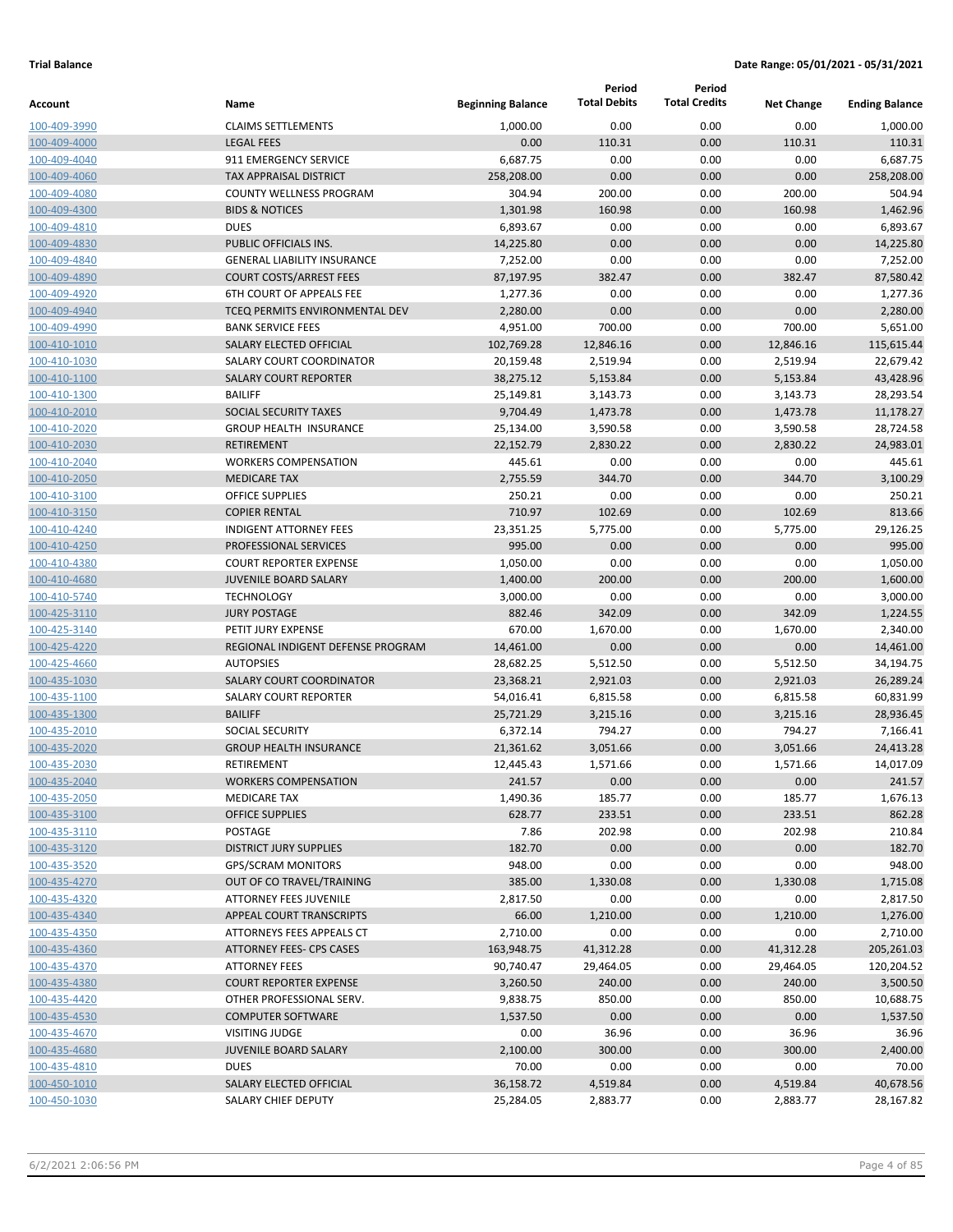|                              |                                                  |                          | Period              | Period               |                   |                       |
|------------------------------|--------------------------------------------------|--------------------------|---------------------|----------------------|-------------------|-----------------------|
| Account                      | Name                                             | <b>Beginning Balance</b> | <b>Total Debits</b> | <b>Total Credits</b> | <b>Net Change</b> | <b>Ending Balance</b> |
| 100-450-1040                 | <b>SALARIES DEPUTIES</b>                         | 106,676.07               | 13,287.68           | 0.00                 | 13,287.68         | 119,963.75            |
| 100-450-1070                 | <b>SALARY PART-TIME</b>                          | 14,385.00                | 1,392.00            | 0.00                 | 1,392.00          | 15,777.00             |
| 100-450-2010                 | SOCIAL SECURITY TAXES                            | 10,724.15                | 1,287.67            | 0.00                 | 1,287.67          | 12,011.82             |
| 100-450-2020                 | <b>GROUP HEALTH INSURANCE</b>                    | 56,723.50                | 7,958.04            | 0.00                 | 7,958.04          | 64,681.54             |
| 100-450-2030                 | <b>RETIREMENT</b>                                | 21,589.85                | 2,619.12            | 0.00                 | 2,619.12          | 24,208.97             |
| 100-450-2040                 | <b>WORKERS COMPENSATION</b>                      | 435.63                   | 0.00                | 0.00                 | 0.00              | 435.63                |
| 100-450-2050                 | <b>MEDICARE TAX</b>                              | 2,508.18                 | 301.17              | 0.00                 | 301.17            | 2,809.35              |
| 100-450-3100                 | <b>OFFICE SUPPLIES</b>                           | 1,940.49                 | 100.93              | 0.00                 | 100.93            | 2,041.42              |
| 100-450-3110                 | <b>POSTAGE</b>                                   | 1,258.86                 | 229.62              | 0.00                 | 229.62            | 1,488.48              |
| 100-450-4270                 | OUT OF COUNTY TRAVEL/TRAINING                    | 1,497.83                 | 0.00                | 0.00                 | 0.00              | 1,497.83              |
| 100-450-4800                 | <b>BONDS</b>                                     | 0.00                     | 157.50              | 17.50                | 140.00            | 140.00                |
| 100-450-4810                 | <b>DUES</b>                                      | 175.00                   | 0.00                | 0.00                 | 0.00              | 175.00                |
| 100-450-5720                 | <b>OFFICE EQUIPMENT</b>                          | 198.65                   | 0.00                | 0.00                 | 0.00              | 198.65                |
| 100-455-1010                 | SALARY ELECTED OFFICIAL                          | 27,694.40                | 3,461.80            | 0.00                 | 3,461.80          | 31,156.20             |
| 100-455-1030                 | <b>SALARY CHIEF DEPUTY</b>                       | 24,574.88                | 3,071.85            | 0.00                 | 3,071.85          | 27,646.73             |
| 100-455-1040                 | <b>SALARY DEPUTY</b>                             | 17,329.94                | 2,166.24            | 0.00                 | 2,166.24          | 19,496.18             |
| 100-455-2010                 | SOCIAL SECURITY TAXES                            | 4,360.01                 | 545.80              | 0.00                 | 545.80            | 4,905.81              |
| 100-455-2020                 | <b>GROUP HEALTH INSURANCE</b>                    | 14,258.86                | 2,036.98            | 0.00                 | 2,036.98          | 16,295.84             |
| 100-455-2030                 | <b>RETIREMENT</b>                                | 8,292.42                 | 1,055.52            | 0.00                 | 1,055.52          | 9,347.94              |
| 100-455-2040                 | <b>WORKERS' COMPENSATION</b>                     | 158.22                   | 0.00                | 0.00                 | 0.00              | 158.22                |
| 100-455-2050                 | <b>MEDICARE TAX</b>                              | 1,019.78                 | 127.66              | 0.00                 | 127.66            | 1,147.44              |
| 100-455-2250                 | <b>TRAVEL ALLOWANCE</b>                          | 1,400.00                 | 200.00              | 0.00                 | 200.00            | 1,600.00              |
| 100-455-3100                 | <b>OFFICE SUPPLIES</b><br>POSTAGE                | 280.44                   | 53.87               | 0.00                 | 53.87             | 334.31                |
| 100-455-3110                 |                                                  | 239.80                   | 18.25<br>0.00       | 0.00                 | 18.25<br>0.00     | 258.05<br>310.00      |
| 100-455-4270                 | OUT OF COUNTY TRAVEL/TRAINING<br><b>PRINTING</b> | 310.00<br>105.00         | 0.00                | 0.00<br>0.00         | 0.00              | 105.00                |
| 100-455-4350                 | <b>BOND</b>                                      | 0.00                     | 91.00               | 0.00                 | 91.00             | 91.00                 |
| 100-455-4800                 | <b>DUES</b>                                      | 60.00                    | 0.00                | 0.00                 | 0.00              | 60.00                 |
| 100-455-4810<br>100-455-5720 | OFFICE EQUIPMENT                                 | 27.99                    | 0.00                | 0.00                 | 0.00              | 27.99                 |
| 100-456-1010                 | SALARY ELECTED OFFICIAL                          | 27,694.40                | 3,461.80            | 0.00                 | 3,461.80          | 31,156.20             |
| 100-456-1030                 | <b>SALARY CHIEF DEPUTY</b>                       | 25,283.12                | 3,160.40            | 0.00                 | 3,160.40          | 28,443.52             |
| 100-456-2010                 | SOCIAL SECURITY TAXES                            | 3,371.44                 | 422.98              | 0.00                 | 422.98            | 3,794.42              |
| 100-456-2020                 | <b>GROUP HEALTH INSURANCE</b>                    | 14,227.78                | 2,032.54            | 0.00                 | 2,032.54          | 16,260.32             |
| 100-456-2030                 | <b>RETIREMENT</b>                                | 6,326.15                 | 809.10              | 0.00                 | 809.10            | 7,135.25              |
| 100-456-2040                 | <b>WORKERS' COMPENSATION</b>                     | 123.51                   | 0.00                | 0.00                 | 0.00              | 123.51                |
| 100-456-2050                 | <b>MEDICARE TAX</b>                              | 788.46                   | 98.92               | 0.00                 | 98.92             | 887.38                |
| 100-456-2250                 | <b>TRAVEL ALLOWANCE</b>                          | 1,400.00                 | 200.00              | 0.00                 | 200.00            | 1,600.00              |
| 100-456-3100                 | <b>OFFICE SUPPLIES</b>                           | 337.97                   | 0.00                | 0.00                 | 0.00              | 337.97                |
| 100-456-3110                 | <b>POSTAGE</b>                                   | 86.00                    | 55.00               | 0.00                 | 55.00             | 141.00                |
| 100-456-4210                 | <b>INTERNET</b>                                  | 573.65                   | 81.95               | 0.00                 | 81.95             | 655.60                |
| 100-456-4270                 | OUT OF COUNTY TRAVEL/TRAINING                    | 575.00                   | 148.00              | 0.00                 | 148.00            | 723.00                |
| 100-456-4600                 | <b>OFFICE RENTAL</b>                             | 2,450.00                 | 350.00              | 0.00                 | 350.00            | 2,800.00              |
| 100-456-4800                 | <b>BOND</b>                                      | 100.00                   | 0.00                | 0.00                 | 0.00              | 100.00                |
| 100-456-4810                 | <b>DUES</b>                                      | 95.00                    | 0.00                | 0.00                 | 0.00              | 95.00                 |
| 100-456-5910                 | <b>ONLINE RESEARCH</b>                           | 93.73                    | 0.00                | 0.00                 | 0.00              | 93.73                 |
| 100-457-1010                 | SALARY ELECTED OFFICIAL                          | 27,694.40                | 3,461.80            | 0.00                 | 3,461.80          | 31,156.20             |
| 100-457-1030                 | <b>SALARY CHIEF DEPUTY</b>                       | 17,550.74                | 2,193.84            | 0.00                 | 2,193.84          | 19,744.58             |
| 100-457-2010                 | SOCIAL SECURITY TAXES                            | 2,892.08                 | 363.06              | 0.00                 | 363.06            | 3,255.14              |
| 100-457-2020                 | <b>GROUP HEALTH INSURANCE</b>                    | 14,241.08                | 2,034.44            | 0.00                 | 2,034.44          | 16,275.52             |
| 100-457-2030                 | RETIREMENT                                       | 5,411.43                 | 694.46              | 0.00                 | 694.46            | 6,105.89              |
| 100-457-2040                 | <b>WORKERS' COMPENSATION</b>                     | 105.48                   | 0.00                | 0.00                 | 0.00              | 105.48                |
| 100-457-2050                 | <b>MEDICARE TAX</b>                              | 676.46                   | 84.92               | 0.00                 | 84.92             | 761.38                |
| 100-457-2250                 | <b>TRAVEL ALLOWANCE</b>                          | 1,400.00                 | 200.00              | 0.00                 | 200.00            | 1,600.00              |
| 100-457-3100                 | OFFICE SUPPLIES                                  | 43.78                    | 0.00                | 0.00                 | 0.00              | 43.78                 |
| 100-457-3110                 | POSTAGE                                          | 38.00                    | 55.00               | 0.00                 | 55.00             | 93.00                 |
| 100-457-4210                 | <b>INTERNET</b>                                  | 227.94                   | 37.99               | 0.00                 | 37.99             | 265.93                |
| 100-457-4270                 | OUT OF COUNTY TRAVEL/TRAINING                    | 0.00                     | 543.44              | 0.00                 | 543.44            | 543.44                |
| 100-457-4800                 | <b>BOND</b>                                      | 0.00                     | 50.00               | 0.00                 | 50.00             | 50.00                 |
| 100-457-4810                 | <b>DUES</b>                                      | 60.00                    | 0.00                | 0.00                 | 0.00              | 60.00                 |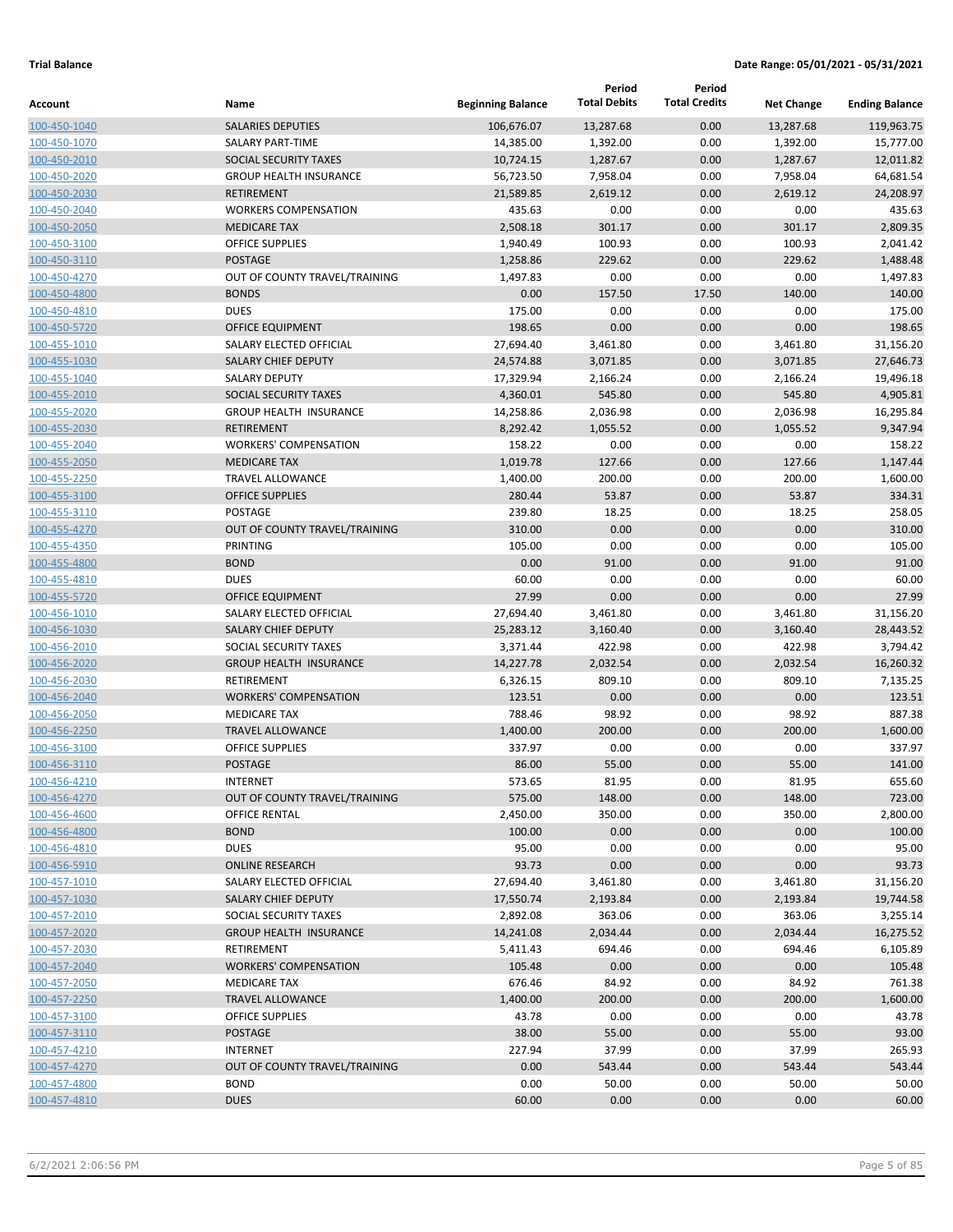| <b>Total Debits</b><br><b>Total Credits</b><br><b>Beginning Balance</b><br>Name<br><b>Net Change</b><br>Account<br>520.76<br>0.00<br>520.76<br>4,686.84<br>100-475-1011<br>DA. SALARY SUPPLEMENT<br>4,166.08<br>DA SALARY REIMB. GC CH 46<br>16,923.04<br>2,115.38<br>0.00<br>2,115.38<br>19,038.42<br>100-475-1012<br>212,712.38<br>SALARY ASSISTANT D.A.<br>189,089.45<br>23,622.93<br>0.00<br>23,622.93<br>100-475-1030<br>4,766.44<br>4,766.44<br>42,897.94<br>100-475-1031<br><b>INVESTIGATOR</b><br>38,131.50<br>0.00<br><b>ASST. DA LONGEVITY PAY</b><br>480.00<br>0.00<br>480.00<br>3,890.00<br>3,410.00<br>100-475-1032<br>13,828.50<br>126,182.88<br><b>SALARIES SECRETARIES</b><br>112,354.38<br>0.00<br>13,828.50<br>100-475-1050<br><b>DISCOVERY CLERK</b><br>23,219.20<br>2,902.40<br>0.00<br>2,902.40<br>26,121.60<br>100-475-1051<br>0.00<br><b>SALARY PART-TIME</b><br>12,822.00<br>468.00<br>468.00<br>13,290.00<br>100-475-1070<br>2,921.35<br>0.00<br>27,046.16<br>100-475-2010<br>SOCIAL SECURITY TAXES<br>24,124.81<br>2,921.35<br>88,329.76<br><b>GROUP HEALTH INSURANCE</b><br>77,288.52<br>11,041.24<br>0.00<br>11,041.24<br>100-475-2020<br>0.00<br>RETIREMENT<br>47,409.69<br>5,806.58<br>5,806.58<br>53,216.27<br>100-475-2030<br>601.99<br><b>WORKERS' COMPENSATION</b><br>601.99<br>0.00<br>0.00<br>0.00<br>100-475-2040<br>683.23<br>0.00<br>683.23<br>6,325.54<br><b>MEDICARE TAX</b><br>5,642.31<br>100-475-2050<br>1,785.00<br>255.00<br>0.00<br>255.00<br>2,040.00<br>100-475-2250<br><b>TRAVEL ALLOWANCE</b><br><b>OFFICE SUPPLIES</b><br>0.00<br>0.00<br>0.00<br>4,284.32<br>4,284.32<br>100-475-3100<br>509.79<br>212.25<br>0.00<br>212.25<br>722.04<br><b>POSTAGE</b><br>100-475-3110<br><b>GRAND JURY EXPENSE</b><br>2,937.16<br>520.00<br>120.00<br>400.00<br>3,337.16<br>100-475-3130<br>744.56<br>0.00<br>850.23<br><b>COPIER EXPENSE</b><br>105.67<br>105.67<br>100-475-3150<br>455.40<br>0.00<br>3,104.78<br>100-475-4270<br>OUT OF COUNTY TRAVEL/TRAINING<br>2,649.38<br>455.40<br>0.00<br>0.00<br>0.00<br><b>PRINTING</b><br>214.20<br>214.20<br>100-475-4350<br>198.00<br>82.50<br>0.00<br>280.50<br>CT.REPORTER-TRANSCRIPTS<br>82.50<br>100-475-4380<br>0.00<br>PHYS.EVIDENCE ANALYSIS<br>117.87<br>0.00<br>0.00<br>117.87<br>100-475-4650<br><b>BOND</b><br>276.50<br>0.00<br>0.00<br>0.00<br>276.50<br>100-475-4800<br><b>DUES</b><br>775.00<br>460.00<br>0.00<br>460.00<br>1,235.00<br>100-475-4810<br><b>BOOKS</b><br>615.00<br>0.00<br>0.00<br>0.00<br>615.00<br>100-475-5900<br>4,520.49<br>756.37<br>0.00<br>756.37<br>5,276.86<br><b>ONLINE RESEARCH</b><br>100-475-5910<br>SALARY APPOINTED OFFICIAL<br>45,402.08<br>5,675.26<br>0.00<br>5,675.26<br>51,077.34<br>100-495-1020<br>0.00<br>103,993.63<br>SALARIES ASSISTANTS<br>92,443.01<br>11,550.62<br>11,550.62<br>100-495-1030<br>1,006.72<br>0.00<br>1,006.72<br>8,899.24<br>100-495-2010<br>SOCIAL SECURITY TAXES<br>7,892.52<br>32,551.04<br>100-495-2020<br><b>GROUP HEALTH INSURANCE</b><br>28,482.16<br>4,068.88<br>0.00<br>4,068.88<br>RETIREMENT<br>16,306.24<br>2,042.98<br>0.00<br>2,042.98<br>18,349.22<br>100-495-2030<br>0.00<br>0.00<br>321.29<br><b>WORKERS COMPENSATION</b><br>321.29<br>0.00<br>100-495-2040<br>235.44<br>0.00<br>235.44<br>2,081.27<br><b>MEDICARE TAX</b><br>1,845.83<br>100-495-2050<br>103.29<br>14.70<br>0.00<br>14.70<br>100-495-3100<br><b>OFFICE SUPPLIES</b><br>OUT OF COUNTY TRAVEL/TRAINING<br>455.00<br>0.00<br>0.00<br>0.00<br>100-495-4270<br><b>BOND</b><br>329.00<br>0.00<br>329.00<br>0.00<br>0.00<br>100-495-4800<br>0.00<br><b>DUES</b><br>340.00<br>0.00<br>0.00<br>340.00<br>100-495-4810<br>100-496-1020<br>SALARY PURCHASING AGENT<br>32,772.19<br>4,096.54<br>0.00<br>4,096.54<br>36,868.73<br>249.96<br>0.00<br>249.96<br>100-496-2010<br>SOCIAL SECURITY TAXES<br>2,000.68<br>100-496-2020<br>7,120.54<br>1,017.22<br>0.00<br>1,017.22<br><b>GROUP HEALTH INSURANCE</b><br>3,876.71<br>485.85<br>0.00<br>485.85<br>100-496-2030<br>RETIREMENT<br>76.41<br>0.00<br>100-496-2040<br><b>WORKERS' COMPENSATION</b><br>0.00<br>0.00<br>467.89<br>0.00<br>100-496-2050<br><b>MEDICARE TAX</b><br>58.46<br>58.46<br>25.96<br>0.00<br>0.00<br>100-496-3100<br><b>OFFICE SUPPLIES</b><br>0.00<br>79.00<br>143.37<br>0.00<br>143.37<br>100-496-4270<br>OUT OF COUNTY TRAVEL/TRAINING<br>93.00<br>0.00<br><b>BOND</b><br>0.00<br>0.00<br>100-496-4800<br><b>DUES</b><br>75.00<br>190.00<br>0.00<br>190.00<br>100-496-4810<br>100-497-1010<br>SALARY ELECTED OFFICIAL<br>36,158.72<br>4,519.84<br>0.00<br>4,519.84<br>222.46<br>100-497-2010<br>SOCIAL SECURITY TAXES<br>1,847.12<br>222.46<br>0.00<br>100-497-2020<br><b>GROUP HEALTH INSURANCE</b><br>7,114.38<br>1,016.34<br>0.00<br>1,016.34<br>4,277.35<br>536.06<br>0.00<br>100-497-2030<br>RETIREMENT<br>536.06<br>100-497-2040<br><b>WORKERS' COMPENSATION</b><br>84.30<br>0.00<br>0.00<br>0.00<br>100-497-2050<br><b>MEDICARE TAX</b><br>431.95<br>52.02<br>0.00<br>52.02<br>0.00<br>0.00<br>100-497-3100<br><b>OFFICE SUPPLIES</b><br>218.49<br>0.00<br>180.00<br>375.00<br>0.00<br>375.00<br>100-497-4270<br>OUT OF COUNTY TRAVEL/TRAINING<br>60.00<br>0.00<br><b>PRINTING</b><br>0.00<br>0.00<br>100-497-4350<br><b>DUES</b><br>175.00<br>0.00<br>0.00<br>0.00<br>100-497-4810<br>100-499-1010<br>0.00<br>4,519.84<br>SALARY ELECTED OFFICIAL<br>36,158.72<br>4,519.84<br>0.00<br>100-499-1030<br>SALARIES CHIEF DEPUTY<br>26,013.80<br>3,251.72<br>3,251.72 |  | Period | Period |                       |
|---------------------------------------------------------------------------------------------------------------------------------------------------------------------------------------------------------------------------------------------------------------------------------------------------------------------------------------------------------------------------------------------------------------------------------------------------------------------------------------------------------------------------------------------------------------------------------------------------------------------------------------------------------------------------------------------------------------------------------------------------------------------------------------------------------------------------------------------------------------------------------------------------------------------------------------------------------------------------------------------------------------------------------------------------------------------------------------------------------------------------------------------------------------------------------------------------------------------------------------------------------------------------------------------------------------------------------------------------------------------------------------------------------------------------------------------------------------------------------------------------------------------------------------------------------------------------------------------------------------------------------------------------------------------------------------------------------------------------------------------------------------------------------------------------------------------------------------------------------------------------------------------------------------------------------------------------------------------------------------------------------------------------------------------------------------------------------------------------------------------------------------------------------------------------------------------------------------------------------------------------------------------------------------------------------------------------------------------------------------------------------------------------------------------------------------------------------------------------------------------------------------------------------------------------------------------------------------------------------------------------------------------------------------------------------------------------------------------------------------------------------------------------------------------------------------------------------------------------------------------------------------------------------------------------------------------------------------------------------------------------------------------------------------------------------------------------------------------------------------------------------------------------------------------------------------------------------------------------------------------------------------------------------------------------------------------------------------------------------------------------------------------------------------------------------------------------------------------------------------------------------------------------------------------------------------------------------------------------------------------------------------------------------------------------------------------------------------------------------------------------------------------------------------------------------------------------------------------------------------------------------------------------------------------------------------------------------------------------------------------------------------------------------------------------------------------------------------------------------------------------------------------------------------------------------------------------------------------------------------------------------------------------------------------------------------------------------------------------------------------------------------------------------------------------------------------------------------------------------------------------------------------------------------------------------------------------------------------------------------------------------------------------------------------------------------------------------------------------------------------------------------------------------------------------------------------------------------------------------------------------------------------------------------------------------------------------------------------------------------------------------------------------------------------------------------------------------------------------------------------------------------------------------------------------------------------------------------------------------------------------------------------------------------------------------------------------------------------------------------------------------------------------------------------------------------------------------------------------------------|--|--------|--------|-----------------------|
|                                                                                                                                                                                                                                                                                                                                                                                                                                                                                                                                                                                                                                                                                                                                                                                                                                                                                                                                                                                                                                                                                                                                                                                                                                                                                                                                                                                                                                                                                                                                                                                                                                                                                                                                                                                                                                                                                                                                                                                                                                                                                                                                                                                                                                                                                                                                                                                                                                                                                                                                                                                                                                                                                                                                                                                                                                                                                                                                                                                                                                                                                                                                                                                                                                                                                                                                                                                                                                                                                                                                                                                                                                                                                                                                                                                                                                                                                                                                                                                                                                                                                                                                                                                                                                                                                                                                                                                                                                                                                                                                                                                                                                                                                                                                                                                                                                                                                                                                                                                                                                                                                                                                                                                                                                                                                                                                                                                                                                                                                       |  |        |        | <b>Ending Balance</b> |
|                                                                                                                                                                                                                                                                                                                                                                                                                                                                                                                                                                                                                                                                                                                                                                                                                                                                                                                                                                                                                                                                                                                                                                                                                                                                                                                                                                                                                                                                                                                                                                                                                                                                                                                                                                                                                                                                                                                                                                                                                                                                                                                                                                                                                                                                                                                                                                                                                                                                                                                                                                                                                                                                                                                                                                                                                                                                                                                                                                                                                                                                                                                                                                                                                                                                                                                                                                                                                                                                                                                                                                                                                                                                                                                                                                                                                                                                                                                                                                                                                                                                                                                                                                                                                                                                                                                                                                                                                                                                                                                                                                                                                                                                                                                                                                                                                                                                                                                                                                                                                                                                                                                                                                                                                                                                                                                                                                                                                                                                                       |  |        |        |                       |
|                                                                                                                                                                                                                                                                                                                                                                                                                                                                                                                                                                                                                                                                                                                                                                                                                                                                                                                                                                                                                                                                                                                                                                                                                                                                                                                                                                                                                                                                                                                                                                                                                                                                                                                                                                                                                                                                                                                                                                                                                                                                                                                                                                                                                                                                                                                                                                                                                                                                                                                                                                                                                                                                                                                                                                                                                                                                                                                                                                                                                                                                                                                                                                                                                                                                                                                                                                                                                                                                                                                                                                                                                                                                                                                                                                                                                                                                                                                                                                                                                                                                                                                                                                                                                                                                                                                                                                                                                                                                                                                                                                                                                                                                                                                                                                                                                                                                                                                                                                                                                                                                                                                                                                                                                                                                                                                                                                                                                                                                                       |  |        |        |                       |
|                                                                                                                                                                                                                                                                                                                                                                                                                                                                                                                                                                                                                                                                                                                                                                                                                                                                                                                                                                                                                                                                                                                                                                                                                                                                                                                                                                                                                                                                                                                                                                                                                                                                                                                                                                                                                                                                                                                                                                                                                                                                                                                                                                                                                                                                                                                                                                                                                                                                                                                                                                                                                                                                                                                                                                                                                                                                                                                                                                                                                                                                                                                                                                                                                                                                                                                                                                                                                                                                                                                                                                                                                                                                                                                                                                                                                                                                                                                                                                                                                                                                                                                                                                                                                                                                                                                                                                                                                                                                                                                                                                                                                                                                                                                                                                                                                                                                                                                                                                                                                                                                                                                                                                                                                                                                                                                                                                                                                                                                                       |  |        |        |                       |
|                                                                                                                                                                                                                                                                                                                                                                                                                                                                                                                                                                                                                                                                                                                                                                                                                                                                                                                                                                                                                                                                                                                                                                                                                                                                                                                                                                                                                                                                                                                                                                                                                                                                                                                                                                                                                                                                                                                                                                                                                                                                                                                                                                                                                                                                                                                                                                                                                                                                                                                                                                                                                                                                                                                                                                                                                                                                                                                                                                                                                                                                                                                                                                                                                                                                                                                                                                                                                                                                                                                                                                                                                                                                                                                                                                                                                                                                                                                                                                                                                                                                                                                                                                                                                                                                                                                                                                                                                                                                                                                                                                                                                                                                                                                                                                                                                                                                                                                                                                                                                                                                                                                                                                                                                                                                                                                                                                                                                                                                                       |  |        |        |                       |
|                                                                                                                                                                                                                                                                                                                                                                                                                                                                                                                                                                                                                                                                                                                                                                                                                                                                                                                                                                                                                                                                                                                                                                                                                                                                                                                                                                                                                                                                                                                                                                                                                                                                                                                                                                                                                                                                                                                                                                                                                                                                                                                                                                                                                                                                                                                                                                                                                                                                                                                                                                                                                                                                                                                                                                                                                                                                                                                                                                                                                                                                                                                                                                                                                                                                                                                                                                                                                                                                                                                                                                                                                                                                                                                                                                                                                                                                                                                                                                                                                                                                                                                                                                                                                                                                                                                                                                                                                                                                                                                                                                                                                                                                                                                                                                                                                                                                                                                                                                                                                                                                                                                                                                                                                                                                                                                                                                                                                                                                                       |  |        |        |                       |
|                                                                                                                                                                                                                                                                                                                                                                                                                                                                                                                                                                                                                                                                                                                                                                                                                                                                                                                                                                                                                                                                                                                                                                                                                                                                                                                                                                                                                                                                                                                                                                                                                                                                                                                                                                                                                                                                                                                                                                                                                                                                                                                                                                                                                                                                                                                                                                                                                                                                                                                                                                                                                                                                                                                                                                                                                                                                                                                                                                                                                                                                                                                                                                                                                                                                                                                                                                                                                                                                                                                                                                                                                                                                                                                                                                                                                                                                                                                                                                                                                                                                                                                                                                                                                                                                                                                                                                                                                                                                                                                                                                                                                                                                                                                                                                                                                                                                                                                                                                                                                                                                                                                                                                                                                                                                                                                                                                                                                                                                                       |  |        |        |                       |
|                                                                                                                                                                                                                                                                                                                                                                                                                                                                                                                                                                                                                                                                                                                                                                                                                                                                                                                                                                                                                                                                                                                                                                                                                                                                                                                                                                                                                                                                                                                                                                                                                                                                                                                                                                                                                                                                                                                                                                                                                                                                                                                                                                                                                                                                                                                                                                                                                                                                                                                                                                                                                                                                                                                                                                                                                                                                                                                                                                                                                                                                                                                                                                                                                                                                                                                                                                                                                                                                                                                                                                                                                                                                                                                                                                                                                                                                                                                                                                                                                                                                                                                                                                                                                                                                                                                                                                                                                                                                                                                                                                                                                                                                                                                                                                                                                                                                                                                                                                                                                                                                                                                                                                                                                                                                                                                                                                                                                                                                                       |  |        |        |                       |
|                                                                                                                                                                                                                                                                                                                                                                                                                                                                                                                                                                                                                                                                                                                                                                                                                                                                                                                                                                                                                                                                                                                                                                                                                                                                                                                                                                                                                                                                                                                                                                                                                                                                                                                                                                                                                                                                                                                                                                                                                                                                                                                                                                                                                                                                                                                                                                                                                                                                                                                                                                                                                                                                                                                                                                                                                                                                                                                                                                                                                                                                                                                                                                                                                                                                                                                                                                                                                                                                                                                                                                                                                                                                                                                                                                                                                                                                                                                                                                                                                                                                                                                                                                                                                                                                                                                                                                                                                                                                                                                                                                                                                                                                                                                                                                                                                                                                                                                                                                                                                                                                                                                                                                                                                                                                                                                                                                                                                                                                                       |  |        |        |                       |
|                                                                                                                                                                                                                                                                                                                                                                                                                                                                                                                                                                                                                                                                                                                                                                                                                                                                                                                                                                                                                                                                                                                                                                                                                                                                                                                                                                                                                                                                                                                                                                                                                                                                                                                                                                                                                                                                                                                                                                                                                                                                                                                                                                                                                                                                                                                                                                                                                                                                                                                                                                                                                                                                                                                                                                                                                                                                                                                                                                                                                                                                                                                                                                                                                                                                                                                                                                                                                                                                                                                                                                                                                                                                                                                                                                                                                                                                                                                                                                                                                                                                                                                                                                                                                                                                                                                                                                                                                                                                                                                                                                                                                                                                                                                                                                                                                                                                                                                                                                                                                                                                                                                                                                                                                                                                                                                                                                                                                                                                                       |  |        |        |                       |
|                                                                                                                                                                                                                                                                                                                                                                                                                                                                                                                                                                                                                                                                                                                                                                                                                                                                                                                                                                                                                                                                                                                                                                                                                                                                                                                                                                                                                                                                                                                                                                                                                                                                                                                                                                                                                                                                                                                                                                                                                                                                                                                                                                                                                                                                                                                                                                                                                                                                                                                                                                                                                                                                                                                                                                                                                                                                                                                                                                                                                                                                                                                                                                                                                                                                                                                                                                                                                                                                                                                                                                                                                                                                                                                                                                                                                                                                                                                                                                                                                                                                                                                                                                                                                                                                                                                                                                                                                                                                                                                                                                                                                                                                                                                                                                                                                                                                                                                                                                                                                                                                                                                                                                                                                                                                                                                                                                                                                                                                                       |  |        |        |                       |
|                                                                                                                                                                                                                                                                                                                                                                                                                                                                                                                                                                                                                                                                                                                                                                                                                                                                                                                                                                                                                                                                                                                                                                                                                                                                                                                                                                                                                                                                                                                                                                                                                                                                                                                                                                                                                                                                                                                                                                                                                                                                                                                                                                                                                                                                                                                                                                                                                                                                                                                                                                                                                                                                                                                                                                                                                                                                                                                                                                                                                                                                                                                                                                                                                                                                                                                                                                                                                                                                                                                                                                                                                                                                                                                                                                                                                                                                                                                                                                                                                                                                                                                                                                                                                                                                                                                                                                                                                                                                                                                                                                                                                                                                                                                                                                                                                                                                                                                                                                                                                                                                                                                                                                                                                                                                                                                                                                                                                                                                                       |  |        |        |                       |
|                                                                                                                                                                                                                                                                                                                                                                                                                                                                                                                                                                                                                                                                                                                                                                                                                                                                                                                                                                                                                                                                                                                                                                                                                                                                                                                                                                                                                                                                                                                                                                                                                                                                                                                                                                                                                                                                                                                                                                                                                                                                                                                                                                                                                                                                                                                                                                                                                                                                                                                                                                                                                                                                                                                                                                                                                                                                                                                                                                                                                                                                                                                                                                                                                                                                                                                                                                                                                                                                                                                                                                                                                                                                                                                                                                                                                                                                                                                                                                                                                                                                                                                                                                                                                                                                                                                                                                                                                                                                                                                                                                                                                                                                                                                                                                                                                                                                                                                                                                                                                                                                                                                                                                                                                                                                                                                                                                                                                                                                                       |  |        |        |                       |
|                                                                                                                                                                                                                                                                                                                                                                                                                                                                                                                                                                                                                                                                                                                                                                                                                                                                                                                                                                                                                                                                                                                                                                                                                                                                                                                                                                                                                                                                                                                                                                                                                                                                                                                                                                                                                                                                                                                                                                                                                                                                                                                                                                                                                                                                                                                                                                                                                                                                                                                                                                                                                                                                                                                                                                                                                                                                                                                                                                                                                                                                                                                                                                                                                                                                                                                                                                                                                                                                                                                                                                                                                                                                                                                                                                                                                                                                                                                                                                                                                                                                                                                                                                                                                                                                                                                                                                                                                                                                                                                                                                                                                                                                                                                                                                                                                                                                                                                                                                                                                                                                                                                                                                                                                                                                                                                                                                                                                                                                                       |  |        |        |                       |
|                                                                                                                                                                                                                                                                                                                                                                                                                                                                                                                                                                                                                                                                                                                                                                                                                                                                                                                                                                                                                                                                                                                                                                                                                                                                                                                                                                                                                                                                                                                                                                                                                                                                                                                                                                                                                                                                                                                                                                                                                                                                                                                                                                                                                                                                                                                                                                                                                                                                                                                                                                                                                                                                                                                                                                                                                                                                                                                                                                                                                                                                                                                                                                                                                                                                                                                                                                                                                                                                                                                                                                                                                                                                                                                                                                                                                                                                                                                                                                                                                                                                                                                                                                                                                                                                                                                                                                                                                                                                                                                                                                                                                                                                                                                                                                                                                                                                                                                                                                                                                                                                                                                                                                                                                                                                                                                                                                                                                                                                                       |  |        |        |                       |
|                                                                                                                                                                                                                                                                                                                                                                                                                                                                                                                                                                                                                                                                                                                                                                                                                                                                                                                                                                                                                                                                                                                                                                                                                                                                                                                                                                                                                                                                                                                                                                                                                                                                                                                                                                                                                                                                                                                                                                                                                                                                                                                                                                                                                                                                                                                                                                                                                                                                                                                                                                                                                                                                                                                                                                                                                                                                                                                                                                                                                                                                                                                                                                                                                                                                                                                                                                                                                                                                                                                                                                                                                                                                                                                                                                                                                                                                                                                                                                                                                                                                                                                                                                                                                                                                                                                                                                                                                                                                                                                                                                                                                                                                                                                                                                                                                                                                                                                                                                                                                                                                                                                                                                                                                                                                                                                                                                                                                                                                                       |  |        |        |                       |
|                                                                                                                                                                                                                                                                                                                                                                                                                                                                                                                                                                                                                                                                                                                                                                                                                                                                                                                                                                                                                                                                                                                                                                                                                                                                                                                                                                                                                                                                                                                                                                                                                                                                                                                                                                                                                                                                                                                                                                                                                                                                                                                                                                                                                                                                                                                                                                                                                                                                                                                                                                                                                                                                                                                                                                                                                                                                                                                                                                                                                                                                                                                                                                                                                                                                                                                                                                                                                                                                                                                                                                                                                                                                                                                                                                                                                                                                                                                                                                                                                                                                                                                                                                                                                                                                                                                                                                                                                                                                                                                                                                                                                                                                                                                                                                                                                                                                                                                                                                                                                                                                                                                                                                                                                                                                                                                                                                                                                                                                                       |  |        |        |                       |
|                                                                                                                                                                                                                                                                                                                                                                                                                                                                                                                                                                                                                                                                                                                                                                                                                                                                                                                                                                                                                                                                                                                                                                                                                                                                                                                                                                                                                                                                                                                                                                                                                                                                                                                                                                                                                                                                                                                                                                                                                                                                                                                                                                                                                                                                                                                                                                                                                                                                                                                                                                                                                                                                                                                                                                                                                                                                                                                                                                                                                                                                                                                                                                                                                                                                                                                                                                                                                                                                                                                                                                                                                                                                                                                                                                                                                                                                                                                                                                                                                                                                                                                                                                                                                                                                                                                                                                                                                                                                                                                                                                                                                                                                                                                                                                                                                                                                                                                                                                                                                                                                                                                                                                                                                                                                                                                                                                                                                                                                                       |  |        |        |                       |
|                                                                                                                                                                                                                                                                                                                                                                                                                                                                                                                                                                                                                                                                                                                                                                                                                                                                                                                                                                                                                                                                                                                                                                                                                                                                                                                                                                                                                                                                                                                                                                                                                                                                                                                                                                                                                                                                                                                                                                                                                                                                                                                                                                                                                                                                                                                                                                                                                                                                                                                                                                                                                                                                                                                                                                                                                                                                                                                                                                                                                                                                                                                                                                                                                                                                                                                                                                                                                                                                                                                                                                                                                                                                                                                                                                                                                                                                                                                                                                                                                                                                                                                                                                                                                                                                                                                                                                                                                                                                                                                                                                                                                                                                                                                                                                                                                                                                                                                                                                                                                                                                                                                                                                                                                                                                                                                                                                                                                                                                                       |  |        |        |                       |
|                                                                                                                                                                                                                                                                                                                                                                                                                                                                                                                                                                                                                                                                                                                                                                                                                                                                                                                                                                                                                                                                                                                                                                                                                                                                                                                                                                                                                                                                                                                                                                                                                                                                                                                                                                                                                                                                                                                                                                                                                                                                                                                                                                                                                                                                                                                                                                                                                                                                                                                                                                                                                                                                                                                                                                                                                                                                                                                                                                                                                                                                                                                                                                                                                                                                                                                                                                                                                                                                                                                                                                                                                                                                                                                                                                                                                                                                                                                                                                                                                                                                                                                                                                                                                                                                                                                                                                                                                                                                                                                                                                                                                                                                                                                                                                                                                                                                                                                                                                                                                                                                                                                                                                                                                                                                                                                                                                                                                                                                                       |  |        |        |                       |
|                                                                                                                                                                                                                                                                                                                                                                                                                                                                                                                                                                                                                                                                                                                                                                                                                                                                                                                                                                                                                                                                                                                                                                                                                                                                                                                                                                                                                                                                                                                                                                                                                                                                                                                                                                                                                                                                                                                                                                                                                                                                                                                                                                                                                                                                                                                                                                                                                                                                                                                                                                                                                                                                                                                                                                                                                                                                                                                                                                                                                                                                                                                                                                                                                                                                                                                                                                                                                                                                                                                                                                                                                                                                                                                                                                                                                                                                                                                                                                                                                                                                                                                                                                                                                                                                                                                                                                                                                                                                                                                                                                                                                                                                                                                                                                                                                                                                                                                                                                                                                                                                                                                                                                                                                                                                                                                                                                                                                                                                                       |  |        |        |                       |
|                                                                                                                                                                                                                                                                                                                                                                                                                                                                                                                                                                                                                                                                                                                                                                                                                                                                                                                                                                                                                                                                                                                                                                                                                                                                                                                                                                                                                                                                                                                                                                                                                                                                                                                                                                                                                                                                                                                                                                                                                                                                                                                                                                                                                                                                                                                                                                                                                                                                                                                                                                                                                                                                                                                                                                                                                                                                                                                                                                                                                                                                                                                                                                                                                                                                                                                                                                                                                                                                                                                                                                                                                                                                                                                                                                                                                                                                                                                                                                                                                                                                                                                                                                                                                                                                                                                                                                                                                                                                                                                                                                                                                                                                                                                                                                                                                                                                                                                                                                                                                                                                                                                                                                                                                                                                                                                                                                                                                                                                                       |  |        |        |                       |
|                                                                                                                                                                                                                                                                                                                                                                                                                                                                                                                                                                                                                                                                                                                                                                                                                                                                                                                                                                                                                                                                                                                                                                                                                                                                                                                                                                                                                                                                                                                                                                                                                                                                                                                                                                                                                                                                                                                                                                                                                                                                                                                                                                                                                                                                                                                                                                                                                                                                                                                                                                                                                                                                                                                                                                                                                                                                                                                                                                                                                                                                                                                                                                                                                                                                                                                                                                                                                                                                                                                                                                                                                                                                                                                                                                                                                                                                                                                                                                                                                                                                                                                                                                                                                                                                                                                                                                                                                                                                                                                                                                                                                                                                                                                                                                                                                                                                                                                                                                                                                                                                                                                                                                                                                                                                                                                                                                                                                                                                                       |  |        |        |                       |
|                                                                                                                                                                                                                                                                                                                                                                                                                                                                                                                                                                                                                                                                                                                                                                                                                                                                                                                                                                                                                                                                                                                                                                                                                                                                                                                                                                                                                                                                                                                                                                                                                                                                                                                                                                                                                                                                                                                                                                                                                                                                                                                                                                                                                                                                                                                                                                                                                                                                                                                                                                                                                                                                                                                                                                                                                                                                                                                                                                                                                                                                                                                                                                                                                                                                                                                                                                                                                                                                                                                                                                                                                                                                                                                                                                                                                                                                                                                                                                                                                                                                                                                                                                                                                                                                                                                                                                                                                                                                                                                                                                                                                                                                                                                                                                                                                                                                                                                                                                                                                                                                                                                                                                                                                                                                                                                                                                                                                                                                                       |  |        |        |                       |
|                                                                                                                                                                                                                                                                                                                                                                                                                                                                                                                                                                                                                                                                                                                                                                                                                                                                                                                                                                                                                                                                                                                                                                                                                                                                                                                                                                                                                                                                                                                                                                                                                                                                                                                                                                                                                                                                                                                                                                                                                                                                                                                                                                                                                                                                                                                                                                                                                                                                                                                                                                                                                                                                                                                                                                                                                                                                                                                                                                                                                                                                                                                                                                                                                                                                                                                                                                                                                                                                                                                                                                                                                                                                                                                                                                                                                                                                                                                                                                                                                                                                                                                                                                                                                                                                                                                                                                                                                                                                                                                                                                                                                                                                                                                                                                                                                                                                                                                                                                                                                                                                                                                                                                                                                                                                                                                                                                                                                                                                                       |  |        |        |                       |
|                                                                                                                                                                                                                                                                                                                                                                                                                                                                                                                                                                                                                                                                                                                                                                                                                                                                                                                                                                                                                                                                                                                                                                                                                                                                                                                                                                                                                                                                                                                                                                                                                                                                                                                                                                                                                                                                                                                                                                                                                                                                                                                                                                                                                                                                                                                                                                                                                                                                                                                                                                                                                                                                                                                                                                                                                                                                                                                                                                                                                                                                                                                                                                                                                                                                                                                                                                                                                                                                                                                                                                                                                                                                                                                                                                                                                                                                                                                                                                                                                                                                                                                                                                                                                                                                                                                                                                                                                                                                                                                                                                                                                                                                                                                                                                                                                                                                                                                                                                                                                                                                                                                                                                                                                                                                                                                                                                                                                                                                                       |  |        |        |                       |
|                                                                                                                                                                                                                                                                                                                                                                                                                                                                                                                                                                                                                                                                                                                                                                                                                                                                                                                                                                                                                                                                                                                                                                                                                                                                                                                                                                                                                                                                                                                                                                                                                                                                                                                                                                                                                                                                                                                                                                                                                                                                                                                                                                                                                                                                                                                                                                                                                                                                                                                                                                                                                                                                                                                                                                                                                                                                                                                                                                                                                                                                                                                                                                                                                                                                                                                                                                                                                                                                                                                                                                                                                                                                                                                                                                                                                                                                                                                                                                                                                                                                                                                                                                                                                                                                                                                                                                                                                                                                                                                                                                                                                                                                                                                                                                                                                                                                                                                                                                                                                                                                                                                                                                                                                                                                                                                                                                                                                                                                                       |  |        |        |                       |
|                                                                                                                                                                                                                                                                                                                                                                                                                                                                                                                                                                                                                                                                                                                                                                                                                                                                                                                                                                                                                                                                                                                                                                                                                                                                                                                                                                                                                                                                                                                                                                                                                                                                                                                                                                                                                                                                                                                                                                                                                                                                                                                                                                                                                                                                                                                                                                                                                                                                                                                                                                                                                                                                                                                                                                                                                                                                                                                                                                                                                                                                                                                                                                                                                                                                                                                                                                                                                                                                                                                                                                                                                                                                                                                                                                                                                                                                                                                                                                                                                                                                                                                                                                                                                                                                                                                                                                                                                                                                                                                                                                                                                                                                                                                                                                                                                                                                                                                                                                                                                                                                                                                                                                                                                                                                                                                                                                                                                                                                                       |  |        |        |                       |
|                                                                                                                                                                                                                                                                                                                                                                                                                                                                                                                                                                                                                                                                                                                                                                                                                                                                                                                                                                                                                                                                                                                                                                                                                                                                                                                                                                                                                                                                                                                                                                                                                                                                                                                                                                                                                                                                                                                                                                                                                                                                                                                                                                                                                                                                                                                                                                                                                                                                                                                                                                                                                                                                                                                                                                                                                                                                                                                                                                                                                                                                                                                                                                                                                                                                                                                                                                                                                                                                                                                                                                                                                                                                                                                                                                                                                                                                                                                                                                                                                                                                                                                                                                                                                                                                                                                                                                                                                                                                                                                                                                                                                                                                                                                                                                                                                                                                                                                                                                                                                                                                                                                                                                                                                                                                                                                                                                                                                                                                                       |  |        |        |                       |
|                                                                                                                                                                                                                                                                                                                                                                                                                                                                                                                                                                                                                                                                                                                                                                                                                                                                                                                                                                                                                                                                                                                                                                                                                                                                                                                                                                                                                                                                                                                                                                                                                                                                                                                                                                                                                                                                                                                                                                                                                                                                                                                                                                                                                                                                                                                                                                                                                                                                                                                                                                                                                                                                                                                                                                                                                                                                                                                                                                                                                                                                                                                                                                                                                                                                                                                                                                                                                                                                                                                                                                                                                                                                                                                                                                                                                                                                                                                                                                                                                                                                                                                                                                                                                                                                                                                                                                                                                                                                                                                                                                                                                                                                                                                                                                                                                                                                                                                                                                                                                                                                                                                                                                                                                                                                                                                                                                                                                                                                                       |  |        |        |                       |
|                                                                                                                                                                                                                                                                                                                                                                                                                                                                                                                                                                                                                                                                                                                                                                                                                                                                                                                                                                                                                                                                                                                                                                                                                                                                                                                                                                                                                                                                                                                                                                                                                                                                                                                                                                                                                                                                                                                                                                                                                                                                                                                                                                                                                                                                                                                                                                                                                                                                                                                                                                                                                                                                                                                                                                                                                                                                                                                                                                                                                                                                                                                                                                                                                                                                                                                                                                                                                                                                                                                                                                                                                                                                                                                                                                                                                                                                                                                                                                                                                                                                                                                                                                                                                                                                                                                                                                                                                                                                                                                                                                                                                                                                                                                                                                                                                                                                                                                                                                                                                                                                                                                                                                                                                                                                                                                                                                                                                                                                                       |  |        |        |                       |
|                                                                                                                                                                                                                                                                                                                                                                                                                                                                                                                                                                                                                                                                                                                                                                                                                                                                                                                                                                                                                                                                                                                                                                                                                                                                                                                                                                                                                                                                                                                                                                                                                                                                                                                                                                                                                                                                                                                                                                                                                                                                                                                                                                                                                                                                                                                                                                                                                                                                                                                                                                                                                                                                                                                                                                                                                                                                                                                                                                                                                                                                                                                                                                                                                                                                                                                                                                                                                                                                                                                                                                                                                                                                                                                                                                                                                                                                                                                                                                                                                                                                                                                                                                                                                                                                                                                                                                                                                                                                                                                                                                                                                                                                                                                                                                                                                                                                                                                                                                                                                                                                                                                                                                                                                                                                                                                                                                                                                                                                                       |  |        |        |                       |
|                                                                                                                                                                                                                                                                                                                                                                                                                                                                                                                                                                                                                                                                                                                                                                                                                                                                                                                                                                                                                                                                                                                                                                                                                                                                                                                                                                                                                                                                                                                                                                                                                                                                                                                                                                                                                                                                                                                                                                                                                                                                                                                                                                                                                                                                                                                                                                                                                                                                                                                                                                                                                                                                                                                                                                                                                                                                                                                                                                                                                                                                                                                                                                                                                                                                                                                                                                                                                                                                                                                                                                                                                                                                                                                                                                                                                                                                                                                                                                                                                                                                                                                                                                                                                                                                                                                                                                                                                                                                                                                                                                                                                                                                                                                                                                                                                                                                                                                                                                                                                                                                                                                                                                                                                                                                                                                                                                                                                                                                                       |  |        |        |                       |
|                                                                                                                                                                                                                                                                                                                                                                                                                                                                                                                                                                                                                                                                                                                                                                                                                                                                                                                                                                                                                                                                                                                                                                                                                                                                                                                                                                                                                                                                                                                                                                                                                                                                                                                                                                                                                                                                                                                                                                                                                                                                                                                                                                                                                                                                                                                                                                                                                                                                                                                                                                                                                                                                                                                                                                                                                                                                                                                                                                                                                                                                                                                                                                                                                                                                                                                                                                                                                                                                                                                                                                                                                                                                                                                                                                                                                                                                                                                                                                                                                                                                                                                                                                                                                                                                                                                                                                                                                                                                                                                                                                                                                                                                                                                                                                                                                                                                                                                                                                                                                                                                                                                                                                                                                                                                                                                                                                                                                                                                                       |  |        |        |                       |
|                                                                                                                                                                                                                                                                                                                                                                                                                                                                                                                                                                                                                                                                                                                                                                                                                                                                                                                                                                                                                                                                                                                                                                                                                                                                                                                                                                                                                                                                                                                                                                                                                                                                                                                                                                                                                                                                                                                                                                                                                                                                                                                                                                                                                                                                                                                                                                                                                                                                                                                                                                                                                                                                                                                                                                                                                                                                                                                                                                                                                                                                                                                                                                                                                                                                                                                                                                                                                                                                                                                                                                                                                                                                                                                                                                                                                                                                                                                                                                                                                                                                                                                                                                                                                                                                                                                                                                                                                                                                                                                                                                                                                                                                                                                                                                                                                                                                                                                                                                                                                                                                                                                                                                                                                                                                                                                                                                                                                                                                                       |  |        |        | 117.99                |
|                                                                                                                                                                                                                                                                                                                                                                                                                                                                                                                                                                                                                                                                                                                                                                                                                                                                                                                                                                                                                                                                                                                                                                                                                                                                                                                                                                                                                                                                                                                                                                                                                                                                                                                                                                                                                                                                                                                                                                                                                                                                                                                                                                                                                                                                                                                                                                                                                                                                                                                                                                                                                                                                                                                                                                                                                                                                                                                                                                                                                                                                                                                                                                                                                                                                                                                                                                                                                                                                                                                                                                                                                                                                                                                                                                                                                                                                                                                                                                                                                                                                                                                                                                                                                                                                                                                                                                                                                                                                                                                                                                                                                                                                                                                                                                                                                                                                                                                                                                                                                                                                                                                                                                                                                                                                                                                                                                                                                                                                                       |  |        |        | 455.00                |
|                                                                                                                                                                                                                                                                                                                                                                                                                                                                                                                                                                                                                                                                                                                                                                                                                                                                                                                                                                                                                                                                                                                                                                                                                                                                                                                                                                                                                                                                                                                                                                                                                                                                                                                                                                                                                                                                                                                                                                                                                                                                                                                                                                                                                                                                                                                                                                                                                                                                                                                                                                                                                                                                                                                                                                                                                                                                                                                                                                                                                                                                                                                                                                                                                                                                                                                                                                                                                                                                                                                                                                                                                                                                                                                                                                                                                                                                                                                                                                                                                                                                                                                                                                                                                                                                                                                                                                                                                                                                                                                                                                                                                                                                                                                                                                                                                                                                                                                                                                                                                                                                                                                                                                                                                                                                                                                                                                                                                                                                                       |  |        |        |                       |
|                                                                                                                                                                                                                                                                                                                                                                                                                                                                                                                                                                                                                                                                                                                                                                                                                                                                                                                                                                                                                                                                                                                                                                                                                                                                                                                                                                                                                                                                                                                                                                                                                                                                                                                                                                                                                                                                                                                                                                                                                                                                                                                                                                                                                                                                                                                                                                                                                                                                                                                                                                                                                                                                                                                                                                                                                                                                                                                                                                                                                                                                                                                                                                                                                                                                                                                                                                                                                                                                                                                                                                                                                                                                                                                                                                                                                                                                                                                                                                                                                                                                                                                                                                                                                                                                                                                                                                                                                                                                                                                                                                                                                                                                                                                                                                                                                                                                                                                                                                                                                                                                                                                                                                                                                                                                                                                                                                                                                                                                                       |  |        |        |                       |
|                                                                                                                                                                                                                                                                                                                                                                                                                                                                                                                                                                                                                                                                                                                                                                                                                                                                                                                                                                                                                                                                                                                                                                                                                                                                                                                                                                                                                                                                                                                                                                                                                                                                                                                                                                                                                                                                                                                                                                                                                                                                                                                                                                                                                                                                                                                                                                                                                                                                                                                                                                                                                                                                                                                                                                                                                                                                                                                                                                                                                                                                                                                                                                                                                                                                                                                                                                                                                                                                                                                                                                                                                                                                                                                                                                                                                                                                                                                                                                                                                                                                                                                                                                                                                                                                                                                                                                                                                                                                                                                                                                                                                                                                                                                                                                                                                                                                                                                                                                                                                                                                                                                                                                                                                                                                                                                                                                                                                                                                                       |  |        |        |                       |
|                                                                                                                                                                                                                                                                                                                                                                                                                                                                                                                                                                                                                                                                                                                                                                                                                                                                                                                                                                                                                                                                                                                                                                                                                                                                                                                                                                                                                                                                                                                                                                                                                                                                                                                                                                                                                                                                                                                                                                                                                                                                                                                                                                                                                                                                                                                                                                                                                                                                                                                                                                                                                                                                                                                                                                                                                                                                                                                                                                                                                                                                                                                                                                                                                                                                                                                                                                                                                                                                                                                                                                                                                                                                                                                                                                                                                                                                                                                                                                                                                                                                                                                                                                                                                                                                                                                                                                                                                                                                                                                                                                                                                                                                                                                                                                                                                                                                                                                                                                                                                                                                                                                                                                                                                                                                                                                                                                                                                                                                                       |  |        |        | 2,250.64              |
|                                                                                                                                                                                                                                                                                                                                                                                                                                                                                                                                                                                                                                                                                                                                                                                                                                                                                                                                                                                                                                                                                                                                                                                                                                                                                                                                                                                                                                                                                                                                                                                                                                                                                                                                                                                                                                                                                                                                                                                                                                                                                                                                                                                                                                                                                                                                                                                                                                                                                                                                                                                                                                                                                                                                                                                                                                                                                                                                                                                                                                                                                                                                                                                                                                                                                                                                                                                                                                                                                                                                                                                                                                                                                                                                                                                                                                                                                                                                                                                                                                                                                                                                                                                                                                                                                                                                                                                                                                                                                                                                                                                                                                                                                                                                                                                                                                                                                                                                                                                                                                                                                                                                                                                                                                                                                                                                                                                                                                                                                       |  |        |        | 8,137.76              |
|                                                                                                                                                                                                                                                                                                                                                                                                                                                                                                                                                                                                                                                                                                                                                                                                                                                                                                                                                                                                                                                                                                                                                                                                                                                                                                                                                                                                                                                                                                                                                                                                                                                                                                                                                                                                                                                                                                                                                                                                                                                                                                                                                                                                                                                                                                                                                                                                                                                                                                                                                                                                                                                                                                                                                                                                                                                                                                                                                                                                                                                                                                                                                                                                                                                                                                                                                                                                                                                                                                                                                                                                                                                                                                                                                                                                                                                                                                                                                                                                                                                                                                                                                                                                                                                                                                                                                                                                                                                                                                                                                                                                                                                                                                                                                                                                                                                                                                                                                                                                                                                                                                                                                                                                                                                                                                                                                                                                                                                                                       |  |        |        | 4,362.56              |
|                                                                                                                                                                                                                                                                                                                                                                                                                                                                                                                                                                                                                                                                                                                                                                                                                                                                                                                                                                                                                                                                                                                                                                                                                                                                                                                                                                                                                                                                                                                                                                                                                                                                                                                                                                                                                                                                                                                                                                                                                                                                                                                                                                                                                                                                                                                                                                                                                                                                                                                                                                                                                                                                                                                                                                                                                                                                                                                                                                                                                                                                                                                                                                                                                                                                                                                                                                                                                                                                                                                                                                                                                                                                                                                                                                                                                                                                                                                                                                                                                                                                                                                                                                                                                                                                                                                                                                                                                                                                                                                                                                                                                                                                                                                                                                                                                                                                                                                                                                                                                                                                                                                                                                                                                                                                                                                                                                                                                                                                                       |  |        |        | 76.41                 |
|                                                                                                                                                                                                                                                                                                                                                                                                                                                                                                                                                                                                                                                                                                                                                                                                                                                                                                                                                                                                                                                                                                                                                                                                                                                                                                                                                                                                                                                                                                                                                                                                                                                                                                                                                                                                                                                                                                                                                                                                                                                                                                                                                                                                                                                                                                                                                                                                                                                                                                                                                                                                                                                                                                                                                                                                                                                                                                                                                                                                                                                                                                                                                                                                                                                                                                                                                                                                                                                                                                                                                                                                                                                                                                                                                                                                                                                                                                                                                                                                                                                                                                                                                                                                                                                                                                                                                                                                                                                                                                                                                                                                                                                                                                                                                                                                                                                                                                                                                                                                                                                                                                                                                                                                                                                                                                                                                                                                                                                                                       |  |        |        | 526.35                |
|                                                                                                                                                                                                                                                                                                                                                                                                                                                                                                                                                                                                                                                                                                                                                                                                                                                                                                                                                                                                                                                                                                                                                                                                                                                                                                                                                                                                                                                                                                                                                                                                                                                                                                                                                                                                                                                                                                                                                                                                                                                                                                                                                                                                                                                                                                                                                                                                                                                                                                                                                                                                                                                                                                                                                                                                                                                                                                                                                                                                                                                                                                                                                                                                                                                                                                                                                                                                                                                                                                                                                                                                                                                                                                                                                                                                                                                                                                                                                                                                                                                                                                                                                                                                                                                                                                                                                                                                                                                                                                                                                                                                                                                                                                                                                                                                                                                                                                                                                                                                                                                                                                                                                                                                                                                                                                                                                                                                                                                                                       |  |        |        | 25.96                 |
|                                                                                                                                                                                                                                                                                                                                                                                                                                                                                                                                                                                                                                                                                                                                                                                                                                                                                                                                                                                                                                                                                                                                                                                                                                                                                                                                                                                                                                                                                                                                                                                                                                                                                                                                                                                                                                                                                                                                                                                                                                                                                                                                                                                                                                                                                                                                                                                                                                                                                                                                                                                                                                                                                                                                                                                                                                                                                                                                                                                                                                                                                                                                                                                                                                                                                                                                                                                                                                                                                                                                                                                                                                                                                                                                                                                                                                                                                                                                                                                                                                                                                                                                                                                                                                                                                                                                                                                                                                                                                                                                                                                                                                                                                                                                                                                                                                                                                                                                                                                                                                                                                                                                                                                                                                                                                                                                                                                                                                                                                       |  |        |        | 222.37                |
|                                                                                                                                                                                                                                                                                                                                                                                                                                                                                                                                                                                                                                                                                                                                                                                                                                                                                                                                                                                                                                                                                                                                                                                                                                                                                                                                                                                                                                                                                                                                                                                                                                                                                                                                                                                                                                                                                                                                                                                                                                                                                                                                                                                                                                                                                                                                                                                                                                                                                                                                                                                                                                                                                                                                                                                                                                                                                                                                                                                                                                                                                                                                                                                                                                                                                                                                                                                                                                                                                                                                                                                                                                                                                                                                                                                                                                                                                                                                                                                                                                                                                                                                                                                                                                                                                                                                                                                                                                                                                                                                                                                                                                                                                                                                                                                                                                                                                                                                                                                                                                                                                                                                                                                                                                                                                                                                                                                                                                                                                       |  |        |        | 93.00                 |
|                                                                                                                                                                                                                                                                                                                                                                                                                                                                                                                                                                                                                                                                                                                                                                                                                                                                                                                                                                                                                                                                                                                                                                                                                                                                                                                                                                                                                                                                                                                                                                                                                                                                                                                                                                                                                                                                                                                                                                                                                                                                                                                                                                                                                                                                                                                                                                                                                                                                                                                                                                                                                                                                                                                                                                                                                                                                                                                                                                                                                                                                                                                                                                                                                                                                                                                                                                                                                                                                                                                                                                                                                                                                                                                                                                                                                                                                                                                                                                                                                                                                                                                                                                                                                                                                                                                                                                                                                                                                                                                                                                                                                                                                                                                                                                                                                                                                                                                                                                                                                                                                                                                                                                                                                                                                                                                                                                                                                                                                                       |  |        |        | 265.00                |
|                                                                                                                                                                                                                                                                                                                                                                                                                                                                                                                                                                                                                                                                                                                                                                                                                                                                                                                                                                                                                                                                                                                                                                                                                                                                                                                                                                                                                                                                                                                                                                                                                                                                                                                                                                                                                                                                                                                                                                                                                                                                                                                                                                                                                                                                                                                                                                                                                                                                                                                                                                                                                                                                                                                                                                                                                                                                                                                                                                                                                                                                                                                                                                                                                                                                                                                                                                                                                                                                                                                                                                                                                                                                                                                                                                                                                                                                                                                                                                                                                                                                                                                                                                                                                                                                                                                                                                                                                                                                                                                                                                                                                                                                                                                                                                                                                                                                                                                                                                                                                                                                                                                                                                                                                                                                                                                                                                                                                                                                                       |  |        |        | 40,678.56             |
|                                                                                                                                                                                                                                                                                                                                                                                                                                                                                                                                                                                                                                                                                                                                                                                                                                                                                                                                                                                                                                                                                                                                                                                                                                                                                                                                                                                                                                                                                                                                                                                                                                                                                                                                                                                                                                                                                                                                                                                                                                                                                                                                                                                                                                                                                                                                                                                                                                                                                                                                                                                                                                                                                                                                                                                                                                                                                                                                                                                                                                                                                                                                                                                                                                                                                                                                                                                                                                                                                                                                                                                                                                                                                                                                                                                                                                                                                                                                                                                                                                                                                                                                                                                                                                                                                                                                                                                                                                                                                                                                                                                                                                                                                                                                                                                                                                                                                                                                                                                                                                                                                                                                                                                                                                                                                                                                                                                                                                                                                       |  |        |        | 2,069.58              |
|                                                                                                                                                                                                                                                                                                                                                                                                                                                                                                                                                                                                                                                                                                                                                                                                                                                                                                                                                                                                                                                                                                                                                                                                                                                                                                                                                                                                                                                                                                                                                                                                                                                                                                                                                                                                                                                                                                                                                                                                                                                                                                                                                                                                                                                                                                                                                                                                                                                                                                                                                                                                                                                                                                                                                                                                                                                                                                                                                                                                                                                                                                                                                                                                                                                                                                                                                                                                                                                                                                                                                                                                                                                                                                                                                                                                                                                                                                                                                                                                                                                                                                                                                                                                                                                                                                                                                                                                                                                                                                                                                                                                                                                                                                                                                                                                                                                                                                                                                                                                                                                                                                                                                                                                                                                                                                                                                                                                                                                                                       |  |        |        | 8,130.72              |
|                                                                                                                                                                                                                                                                                                                                                                                                                                                                                                                                                                                                                                                                                                                                                                                                                                                                                                                                                                                                                                                                                                                                                                                                                                                                                                                                                                                                                                                                                                                                                                                                                                                                                                                                                                                                                                                                                                                                                                                                                                                                                                                                                                                                                                                                                                                                                                                                                                                                                                                                                                                                                                                                                                                                                                                                                                                                                                                                                                                                                                                                                                                                                                                                                                                                                                                                                                                                                                                                                                                                                                                                                                                                                                                                                                                                                                                                                                                                                                                                                                                                                                                                                                                                                                                                                                                                                                                                                                                                                                                                                                                                                                                                                                                                                                                                                                                                                                                                                                                                                                                                                                                                                                                                                                                                                                                                                                                                                                                                                       |  |        |        | 4,813.41              |
|                                                                                                                                                                                                                                                                                                                                                                                                                                                                                                                                                                                                                                                                                                                                                                                                                                                                                                                                                                                                                                                                                                                                                                                                                                                                                                                                                                                                                                                                                                                                                                                                                                                                                                                                                                                                                                                                                                                                                                                                                                                                                                                                                                                                                                                                                                                                                                                                                                                                                                                                                                                                                                                                                                                                                                                                                                                                                                                                                                                                                                                                                                                                                                                                                                                                                                                                                                                                                                                                                                                                                                                                                                                                                                                                                                                                                                                                                                                                                                                                                                                                                                                                                                                                                                                                                                                                                                                                                                                                                                                                                                                                                                                                                                                                                                                                                                                                                                                                                                                                                                                                                                                                                                                                                                                                                                                                                                                                                                                                                       |  |        |        | 84.30                 |
|                                                                                                                                                                                                                                                                                                                                                                                                                                                                                                                                                                                                                                                                                                                                                                                                                                                                                                                                                                                                                                                                                                                                                                                                                                                                                                                                                                                                                                                                                                                                                                                                                                                                                                                                                                                                                                                                                                                                                                                                                                                                                                                                                                                                                                                                                                                                                                                                                                                                                                                                                                                                                                                                                                                                                                                                                                                                                                                                                                                                                                                                                                                                                                                                                                                                                                                                                                                                                                                                                                                                                                                                                                                                                                                                                                                                                                                                                                                                                                                                                                                                                                                                                                                                                                                                                                                                                                                                                                                                                                                                                                                                                                                                                                                                                                                                                                                                                                                                                                                                                                                                                                                                                                                                                                                                                                                                                                                                                                                                                       |  |        |        | 483.97                |
|                                                                                                                                                                                                                                                                                                                                                                                                                                                                                                                                                                                                                                                                                                                                                                                                                                                                                                                                                                                                                                                                                                                                                                                                                                                                                                                                                                                                                                                                                                                                                                                                                                                                                                                                                                                                                                                                                                                                                                                                                                                                                                                                                                                                                                                                                                                                                                                                                                                                                                                                                                                                                                                                                                                                                                                                                                                                                                                                                                                                                                                                                                                                                                                                                                                                                                                                                                                                                                                                                                                                                                                                                                                                                                                                                                                                                                                                                                                                                                                                                                                                                                                                                                                                                                                                                                                                                                                                                                                                                                                                                                                                                                                                                                                                                                                                                                                                                                                                                                                                                                                                                                                                                                                                                                                                                                                                                                                                                                                                                       |  |        |        | 218.49                |
|                                                                                                                                                                                                                                                                                                                                                                                                                                                                                                                                                                                                                                                                                                                                                                                                                                                                                                                                                                                                                                                                                                                                                                                                                                                                                                                                                                                                                                                                                                                                                                                                                                                                                                                                                                                                                                                                                                                                                                                                                                                                                                                                                                                                                                                                                                                                                                                                                                                                                                                                                                                                                                                                                                                                                                                                                                                                                                                                                                                                                                                                                                                                                                                                                                                                                                                                                                                                                                                                                                                                                                                                                                                                                                                                                                                                                                                                                                                                                                                                                                                                                                                                                                                                                                                                                                                                                                                                                                                                                                                                                                                                                                                                                                                                                                                                                                                                                                                                                                                                                                                                                                                                                                                                                                                                                                                                                                                                                                                                                       |  |        |        | 555.00                |
|                                                                                                                                                                                                                                                                                                                                                                                                                                                                                                                                                                                                                                                                                                                                                                                                                                                                                                                                                                                                                                                                                                                                                                                                                                                                                                                                                                                                                                                                                                                                                                                                                                                                                                                                                                                                                                                                                                                                                                                                                                                                                                                                                                                                                                                                                                                                                                                                                                                                                                                                                                                                                                                                                                                                                                                                                                                                                                                                                                                                                                                                                                                                                                                                                                                                                                                                                                                                                                                                                                                                                                                                                                                                                                                                                                                                                                                                                                                                                                                                                                                                                                                                                                                                                                                                                                                                                                                                                                                                                                                                                                                                                                                                                                                                                                                                                                                                                                                                                                                                                                                                                                                                                                                                                                                                                                                                                                                                                                                                                       |  |        |        | 60.00                 |
|                                                                                                                                                                                                                                                                                                                                                                                                                                                                                                                                                                                                                                                                                                                                                                                                                                                                                                                                                                                                                                                                                                                                                                                                                                                                                                                                                                                                                                                                                                                                                                                                                                                                                                                                                                                                                                                                                                                                                                                                                                                                                                                                                                                                                                                                                                                                                                                                                                                                                                                                                                                                                                                                                                                                                                                                                                                                                                                                                                                                                                                                                                                                                                                                                                                                                                                                                                                                                                                                                                                                                                                                                                                                                                                                                                                                                                                                                                                                                                                                                                                                                                                                                                                                                                                                                                                                                                                                                                                                                                                                                                                                                                                                                                                                                                                                                                                                                                                                                                                                                                                                                                                                                                                                                                                                                                                                                                                                                                                                                       |  |        |        | 175.00                |
|                                                                                                                                                                                                                                                                                                                                                                                                                                                                                                                                                                                                                                                                                                                                                                                                                                                                                                                                                                                                                                                                                                                                                                                                                                                                                                                                                                                                                                                                                                                                                                                                                                                                                                                                                                                                                                                                                                                                                                                                                                                                                                                                                                                                                                                                                                                                                                                                                                                                                                                                                                                                                                                                                                                                                                                                                                                                                                                                                                                                                                                                                                                                                                                                                                                                                                                                                                                                                                                                                                                                                                                                                                                                                                                                                                                                                                                                                                                                                                                                                                                                                                                                                                                                                                                                                                                                                                                                                                                                                                                                                                                                                                                                                                                                                                                                                                                                                                                                                                                                                                                                                                                                                                                                                                                                                                                                                                                                                                                                                       |  |        |        | 40,678.56             |
|                                                                                                                                                                                                                                                                                                                                                                                                                                                                                                                                                                                                                                                                                                                                                                                                                                                                                                                                                                                                                                                                                                                                                                                                                                                                                                                                                                                                                                                                                                                                                                                                                                                                                                                                                                                                                                                                                                                                                                                                                                                                                                                                                                                                                                                                                                                                                                                                                                                                                                                                                                                                                                                                                                                                                                                                                                                                                                                                                                                                                                                                                                                                                                                                                                                                                                                                                                                                                                                                                                                                                                                                                                                                                                                                                                                                                                                                                                                                                                                                                                                                                                                                                                                                                                                                                                                                                                                                                                                                                                                                                                                                                                                                                                                                                                                                                                                                                                                                                                                                                                                                                                                                                                                                                                                                                                                                                                                                                                                                                       |  |        |        | 29,265.52             |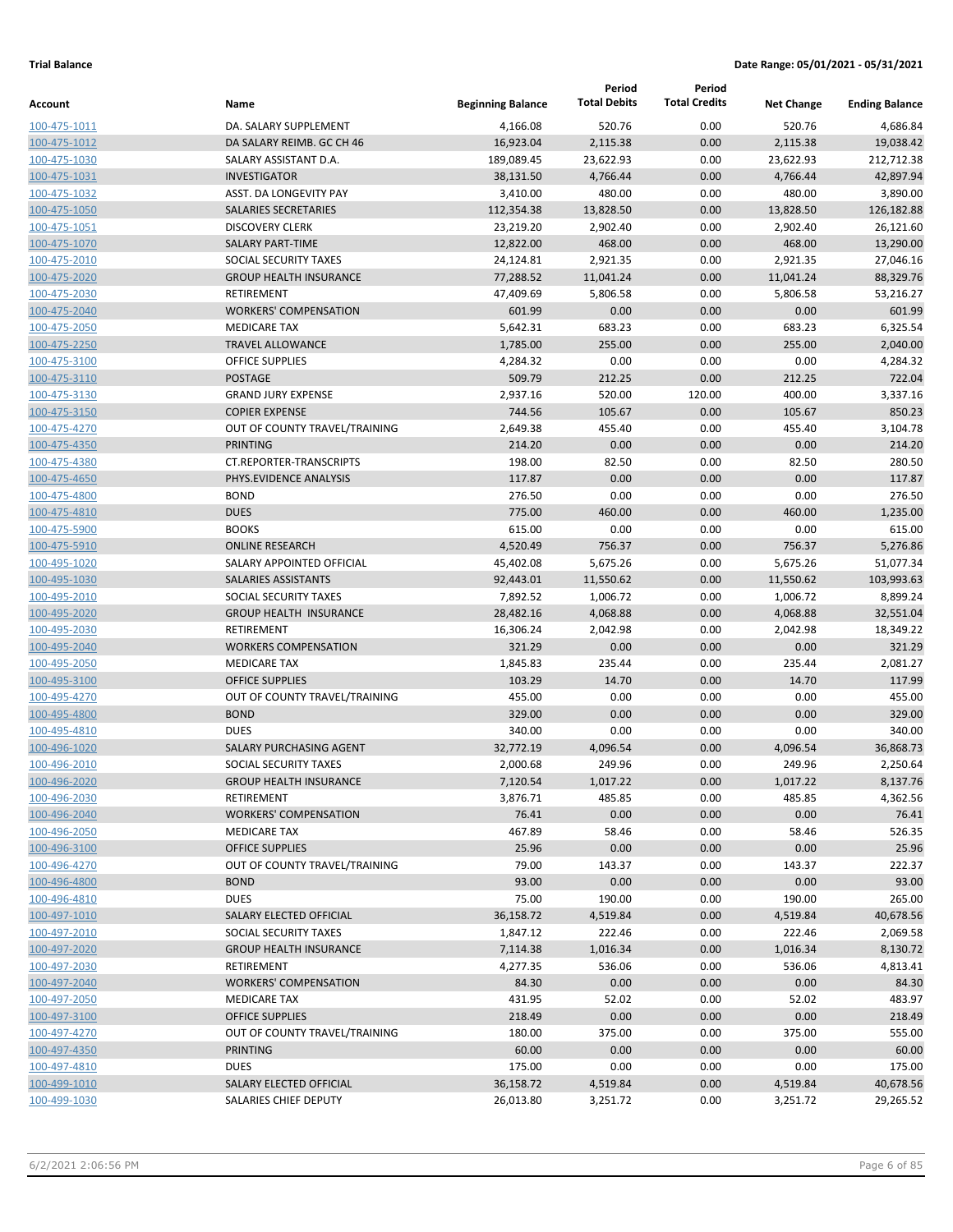|                              |                                                             |                          | Period<br><b>Total Debits</b> | Period<br><b>Total Credits</b> |                      |                       |
|------------------------------|-------------------------------------------------------------|--------------------------|-------------------------------|--------------------------------|----------------------|-----------------------|
| Account                      | Name                                                        | <b>Beginning Balance</b> |                               |                                | <b>Net Change</b>    | <b>Ending Balance</b> |
| 100-499-1040                 | <b>SALARIES DEPUTIES</b>                                    | 63,031.54                | 7,878.93                      | 0.00                           | 7,878.93             | 70,910.47             |
| 100-499-1070                 | SALARY PART-TIME                                            | 1,365.72                 | 0.00                          | 0.00                           | 0.00                 | 1,365.72              |
| 100-499-2010                 | SOCIAL SECURITY TAXES                                       | 7,582.00                 | 937.34                        | 0.00                           | 937.34               | 8,519.34              |
| 100-499-2020                 | <b>GROUP HEALTH INSURANCE</b>                               | 35,602.70                | 5,086.10                      | 0.00                           | 5,086.10             | 40,688.80             |
| 100-499-2030                 | <b>RETIREMENT</b>                                           | 14,972.44                | 1,856.16                      | 0.00                           | 1,856.16             | 16,828.60             |
| 100-499-2040                 | <b>WORKERS COMPENSATION</b>                                 | 317.87                   | 0.00                          | 0.00                           | 0.00                 | 317.87                |
| 100-499-2050                 | <b>MEDICARE TAX</b>                                         | 1,773.26                 | 219.22                        | 0.00                           | 219.22               | 1,992.48              |
| 100-499-2251                 | LEONARD OFFICE TRAVEL                                       | 55.22                    | 0.00                          | 0.00                           | 0.00                 | 55.22                 |
| 100-499-3100                 | <b>OFFICE SUPPLIES</b>                                      | 656.40                   | 0.00                          | 0.00                           | 0.00                 | 656.40<br>1,573.52    |
| 100-499-3110                 | POSTAGE                                                     | 1,322.30                 | 251.22<br>95.73               | 0.00                           | 251.22<br>95.73      |                       |
| 100-499-3150                 | <b>COPIER EXPENSE</b>                                       | 652.81<br>1,965.84       | 0.00                          | 0.00<br>0.00                   |                      | 748.54                |
| 100-499-4270                 | OUT OF COUNTY TRAVEL/TRAINING<br><b>LEONARD OFFICE RENT</b> | 300.00                   | 0.00                          | 0.00                           | 0.00<br>0.00         | 1,965.84<br>300.00    |
| 100-499-4600<br>100-499-4800 | <b>BOND</b>                                                 | 3,550.00                 | 0.00                          | 0.00                           | 0.00                 | 3,550.00              |
| 100-499-4810                 | <b>DUES</b>                                                 | 175.00                   | 0.00                          | 0.00                           | 0.00                 | 175.00                |
| 100-503-1020                 | SALARY-TECHNICIAN                                           | 26,348.98                | 3,293.63                      | 0.00                           |                      | 29,642.61             |
| 100-503-1070                 | SALARY PART-TIME TECHNICIAN                                 | 5,437.50                 | 1,209.41                      | 0.00                           | 3,293.63<br>1,209.41 | 6,646.91              |
| 100-503-2010                 | <b>SOCIAL SECURITY</b>                                      | 1,467.42                 | 180.46                        | 0.00                           | 180.46               | 1,647.88              |
| 100-503-2020                 | <b>GROUP HEALTH INSURANCE</b>                               | 7,120.54                 | 1,017.22                      | 0.00                           | 1,017.22             | 8,137.76              |
| 100-503-2030                 | <b>RETIREMENT</b>                                           | 3,128.76                 | 395.36                        | 0.00                           | 395.36               | 3,524.12              |
| 100-503-2040                 | <b>WORKERS COMPENSATION</b>                                 | 63.24                    | 0.00                          | 0.00                           | 0.00                 | 63.24                 |
| 100-503-2050                 | <b>MEDICARE TAX</b>                                         | 343.16                   | 42.20                         | 0.00                           | 42.20                | 385.36                |
| 100-503-2250                 | <b>TRAVEL ALLOWANCE</b>                                     | 280.00                   | 40.00                         | 0.00                           | 40.00                | 320.00                |
| 100-503-4210                 | <b>EMERGENCY INTERNET</b>                                   | 227.98                   | 37.99                         | 0.00                           | 37.99                | 265.97                |
| 100-503-5720                 | <b>OFFICE EQUIPMENT</b>                                     | 62.95                    | 0.00                          | 0.00                           | 0.00                 | 62.95                 |
| 100-503-5740                 | COMPUTER/WEB SOFTWARE                                       | 3,541.29                 | 3.00                          | 0.00                           | 3.00                 | 3,544.29              |
| 100-503-5760                 | <b>COUNTY COMPUTER REPLACEMENT</b>                          | 263.59                   | 0.00                          | 0.00                           | 0.00                 | 263.59                |
| 100-509-4750                 | <b>CONTINGENCY</b>                                          | 1,239.00                 | 0.00                          | 0.00                           | 0.00                 | 1,239.00              |
| 100-510-1070                 | <b>SALARY PART-TIME</b>                                     | 11,184.96                | 1,392.00                      | 0.00                           | 1,392.00             | 12,576.96             |
| 100-510-1150                 | <b>SALARY JANITOR</b>                                       | 25,284.86                | 3,160.61                      | 0.00                           | 3,160.61             | 28,445.47             |
| 100-510-2010                 | SOCIAL SECURITY TAXES                                       | 2,240.27                 | 279.28                        | 0.00                           | 279.28               | 2,519.55              |
| 100-510-2020                 | <b>GROUP HEALTH INSURANCE</b>                               | 7,120.54                 | 1,017.22                      | 0.00                           | 1,017.22             | 8,137.76              |
| 100-510-2030                 | <b>RETIREMENT</b>                                           | 4,314.22                 | 539.94                        | 0.00                           | 539.94               | 4,854.16              |
| 100-510-2040                 | <b>WORKERS' COMPENSATION</b>                                | 981.49                   | 0.00                          | 0.00                           | 0.00                 | 981.49                |
| 100-510-2050                 | <b>MEDICARE TAX</b>                                         | 523.96                   | 65.32                         | 0.00                           | 65.32                | 589.28                |
| 100-510-3100                 | <b>OFFICE SUPPLIES</b>                                      | 1,562.45                 | 89.98                         | 0.00                           | 89.98                | 1,652.43              |
| 100-510-3110                 | <b>POSTAGE</b>                                              | $-4,990.87$              | 5,990.26                      | 2,002.93                       | 3,987.33             | $-1,003.54$           |
| 100-510-3150                 | <b>COPIER RENTAL</b>                                        | 4,817.62                 | 583.90                        | 0.00                           | 583.90               | 5,401.52              |
| 100-510-3160                 | <b>EMPLOYEE AWARDS BANQUET</b>                              | 482.60                   | 0.00                          | 0.00                           | 0.00                 | 482.60                |
| 100-510-4200                 | <b>TELEPHONE</b>                                            | 25,295.50                | 3,592.50                      | 0.00                           | 3,592.50             | 28,888.00             |
| 100-510-4231                 | <b>CELL PHONE - JANITOR</b>                                 | $-8.11$                  | 0.00                          | 0.00                           | 0.00                 | $-8.11$               |
| 100-510-4400                 | UTILITIES ELECTRICITY                                       | 1,275.23                 | 147.30                        | 0.00                           | 147.30               | 1,422.53              |
| 100-510-4430                 | <b>TRASH PICK-UP</b>                                        | 525.36                   | 87.56                         | 0.00                           | 87.56                | 612.92                |
| 100-510-4530                 | <b>COMPUTER SOFTWARE</b>                                    | 189,470.41               | 0.00                          | 0.00                           | 0.00                 | 189,470.41            |
| 100-510-4820                 | <b>FIRE INSURANCE</b>                                       | 0.00                     | 25,785.00                     | 0.00                           | 25,785.00            | 25,785.00             |
| 100-510-5770                 | <b>JANITOR EQUIPMENT</b>                                    | 0.00                     | 233.71                        | 0.00                           | 233.71               | 233.71                |
| 100-511-2251                 | <b>JANITOR TRAVEL</b>                                       | 45.58                    | 0.00                          | 0.00                           | 0.00                 | 45.58                 |
| 100-511-3320                 | <b>JANITOR SUPPLIES</b>                                     | 397.40                   | 82.70                         | 0.00                           | 82.70                | 480.10                |
| 100-511-4400                 | UTILITIES ELECTRICITY                                       | 2,022.92                 | 298.33                        | 0.00                           | 298.33               | 2,321.25              |
| 100-511-4410                 | UTILITIES GAS                                               | 655.24                   | 67.38                         | 0.00                           | 67.38                | 722.62                |
| 100-511-4420                 | UTILITIES WATER                                             | 345.48                   | 57.58                         | 0.00                           | 57.58                | 403.06                |
| 100-511-4430                 | <b>TRASH PICK-UP SERVICE</b>                                | 262.68                   | 43.78                         | 0.00                           | 43.78                | 306.46                |
| 100-511-4500                 | R & M BUILDING                                              | 470.46                   | 0.00                          | 0.00                           | 0.00                 | 470.46                |
| 100-511-4501                 | PEST CONTROL                                                | 134.00                   | 0.00                          | 0.00                           | 0.00                 | 134.00                |
| 100-511-4820                 | FIRE INSURANCE                                              | 0.00                     | 1,047.00                      | 0.00                           | 1,047.00             | 1,047.00              |
| 100-512-3320                 | <b>JANITOR SUPPLIES</b>                                     | 29.65                    | 0.00                          | 0.00                           | 0.00                 | 29.65                 |
| 100-512-4400                 | UTILITIES ELECTRICITY                                       | 3,485.76                 | 79.57                         | 0.00                           | 79.57                | 3,565.33              |
| 100-512-4420                 | UTILITIES WATER                                             | 345.48                   | 57.58                         | 0.00                           | 57.58                | 403.06                |
| 100-512-4501                 | PEST CONTROL                                                | 140.00                   | 0.00                          | 0.00                           | 0.00                 | 140.00                |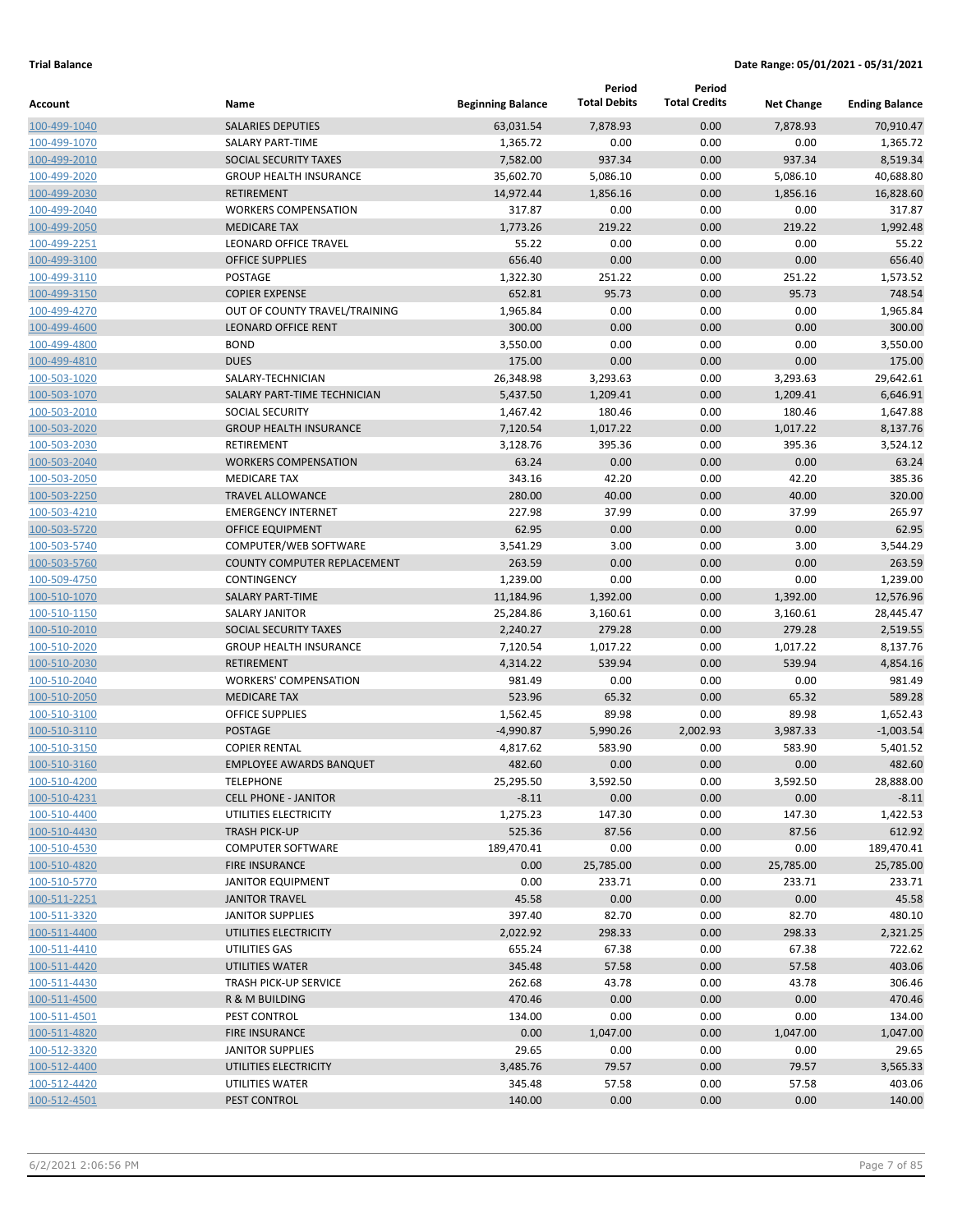|              |                                |                          | Period              | Period               |                   |                       |
|--------------|--------------------------------|--------------------------|---------------------|----------------------|-------------------|-----------------------|
| Account      | Name                           | <b>Beginning Balance</b> | <b>Total Debits</b> | <b>Total Credits</b> | <b>Net Change</b> | <b>Ending Balance</b> |
| 100-512-4820 | <b>FIRE INSURANCE</b>          | 0.00                     | 1,477.00            | 0.00                 | 1,477.00          | 1,477.00              |
| 100-513-3110 | <b>POSTAGE</b>                 | $-1,621.88$              | 77.75               | 525.14               | $-447.39$         | $-2,069.27$           |
| 100-513-3150 | <b>COPIER RENTAL</b>           | 736.43                   | 114.90              | 0.00                 | 114.90            | 851.33                |
| 100-513-3320 | <b>JANITOR SUPPLIES</b>        | 707.77                   | 122.85              | 0.00                 | 122.85            | 830.62                |
| 100-513-4210 | <b>INTERNET</b>                | 1,620.01                 | 231.43              | 0.00                 | 231.43            | 1,851.44              |
| 100-513-4400 | UTILITIES ELECTRICITY          | 2,683.96                 | 467.46              | 0.00                 | 467.46            | 3,151.42              |
| 100-513-4410 | UTILITIES GAS                  | 1,153.65                 | 0.00                | 0.00                 | 0.00              | 1,153.65              |
| 100-513-4420 | UTILITIES WATER                | 551.63                   | 73.72               | 0.00                 | 73.72             | 625.35                |
| 100-513-4430 | <b>TRASH PICKUP SERVICE</b>    | 525.36                   | 87.56               | 0.00                 | 87.56             | 612.92                |
| 100-513-4500 | <b>R&amp;M BUILDING</b>        | 1,835.08                 | 662.00              | 0.00                 | 662.00            | 2,497.08              |
| 100-513-4501 | PEST CONTROL                   | 190.00                   | 0.00                | 0.00                 | 0.00              | 190.00                |
| 100-513-4820 | <b>FIRE INSURANCE</b>          | 0.00                     | 2,689.00            | 0.00                 | 2,689.00          | 2,689.00              |
| 100-514-4210 | <b>INTERNET</b>                | 578.83                   | 82.69               | 0.00                 | 82.69             | 661.52                |
| 100-515-4210 | <b>INTERNET</b>                | 328.65                   | 46.95               | 0.00                 | 46.95             | 375.60                |
| 100-515-4400 | UTILITIES ELECTRICITY          | 1,488.97                 | 0.00                | 0.00                 | 0.00              | 1,488.97              |
| 100-515-4410 | UTILITIES GAS                  | 952.20                   | 84.66               | 0.00                 | 84.66             | 1,036.86              |
| 100-515-4420 | UTILITIES WATER                | 249.00                   | 41.50               | 0.00                 | 41.50             | 290.50                |
| 100-515-4501 | PEST CONTROL                   | 65.00                    | 0.00                | 0.00                 | 0.00              | 65.00                 |
| 100-515-4502 | <b>LAWN MAINTENANCE</b>        | 320.00                   | 60.00               | 0.00                 | 60.00             | 380.00                |
| 100-515-4820 | <b>FIRE INSURANCE</b>          | 0.00                     | 1,845.00            | 0.00                 | 1,845.00          | 1,845.00              |
| 100-516-2251 | <b>JANITOR TRAVEL</b>          | 57.20                    | 0.00                | 0.00                 | 0.00              | 57.20                 |
| 100-516-3320 | <b>JANITOR SUPPLIES</b>        | 279.31                   | 17.61               | 0.00                 | 17.61             | 296.92                |
| 100-516-4400 | UTILITIES ELECTRICITY          | 3,342.92                 | 393.09              | 0.00                 | 393.09            | 3,736.01              |
| 100-516-4420 | UTILITIES WATER                | 345.48                   | 57.58               | 0.00                 | 57.58             | 403.06                |
| 100-516-4500 | <b>R&amp;M BUILDING</b>        | 109.58                   | 26.58               | 0.00                 | 26.58             | 136.16                |
| 100-516-4501 | PEST CONTROL                   | 171.00                   | 0.00                | 0.00                 | 0.00              | 171.00                |
| 100-516-4820 | <b>FIRE INSURANCE</b>          | 0.00                     | 1,006.00            | 0.00                 | 1,006.00          | 1,006.00              |
| 100-518-3110 | <b>POSTAGE</b>                 | 336.00                   | 0.00                | 0.00                 | 0.00              | 336.00                |
| 100-518-3320 | <b>JANITOR SUPPLIES</b>        | 1,984.74                 | 135.08              | 0.00                 | 135.08            | 2,119.82              |
| 100-518-4210 | <b>INTERNET</b>                | 7,331.26                 | 1,046.18            | 0.00                 | 1,046.18          | 8,377.44              |
| 100-518-4400 | UTILITIES ELECTRICITY          | 11,652.03                | 2,019.64            | 0.00                 | 2,019.64          | 13,671.67             |
| 100-518-4410 | UTILITIES GAS                  | 1,808.41                 | 515.86              | 0.00                 | 515.86            | 2,324.27              |
| 100-518-4420 | UTILITIES WATER                | 2,502.76                 | 638.81              | 0.00                 | 638.81            | 3,141.57              |
| 100-518-4430 | <b>TRASH PICKUP SERVICE</b>    | 901.59                   | 320.24              | 0.00                 | 320.24            | 1,221.83              |
| 100-518-4500 | R & M BUILDING                 | 193.62                   | 98.00               | 0.00                 | 98.00             | 291.62                |
| 100-518-4501 | PEST CONTROL                   | 470.00                   | 145.00              | 0.00                 | 145.00            | 615.00                |
| 100-518-4700 | OFFICE SPACE LEASE             | 80,200.00                | 9,400.00            | 0.00                 | 9,400.00          | 89,600.00             |
| 100-518-4830 | <b>ALARM MONITORING</b>        | 885.60                   | 0.00                | 0.00                 | 0.00              | 885.60                |
| 100-520-4890 | <b>LOCAL FUNDING</b>           | 5,000.00                 | 0.00                | 0.00                 | 0.00              | 5,000.00              |
| 100-540-4170 | <b>EMS SERVICE</b>             | 431,666.69               | 61,666.67           | 0.00                 | 61,666.67         | 493,333.36            |
| 100-540-4400 | UTILITIES ELECTRICITY          | 2,192.72                 | 292.69              | 0.00                 | 292.69            | 2,485.41              |
| 100-543-4160 | <b>FIRE PROTECTION SERVICE</b> | 65,659.88                | 32,829.94           | 0.00                 | 32,829.94         | 98,489.82             |
| 100-543-4220 | <b>R&amp;M RADIO/TOWER</b>     | 386.90                   | 0.00                | 0.00                 | 0.00              | 386.90                |
| 100-551-1010 | SALARY ELECTED OFFICIAL        | 20,722.88                | 2,590.36            | 0.00                 | 2,590.36          | 23,313.24             |
| 100-551-2010 | SOCIAL SECURITY TAXES          | 1,328.89                 | 166.20              | 0.00                 | 166.20            | 1,495.09              |
| 100-551-2020 | <b>GROUP HEALTH INSURANCE</b>  | 3,348.16                 | 478.30              | 0.00                 | 478.30            | 3,826.46              |
| 100-551-2030 | <b>RETIREMENT</b>              | 2,567.00                 | 330.94              | 0.00                 | 330.94            | 2,897.94              |
| 100-551-2040 | <b>WORKERS' COMPENSATION</b>   | 272.83                   | 0.00                | 0.00                 | 0.00              | 272.83                |
| 100-551-2050 | <b>MEDICARE TAX</b>            | 310.76                   | 38.86               | 0.00                 | 38.86             | 349.62                |
| 100-551-2250 | <b>TRAVEL ALLOWANCE</b>        | 1,400.00                 | 200.00              | 0.00                 | 200.00            | 1,600.00              |
| 100-551-3110 | POSTAGE                        | 14.00                    | 1.22                | 0.00                 | 1.22              | 15.22                 |
| 100-551-3300 | AUTO EXPENSE-GAS AND OIL       | 471.74                   | 0.00                | 0.00                 | 0.00              | 471.74                |
| 100-551-4220 | R & M RADIO                    | 0.00                     | 125.00              | 0.00                 | 125.00            | 125.00                |
| 100-551-4800 | <b>BOND</b>                    | 177.50                   | 0.00                | 0.00                 | 0.00              | 177.50                |
| 100-551-4880 | LAW ENFORCEMENT INSURANCE      | 462.96                   | 0.00                | 0.00                 | 0.00              | 462.96                |
| 100-551-5910 | <b>ONLINE RESEARCH</b>         | 300.00                   | 50.00               | 0.00                 | 50.00             | 350.00                |
| 100-552-1010 | SALARY ELECTED OFFICIAL        | 10,227.04                | 1,278.38            | 0.00                 | 1,278.38          | 11,505.42             |
| 100-552-2010 | SOCIAL SECURITY TAXES          | 634.08                   | 79.26               | 0.00                 | 79.26             | 713.34                |
| 100-552-2020 | <b>GROUP HEALTH INSURANCE</b>  | 7,120.54                 | 1,017.22            | 0.00                 | 1,017.22          | 8,137.76              |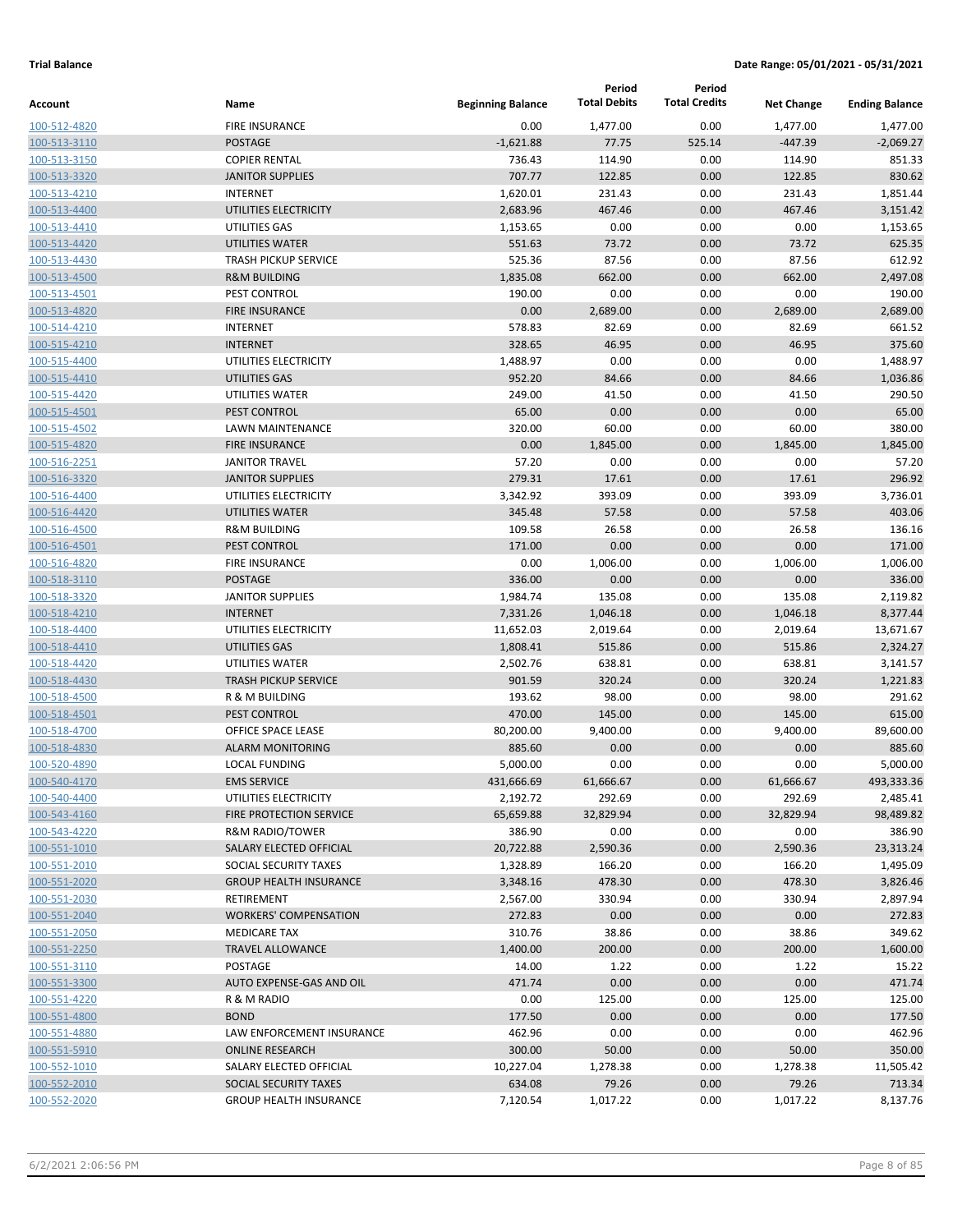|                              |                                                      |                          | Period                | Period               |                       |                         |
|------------------------------|------------------------------------------------------|--------------------------|-----------------------|----------------------|-----------------------|-------------------------|
| Account                      | Name                                                 | <b>Beginning Balance</b> | <b>Total Debits</b>   | <b>Total Credits</b> | <b>Net Change</b>     | <b>Ending Balance</b>   |
| 100-552-2030                 | <b>RETIREMENT</b>                                    | 1,209.81                 | 151.62                | 0.00                 | 151.62                | 1,361.43                |
| 100-552-2040                 | <b>WORKERS' COMPENSATION</b>                         | 134.65                   | 0.00                  | 0.00                 | 0.00                  | 134.65                  |
| 100-552-2050                 | <b>MEDICARE TAX</b>                                  | 148.32                   | 18.54                 | 0.00                 | 18.54                 | 166.86                  |
| 100-552-3300                 | AUTO EXPENSE-GAS AND OIL                             | 30.00                    | 0.00                  | 0.00                 | 0.00                  | 30.00                   |
| 100-552-4540                 | <b>R&amp;M AUTO</b>                                  | 0.00                     | 7.00                  | 0.00                 | 7.00                  | 7.00                    |
| 100-552-4870                 | <b>AUTO INSURANCE</b>                                | 403.00                   | 0.00                  | 0.00                 | 0.00                  | 403.00                  |
| 100-552-4880                 | LAW ENFOREMENT INSURANCE                             | 462.96                   | 0.00                  | 0.00                 | 0.00                  | 462.96                  |
| 100-553-1010                 | SALARY ELECTED OFFICIAL                              | 9,126.56                 | 1,140.82              | 0.00                 | 1,140.82              | 10,267.38               |
| 100-553-2010                 | SOCIAL SECURITY TAXES                                | 652.72                   | 83.14                 | 0.00                 | 83.14                 | 735.86                  |
| 100-553-2020                 | <b>GROUP HEALTH INSURANCE</b>                        | 7,120.54                 | 1,017.22              | 0.00                 | 1,017.22              | 8,137.76                |
| 100-553-2030                 | <b>RETIREMENT</b>                                    | 1,138.90                 | 159.02                | 0.00                 | 159.02                | 1,297.92                |
| 100-553-2040                 | <b>WORKERS' COMPENSATION</b>                         | 120.16                   | 0.00                  | 0.00                 | 0.00                  | 120.16                  |
| 100-553-2050                 | <b>MEDICARE TAX</b>                                  | 152.62                   | 19.44                 | 0.00                 | 19.44                 | 172.06                  |
| 100-553-2250                 | <b>TRAVEL ALLOWANCE</b>                              | 1,400.00                 | 200.00                | 0.00                 | 200.00                | 1,600.00                |
| 100-553-4210                 | <b>INTERNET</b>                                      | 0.00                     | 44.12                 | 0.00                 | 44.12                 | 44.12                   |
| 100-553-4530                 | <b>COMPUTER SOFTWARE</b>                             | 781.00                   | 0.00                  | 0.00                 | 0.00                  | 781.00                  |
| 100-553-4800                 | <b>BOND</b>                                          | 178.00                   | 0.00                  | 0.00                 | 0.00                  | 178.00                  |
| 100-553-4810                 | <b>DUES</b>                                          | 60.00                    | 0.00                  | 0.00                 | 0.00                  | 60.00                   |
| 100-553-4880                 | LAW ENFORCEMENT INSURANCE                            | 462.96                   | 0.00                  | 0.00                 | 0.00                  | 462.96                  |
| 100-555-4410                 | ANIMAL CONTROL OFFICER/SERVICES                      | 807.68                   | 0.00                  | 0.00                 | 0.00                  | 807.68                  |
| 100-559-4950                 | VINE AUTOMATED VICTIM NOTIF. SERV.                   | 9,285.56                 | 0.00                  | 0.00                 | 0.00                  | 9,285.56                |
| 100-560-1010                 | SALARY ELECTED OFFICIAL                              | 37,239.36                | 4,654.92              | 0.00                 | 4,654.92              | 41,894.28               |
| 100-560-1030                 | <b>SALARY CHIEF DEPUTY</b>                           | 32,307.65                | 4,038.46              | 0.00                 | 4,038.46              | 36,346.11               |
| 100-560-1040                 | <b>SALARIES DEPUTIES</b>                             | 396,872.87               | 49,451.45             | 0.00                 | 49,451.45             | 446,324.32              |
| 100-560-1050                 | SALARY ADMINISTRATIVE SECRETARY                      | 26,473.84                | 4,342.13              | 0.00                 | 4,342.13              | 30,815.97               |
| 100-560-1051                 | SALARY EVIDENCE CLERK                                | 15,680.00                | 1,960.00              | 0.00                 | 1,960.00              | 17,640.00               |
| 100-560-1070                 | <b>SALARY PART-TIME</b>                              | 12,039.00                | 1,296.00              | 0.00                 | 1,296.00              | 13,335.00               |
| 100-560-1080                 | COMPENSATION/HOLIDAY PAY                             | 16,663.87                | 1,703.19              | 0.00                 | 1,703.19              | 18,367.06               |
| 100-560-1110                 | <b>SALARY LIEUTENANT</b><br>SALARY TRANSPORT OFFICER | 29,182.27                | 3,630.77              | 0.00                 | 3,630.77              | 32,813.04               |
| 100-560-1130                 |                                                      | 24,043.45                | 2,945.59              | 0.00                 | 2,945.59              | 26,989.04               |
| 100-560-1140                 | SALARY PROF. STANDARDS OFFICER<br>SALARY DISPATCHER  | 23,564.79                | 2,945.60              | 0.00                 | 2,945.60              | 26,510.39               |
| 100-560-1200<br>100-560-2010 | SOCIAL SECURITY TAXES                                | 136,927.21<br>46,129.91  | 17,963.87<br>5,615.15 | 0.00<br>0.00         | 17,963.87<br>5,615.15 | 154,891.08<br>51,745.06 |
| 100-560-2020                 | <b>GROUP HEALTH INSURANCE</b>                        | 196,552.37               | 31,604.80             | 0.00                 | 31,604.80             | 228,157.17              |
| 100-560-2030                 | <b>RETIREMENT</b>                                    | 88,837.86                | 11,258.85             | 0.00                 | 11,258.85             | 100,096.71              |
| 100-560-2040                 | <b>WORKERS' COMPENSATION</b>                         | 7,715.18                 | 0.00                  | 0.00                 | 0.00                  | 7,715.18                |
| 100-560-2050                 | <b>MEDICARE TAX</b>                                  | 9,253.53                 | 1,313.26              | 0.00                 | 1,313.26              | 10,566.79               |
| 100-560-2060                 | <b>UNEMPLOYMENT EXPENSE</b>                          | $-92.59$                 | 0.00                  | 0.00                 | 0.00                  | $-92.59$                |
| 100-560-2500                 | <b>EMPLOYEE PHYSICALS</b>                            | 603.00                   | 331.00                | 0.00                 | 331.00                | 934.00                  |
| 100-560-3100                 | <b>OFFICE SUPPLIES</b>                               | 6,712.01                 | 26.00                 | 0.00                 | 26.00                 | 6,738.01                |
| 100-560-3110                 | <b>POSTAGE</b>                                       | 1,513.61                 | 607.42                | 0.00                 | 607.42                | 2,121.03                |
| 100-560-3200                 | <b>WEAPONS SUPPLIES</b>                              | 2,596.25                 | 59.88                 | 0.00                 | 59.88                 | 2,656.13                |
| 100-560-3210                 | <b>PATROL SUPPLIES</b>                               | 764.89                   | 0.00                  | 0.00                 | 0.00                  | 764.89                  |
| 100-560-3300                 | AUTO EXPENSE GAS & OIL                               | 29,914.27                | 7,299.99              | 151.11               | 7,148.88              | 37,063.15               |
| 100-560-3320                 | SHERIFF JANITOR SUPPLIES                             | 1,093.48                 | 0.00                  | 0.00                 | 0.00                  | 1,093.48                |
| 100-560-3950                 | UNIFORMS/OTHER                                       | 4,416.85                 | 930.90                | 0.00                 | 930.90                | 5,347.75                |
| 100-560-4210                 | <b>INTERNET SERVICE</b>                              | 5,392.23                 | 882.42                | 0.00                 | 882.42                | 6,274.65                |
| 100-560-4280                 | PRISONER TRANSPORT                                   | 6,464.13                 | 1,543.02              | 0.00                 | 1,543.02              | 8,007.15                |
| 100-560-4320                 | <b>IMPOUNDMENT OF ESTRAY LIVESTOCK</b>               | 3,325.00                 | 0.00                  | 0.00                 | 0.00                  | 3,325.00                |
| 100-560-4420                 | UTILITIES WATER                                      | 815.92                   | 135.15                | 0.00                 | 135.15                | 951.07                  |
| 100-560-4430                 | SHERIFF TRASH PICKUP                                 | 725.04                   | 120.84                | 0.00                 | 120.84                | 845.88                  |
| 100-560-4500                 | R & M BUILDING                                       | 4,159.13                 | 615.99                | 0.00                 | 615.99                | 4,775.12                |
| 100-560-4501                 | PEST CONTROL                                         | 160.00                   | 0.00                  | 0.00                 | 0.00                  | 160.00                  |
| 100-560-4530                 | TYLER/CAD MAINTENANCE                                | 15,050.30                | 0.00                  | 0.00                 | 0.00                  | 15,050.30               |
| 100-560-4540                 | <b>R &amp; M AUTOMOBILES</b>                         | 45,077.86                | 814.38                | 0.00                 | 814.38                | 45,892.24               |
| 100-560-4800                 | <b>BOND</b>                                          | 435.00                   | 0.00                  | 0.00                 | 0.00                  | 435.00                  |
| 100-560-4820                 | <b>FIRE INSURANCE</b>                                | 0.00                     | 292.00                | 0.00                 | 292.00                | 292.00                  |
| 100-560-4870                 | <b>AUTOMOBILE INSURANCE</b>                          | 9,266.00                 | 0.00                  | 0.00                 | 0.00                  | 9,266.00                |
| 100-560-4880                 | LAW ENFORCEMENT INSURANCE                            | 15,983.68                | 0.00                  | 0.00                 | 0.00                  | 15,983.68               |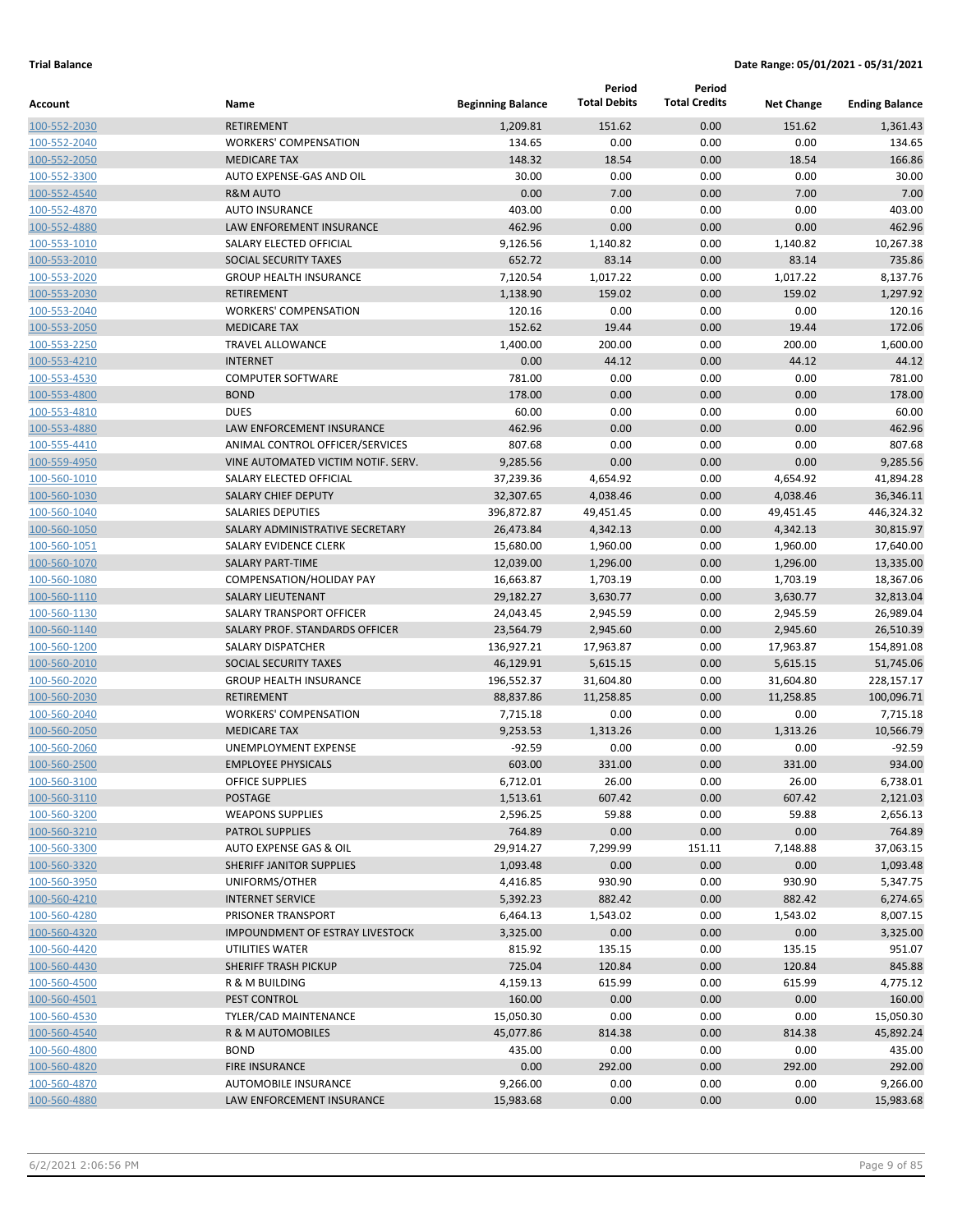|                              |                                               |                          | Period              | Period               |                   |                       |
|------------------------------|-----------------------------------------------|--------------------------|---------------------|----------------------|-------------------|-----------------------|
| Account                      | Name                                          | <b>Beginning Balance</b> | <b>Total Debits</b> | <b>Total Credits</b> | <b>Net Change</b> | <b>Ending Balance</b> |
| 100-560-4890                 | <b>LOCAL FUNDING 562</b>                      | 36,287.76                | 0.00                | 0.00                 | 0.00              | 36,287.76             |
| 100-560-5720                 | <b>OFFICE EQUIPMENT</b>                       | 59.95                    | 0.00                | 0.00                 | 0.00              | 59.95                 |
| 100-560-5740                 | <b>TECHNOLOGY</b>                             | 9,698.88                 | 0.00                | 0.00                 | 0.00              | 9,698.88              |
| 100-560-5750                 | PURCHASE OF AUTOMOBILES                       | 0.00                     | 50,341.31           | 0.00                 | 50,341.31         | 50,341.31             |
| 100-560-5790                 | <b>WEAPONS</b>                                | 0.00                     | 311.12              | 0.00                 | 311.12            | 311.12                |
| 100-565-3800                 | PRISONER HOUSING                              | 1,048,212.50             | 165,039.14          | 0.00                 | 165,039.14        | 1,213,251.64          |
| 100-565-4000                 | PRISONER TRANSPORT/GUARD                      | 17,110.59                | 371.70              | 0.00                 | 371.70            | 17,482.29             |
| 100-565-4050                 | PRISONER MEDICAL                              | 80,964.45                | 17,100.48           | 107.43               | 16,993.05         | 97,957.50             |
| 100-565-4500                 | <b>R&amp;M BUILDING</b>                       | 1,680.64                 | 7.96                | 0.00                 | 7.96              | 1,688.60              |
| 100-573-1020                 | SALARY-BOND SUPERVISOR                        | 22,144.38                | 0.00                | 0.00                 | 0.00              | 22,144.38             |
| 100-573-2010                 | SOCIAL SECURITY TAXES                         | 1,358.56                 | 0.00                | 0.00                 | 0.00              | 1,358.56              |
| 100-573-2020                 | <b>GROUP HEALTH INSURANCE</b>                 | 5,086.10                 | 0.00                | 0.00                 | 0.00              | 5,086.10              |
| 100-573-2030                 | RETIREMENT                                    | 2,619.16                 | 0.00                | 0.00                 | 0.00              | 2,619.16              |
| 100-573-2040                 | <b>WORKERS' COMPENSATION</b>                  | 54.87                    | 0.00                | 0.00                 | 0.00              | 54.87                 |
| 100-573-2050                 | <b>MEDICARE TAX</b>                           | 317.66                   | 0.00                | 0.00                 | 0.00              | 317.66                |
| 100-573-3100                 | <b>OFFICE SUPPLIES</b>                        | 236.45                   | 0.00                | 0.00                 | 0.00              | 236.45                |
| 100-573-4530                 | <b>COMPUTER SOFTWARE</b>                      | 856.00                   | 107.00              | 0.00                 | 107.00            | 963.00                |
| 100-573-4811                 | <b>FUNDING CSCD</b>                           | 3,840.00                 | 3,803.00            | 0.00                 | 3,803.00          | 7,643.00              |
| 100-575-3110                 | POSTAGE                                       | 24.73                    | 0.51                | 0.00                 | 0.51              | 25.24                 |
| 100-575-3150                 | <b>COPIER RENTAL</b>                          | 184.72                   | 28.23               | 0.00                 | 28.23             | 212.95                |
| 100-575-9950                 | JUVENILE PROBATION FUNDING                    | 170,000.00               | 0.00                | 0.00                 | 0.00              | 170,000.00            |
| 100-590-1020                 | <b>SALARY DIRECTOR</b>                        | 18,614.72                | 2,326.84            | 0.00                 | 2,326.84          | 20,941.56             |
| 100-590-1040                 | <b>SALARIES DEPUTIES</b>                      | 25,034.89                | 3,129.36            | 0.00                 | 3,129.36          | 28,164.25             |
| 100-590-1070                 | <b>SALARY PART-TIME</b>                       | 3,885.72                 | 1,392.00            | 0.00                 | 1,392.00          | 5,277.72              |
| 100-590-2010                 | SOCIAL SECURITY TAXES                         | 2,846.49                 | 417.65              | 0.00                 | 417.65            | 3,264.14              |
| 100-590-2020                 | <b>GROUP HEALTH INSURANCE</b>                 | 14,411.94                | 2,034.44            | 0.00                 | 2,034.44          | 16,446.38             |
| 100-590-2030                 | <b>RETIREMENT</b>                             | 5,623.81                 | 812.20              | 0.00                 | 812.20            | 6,436.01              |
| 100-590-2040                 | <b>WORKERS' COMPENSATION</b>                  | 122.62                   | 0.00<br>97.67       | 0.00                 | 0.00<br>97.67     | 122.62<br>823.92      |
| 100-590-2050                 | <b>MEDICARE TAX</b><br><b>OFFICE SUPPLIES</b> | 726.25<br>525.38         | 14.71               | 0.00                 |                   | 540.09                |
| 100-590-3100<br>100-590-3110 | POSTAGE                                       | 696.60                   | 118.50              | 0.00<br>0.00         | 14.71<br>118.50   | 815.10                |
| 100-590-3150                 | <b>COPIER RENTAL</b>                          | 524.42                   | 77.73               | 0.00                 | 77.73             | 602.15                |
| 100-590-3300                 | AUTO EXPENSE GAS & OIL                        | 147.58                   | 0.00                | 0.00                 | 0.00              | 147.58                |
| 100-590-4270                 | OUT OF COUNTY TRAVEL/TRAINING                 | 0.00                     | 663.75              | 0.00                 | 663.75            | 663.75                |
| 100-590-4530                 | <b>COMPUTER SOFTWARE</b>                      | 0.00                     | 300.00              | 0.00                 | 300.00            | 300.00                |
| 100-590-4540                 | <b>R&amp;M AUTO</b>                           | 331.45                   | 0.00                | 0.00                 | 0.00              | 331.45                |
| 100-590-4870                 | <b>AUTOMOBILE INSURANCE</b>                   | 188.00                   | 0.00                | 0.00                 | 0.00              | 188.00                |
| 100-591-1020                 | <b>SALARY DIRECTOR</b>                        | 20,242.72                | 2,326.84            | 0.00                 | 2,326.84          | 22,569.56             |
| 100-591-2010                 | SOCIAL SECURITY TAXES                         | 1,817.60                 | 144.26              | 0.00                 | 144.26            | 1,961.86              |
| 100-591-2020                 | <b>GROUP HEALTH INSURANCE</b>                 | 7,966.90                 | 1,017.22            | 0.00                 | 1,017.22          | 8,984.12              |
| 100-591-2030                 | RETIREMENT                                    | 2,393.95                 | 275.96              | 0.00                 | 275.96            | 2,669.91              |
| 100-591-2040                 | <b>WORKERS' COMPENSATION</b>                  | 52.85                    | 0.00                | 0.00                 | 0.00              | 52.85                 |
| 100-591-2050                 | <b>MEDICARE TAX</b>                           | 142.07                   | 33.74               | 0.00                 | 33.74             | 175.81                |
| 100-591-3100                 | <b>OFFICE SUPPLIES</b>                        | 124.27                   | 39.97               | 0.00                 | 39.97             | 164.24                |
| 100-591-3300                 | AUTO EXPENSE GAS & OIL                        | 254.34                   | 0.00                | 0.00                 | 0.00              | 254.34                |
| 100-591-4350                 | <b>PRINTING</b>                               | 23.00                    | 0.00                | 0.00                 | 0.00              | 23.00                 |
| 100-591-4530                 | <b>COMPUTER SOFTWARE</b>                      | 0.00                     | 100.00              | 0.00                 | 100.00            | 100.00                |
| 100-591-4540                 | <b>R&amp;M AUTO</b>                           | 14.50                    | 0.00                | 0.00                 | 0.00              | 14.50                 |
| 100-591-4870                 | AUTOMOBILE INSURANCE                          | 220.00                   | 0.00                | 0.00                 | 0.00              | 220.00                |
| 100-640-4100                 | FANNIN CO. CHILDRENS CTR                      | 1,000.00                 | 0.00                | 0.00                 | 0.00              | 1,000.00              |
| 100-640-4120                 | FANNIN CO. HISTORICAL SOC                     | 4,500.00                 | 0.00                | 0.00                 | 0.00              | 4,500.00              |
| 100-640-4130                 | TEXOMA COMMUNITY CENTER(M.H.M.R.)             | 22,500.00                | 0.00                | 0.00                 | 0.00              | 22,500.00             |
| 100-640-4150                 | <b>TAPS PUBLIC TRANSIT</b>                    | 5,000.00                 | 0.00                | 0.00                 | 0.00              | 5,000.00              |
| 100-640-4180                 | FANNIN CO COMMUNITY MINISTRIES, INC.          | 1,000.00                 | 0.00                | 0.00                 | 0.00              | 1,000.00              |
| 100-640-4400                 | UTILITIES ELECTRICITY                         | 3,150.07                 | 474.34              | 0.00                 | 474.34            | 3,624.41              |
| 100-640-4410                 | UTILITIES GAS                                 | 1,348.84                 | 124.85              | 0.00                 | 124.85            | 1,473.69              |
| 100-640-4420                 | UTILITIES WATER                               | 1,838.31                 | 302.17              | 0.00                 | 302.17            | 2,140.48              |
| 100-640-4430                 | <b>TRASH PICK-UP</b>                          | 262.68                   | 43.78               | 0.00                 | 43.78             | 306.46                |
| 100-640-4820                 | <b>FIRE INSURANCE</b>                         | 0.00                     | 2,315.00            | 0.00                 | 2,315.00          | 2,315.00              |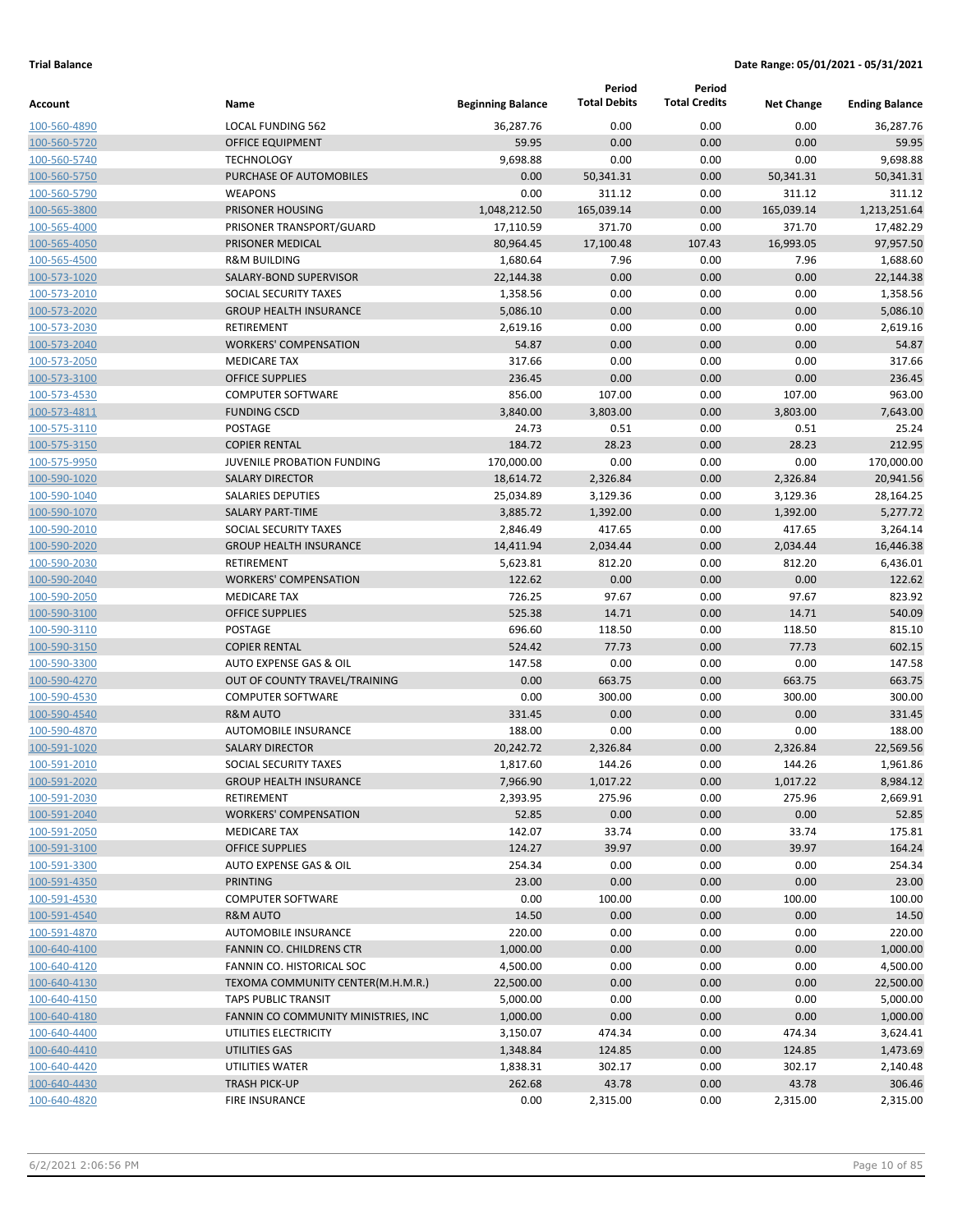| Account      | Name                             | <b>Beginning Balance</b> | Period<br><b>Total Debits</b> | Period<br><b>Total Credits</b> | <b>Net Change</b> | <b>Ending Balance</b> |
|--------------|----------------------------------|--------------------------|-------------------------------|--------------------------------|-------------------|-----------------------|
| 100-641-1020 | <b>SALARY APPOINTED OFFICIAL</b> | 1,400.00                 | 200.00                        | 0.00                           | 200.00            | 1,600.00              |
| 100-645-1020 | SALARY IHC DIRECTOR              | 11,136.00                | 1,392.00                      | 0.00                           | 1,392.00          | 12,528.00             |
| 100-645-2010 | SOCIAL SECURITY TAX              | 690.40                   | 86.30                         | 0.00                           | 86.30             | 776.70                |
| 100-645-2030 | <b>RETIREMENT</b>                | 1,317.37                 | 165.10                        | 0.00                           | 165.10            | 1,482.47              |
| 100-645-2040 | <b>WORKER'S COMP</b>             | 25.96                    | 0.00                          | 0.00                           | 0.00              | 25.96                 |
| 100-645-2050 | <b>MEDICARE TAX</b>              | 161.44                   | 20.18                         | 0.00                           | 20.18             | 181.62                |
| 100-645-3100 | <b>OFFICE SUPPLIES</b>           | 296.99                   | 0.00                          | 0.00                           | 0.00              | 296.99                |
| 100-645-3110 | <b>POSTAGE</b>                   | 63.87                    | 62.52                         | 0.00                           | 62.52             | 126.39                |
| 100-645-4090 | <b>DIABETIC SUPPLIES</b>         | 1,068.92                 | 211.46                        | 0.00                           | 211.46            | 1,280.38              |
| 100-645-4110 | PHYSICIAN, NON-EMERGENCY         | 27,354.42                | 7,860.24                      | 6.42                           | 7,853.82          | 35,208.24             |
| 100-645-4120 | PRESCRIPTIONS, DRUGS             | 14,425.36                | 2,539.66                      | 266.88                         | 2,272.78          | 16,698.14             |
| 100-645-4130 | HOSPITAL, INPATIENT              | 18,033.16                | 17,488.31                     | 3,210.75                       | 14,277.56         | 32,310.72             |
| 100-645-4140 | HOSPITAL, OUTPATIENT             | 76,449.00                | 6,210.84                      | 2,684.10                       | 3,526.74          | 79,975.74             |
| 100-645-4150 | LABORATORY/X-RAY                 | 1,272.18                 | 82.62                         | 0.00                           | 82.62             | 1,354.80              |
| 100-645-4210 | <b>INTERNET</b>                  | 627.58                   | 93.94                         | 0.00                           | 93.94             | 721.52                |
| 100-645-4530 | <b>COMPUTER SOFTWARE</b>         | 8,472.00                 | 1,059.00                      | 0.00                           | 1,059.00          | 9,531.00              |
| 100-665-1050 | <b>SALARY SECRETARY</b>          | 11,794.33                | 1,808.95                      | 0.00                           | 1,808.95          | 13,603.28             |
| 100-665-1500 | CO. AGENTS SALARIES              | 31,884.16                | 3,985.52                      | 0.00                           | 3,985.52          | 35,869.68             |
| 100-665-2010 | SOCIAL SECURITY TAXES            | 2,414.08                 | 300.46                        | 0.00                           | 300.46            | 2,714.54              |
| 100-665-2020 | <b>GROUP HEALTH INSURANCE</b>    | 7,120.54                 | 1,017.22                      | 0.00                           | 1,017.22          | 8,137.76              |
| 100-665-2030 | <b>RETIREMENT</b>                | 1,395.90                 | 214.55                        | 0.00                           | 214.55            | 1,610.45              |
| 100-665-2040 | <b>WORKERS' COMPENSATION</b>     | 40.60                    | 0.00                          | 0.00                           | 0.00              | 40.60                 |
| 100-665-2050 | <b>MEDICARE TAX</b>              | 564.67                   | 70.27                         | 0.00                           | 70.27             | 634.94                |
| 100-665-3100 | <b>OFFICE SUPPLIES</b>           | 532.89                   | 0.00                          | 0.00                           | 0.00              | 532.89                |
| 100-665-3110 | <b>POSTAGE</b>                   | 0.00                     | 110.00                        | 0.00                           | 110.00            | 110.00                |
| 100-665-3150 | <b>COPIER RENTAL</b>             | 682.01                   | 111.78                        | 0.00                           | 111.78            | 793.79                |
| 100-665-4210 | <b>INTERNET</b>                  | 454.93                   | 64.99                         | 0.00                           | 64.99             | 519.92                |
| 100-665-4270 | IN/OUT CO.TRAVEL/TRAINING-AG.    | 120.00                   | 17.50                         | 0.00                           | 17.50             | 137.50                |
| 100-665-4280 | IN/OUT CO.TRAVEL/TRAINING-F.C.S. | 596.02                   | 98.14                         | 0.00                           | 98.14             | 694.16                |
| 100-665-4290 | IN/OUT CO.TRAVEL/TRAINING-4-H    | 259.97                   | 262.89                        | 0.00                           | 262.89            | 522.86                |
|              | Fund 100 Total:                  | 0.00                     | 3,269,161.59                  | 3,269,161.59                   | 0.00              | 0.00                  |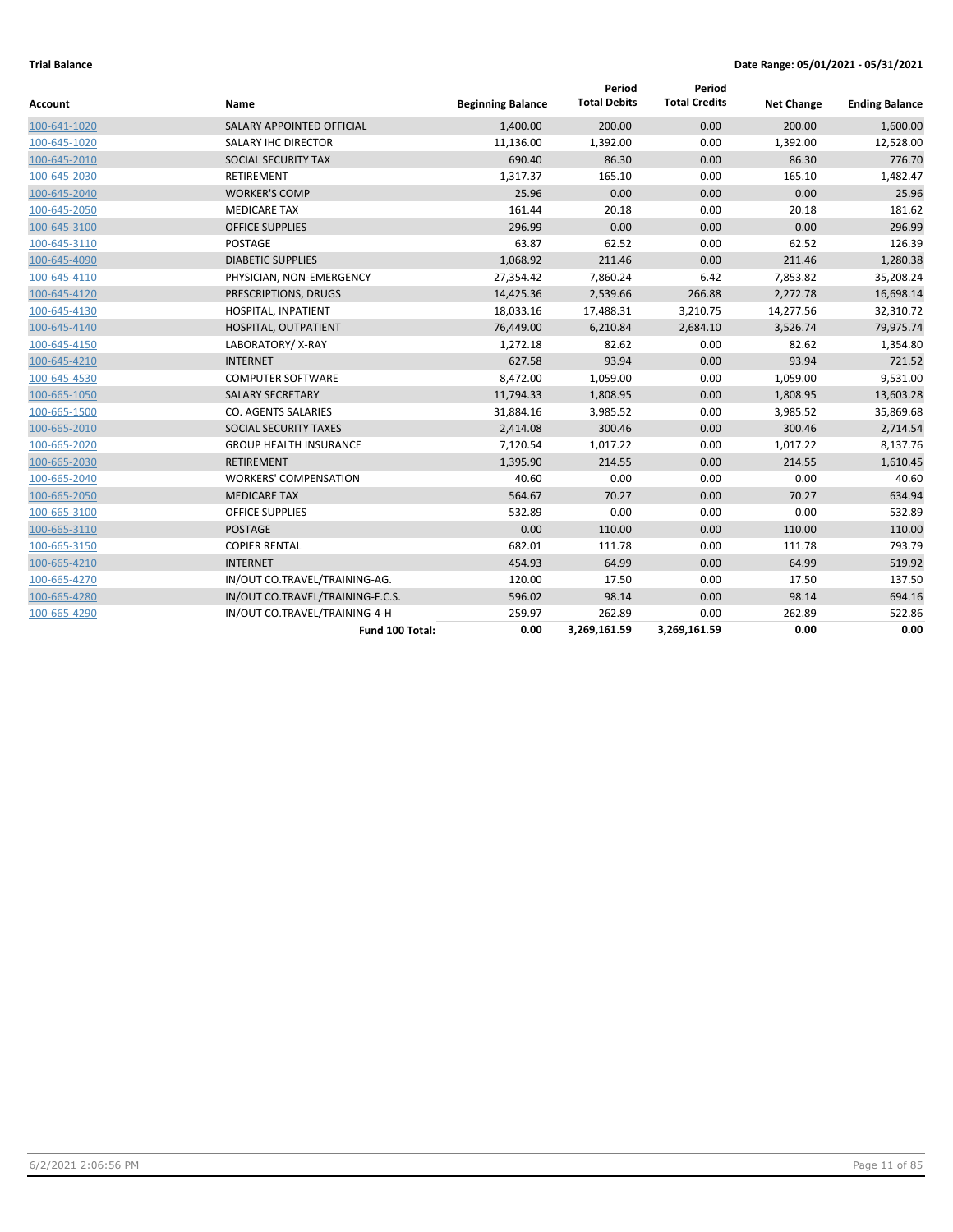| Account                         | Name                         |                 | <b>Beginning Balance</b> | Period<br><b>Total Debits</b> | Period<br><b>Total Credits</b> | <b>Net Change</b> | <b>Ending Balance</b> |
|---------------------------------|------------------------------|-----------------|--------------------------|-------------------------------|--------------------------------|-------------------|-----------------------|
| Fund: 110 - Courthouse Security |                              |                 |                          |                               |                                |                   |                       |
| Asset                           |                              |                 |                          |                               |                                |                   |                       |
| 110-103-1001                    | <b>CLAIM ON CASH</b>         |                 | 108,532.39               | 1,185.52                      | 359.40                         | 826.12            | 109,358.51            |
| 110-120-3130                    | DUE FROM OTHER FUNDS         |                 | 2,394.37                 | 0.00                          | 0.00                           | 0.00              | 2,394.37              |
| Liability                       |                              |                 |                          |                               |                                |                   |                       |
| 110-102-1000                    | A/P CLEARING                 |                 | 0.00                     | 359.40                        | 359.40                         | 0.00              | 0.00                  |
| <b>Equity</b>                   |                              |                 |                          |                               |                                |                   |                       |
| 110-271-2000                    | <b>EQUITY ACCOUNT</b>        |                 | $-135,692.15$            | 0.00                          | 0.00                           | 0.00              | $-135,692.15$         |
| Revenue                         |                              |                 |                          |                               |                                |                   |                       |
| 110-340-6000                    | <b>COUNTY CLERK FEES</b>     |                 | $-2,713.21$              | 0.00                          | 0.00                           | 0.00              | $-2,713.21$           |
| 110-340-6500                    | <b>DISTRICT CLERK FEES</b>   |                 | $-825.42$                | 0.00                          | 1,185.52                       | $-1,185.52$       | $-2,010.94$           |
| 110-340-6510                    | <b>JUSTICE OF PEACE FEES</b> |                 | $-110.83$                | 0.00                          | 0.00                           | 0.00              | $-110.83$             |
| Expense                         |                              |                 |                          |                               |                                |                   |                       |
| 110-542-4830                    | <b>ALARM MONITORING</b>      |                 | 0.00                     | 359.40                        | 0.00                           | 359.40            | 359.40                |
| 110-542-5710                    | <b>EQUIPMENT</b>             |                 | 28,414.85                | 0.00                          | 0.00                           | 0.00              | 28,414.85             |
|                                 |                              | Fund 110 Total: | 0.00                     | 1,904.32                      | 1,904.32                       | 0.00              | 0.00                  |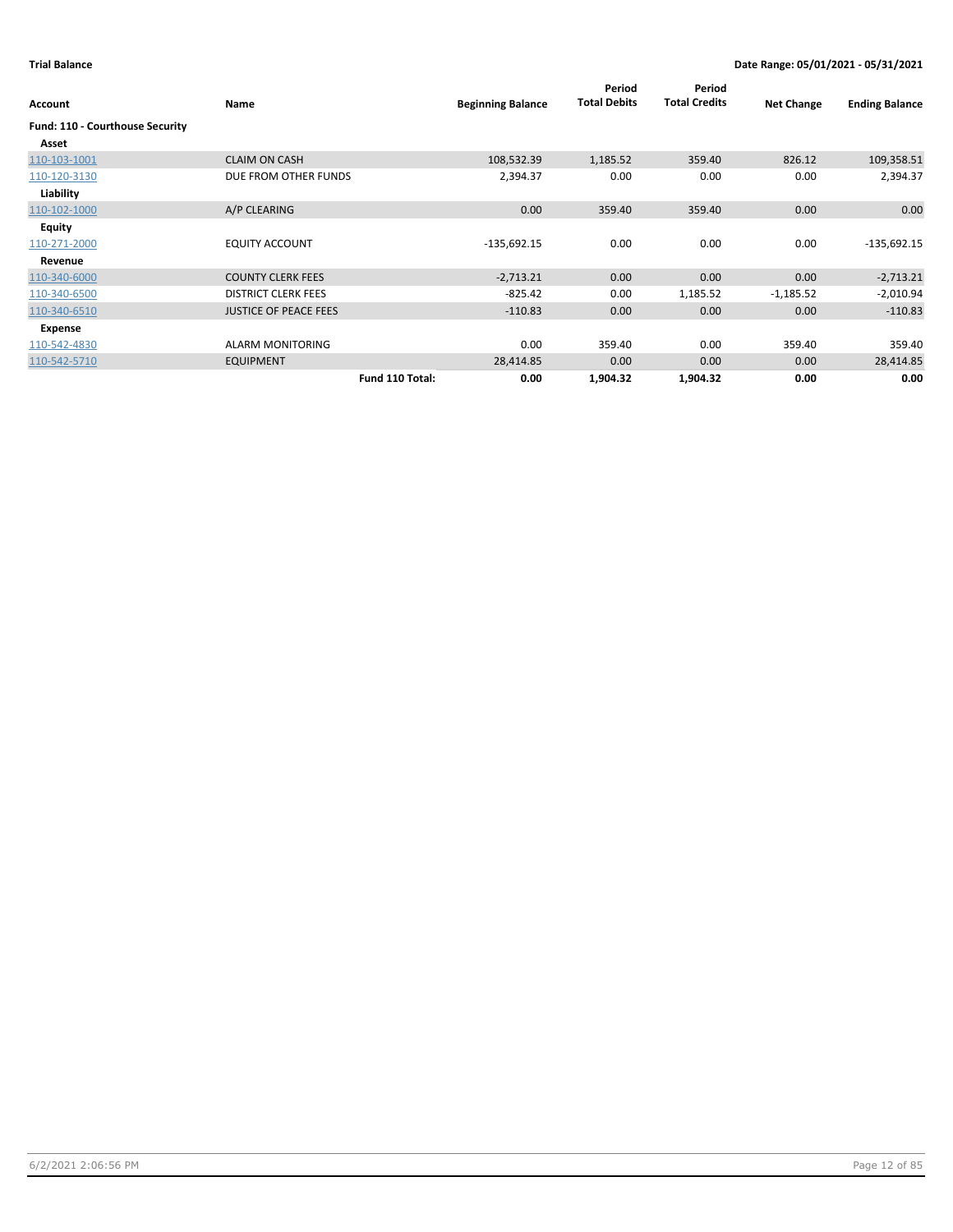| Account                                            | Name                    |                 | <b>Beginning Balance</b> | Period<br><b>Total Debits</b> | Period<br><b>Total Credits</b> | <b>Net Change</b> | <b>Ending Balance</b> |
|----------------------------------------------------|-------------------------|-----------------|--------------------------|-------------------------------|--------------------------------|-------------------|-----------------------|
| <b>Fund: 111 - Justice Court Building Security</b> |                         |                 |                          |                               |                                |                   |                       |
| Asset                                              |                         |                 |                          |                               |                                |                   |                       |
| 111-103-1001                                       | <b>CLAIM ON CASH</b>    |                 | 20,133.56                | 0.00                          | 0.00                           | 0.00              | 20,133.56             |
| 111-120-3130                                       | DUE FROM OTHER FUNDS    |                 | 195.21                   | 0.00                          | 0.00                           | 0.00              | 195.21                |
| Equity                                             |                         |                 |                          |                               |                                |                   |                       |
| 111-271-2000                                       | <b>EQUITY ACCOUNT</b>   |                 | $-19,412.85$             | 0.00                          | 0.00                           | 0.00              | $-19,412.85$          |
| Revenue                                            |                         |                 |                          |                               |                                |                   |                       |
| 111-370-4550                                       | <b>JP1 SECURITY FEE</b> |                 | $-467.72$                | 0.00                          | 0.00                           | 0.00              | $-467.72$             |
| 111-370-4560                                       | <b>JP2 SECURITY FEE</b> |                 | $-85.90$                 | 0.00                          | 0.00                           | 0.00              | $-85.90$              |
| 111-370-4570                                       | <b>JP3 SECURITY FEE</b> |                 | $-362.30$                | 0.00                          | 0.00                           | 0.00              | $-362.30$             |
|                                                    |                         | Fund 111 Total: | 0.00                     | 0.00                          | 0.00                           | 0.00              | 0.00                  |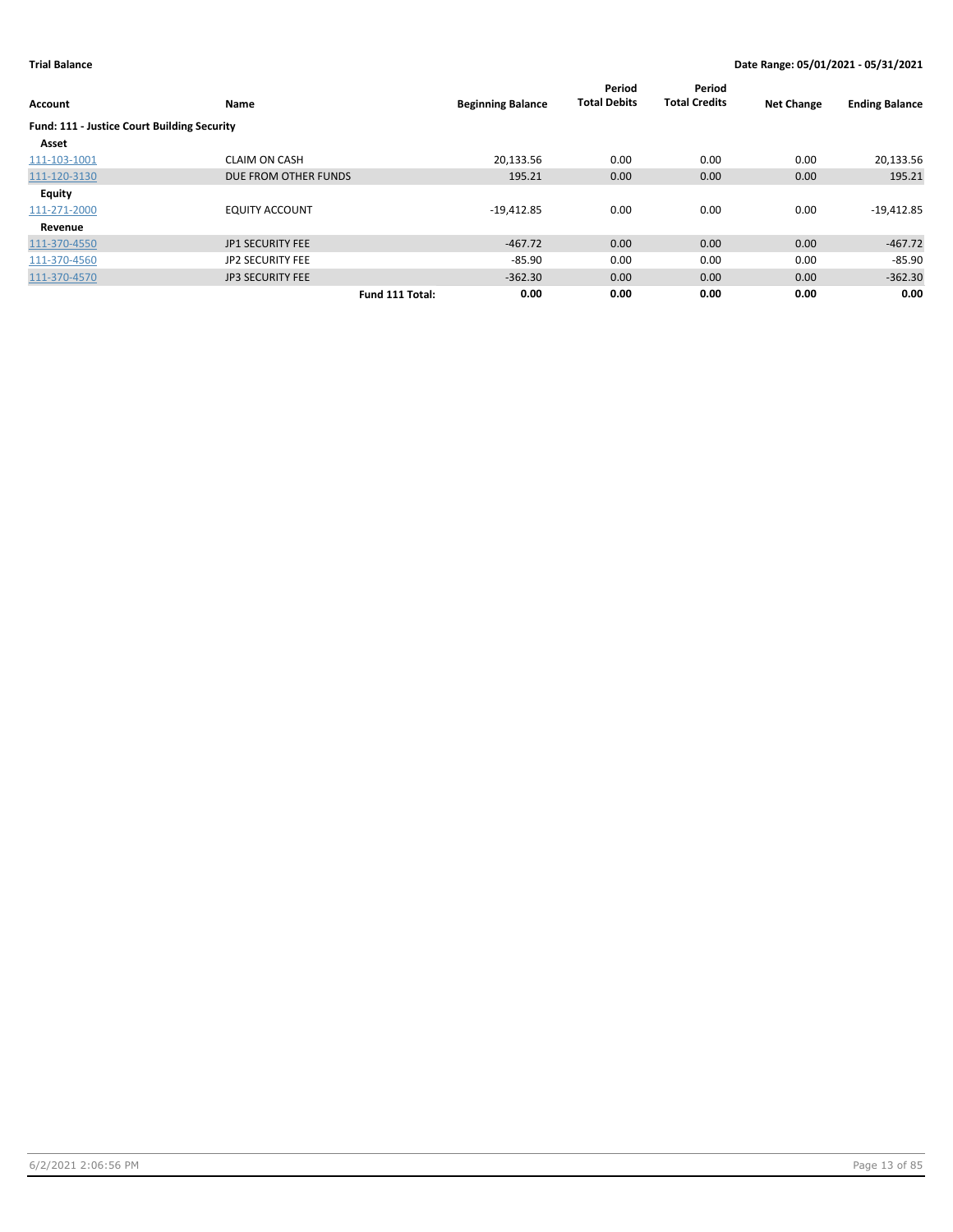| Account                                   | Name                             | <b>Beginning Balance</b> | Period<br><b>Total Debits</b> | Period<br><b>Total Credits</b> | <b>Net Change</b> | <b>Ending Balance</b> |
|-------------------------------------------|----------------------------------|--------------------------|-------------------------------|--------------------------------|-------------------|-----------------------|
| Fund: 120 - County Clerk Vital Statistics |                                  |                          |                               |                                |                   |                       |
| Asset                                     |                                  |                          |                               |                                |                   |                       |
| 120-103-1001                              | <b>CLAIM ON CASH</b>             | $-642.28$                | 0.00                          | 88.75                          | -88.75            | $-731.03$             |
| 120-120-3130                              | DUE FROM OTHER FUNDS             | 81.00                    | 0.00                          | 0.00                           | 0.00              | 81.00                 |
| Liability                                 |                                  |                          |                               |                                |                   |                       |
| 120-102-1000                              | A/P CLEARING                     | 0.00                     | 88.75                         | 88.75                          | 0.00              | 0.00                  |
| 120-200-9100                              | SYSTEM ADDED LIABILITY LINE-ITEM | 2,691.03                 | 0.00                          | 0.00                           | 0.00              | 2,691.03              |
| Equity                                    |                                  |                          |                               |                                |                   |                       |
| 120-271-2000                              | <b>EQUITY ACCOUNT</b>            | $-2,699.41$              | 0.00                          | 0.00                           | 0.00              | $-2,699.41$           |
| Revenue                                   |                                  |                          |                               |                                |                   |                       |
| 120-370-1340                              | <b>CO.CLK.VITAL STAT.FEE</b>     | $-130.00$                | 0.00                          | 0.00                           | 0.00              | $-130.00$             |
| Expense                                   |                                  |                          |                               |                                |                   |                       |
| 120-411-3100                              | <b>OFFICE SUPPLIES</b>           | 699.66                   | 88.75                         | 0.00                           | 88.75             | 788.41                |
|                                           | Fund 120 Total:                  | 0.00                     | 177.50                        | 177.50                         | 0.00              | 0.00                  |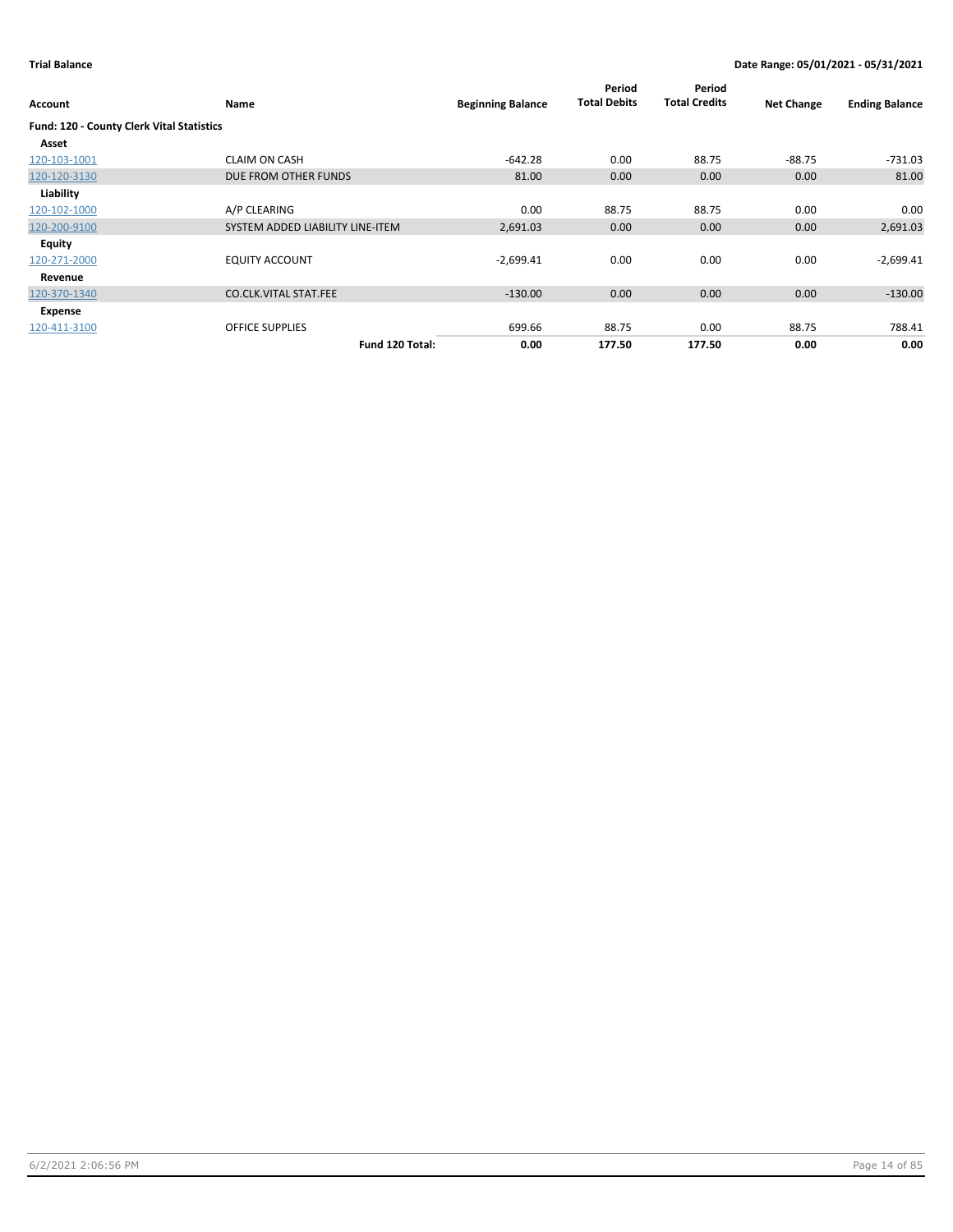| <b>Account</b>                              | Name                             | <b>Beginning Balance</b> | Period<br><b>Total Debits</b> | Period<br><b>Total Credits</b> | <b>Net Change</b> | <b>Ending Balance</b> |
|---------------------------------------------|----------------------------------|--------------------------|-------------------------------|--------------------------------|-------------------|-----------------------|
| Fund: 121 - County Clerk Records Management |                                  |                          |                               |                                |                   |                       |
| Asset                                       |                                  |                          |                               |                                |                   |                       |
| 121-100-1001                                | PR Claim on Cash                 | 0.00                     | 3,383.81                      | 3,383.81                       | 0.00              | 0.00                  |
| 121-103-1001                                | <b>CLAIM ON CASH</b>             | 36,736.09                | 903.50                        | 11,966.81                      | $-11,063.31$      | 25,672.78             |
| 121-120-3130                                | DUE FROM OTHER FUNDS             | 7,397.84                 | 0.00                          | 0.00                           | 0.00              | 7,397.84              |
| Liability                                   |                                  |                          |                               |                                |                   |                       |
| 121-102-1000                                | A/P CLEARING                     | 0.00                     | 8,583.00                      | 8,583.00                       | 0.00              | 0.00                  |
| 121-102-1001                                | PR AP Clearing                   | 0.00                     | 1,887.92                      | 1,887.92                       | 0.00              | 0.00                  |
| 121-200-1500                                | <b>ACCRUED SALARY PAYABLE</b>    | $-1,067.12$              | 0.00                          | 0.00                           | 0.00              | $-1,067.12$           |
| 121-200-1550                                | <b>ACCRUED FRINGE BENEFITS</b>   | $-747.32$                | 0.00                          | 0.00                           | 0.00              | $-747.32$             |
| 121-200-9000                                | Payroll Liability Account        | $-186.05$                | 1,887.92                      | 1,887.92                       | 0.00              | $-186.05$             |
| 121-200-9100                                | SYSTEM ADDED LIABILITY LINE-ITEM | 7,706.52                 | 0.00                          | 0.00                           | 0.00              | 7,706.52              |
| <b>Equity</b>                               |                                  |                          |                               |                                |                   |                       |
| 121-271-2000                                | <b>EQUITY ACCOUNT</b>            | $-78,481.91$             | 0.00                          | 0.00                           | 0.00              | $-78,481.91$          |
| Revenue                                     |                                  |                          |                               |                                |                   |                       |
| 121-370-1310                                | <b>SUBSCRIPTION/IMAGES FEES</b>  | $-10,689.50$             | 0.00                          | 903.50                         | $-903.50$         | $-11,593.00$          |
| 121-370-1330                                | <b>CO.CLERK PRESERVE REC FEE</b> | $-8,193.97$              | 0.00                          | 0.00                           | 0.00              | $-8,193.97$           |
| <b>Expense</b>                              |                                  |                          |                               |                                |                   |                       |
| 121-402-1040                                | <b>SALARY DEPUTY</b>             | 15,841.91                | 1,980.23                      | 0.00                           | 1,980.23          | 17,822.14             |
| 121-402-2010                                | SOCIAL SECURITY TAXES            | 982.24                   | 122.78                        | 0.00                           | 122.78            | 1,105.02              |
| 121-402-2020                                | <b>GROUP HEALTH INSURANCE</b>    | 7,120.54                 | 1,017.22                      | 0.00                           | 1,017.22          | 8,137.76              |
| 121-402-2030                                | <b>RETIREMENT</b>                | 1,874.04                 | 234.86                        | 0.00                           | 234.86            | 2,108.90              |
| 121-402-2040                                | <b>WORKERS COMPENSATION</b>      | 36.93                    | 0.00                          | 0.00                           | 0.00              | 36.93                 |
| 121-402-2050                                | <b>MEDICARE TAX</b>              | 229.76                   | 28.72                         | 0.00                           | 28.72             | 258.48                |
| 121-402-3100                                | <b>OFFICE SUPPLIES</b>           | 0.00                     | 7.00                          | 0.00                           | 7.00              | 7.00                  |
| 121-402-3120                                | <b>IMAGING SYSTEM</b>            | 21,440.00                | 8,576.00                      | 0.00                           | 8,576.00          | 30,016.00             |
|                                             | Fund 121 Total:                  | 0.00                     | 28,612.96                     | 28,612.96                      | 0.00              | 0.00                  |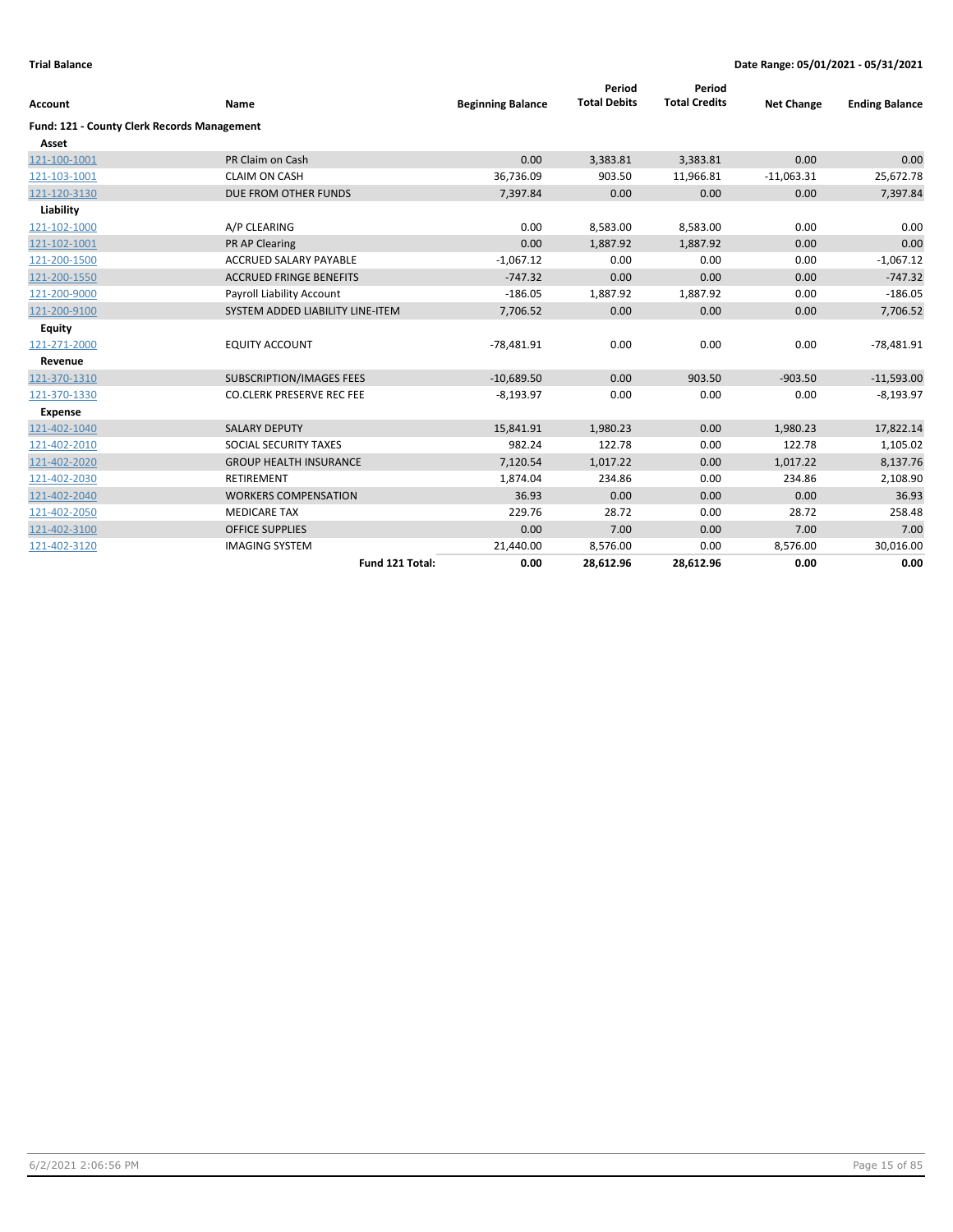| Account                      | Name                             | <b>Beginning Balance</b> | Period<br><b>Total Debits</b> | Period<br><b>Total Credits</b> | <b>Net Change</b> | <b>Ending Balance</b> |
|------------------------------|----------------------------------|--------------------------|-------------------------------|--------------------------------|-------------------|-----------------------|
| Fund: 122 - Chapter 19 Funds |                                  |                          |                               |                                |                   |                       |
| Asset                        |                                  |                          |                               |                                |                   |                       |
| 122-103-1001                 | <b>CLAIM ON CASH</b>             | 12,634.81                | 0.00                          | 0.00                           | 0.00              | 12,634.81             |
| Liability                    |                                  |                          |                               |                                |                   |                       |
| 122-200-1500                 | ACCRUED SALARY PAYABLE           | 168.00                   | 0.00                          | 0.00                           | 0.00              | 168.00                |
| 122-200-1550                 | <b>ACCRUED FRINGE BENEFITS</b>   | 35.96                    | 0.00                          | 0.00                           | 0.00              | 35.96                 |
| 122-200-9100                 | SYSTEM ADDED LIABILITY LINE-ITEM | $-3,975.00$              | 0.00                          | 0.00                           | 0.00              | $-3,975.00$           |
| <b>Equity</b>                |                                  |                          |                               |                                |                   |                       |
| 122-271-2000                 | <b>EQUITY ACCOUNT</b>            | $-26,233.84$             | 0.00                          | 0.00                           | 0.00              | $-26,233.84$          |
| <b>Expense</b>               |                                  |                          |                               |                                |                   |                       |
| 122-478-1033                 | <b>SECURITY</b>                  | 1,400.00                 | 0.00                          | 0.00                           | 0.00              | 1,400.00              |
| 122-478-1090                 | <b>SALARY ELECTION</b>           | 11,373.00                | 0.00                          | 0.00                           | 0.00              | 11,373.00             |
| 122-478-2030                 | <b>RETIREMENT</b>                | 165.06                   | 0.00                          | 0.00                           | 0.00              | 165.06                |
| 122-478-2050                 | <b>MEDICARE TAX</b>              | 136.02                   | 0.00                          | 0.00                           | 0.00              | 136.02                |
| 122-478-3100                 | <b>OFFICE SUPPLIES</b>           | 9.83                     | 0.00                          | 0.00                           | 0.00              | 9.83                  |
| 122-478-3970                 | <b>SANITIZING SUPPLIES</b>       | 1,547.27                 | 0.00                          | 0.00                           | 0.00              | 1,547.27              |
| 122-478-3980                 | PERSONAL PROTECTIVE EQUIPMENT    | 302.51                   | 0.00                          | 0.00                           | 0.00              | 302.51                |
| 122-478-3990                 | <b>OFFICE PROTECTION</b>         | 957.84                   | 0.00                          | 0.00                           | 0.00              | 957.84                |
| 122-478-4420                 | OTHER PROFESSIONAL SERVICES      | 1,266.94                 | 0.00                          | 0.00                           | 0.00              | 1,266.94              |
| 122-478-5720                 | <b>OFFICE EQUIPMENT</b>          | 211.60                   | 0.00                          | 0.00                           | 0.00              | 211.60                |
|                              | Fund 122 Total:                  | 0.00                     | 0.00                          | 0.00                           | 0.00              | 0.00                  |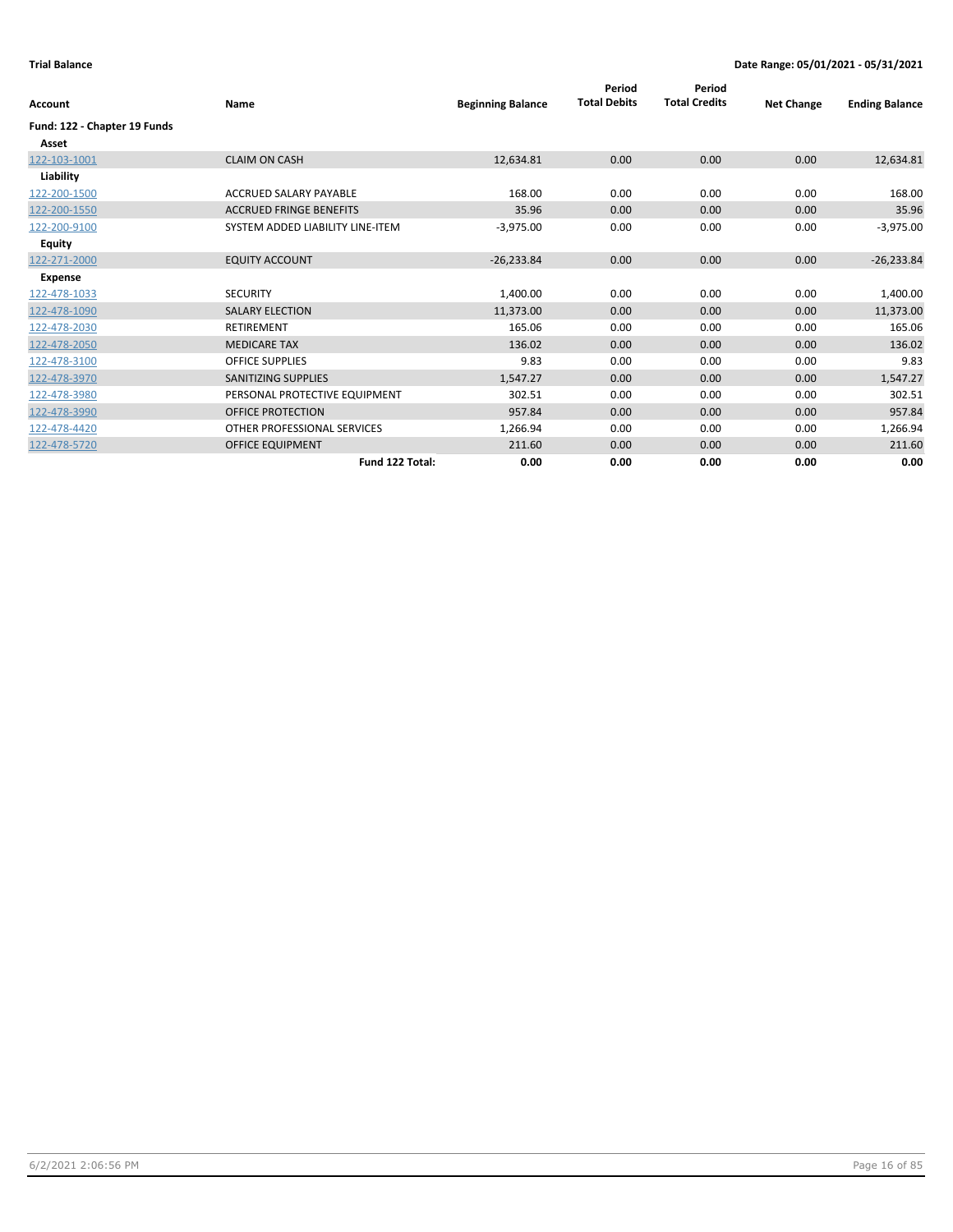| Account                             | Name                             | <b>Beginning Balance</b> | Period<br><b>Total Debits</b> | Period<br><b>Total Credits</b> | <b>Net Change</b> | <b>Ending Balance</b> |
|-------------------------------------|----------------------------------|--------------------------|-------------------------------|--------------------------------|-------------------|-----------------------|
| Fund: 123 - Election Equipment Fund |                                  |                          |                               |                                |                   |                       |
| Asset                               |                                  |                          |                               |                                |                   |                       |
| 123-103-1001                        | <b>CLAIM ON CASH</b>             | 19,421.42                | 0.00                          | 0.00                           | 0.00              | 19,421.42             |
| Liability                           |                                  |                          |                               |                                |                   |                       |
| 123-200-9100                        | SYSTEM ADDED LIABILITY LINE-ITEM | 1,191.29                 | 0.00                          | 0.00                           | 0.00              | 1,191.29              |
| Equity                              |                                  |                          |                               |                                |                   |                       |
| 123-271-2000                        | <b>EQUITY ACCOUNT</b>            | $-154,762.78$            | 0.00                          | 0.00                           | 0.00              | $-154,762.78$         |
| Revenue                             |                                  |                          |                               |                                |                   |                       |
| 123-335-1435                        | PROCEEDS FROM CAPITAL LEASE      | $-357,253.98$            | 0.00                          | 0.00                           | 0.00              | $-357,253.98$         |
| 123-340-4840                        | <b>ELECTION REIMBURSEMENTS</b>   | $-1,849.93$              | 0.00                          | 0.00                           | 0.00              | $-1,849.93$           |
| Expense                             |                                  |                          |                               |                                |                   |                       |
| 123-403-5730                        | <b>ELECTION EQUIPMENT</b>        | 493,253.98               | 0.00                          | 0.00                           | 0.00              | 493,253.98            |
|                                     | Fund 123 Total:                  | 0.00                     | 0.00                          | 0.00                           | 0.00              | 0.00                  |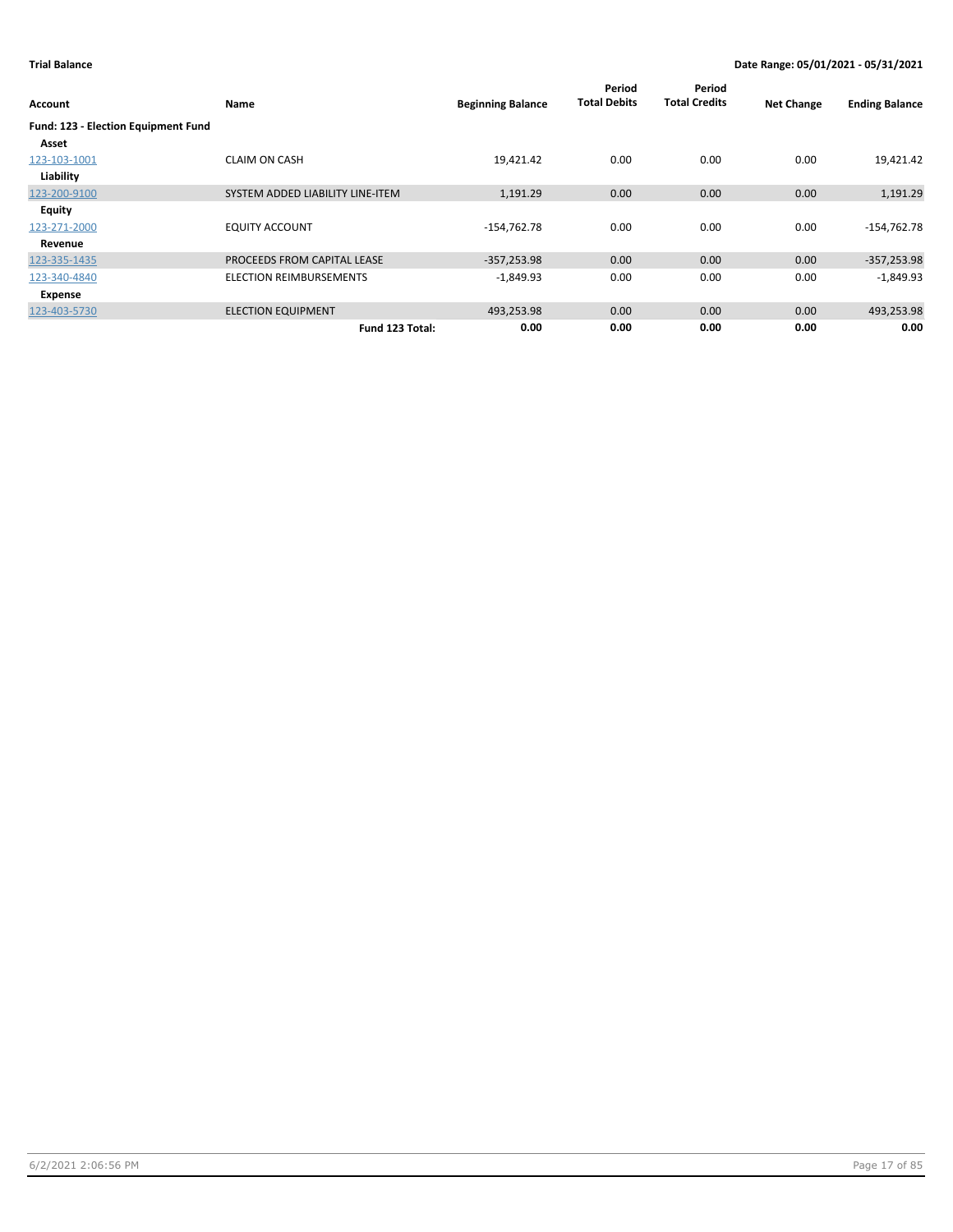| Account                                            | Name                                  | <b>Beginning Balance</b> | Period<br><b>Total Debits</b> | Period<br><b>Total Credits</b> | <b>Net Change</b> | <b>Ending Balance</b> |
|----------------------------------------------------|---------------------------------------|--------------------------|-------------------------------|--------------------------------|-------------------|-----------------------|
| Fund: 125 - County Clerk Co.& Dist.CourtTechnology |                                       |                          |                               |                                |                   |                       |
| Asset                                              |                                       |                          |                               |                                |                   |                       |
| 125-103-1001                                       | <b>CLAIM ON CASH</b>                  | 7.685.44                 | 0.00                          | 0.00                           | 0.00              | 7,685.44              |
| 125-120-3130                                       | DUE FROM OTHER FUNDS                  | 60.36                    | 0.00                          | 0.00                           | 0.00              | 60.36                 |
| Equity                                             |                                       |                          |                               |                                |                   |                       |
| 125-271-2000                                       | <b>EQUITY ACCOUNT</b>                 | $-8,011.37$              | 0.00                          | 0.00                           | 0.00              | $-8,011.37$           |
| Revenue                                            |                                       |                          |                               |                                |                   |                       |
| 125-370-4400                                       | CO. CLK. CO. & DIST. CT. TECHNOLOGY F | $-34.43$                 | 0.00                          | 0.00                           | 0.00              | $-34.43$              |
| Expense                                            |                                       |                          |                               |                                |                   |                       |
| 125-440-5720                                       | <b>OFFICE EQUIPMENT</b>               | 300.00                   | 0.00                          | 0.00                           | 0.00              | 300.00                |
|                                                    | Fund 125 Total:                       | 0.00                     | 0.00                          | 0.00                           | 0.00              | 0.00                  |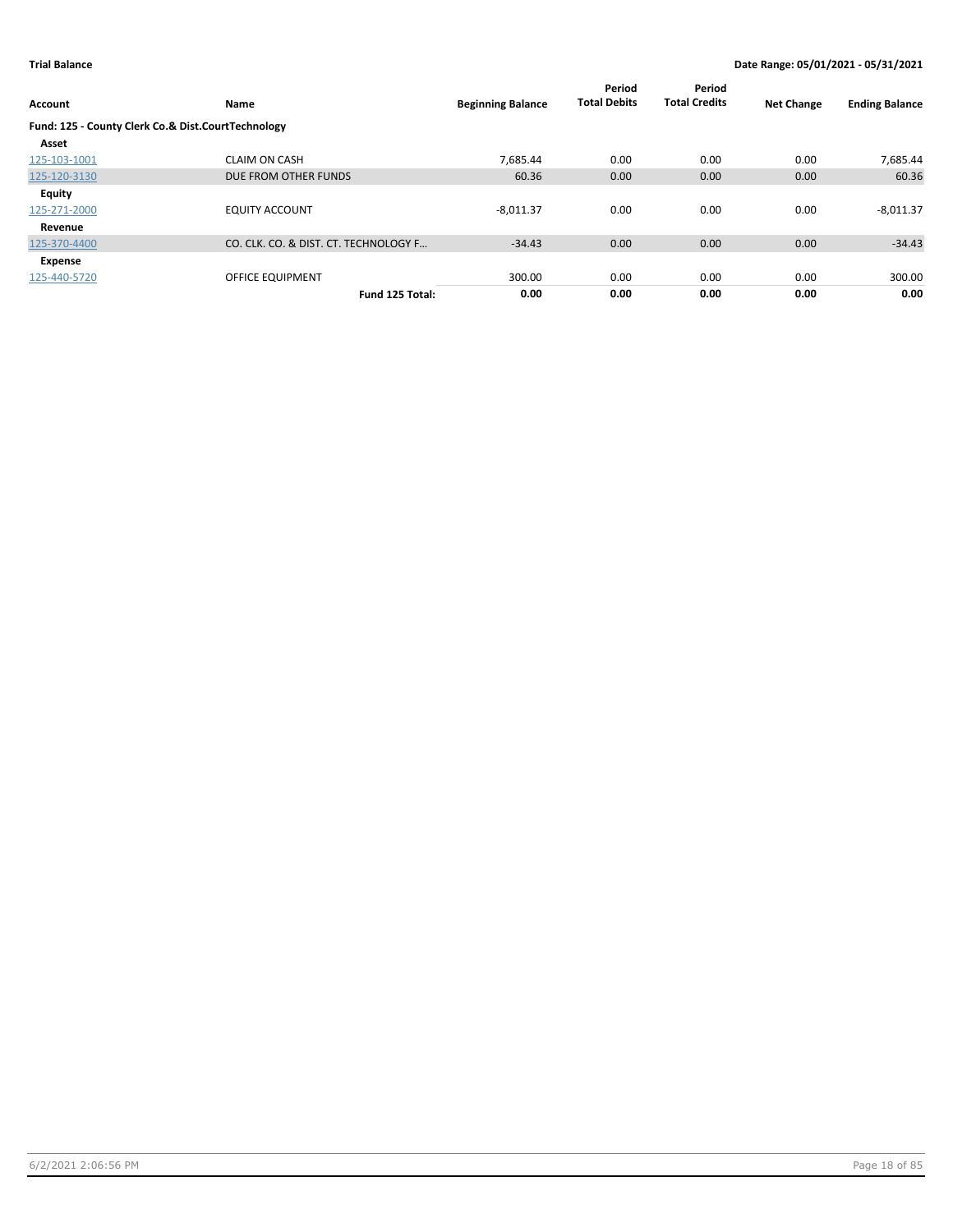| Account                                             | Name                                     | <b>Beginning Balance</b> | Period<br><b>Total Debits</b> | Period<br><b>Total Credits</b> | <b>Net Change</b> | <b>Ending Balance</b> |
|-----------------------------------------------------|------------------------------------------|--------------------------|-------------------------------|--------------------------------|-------------------|-----------------------|
| Fund: 126 - County Clerk Court Records Preservation |                                          |                          |                               |                                |                   |                       |
| Asset                                               |                                          |                          |                               |                                |                   |                       |
| 126-103-1001                                        | <b>CLAIM ON CASH</b>                     | 16,633.79                | 0.00                          | 0.00                           | 0.00              | 16,633.79             |
| 126-120-3130                                        | DUE FROM OTHER FUNDS                     | 180.00                   | 0.00                          | 0.00                           | 0.00              | 180.00                |
| Liability                                           |                                          |                          |                               |                                |                   |                       |
| 126-200-9100                                        | SYSTEM ADDED LIABILITY LINE-ITEM         | $-619.64$                | 0.00                          | 0.00                           | 0.00              | $-619.64$             |
| Equity                                              |                                          |                          |                               |                                |                   |                       |
| 126-271-2000                                        | <b>EQUITY ACCOUNT</b>                    | $-15,884.15$             | 0.00                          | 0.00                           | 0.00              | $-15,884.15$          |
| Revenue                                             |                                          |                          |                               |                                |                   |                       |
| 126-370-1330                                        | <b>CO.CLK.COURT RECORDS PRESERVATION</b> | $-310.00$                | 0.00                          | 0.00                           | 0.00              | $-310.00$             |
|                                                     | Fund 126 Total:                          | 0.00                     | 0.00                          | 0.00                           | 0.00              | 0.00                  |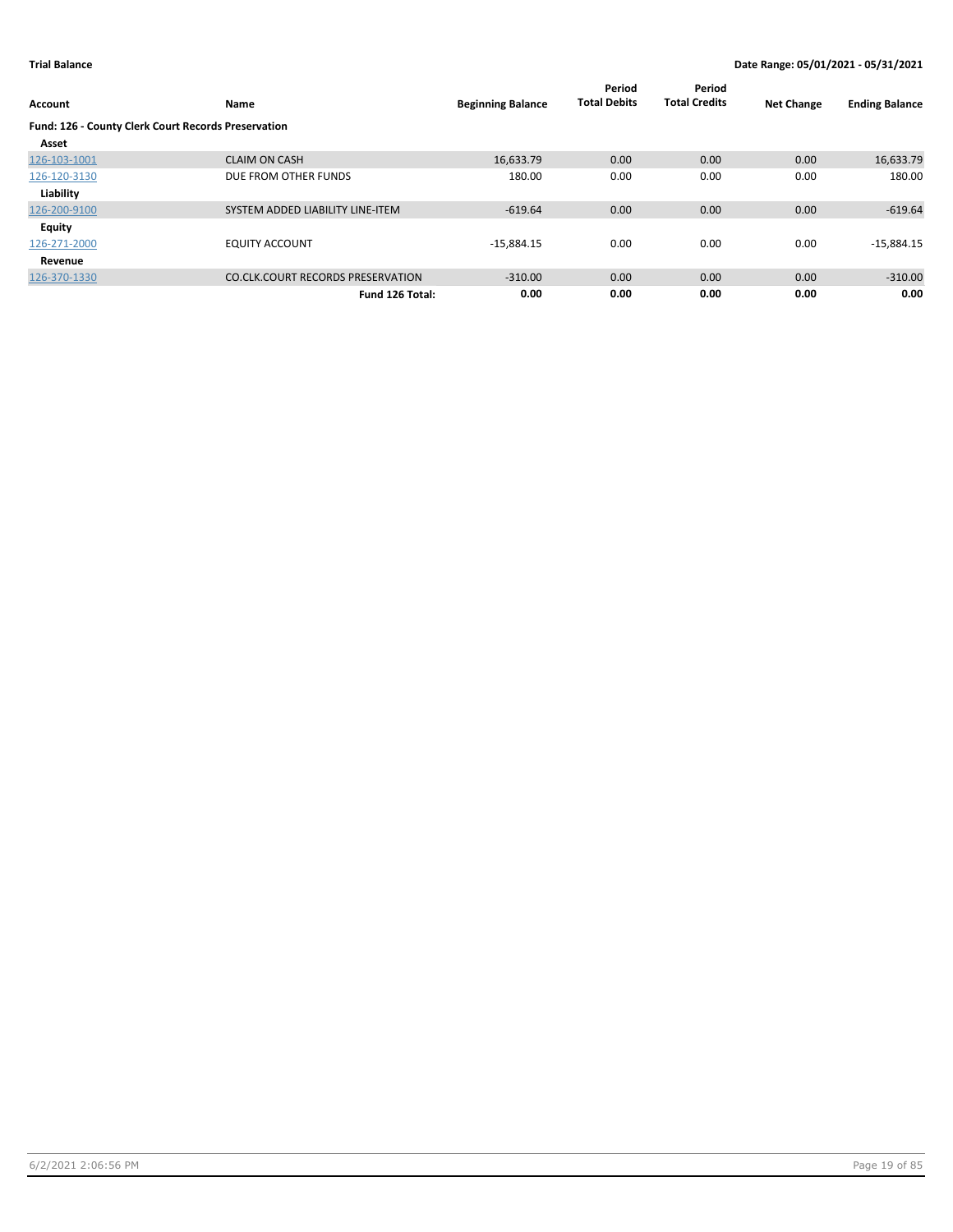| <b>Account</b>                           | Name                             | <b>Beginning Balance</b> | Period<br><b>Total Debits</b> | Period<br><b>Total Credits</b> | <b>Net Change</b> | <b>Ending Balance</b> |
|------------------------------------------|----------------------------------|--------------------------|-------------------------------|--------------------------------|-------------------|-----------------------|
| Fund: 127 - County Clerk Records Archive |                                  |                          |                               |                                |                   |                       |
| Asset                                    |                                  |                          |                               |                                |                   |                       |
| 127-103-1001                             | <b>CLAIM ON CASH</b>             | 306,466.90               | 0.00                          | 0.00                           | 0.00              | 306,466.90            |
| 127-120-3130                             | DUE FROM OTHER FUNDS             | 7,350.00                 | 0.00                          | 0.00                           | 0.00              | 7,350.00              |
| Liability                                |                                  |                          |                               |                                |                   |                       |
| 127-200-9100                             | SYSTEM ADDED LIABILITY LINE-ITEM | $-32,895.20$             | 0.00                          | 0.00                           | 0.00              | $-32,895.20$          |
| Equity                                   |                                  |                          |                               |                                |                   |                       |
| 127-271-2000                             | <b>EQUITY ACCOUNT</b>            | $-281,757.02$            | 0.00                          | 0.00                           | 0.00              | $-281,757.02$         |
| Revenue                                  |                                  |                          |                               |                                |                   |                       |
| 127-370-1330                             | CO. CLERK RECORDS ARCHIVE FEE    | $-16,770.00$             | 0.00                          | 0.00                           | 0.00              | $-16,770.00$          |
| Expense                                  |                                  |                          |                               |                                |                   |                       |
| 127-403-4370                             | <b>DIGITAL IMAGING</b>           | 17,605.32                | 0.00                          | 0.00                           | 0.00              | 17,605.32             |
|                                          | Fund 127 Total:                  | 0.00                     | 0.00                          | 0.00                           | 0.00              | 0.00                  |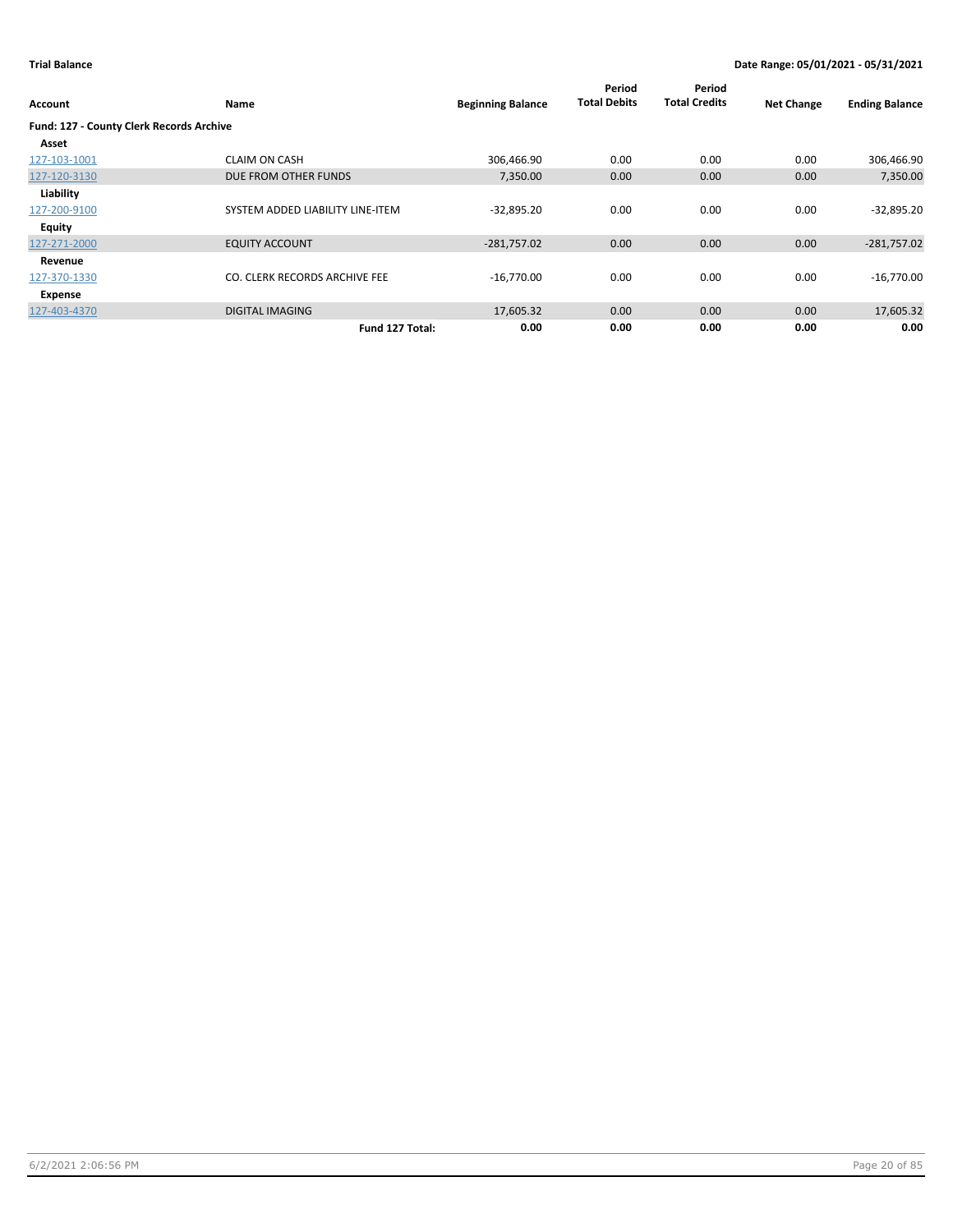| Account                          | Name                        | <b>Beginning Balance</b> | Period<br><b>Total Debits</b> | Period<br><b>Total Credits</b> | <b>Net Change</b> | <b>Ending Balance</b> |
|----------------------------------|-----------------------------|--------------------------|-------------------------------|--------------------------------|-------------------|-----------------------|
| Fund: 130 - Bail Bond Trust Fund |                             |                          |                               |                                |                   |                       |
| Asset                            |                             |                          |                               |                                |                   |                       |
| 130-103-1130                     | <b>SURETY BAIL BOND FEE</b> | 8,715.00                 | 480.00                        | 0.00                           | 480.00            | 9,195.00              |
| Liability                        |                             |                          |                               |                                |                   |                       |
| 130-207-0970                     | DUE TO OTHER GOVERNMENTS    | $-5,100.00$              | 0.00                          | 0.00                           | 0.00              | $-5,100.00$           |
| Equity                           |                             |                          |                               |                                |                   |                       |
| 130-271-2000                     | <b>EQUITY ACCOUNT</b>       | $-225.00$                | 0.00                          | 0.00                           | 0.00              | $-225.00$             |
| Revenue                          |                             |                          |                               |                                |                   |                       |
| 130-345-1130                     | <b>SURETY BAIL BOND FEE</b> | $-3,390.00$              | 0.00                          | 480.00                         | $-480.00$         | $-3,870.00$           |
|                                  | Fund 130 Total:             | 0.00                     | 480.00                        | 480.00                         | 0.00              | 0.00                  |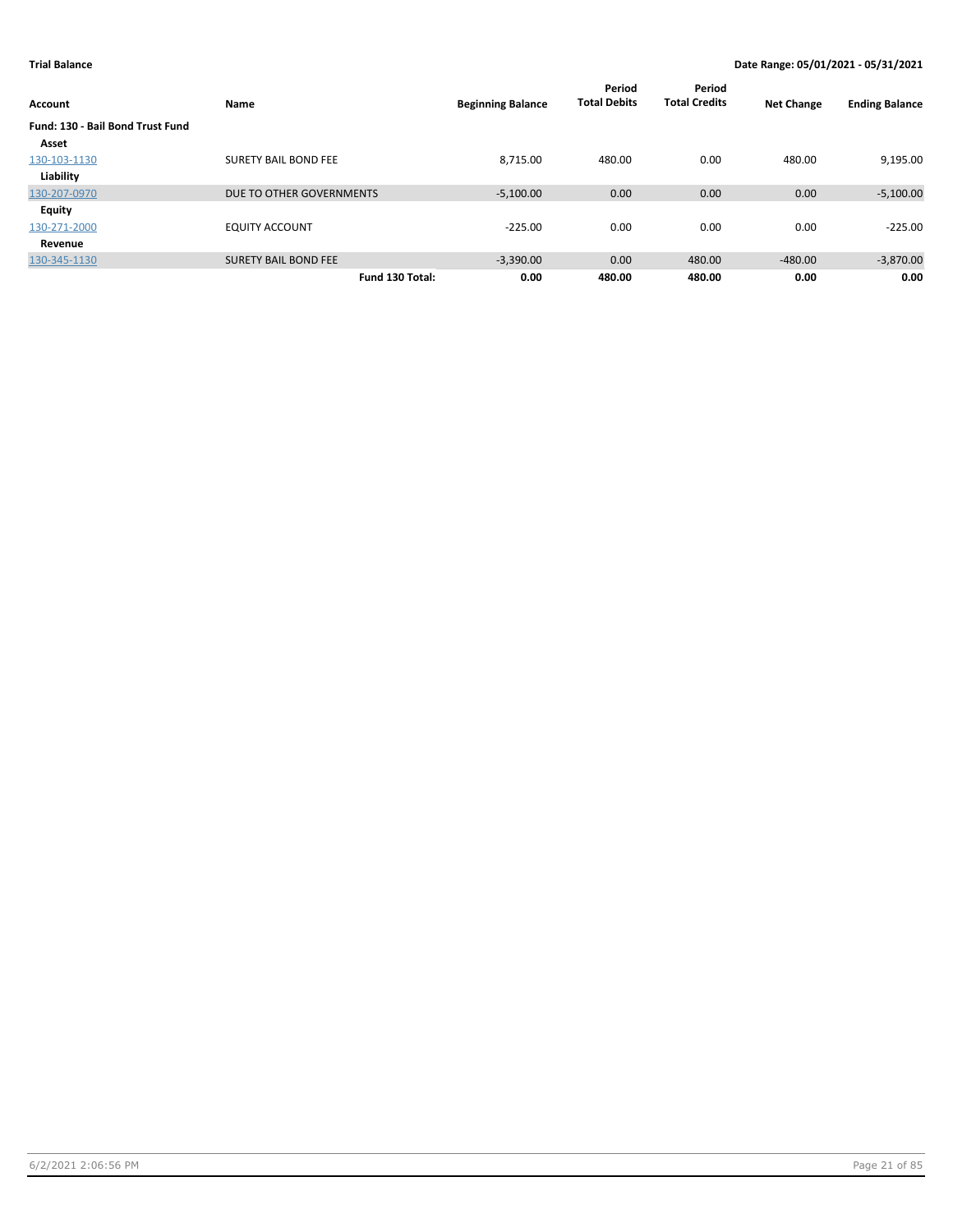| <b>Account</b>                             | Name                             | <b>Beginning Balance</b> | Period<br><b>Total Debits</b> | Period<br><b>Total Credits</b> | <b>Net Change</b> | <b>Ending Balance</b> |
|--------------------------------------------|----------------------------------|--------------------------|-------------------------------|--------------------------------|-------------------|-----------------------|
| Fund: 160 - County Judge Excess Supplement |                                  |                          |                               |                                |                   |                       |
| Asset                                      |                                  |                          |                               |                                |                   |                       |
| 160-103-1001                               | <b>CLAIM ON CASH</b>             | 16,176.08                | 0.00                          | 51.47                          | $-51.47$          | 16,124.61             |
| Liability                                  |                                  |                          |                               |                                |                   |                       |
| 160-200-9100                               | SYSTEM ADDED LIABILITY LINE-ITEM | 217.00                   | 0.00                          | 0.00                           | 0.00              | 217.00                |
| <b>Equity</b>                              |                                  |                          |                               |                                |                   |                       |
| 160-271-2000                               | <b>EQUITY ACCOUNT</b>            | $-16,444.55$             | 0.00                          | 0.00                           | 0.00              | $-16,444.55$          |
| Expense                                    |                                  |                          |                               |                                |                   |                       |
| 160-452-3100                               | <b>OFFICE SUPPLIES</b>           | 38.80                    | 0.00                          | 0.00                           | 0.00              | 38.80                 |
| 160-452-3110                               | <b>POSTAGE</b>                   | 12.67                    | 51.47                         | 0.00                           | 51.47             | 64.14                 |
|                                            | Fund 160 Total:                  | 0.00                     | 51.47                         | 51.47                          | 0.00              | 0.00                  |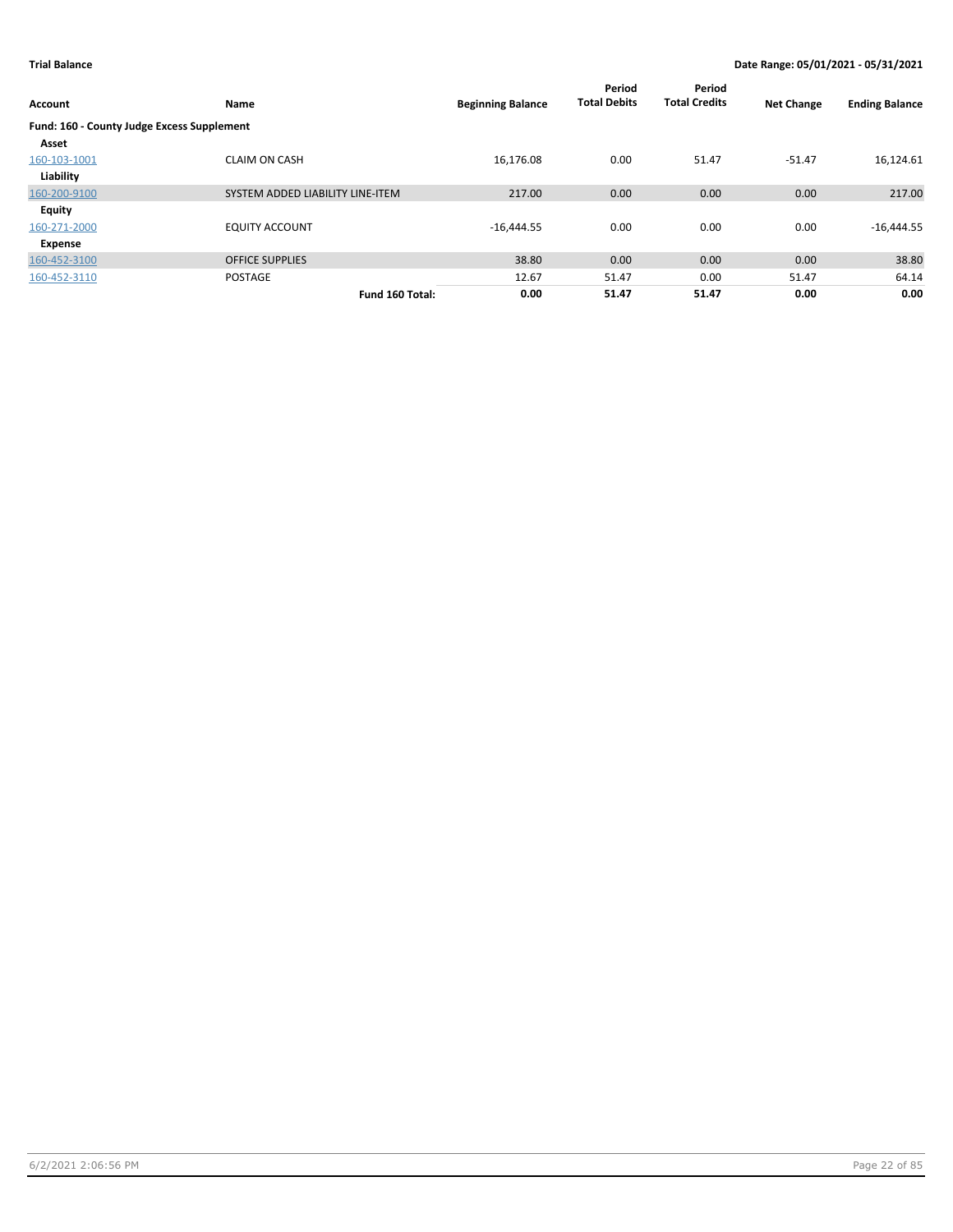| Account                              | Name                     | <b>Beginning Balance</b> | Period<br><b>Total Debits</b> | Period<br><b>Total Credits</b> | <b>Net Change</b> | <b>Ending Balance</b> |
|--------------------------------------|--------------------------|--------------------------|-------------------------------|--------------------------------|-------------------|-----------------------|
| Fund: 161 - Probate Judges Education |                          |                          |                               |                                |                   |                       |
| Asset                                |                          |                          |                               |                                |                   |                       |
| 161-103-1001                         | <b>CLAIM ON CASH</b>     | 5,982.52                 | 0.00                          | 0.00                           | 0.00              | 5,982.52              |
| 161-120-3130                         | DUE FROM OTHER FUNDS     | 60.00                    | 0.00                          | 0.00                           | 0.00              | 60.00                 |
| Equity                               |                          |                          |                               |                                |                   |                       |
| 161-271-2000                         | <b>EQUITY ACCOUNT</b>    | $-5.897.52$              | 0.00                          | 0.00                           | 0.00              | $-5,897.52$           |
| Revenue                              |                          |                          |                               |                                |                   |                       |
| 161-340-1310                         | PROBATE JUDGES EDUCATION | $-145.00$                | 0.00                          | 0.00                           | 0.00              | $-145.00$             |
|                                      | Fund 161 Total:          | 0.00                     | 0.00                          | 0.00                           | 0.00              | 0.00                  |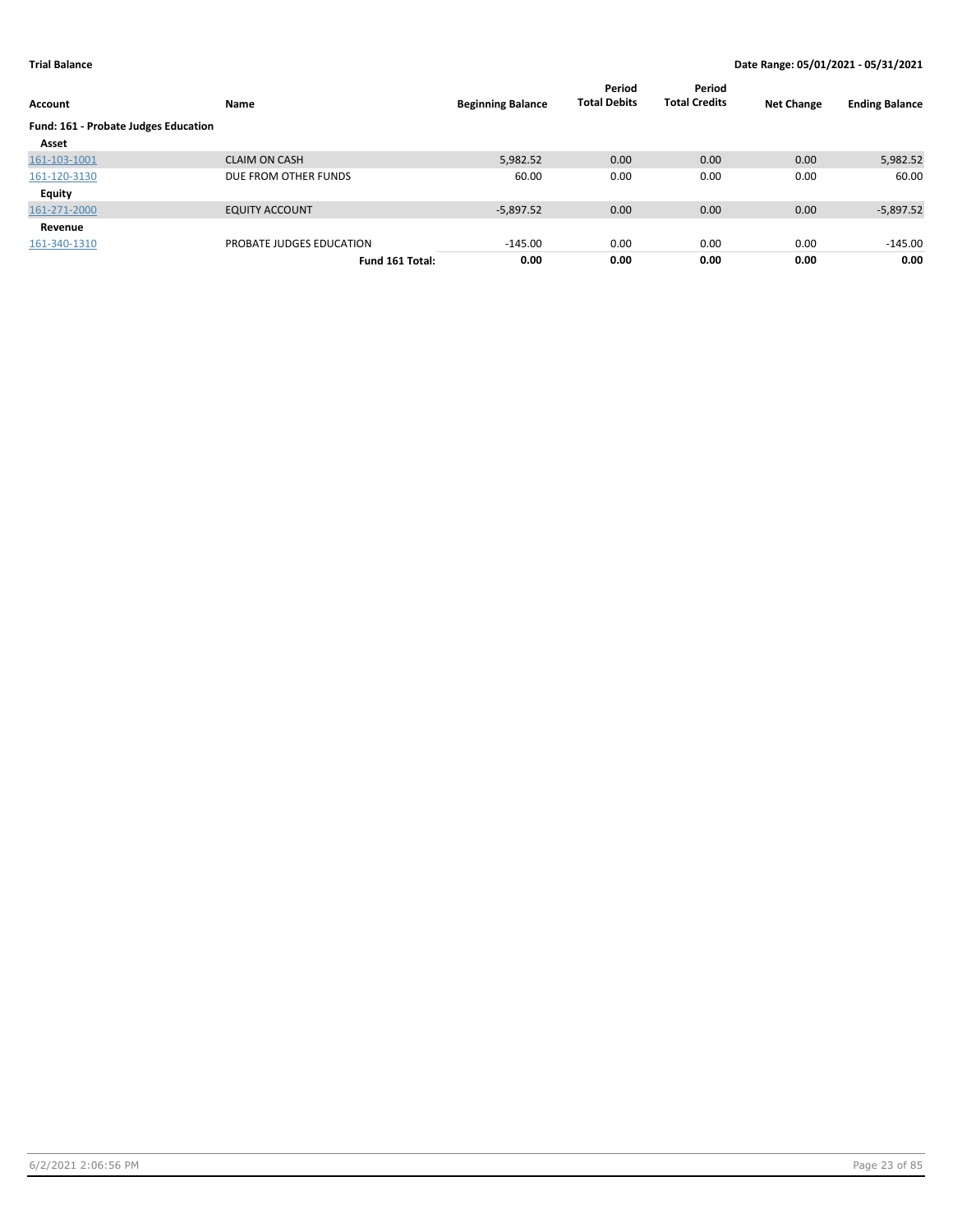| Account                                              | Name                             | <b>Beginning Balance</b> | Period<br><b>Total Debits</b> | Period<br><b>Total Credits</b> | <b>Net Change</b> | <b>Ending Balance</b> |
|------------------------------------------------------|----------------------------------|--------------------------|-------------------------------|--------------------------------|-------------------|-----------------------|
| <b>Fund: 190 - District Clerk Records Management</b> |                                  |                          |                               |                                |                   |                       |
| Asset                                                |                                  |                          |                               |                                |                   |                       |
| 190-100-1001                                         | PR Claim on Cash                 | $-17.67$                 | 741.06                        | 741.06                         | 0.00              | $-17.67$              |
| 190-103-1001                                         | <b>CLAIM ON CASH</b>             | $-1,653.59$              | 1,173.77                      | 741.06                         | 432.71            | $-1,220.88$           |
| 190-120-3130                                         | DUE FROM OTHER FUNDS             | 281.70                   | 0.00                          | 0.00                           | 0.00              | 281.70                |
| Liability                                            |                                  |                          |                               |                                |                   |                       |
| 190-102-1001                                         | PR AP Clearing                   | 0.00                     | 408.60                        | 408.60                         | 0.00              | 0.00                  |
| 190-200-1500                                         | <b>ACCRUED SALARY PAYABLE</b>    | $-18.81$                 | 0.00                          | 0.00                           | 0.00              | $-18.81$              |
| 190-200-1550                                         | <b>ACCRUED FRINGE BENEFITS</b>   | $-38.94$                 | 0.00                          | 0.00                           | 0.00              | $-38.94$              |
| 190-200-9000                                         | <b>Payroll Liability Account</b> | $-44.16$                 | 408.60                        | 408.60                         | 0.00              | $-44.16$              |
| <b>Equity</b>                                        |                                  |                          |                               |                                |                   |                       |
| 190-271-2000                                         | <b>EQUITY ACCOUNT</b>            | $-3,346.58$              | 0.00                          | 0.00                           | 0.00              | $-3,346.58$           |
| Revenue                                              |                                  |                          |                               |                                |                   |                       |
| 190-370-1360                                         | DST.CLK.PRES.REC.FEE             | $-1,050.36$              | 0.00                          | 1,173.77                       | $-1,173.77$       | $-2,224.13$           |
| <b>Expense</b>                                       |                                  |                          |                               |                                |                   |                       |
| 190-450-1070                                         | <b>SALARY PART-TIME</b>          | 3,760.96                 | 470.12                        | 0.00                           | 470.12            | 4,231.08              |
| 190-450-2010                                         | SOCIAL SECURITY TAXES            | 229.91                   | 28.74                         | 0.00                           | 28.74             | 258.65                |
| 190-450-2020                                         | <b>GROUP HEALTH INSURANCE</b>    | 1,258.04                 | 179.72                        | 0.00                           | 179.72            | 1,437.76              |
| 190-450-2030                                         | <b>RETIREMENT</b>                | 444.89                   | 55.76                         | 0.00                           | 55.76             | 500.65                |
| 190-450-2050                                         | <b>MEDICARE TAX</b>              | 53.76                    | 6.72                          | 0.00                           | 6.72              | 60.48                 |
| 190-450-3100                                         | <b>OFFICE SUPPLIES</b>           | 140.85                   | 0.00                          | 0.00                           | 0.00              | 140.85                |
|                                                      | Fund 190 Total:                  | 0.00                     | 3,473.09                      | 3,473.09                       | 0.00              | 0.00                  |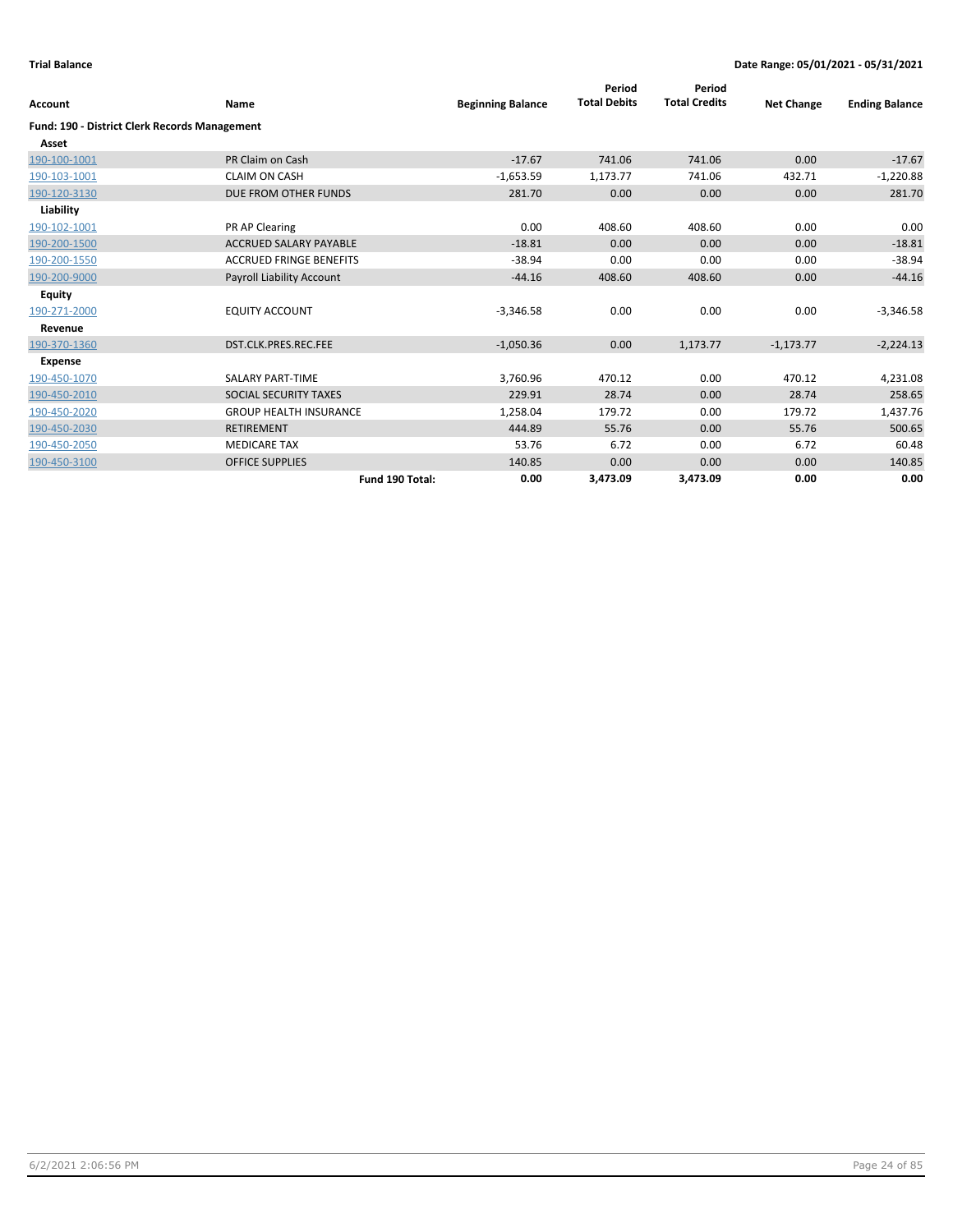| Account                                           | Name                            | <b>Beginning Balance</b> | Period<br><b>Total Debits</b> | Period<br><b>Total Credits</b> | <b>Net Change</b> | <b>Ending Balance</b> |
|---------------------------------------------------|---------------------------------|--------------------------|-------------------------------|--------------------------------|-------------------|-----------------------|
| <b>Fund: 191 - District Court Records Archive</b> |                                 |                          |                               |                                |                   |                       |
| Asset                                             |                                 |                          |                               |                                |                   |                       |
| 191-103-1001                                      | Claim On Cash                   | 38,013.28                | 1,902.19                      | 0.00                           | 1,902.19          | 39,915.47             |
| 191-120-3130                                      | DUE FROM OTHER FUNDS            | 515.26                   | 0.00                          | 0.00                           | 0.00              | 515.26                |
| Liability                                         |                                 |                          |                               |                                |                   |                       |
| 191-102-1000                                      | A/P CLEARING                    | $-56.34$                 | 0.00                          | 0.00                           | 0.00              | $-56.34$              |
| Equity                                            |                                 |                          |                               |                                |                   |                       |
| 191-271-2000                                      | <b>EQUITY ACCOUNT</b>           | $-37,643.10$             | 0.00                          | 0.00                           | 0.00              | $-37,643.10$          |
| Revenue                                           |                                 |                          |                               |                                |                   |                       |
| 191-370-4500                                      | DISTRICT CT.RECORDS ARCHIVE FEE | $-1,336.85$              | 0.00                          | 1,902.19                       | $-1,902.19$       | $-3,239.04$           |
| Expense                                           |                                 |                          |                               |                                |                   |                       |
| 191-450-5720                                      | <b>OFFICE EQUIPMENT</b>         | 507.75                   | 0.00                          | 0.00                           | 0.00              | 507.75                |
|                                                   | Fund 191 Total:                 | 0.00                     | 1,902.19                      | 1,902.19                       | 0.00              | 0.00                  |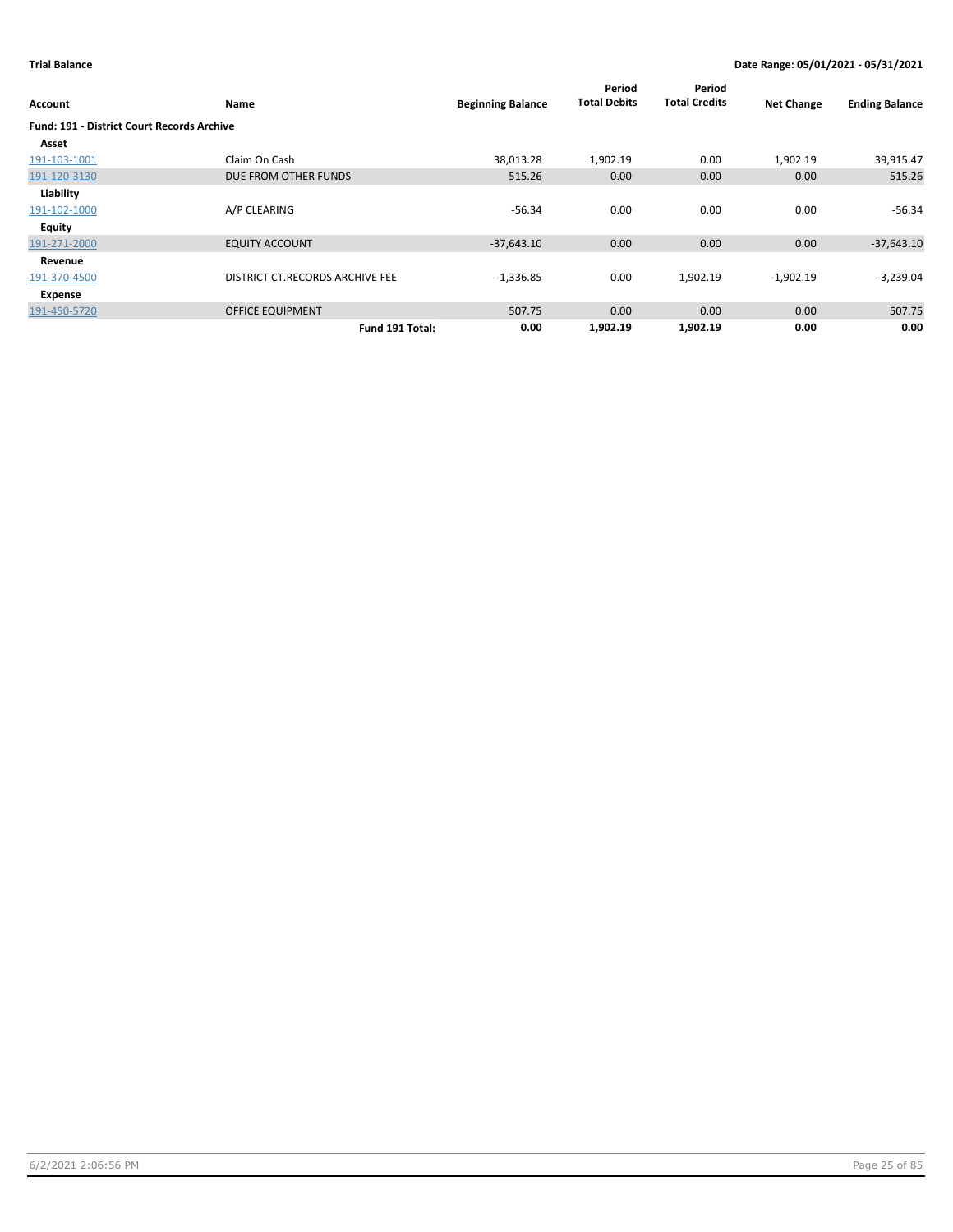| <b>Account</b>                                        | <b>Name</b>                       | <b>Beginning Balance</b> | Period<br><b>Total Debits</b> | Period<br><b>Total Credits</b> | <b>Net Change</b> | <b>Ending Balance</b> |
|-------------------------------------------------------|-----------------------------------|--------------------------|-------------------------------|--------------------------------|-------------------|-----------------------|
| Fund: 192 - District Clerk Co.& Dist.Court Technology |                                   |                          |                               |                                |                   |                       |
| Asset                                                 |                                   |                          |                               |                                |                   |                       |
| 192-103-1001                                          | Claim On Cash                     | 3,999.32                 | 245.98                        | 0.00                           | 245.98            | 4,245.30              |
| 192-120-3130                                          | DUE FROM OTHER FUNDS              | 27.72                    | 0.00                          | 0.00                           | 0.00              | 27.72                 |
| <b>Equity</b>                                         |                                   |                          |                               |                                |                   |                       |
| 192-271-2000                                          | <b>EQUITY ACCOUNT</b>             | $-3,873.58$              | 0.00                          | 0.00                           | 0.00              | $-3,873.58$           |
| Revenue                                               |                                   |                          |                               |                                |                   |                       |
| 192-370-4400                                          | DST.CLK.CO.&DST.CT.TECHNOLOGY FEE | $-153.46$                | 0.00                          | 245.98                         | $-245.98$         | $-399.44$             |
|                                                       | Fund 192 Total:                   | 0.00                     | 245.98                        | 245.98                         | 0.00              | 0.00                  |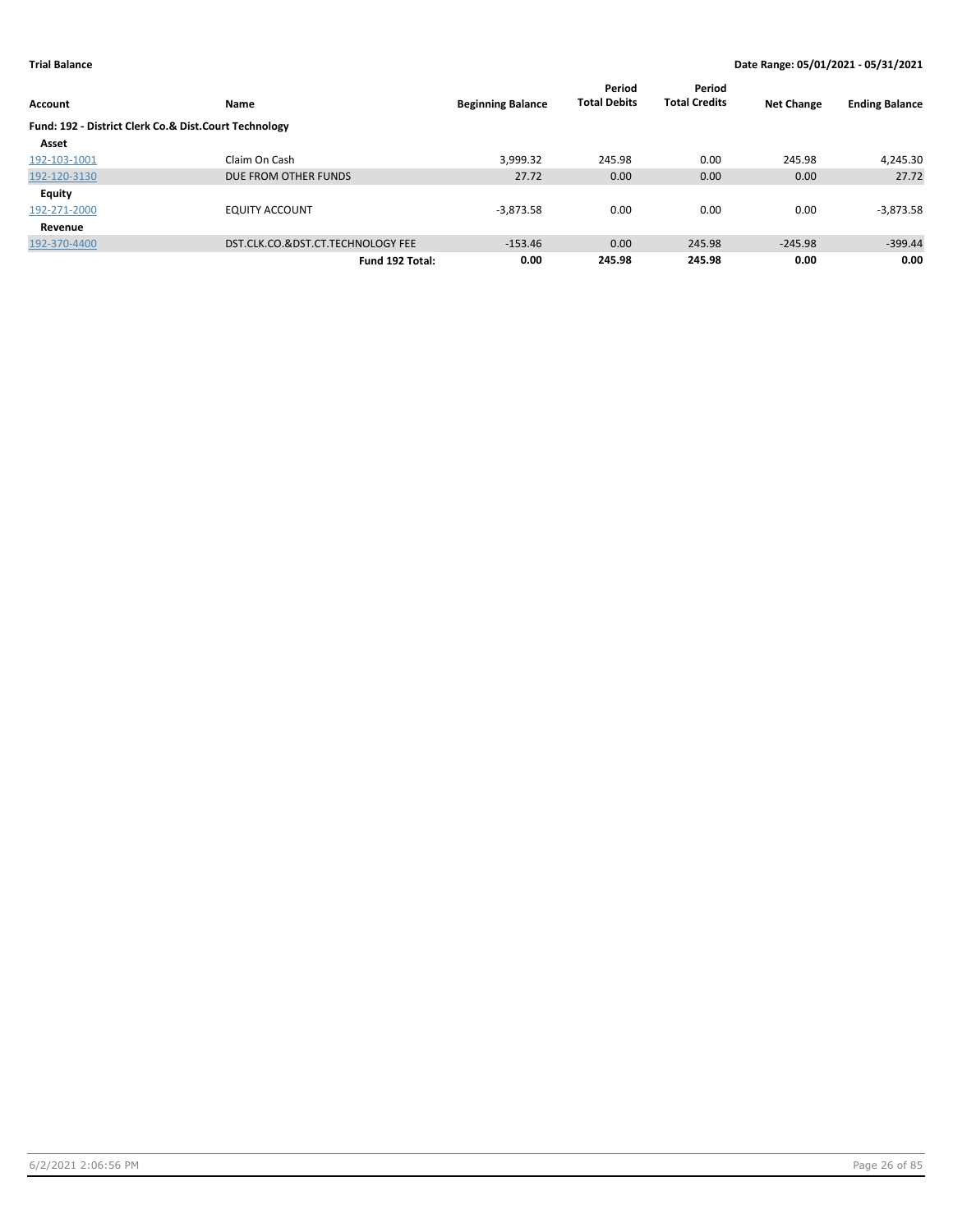|                                                              |                                     |                          | Period              | Period               |                   |                       |
|--------------------------------------------------------------|-------------------------------------|--------------------------|---------------------|----------------------|-------------------|-----------------------|
| <b>Account</b>                                               | Name                                | <b>Beginning Balance</b> | <b>Total Debits</b> | <b>Total Credits</b> | <b>Net Change</b> | <b>Ending Balance</b> |
| <b>Fund: 193 - District Clerk Court Records Preservation</b> |                                     |                          |                     |                      |                   |                       |
| Asset                                                        |                                     |                          |                     |                      |                   |                       |
| 193-103-1001                                                 | Claim on Cash                       | 38,960.28                | 1.614.64            | 0.00                 | 1.614.64          | 40,574.92             |
| 193-120-3130                                                 | DUE FROM OTHER FUNDS                | 385.33                   | 0.00                | 0.00                 | 0.00              | 385.33                |
| <b>Equity</b>                                                |                                     |                          |                     |                      |                   |                       |
| 193-271-2000                                                 | <b>EQUITY ACCOUNT</b>               | $-38.208.65$             | 0.00                | 0.00                 | 0.00              | $-38,208.65$          |
| Revenue                                                      |                                     |                          |                     |                      |                   |                       |
| 193-370-1330                                                 | DIST.CLK.COURT RECORDS PRESERVATION | $-1.136.96$              | 0.00                | 1.614.64             | $-1.614.64$       | $-2,751.60$           |
|                                                              | Fund 193 Total:                     | 0.00                     | 1.614.64            | 1.614.64             | 0.00              | 0.00                  |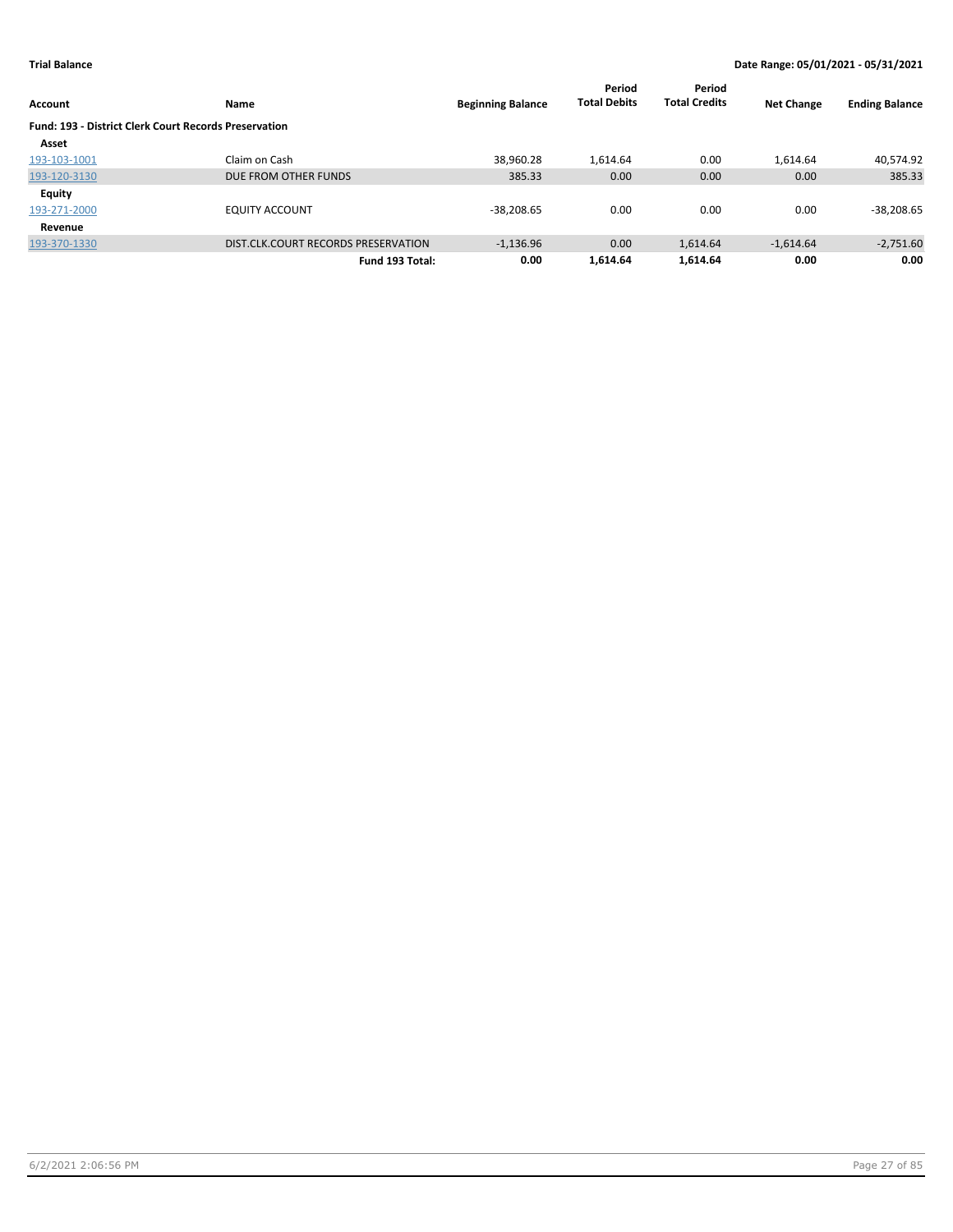| Account                                      | <b>Name</b>                      | <b>Beginning Balance</b> | Period<br><b>Total Debits</b> | Period<br><b>Total Credits</b> | <b>Net Change</b> | <b>Ending Balance</b> |
|----------------------------------------------|----------------------------------|--------------------------|-------------------------------|--------------------------------|-------------------|-----------------------|
| Fund: 200 - County Offices Records Mangement |                                  |                          |                               |                                |                   |                       |
| Asset                                        |                                  |                          |                               |                                |                   |                       |
| 200-100-1001                                 | PR CLAIM ON CASH                 | 0.00                     | 862.62                        | 862.62                         | 0.00              | 0.00                  |
| 200-103-1001                                 | <b>CLAIM ON CASH</b>             | 68,082.70                | 1,967.33                      | 1,114.27                       | 853.06            | 68,935.76             |
| 200-120-3130                                 | DUE FROM OTHER FUNDS             | 814.28                   | 0.00                          | 0.00                           | 0.00              | 814.28                |
| Liability                                    |                                  |                          |                               |                                |                   |                       |
| 200-102-1000                                 | A/P CLEARING                     | 0.00                     | 251.65                        | 251.65                         | 0.00              | 0.00                  |
| 200-102-1001                                 | <b>PR AP CLEARING</b>            | 0.00                     | 275.25                        | 275.25                         | 0.00              | 0.00                  |
| 200-200-9000                                 | Payroll Liability Account        | $-79.48$                 | 275.25                        | 275.25                         | 0.00              | $-79.48$              |
| 200-200-9100                                 | SYSTEM ADDED LIABILITY LINE-ITEM | $-26,127.67$             | 0.00                          | 0.00                           | 0.00              | $-26,127.67$          |
| Equity                                       |                                  |                          |                               |                                |                   |                       |
| 200-271-2000                                 | <b>EQUITY ACCOUNT</b>            | $-39,158.89$             | 0.00                          | 0.00                           | 0.00              | $-39,158.89$          |
| Revenue                                      |                                  |                          |                               |                                |                   |                       |
| 200-370-1350                                 | <b>CO.OFFICE REC.MNGMT.FEE</b>   | $-9,721.67$              | 0.00                          | 1,967.33                       | $-1,967.33$       | $-11,689.00$          |
| <b>Expense</b>                               |                                  |                          |                               |                                |                   |                       |
| 200-449-1070                                 | <b>SALARY PART-TIME</b>          | 4,001.76                 | 720.00                        | 0.00                           | 720.00            | 4,721.76              |
| 200-449-2010                                 | SOCIAL SECURITY TAXES            | 175.76                   | 46.38                         | 0.00                           | 46.38             | 222.14                |
| 200-449-2030                                 | <b>RETIREMENT</b>                | 473.51                   | 85.39                         | 0.00                           | 85.39             | 558.90                |
| 200-449-2040                                 | <b>WORKERS COMPENSATION</b>      | 12.64                    | 0.00                          | 0.00                           | 0.00              | 12.64                 |
| 200-449-2050                                 | <b>MEDICARE TAX</b>              | 130.39                   | 10.85                         | 0.00                           | 10.85             | 141.24                |
| 200-449-3500                                 | <b>RECORDS DISPOSAL</b>          | 1,396.67                 | 251.65                        | 0.00                           | 251.65            | 1,648.32              |
|                                              | Fund 200 Total:                  | 0.00                     | 4,746.37                      | 4,746.37                       | 0.00              | 0.00                  |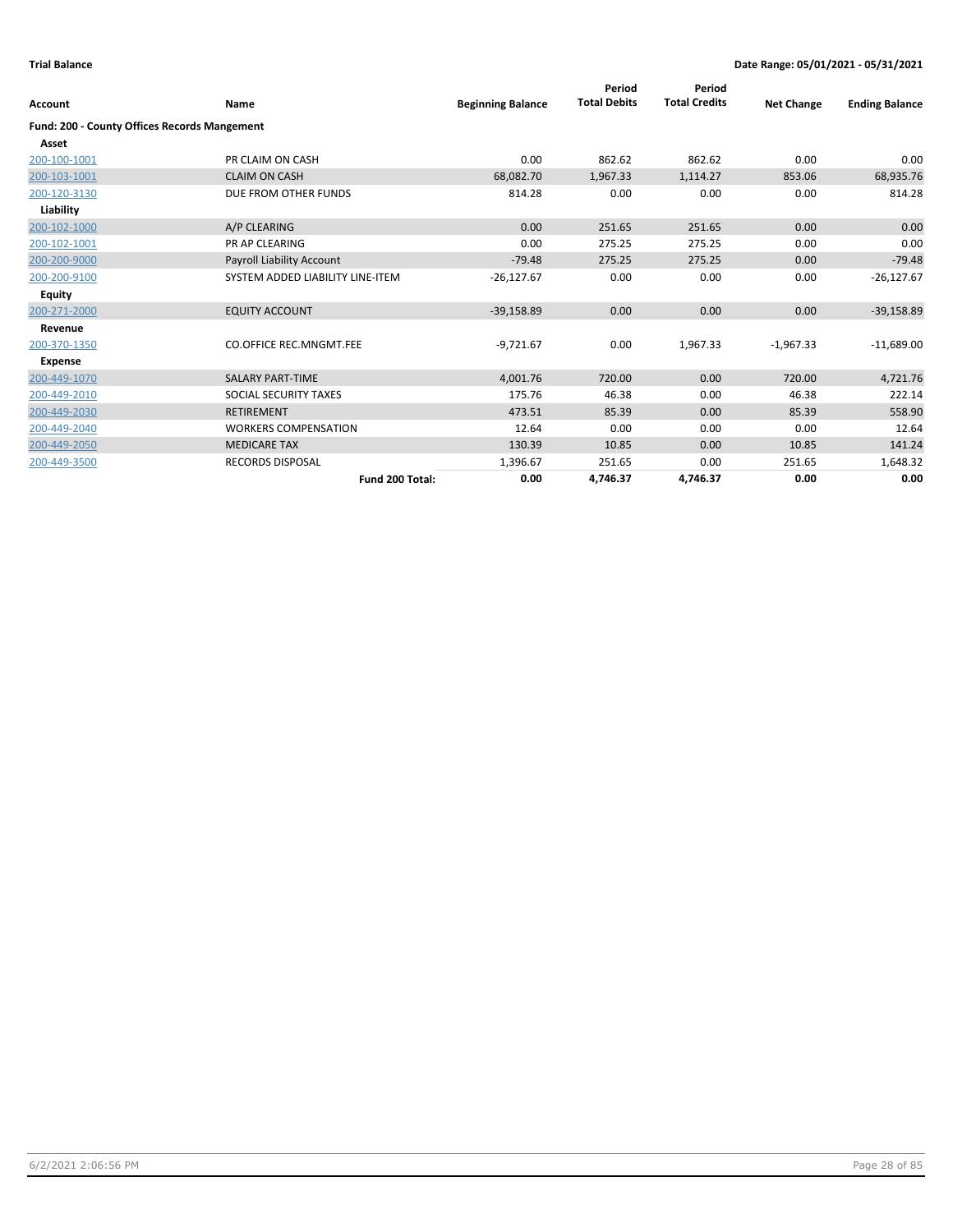|                              |                                                              |                          | Period              | Period               |                     |                       |
|------------------------------|--------------------------------------------------------------|--------------------------|---------------------|----------------------|---------------------|-----------------------|
| Account                      | Name                                                         | <b>Beginning Balance</b> | <b>Total Debits</b> | <b>Total Credits</b> | <b>Net Change</b>   | <b>Ending Balance</b> |
| Fund: 210 - Road & Bridge #1 |                                                              |                          |                     |                      |                     |                       |
| Asset                        |                                                              |                          |                     |                      |                     |                       |
| 210-100-1001                 | PR Claim on Cash                                             | $-356.15$                | 26,740.48           | 26,740.48            | 0.00                | $-356.15$             |
| 210-103-1001                 | <b>CLAIM ON CASH</b>                                         | 614,775.78               | 34,436.18           | 85,664.64            | $-51,228.46$        | 563,547.32            |
| 210-103-1750                 | <b>TEXPOOL</b>                                               | 18,339.46                | 0.00                | 0.00                 | 0.00                | 18,339.46             |
| 210-120-3110                 | <b>TAXES RECEIVABLE</b>                                      | 39,142.20                | 0.00                | 0.00                 | 0.00                | 39,142.20             |
| 210-120-3120                 | DUE FROM OTHER GOVERNMENTS                                   | 10,884.11                | 0.00                | 0.00                 | 0.00                | 10,884.11             |
| 210-120-3130                 | DUE FROM OTHER FUNDS                                         | 5,688.04                 | 0.00                | 0.00                 | 0.00                | 5,688.04              |
| 210-120-3150                 | <b>INVENTORY ASSEST</b>                                      | 14,925.02                | 0.00                | 0.00                 | 0.00                | 14,925.02             |
| Liability                    |                                                              |                          |                     |                      |                     |                       |
| 210-102-1000                 | A/P CLEARING                                                 | 0.00                     | 58,924.16           | 58,924.16            | 0.00                | 0.00                  |
| 210-102-1001                 | <b>PR AP Clearing</b>                                        | 0.00                     | 13,897.48           | 13,897.48            | 0.00                | 0.00                  |
| 210-200-1500                 | ACCRUED SALARY PAYABLE                                       | $-12,588.66$             | 0.00                | 0.00                 | 0.00                | $-12,588.66$          |
| 210-200-1550                 | <b>ACCRUED FRINGE BENEFITS</b>                               | $-6,289.47$              | 0.00                | 0.00                 | 0.00                | $-6,289.47$           |
| 210-200-2000                 | DEFERRED TAX REVENUE                                         | $-36,773.45$             | 0.00                | 0.00                 | 0.00                | $-36,773.45$          |
| 210-200-9000                 | Payroll Liability Account                                    | $-1,918.78$              | 13,897.48           | 13,897.48            | 0.00                | $-1,918.78$           |
| 210-200-9100                 | SYSTEM ADDED LIABILITY LINE-ITEM                             | 8,504.60                 | 0.00                | 0.00                 | 0.00                | 8,504.60              |
| <b>Equity</b>                |                                                              |                          |                     |                      |                     |                       |
| 210-271-2000                 | <b>EQUITY ACCOUNT</b>                                        | $-324,734.76$            | 0.00                | 0.00                 | 0.00                | $-324,734.76$         |
| Revenue                      |                                                              |                          |                     |                      |                     |                       |
| 210-310-1100                 | <b>CURRENT TAXES</b>                                         | $-530,505.61$            | 0.00                | 5,996.40             | $-5,996.40$         | $-536,502.01$         |
| 210-310-1200                 | <b>DELINQUENT TAXES</b>                                      | $-12,195.54$             | 0.00                | 917.69               | $-917.69$           | $-13,113.23$          |
| 210-318-1210                 | PAY N LIEU TAX/UPPER TRINITY                                 | $-548.84$                | 0.00                | 0.00                 | 0.00                | $-548.84$             |
| 210-318-1600                 | <b>SALES TAX REVENUES</b>                                    | $-43,879.30$             | 0.00                | 6,973.31             | $-6,973.31$         | $-50,852.61$          |
| 210-321-2000                 | CAR REGISTRATION/SALES TAX                                   | -73,368.00               | 0.00                | 0.00                 | 0.00                | $-73,368.00$          |
| 210-321-3000                 | COUNTY'S ADDITIONAL \$10                                     | $-36,702.39$             | 0.00                | 7,320.49             | $-7,320.49$         | $-44,022.88$          |
| 210-350-4030                 | <b>COUNTY CLERK FINES</b>                                    | $-904.22$                | 0.00                | 0.00                 | 0.00                | $-904.22$             |
| 210-350-4500                 | <b>DISTRICT CLERK FINES</b>                                  | $-4,049.08$              | 0.00                | 4,014.68             | $-4,014.68$         | $-8,063.76$           |
| 210-350-4550                 | J. P. #1 FINES                                               | -1,759.14                | 0.00                | 0.00                 | 0.00                | $-1,759.14$           |
| 210-350-4560                 | J. P. #2 FINES                                               | $-1,169.82$              | 0.00                | 0.00                 | 0.00                | $-1,169.82$           |
| 210-350-4570                 | J. P. #3 FINES                                               | $-922.05$                | 0.00                | 0.00                 | 0.00                | $-922.05$             |
| 210-360-1000                 | <b>INTEREST EARNINGS</b>                                     | $-7.92$                  | 0.00                | 0.00                 | 0.00                | $-7.92$               |
| 210-370-1200                 | STATE LATERAL ROAD                                           | $-8,432.71$              | 0.00                | 0.00                 | 0.00                | $-8,432.71$           |
| 210-370-1250                 | <b>TDT WEIGHT FEES</b>                                       | $-10,325.17$             | 0.00                | 9,193.61             | $-9,193.61$         | $-19,518.78$          |
| 210-370-1300                 | <b>REFUNDS &amp; MISCELLANEOUS</b>                           | $-1,204.34$              | 0.00                | 0.00                 | 0.00                | $-1,204.34$           |
| 210-370-1380                 | SALE OF SCRAP IRON                                           | $-1,326.25$              | 0.00                | 0.00                 | 0.00                | $-1,326.25$           |
| 210-370-1420                 | <b>CULVERT PERMITTING PROCESS</b>                            | $-200.00$                | 0.00                | 20.00                | $-20.00$            | $-220.00$             |
| 210-370-1450                 | REIMBURSEMENT OF MATERIALS                                   | $-7,923.00$              | 0.00                | 0.00                 | 0.00                | $-7,923.00$           |
| 210-370-1500                 | <b>DONATIONS</b>                                             | $-1,000.00$              | 0.00                | 0.00                 | 0.00                | $-1,000.00$           |
| Expense                      |                                                              |                          |                     |                      |                     |                       |
| 210-621-1010                 | SALARY ELECTED OFFICIAL                                      | 38,917.60                | 4,864.70            | 0.00                 | 4,864.70            | 43,782.30             |
| 210-621-1030                 | <b>SALARY FOREMAN</b>                                        | 20,026.01                | 2,498.86            | 0.00                 | 2,498.86            | 22,524.87             |
| 210-621-1060                 | SALARY PRECINCT EMPLOYEES                                    | 94,489.18                | 9,908.86            | 0.00                 | 9,908.86            | 104,398.04            |
| 210-621-2010                 | SOCIAL SECURITY TAXES                                        | 9,317.62                 | 1,066.78            | 0.00                 | 1,066.78            | 10,384.40             |
| 210-621-2020                 | <b>GROUP HEALTH INSURANCE</b>                                | 46,129.19                | 6,103.32            | 0.00                 | 6,103.32            | 52,232.51             |
| 210-621-2030                 | RETIREMENT                                                   | 18,148.88                | 2,048.50            | 0.00                 | 2,048.50            | 20,197.38             |
| 210-621-2040                 | <b>WORKERS COMPENSATION</b>                                  | 3,597.86                 | 0.00                | 0.00                 | 0.00                | 3,597.86              |
| 210-621-2050<br>210-621-3140 | <b>MEDICARE TAX</b><br><b>EMPLOYEE PHYSICALS/DOT TESTING</b> | 2,178.94<br>300.00       | 249.46<br>75.00     | 0.00<br>0.00         | 249.46<br>75.00     | 2,428.40<br>375.00    |
| 210-621-3400                 | <b>SHOP SUPPLIES</b>                                         | 418.61                   |                     | 0.00                 |                     | 1,371.61              |
| 210-621-3410                 | R&B MAT. ROCK & GRAVEL                                       | 45,776.31                | 953.00<br>20,147.95 | 0.00                 | 953.00<br>20,147.95 | 65,924.26             |
| 210-621-3420                 | R&B MAT. CULVERTS                                            | 8,277.96                 | 1,499.37            | 0.00                 |                     | 9,777.33              |
| 210-621-3430                 | R&B MAT. HARDWARE & LUMBER                                   | 194.61                   | 0.00                | 0.00                 | 1,499.37<br>0.00    | 194.61                |
| 210-621-3440                 | R&B MAT. ASPHALT/RD OIL                                      | 36,965.96                | 0.00                | 0.00                 | 0.00                | 36,965.96             |
| 210-621-4060                 | TAX APPRAISAL DISTRICT                                       | 11,092.42                | 0.00                | 0.00                 | 0.00                | 11,092.42             |
| 210-621-4210                 | <b>INTERNET</b>                                              | 504.30                   | 56.90               | 0.00                 | 56.90               | 561.20                |
| 210-621-4270                 | OUT OF COUNTY TRAVEL/TRAINING                                | 1,385.50                 | 100.00              | 0.00                 | 100.00              | 1,485.50              |
| 210-621-4300                 | BIDS, NOTICES & PERMITS                                      | 68.80                    | 0.00                | 0.00                 | 0.00                | 68.80                 |
| 210-621-4350                 | <b>PRINTING</b>                                              | 51.88                    | 0.00                | 0.00                 | 0.00                | 51.88                 |
|                              |                                                              |                          |                     |                      |                     |                       |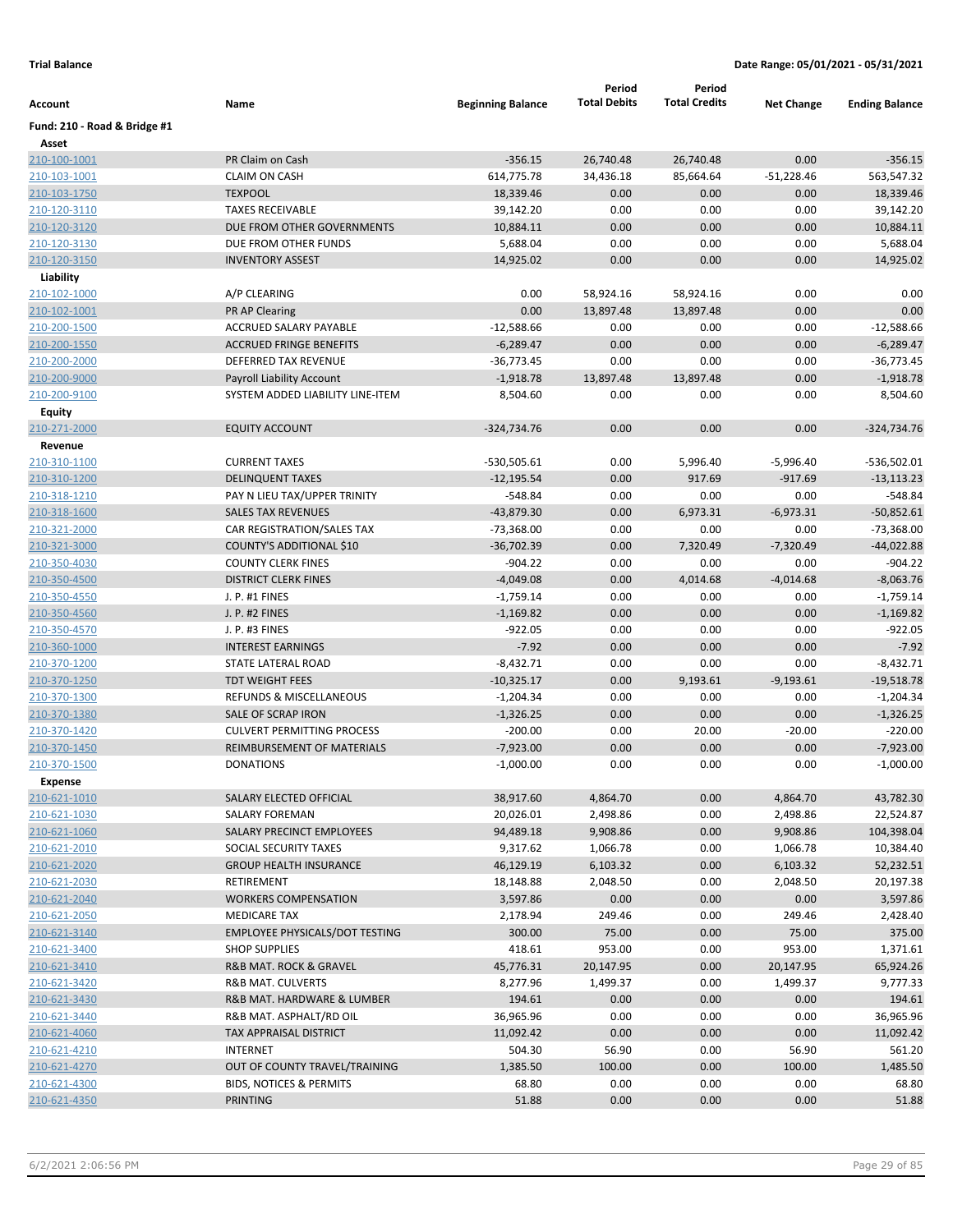| Account      | Name                                   | <b>Beginning Balance</b> | Period<br><b>Total Debits</b> | Period<br><b>Total Credits</b> | <b>Net Change</b> | <b>Ending Balance</b> |
|--------------|----------------------------------------|--------------------------|-------------------------------|--------------------------------|-------------------|-----------------------|
|              |                                        |                          |                               |                                |                   |                       |
| 210-621-4400 | UTILITY ELECTRICITY                    | 758.08                   | 69.00                         | 0.00                           | 69.00             | 827.08                |
| 210-621-4420 | UTILITY WATER                          | 106.63                   | 18.79                         | 0.00                           | 18.79             | 125.42                |
| 210-621-4430 | <b>TRASH PICKUP</b>                    | 544.98                   | 178.33                        | 0.00                           | 178.33            | 723.31                |
| 210-621-4500 | <b>R&amp;M BUILDING</b>                | 7.99                     | 0.00                          | 0.00                           | 0.00              | 7.99                  |
| 210-621-4570 | <b>R&amp;M MACHINERY GAS &amp; OIL</b> | 15,369.10                | 3,275.74                      | 0.00                           | 3,275.74          | 18,644.84             |
| 210-621-4580 | <b>R&amp;M MACHINERY PARTS</b>         | 18,651.36                | 1,696.08                      | 0.00                           | 1,696.08          | 20,347.44             |
| 210-621-4590 | <b>R&amp;M MACH. TIRES &amp; TUBES</b> | 5,362.76                 | 6,172.00                      | 0.00                           | 6,172.00          | 11,534.76             |
| 210-621-4800 | <b>BOND</b>                            | 177.50                   | 0.00                          | 0.00                           | 0.00              | 177.50                |
| 210-621-4810 | <b>DUES</b>                            | 395.00                   | 0.00                          | 0.00                           | 0.00              | 395.00                |
| 210-621-4820 | <b>INSURANCE</b>                       | 2,984.30                 | 1,682.00                      | 0.00                           | 1,682.00          | 4,666.30              |
| 210-621-5710 | PURCHASE OF MACH./EQUIP                | 17,550.00                | 23,000.00                     | 0.00                           | 23,000.00         | 40,550.00             |
| 210-625-1050 | SALARY SECRETARY                       | 5,138.21                 | 0.00                          | 0.00                           | 0.00              | 5,138.21              |
| 210-625-2010 | SOCIAL SECURITY TAXES                  | 241.52                   | 0.00                          | 0.00                           | 0.00              | 241.52                |
| 210-625-2020 | <b>GROUP HEALTH INSURANCE</b>          | 1,017.53                 | 0.00                          | 0.00                           | 0.00              | 1,017.53              |
| 210-625-2030 | <b>RETIREMENT</b>                      | 607.53                   | 0.00                          | 0.00                           | 0.00              | 607.53                |
| 210-625-2040 | <b>WORKERS COMPENSATION</b>            | 14.74                    | 0.00                          | 0.00                           | 0.00              | 14.74                 |
| 210-625-2050 | <b>MEDICARE TAX</b>                    | 56.58                    | 0.00                          | 0.00                           | 0.00              | 56.58                 |
|              | Fund 210 Total:                        | 0.00                     | 233,560.42                    | 233,560.42                     | 0.00              | 0.00                  |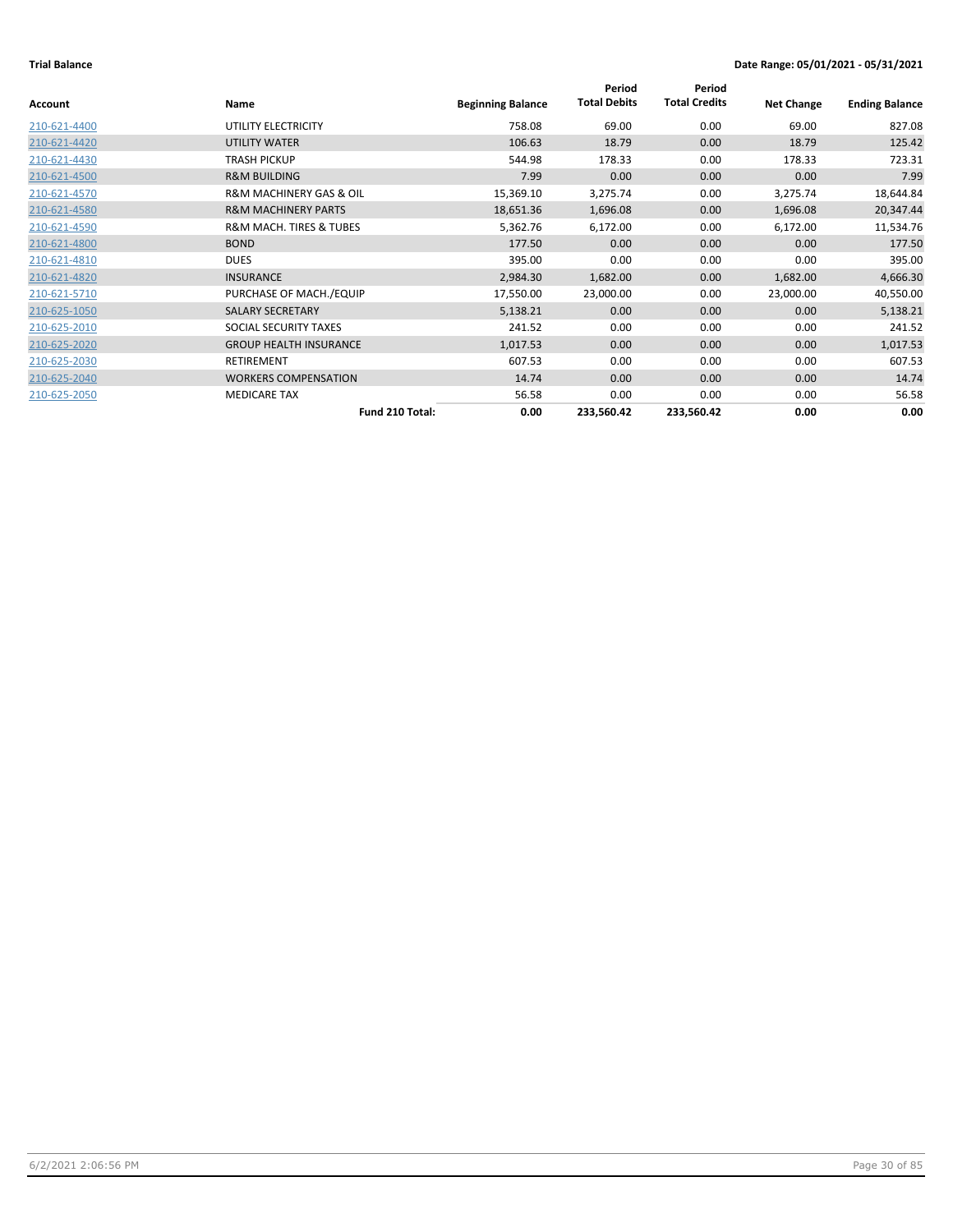|                              |                                   |                          | Period              | Period               |                   |                       |
|------------------------------|-----------------------------------|--------------------------|---------------------|----------------------|-------------------|-----------------------|
| Account                      | Name                              | <b>Beginning Balance</b> | <b>Total Debits</b> | <b>Total Credits</b> | <b>Net Change</b> | <b>Ending Balance</b> |
| Fund: 220 - Road & Bridge #2 |                                   |                          |                     |                      |                   |                       |
| Asset                        |                                   |                          |                     |                      |                   |                       |
| 220-100-1001                 | PR Claim on Cash                  | $-739.63$                | 35,226.97           | 35,226.97            | 0.00              | $-739.63$             |
| 220-103-1001                 | <b>CLAIM ON CASH</b>              | 442,064.88               | 40,131.71           | 59,606.35            | $-19,474.64$      | 422,590.24            |
| 220-103-1750                 | <b>TEXPOOL</b>                    | 262,294.31               | 0.00                | 0.00                 | 0.00              | 262,294.31            |
| 220-120-3110                 | <b>TAXES RECEIVABLE</b>           | 44,829.54                | 0.00                | 0.00                 | 0.00              | 44,829.54             |
| 220-120-3120                 | DUE FROM OTHER GOVERNMENTS        | 12,210.25                | 0.00                | 0.00                 | 0.00              | 12,210.25             |
| 220-120-3130                 | DUE FROM OTHER FUNDS              | 6,625.78                 | 0.00                | 0.00                 | 0.00              | 6,625.78              |
| 220-120-3150                 | <b>INVENTORY ASSEST</b>           | 97,983.82                | 0.00                | 0.00                 | 0.00              | 97,983.82             |
| Liability                    |                                   |                          |                     |                      |                   |                       |
| 220-102-1000                 | A/P CLEARING                      | 0.00                     | 24,401.37           | 24,401.37            | 0.00              | 0.00                  |
| 220-102-1001                 | <b>PR AP Clearing</b>             | 0.00                     | 20,090.25           | 20,090.25            | 0.00              | 0.00                  |
| 220-200-1500                 | ACCRUED SALARY PAYABLE            | $-11,180.89$             | 0.00                | 0.00                 | 0.00              | $-11,180.89$          |
| 220-200-1550                 | <b>ACCRUED FRINGE BENEFITS</b>    | $-6,013.54$              | 0.00                | 0.00                 | 0.00              | $-6,013.54$           |
| 220-200-2000                 | DEFERRED TAX REVENUE              | $-42,070.25$             | 0.00                | 0.00                 | 0.00              | -42,070.25            |
| 220-200-9000                 | PAYROLL LIABILITY ACCOUNT         | $-2,185.87$              | 20,090.25           | 20,090.25            | 0.00              | $-2,185.87$           |
| 220-200-9100                 | SYSTEM ADDED LIABILITY LINE-ITEM  | 21,189.85                | 0.00                | 0.00                 | 0.00              | 21,189.85             |
| Equity                       |                                   |                          |                     |                      |                   |                       |
| 220-271-2000                 | <b>EQUITY ACCOUNT</b>             | -708,802.44              | 0.00                | 0.00                 | 0.00              | -708,802.44           |
| Revenue                      |                                   |                          |                     |                      |                   |                       |
| 220-310-1100                 | <b>CURRENT TAXES</b>              | $-618,075.11$            | 0.00                | 6,986.21             | $-6,986.21$       | $-625,061.32$         |
| 220-310-1200                 | <b>DELINQUENT TAXES</b>           | $-14,208.65$             | 0.00                | 1,069.16             | $-1,069.16$       | $-15,277.81$          |
| 220-318-1210                 | PAY N LIEU TAX/UPPER TRINITY      | $-639.17$                | 0.00                | 0.00                 | 0.00              | $-639.17$             |
| 220-318-1600                 | <b>SALES TAX REVENUES</b>         | $-51,101.18$             | 0.00                | 8,121.02             | $-8,121.02$       | $-59,222.20$          |
| 220-321-2000                 | CAR REGISTRATION/SALES TAX        | $-85,464.01$             | 0.00                | 0.00                 | 0.00              | $-85,464.01$          |
| 220-321-3000                 | COUNTY'S ADDITIONAL \$10          | $-42,753.34$             | 0.00                | 8,527.41             | $-8,527.41$       | $-51,280.75$          |
| 220-350-4030                 | <b>COUNTY CLERK FINES</b>         | $-1,053.32$              | 0.00                | 0.00                 | 0.00              | $-1,053.32$           |
| 220-350-4500                 | <b>DISTRICT CLERK FINES</b>       | $-4,716.64$              | 0.00                | 4,676.57             | $-4,676.57$       | $-9,393.21$           |
| 220-350-4550                 | J. P. #1 FINES                    | $-2,049.15$              | 0.00                | 0.00                 | 0.00              | $-2,049.15$           |
| 220-350-4560                 | J. P. #2 FINES                    | $-1,362.68$              | 0.00                | 0.00                 | 0.00              | $-1,362.68$           |
| 220-350-4570                 | J. P. #3 FINES                    | $-1,074.07$              | 0.00                | 0.00                 | 0.00              | $-1,074.07$           |
| 220-360-1000                 | <b>INTEREST EARNINGS</b>          | $-109.95$                | 0.00                | 0.00                 | 0.00              | $-109.95$             |
| 220-370-1200                 | STATE LATERAL ROAD                | $-9,822.98$              | 0.00                | 0.00                 | 0.00              | $-9,822.98$           |
| 220-370-1250                 | <b>TDT WEIGHT FEES</b>            | $-12,027.46$             | 0.00                | 10,709.35            | $-10,709.35$      | $-22,736.81$          |
| 220-370-1300                 | REFUNDS & MISCELLANEOUS           | $-1,447.94$              | 0.00                | 0.00                 | 0.00              | $-1,447.94$           |
| 220-370-1419                 | ROAD ACCEPTANCE                   | $-1,600.00$              | 0.00                | 0.00                 | 0.00              | $-1,600.00$           |
| 220-370-1420                 | <b>CULVERT PERMITTING PROCESS</b> | $-360.00$                | 0.00                | 20.00                | $-20.00$          | $-380.00$             |
| 220-370-1421                 | ROW PERMIT APPLICATION            | $-20.00$                 | 0.00                | 0.00                 | 0.00              | $-20.00$              |
| 220-370-1450                 | REIMBURSEMENT OF MATERIALS        | $-5,008.50$              | 0.00                | 0.00                 | 0.00              | $-5,008.50$           |
| 220-370-1500                 | TRENTON HIGH MEADOWS SUBDIVISION  | $-4,200.00$              | 0.00                | 0.00                 | 0.00              | $-4,200.00$           |
| Expense                      |                                   |                          |                     |                      |                   |                       |
| 220-622-1010                 | SALARY ELECTED OFFICIAL           | 38,917.60                | 4,864.70            | 0.00                 | 4,864.70          | 43,782.30             |
| 220-622-1030                 | <b>SALARY FOREMAN</b>             | 32,290.35                | 3,788.41            | 0.00                 | 3,788.41          | 36,078.76             |
| 220-622-1060                 | SALARY PRECINCT EMPLOYEES         | 115,245.78               | 14,084.68           | 0.00                 | 14,084.68         | 129,330.46            |
| 220-622-2010                 | SOCIAL SECURITY TAXES             | 11,076.12                | 1,341.10            | 0.00                 | 1,341.10          | 12,417.22             |
| 220-622-2020                 | <b>GROUP HEALTH INSURANCE</b>     | 56,964.32                | 8,137.76            | 0.00                 | 8,137.76          | 65,102.08             |
| 220-622-2030                 | <b>RETIREMENT</b>                 | 22,057.72                | 2,696.68            | 0.00                 | 2,696.68          | 24,754.40             |
| 220-622-2040                 | <b>WORKERS COMPENSATION</b>       | 3,339.60                 | 0.00                | 0.00                 | 0.00              | 3,339.60              |
| 220-622-2050                 | <b>MEDICARE TAX</b>               | 2,590.36                 | 313.64              | 0.00                 | 313.64            | 2,904.00              |
| 220-622-3140                 | EMPLOYEE PHYSICALS/DOT TESTING    | 290.00                   | 0.00                | 0.00                 | 0.00              | 290.00                |
| 220-622-3400                 | <b>SHOP SUPPLIES</b>              | 4,574.72                 | 134.51              | 21.99                | 112.52            | 4,687.24              |
| 220-622-3410                 | R&B MAT. ROCK & GRAVEL            | 114,977.25               | 12,737.62           | 0.00                 | 12,737.62         | 127,714.87            |
| 220-622-3420                 | <b>R&amp;B MAT. CULVERTS</b>      | 13,935.74                | 0.00                | 0.00                 | 0.00              | 13,935.74             |
| 220-622-3430                 | R&B MAT. HARDWARE & LUMBER        | 5,636.50                 | 289.23              | 0.00                 | 289.23            | 5,925.73              |
| 220-622-3440                 | R&B MAT. ASPHALT/RD OIL           | 24,457.32                | 1,939.60            | 0.00                 | 1,939.60          | 26,396.92             |
| 220-622-3460                 | <b>CTIF EXPENDITURES</b>          | 38,623.75                | 0.00                | 0.00                 | 0.00              | 38,623.75             |
| 220-622-3950                 | <b>UNIFORMS</b>                   | 1,598.61                 | 988.18              | 0.00                 | 988.18            | 2,586.79              |
| 220-622-4060                 | TAX APPRAISAL DISTRICT            | 12,921.20                | 0.00                | 0.00                 | 0.00              | 12,921.20             |
| 220-622-4210                 | <b>INTERNET</b>                   | 573.65                   | 81.95               | 0.00                 | 81.95             | 655.60                |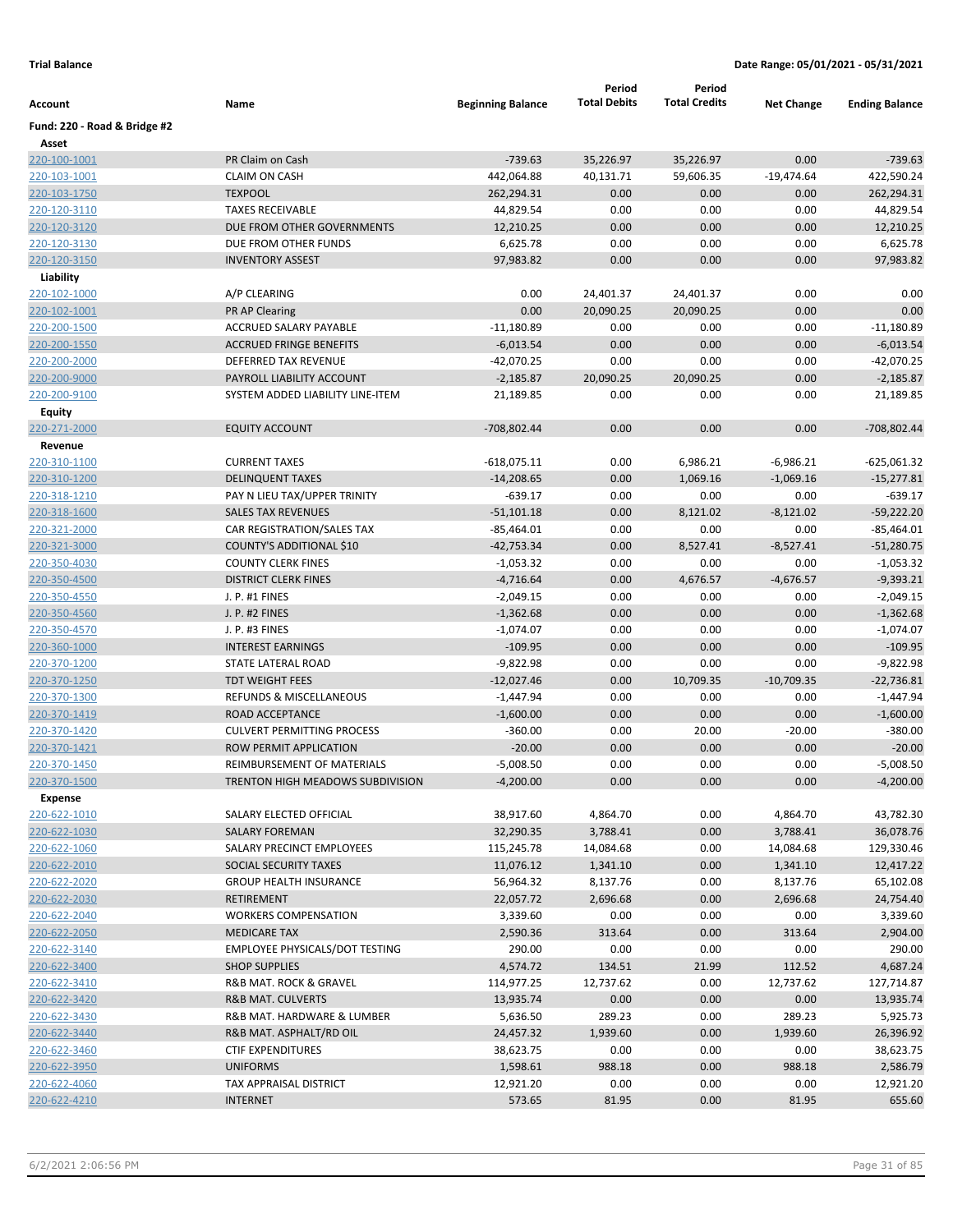|                |                                        |                          | Period              | Period               |                   |                       |
|----------------|----------------------------------------|--------------------------|---------------------|----------------------|-------------------|-----------------------|
| <b>Account</b> | Name                                   | <b>Beginning Balance</b> | <b>Total Debits</b> | <b>Total Credits</b> | <b>Net Change</b> | <b>Ending Balance</b> |
| 220-622-4270   | OUT OF COUNTY TRAVEL/TRAINING          | 749.82                   | 250.00              | 0.00                 | 250.00            | 999.82                |
| 220-622-4400   | UTILITY ELECTRICITY                    | 993.91                   | 136.66              | 0.00                 | 136.66            | 1,130.57              |
| 220-622-4410   | UTILITY GAS                            | 701.16                   | 64.60               | 0.00                 | 64.60             | 765.76                |
| 220-622-4420   | <b>UTILITY WATER</b>                   | 475.37                   | 91.21               | 0.00                 | 91.21             | 566.58                |
| 220-622-4430   | <b>TRASH PICK-UP</b>                   | 383.20                   | 0.00                | 0.00                 | 0.00              | 383.20                |
| 220-622-4500   | <b>R&amp;M BUILDING</b>                | 2,173.39                 | 0.00                | 0.00                 | 0.00              | 2,173.39              |
| 220-622-4570   | <b>R&amp;M MACHINERY GAS &amp; OIL</b> | 37,162.92                | 4,192.60            | 0.00                 | 4,192.60          | 41,355.52             |
| 220-622-4580   | <b>R&amp;M MACHINERY PARTS</b>         | 84,654.29                | 80.08               | 0.00                 | 80.08             | 84,734.37             |
| 220-622-4590   | <b>R&amp;M MACH. TIRES &amp; TUBES</b> | 7,194.79                 | 949.14              | 0.00                 | 949.14            | 8,143.93              |
| 220-622-4600   | <b>EQUIPMENT RENTAL/LEASE</b>          | 25,830.00                | 0.00                | 0.00                 | 0.00              | 25,830.00             |
| 220-622-4810   | <b>DUES</b>                            | 395.00                   | 0.00                | 0.00                 | 0.00              | 395.00                |
| 220-622-4820   | <b>INSURANCE</b>                       | 5,836.63                 | 2,444.00            | 0.00                 | 2,444.00          | 8,280.63              |
| 220-622-5710   | PURCHASE OF MACH./EQUIP                | 67,179.16                | 0.00                | 0.00                 | 0.00              | 67,179.16             |
| 220-622-5730   | <b>RADIO EQUIPMENT</b>                 | 12.00                    | 0.00                | 0.00                 | 0.00              | 12.00                 |
| 220-625-1050   | <b>SALARY SECRETARY</b>                | 5,138.21                 | 0.00                | 0.00                 | 0.00              | 5,138.21              |
| 220-625-2010   | SOCIAL SECURITY TAXES                  | 241.51                   | 0.00                | 0.00                 | 0.00              | 241.51                |
| 220-625-2020   | <b>GROUP HEALTH INSURANCE</b>          | 1,017.53                 | 0.00                | 0.00                 | 0.00              | 1,017.53              |
| 220-625-2030   | <b>RETIREMENT</b>                      | 607.53                   | 0.00                | 0.00                 | 0.00              | 607.53                |
| 220-625-2040   | <b>WORKERS COMPENSATION</b>            | 14.74                    | 0.00                | 0.00                 | 0.00              | 14.74                 |
| 220-625-2050   | <b>MEDICARE TAX</b>                    | 56.59                    | 0.00                | 0.00                 | 0.00              | 56.59                 |
|                | Fund 220 Total:                        | 0.00                     | 199,546.90          | 199,546.90           | 0.00              | 0.00                  |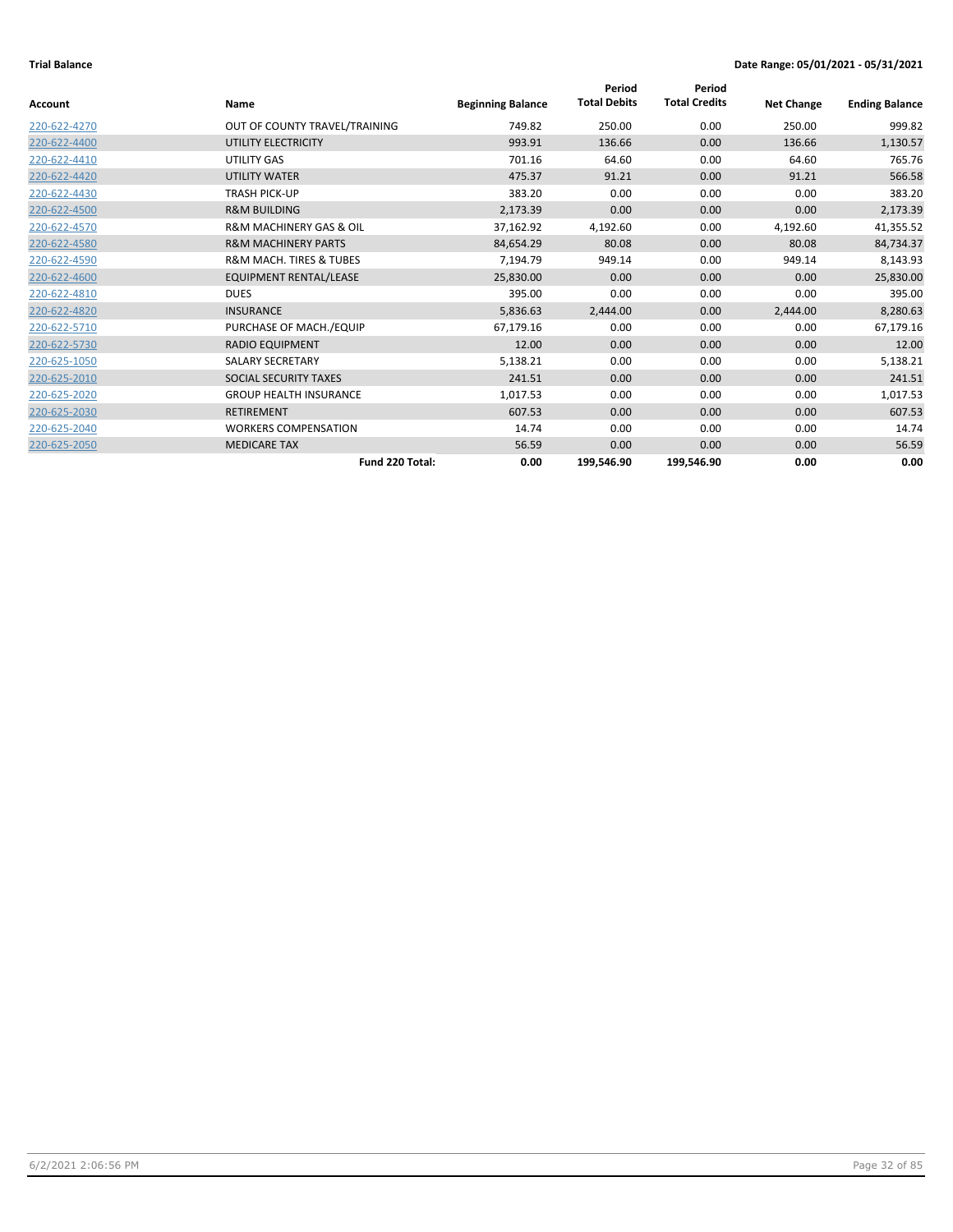| Account                                           | <b>Name</b>              | <b>Beginning Balance</b> | Period<br><b>Total Debits</b> | Period<br><b>Total Credits</b> | <b>Net Change</b> | <b>Ending Balance</b> |
|---------------------------------------------------|--------------------------|--------------------------|-------------------------------|--------------------------------|-------------------|-----------------------|
| Fund: 221 - Raw Water Pipeline Road and Bridge #2 |                          |                          |                               |                                |                   |                       |
| Asset                                             |                          |                          |                               |                                |                   |                       |
| 221-103-1001                                      | <b>CLAIM ON CASH</b>     | 4,066.34                 | 0.00                          | 0.00                           | 0.00              | 4,066.34              |
| Equity                                            |                          |                          |                               |                                |                   |                       |
| 221-271-2000                                      | <b>EQUITY ACCOUNT</b>    | 7,933.66                 | 0.00                          | 0.00                           | 0.00              | 7,933.66              |
| Revenue                                           |                          |                          |                               |                                |                   |                       |
| 221-325-1790                                      | FOR MAINTENANCE OF ROADS | $-12,000.00$             | 0.00                          | 0.00                           | 0.00              | $-12,000.00$          |
|                                                   | Fund 221 Total:          | 0.00                     | 0.00                          | 0.00                           | 0.00              | 0.00                  |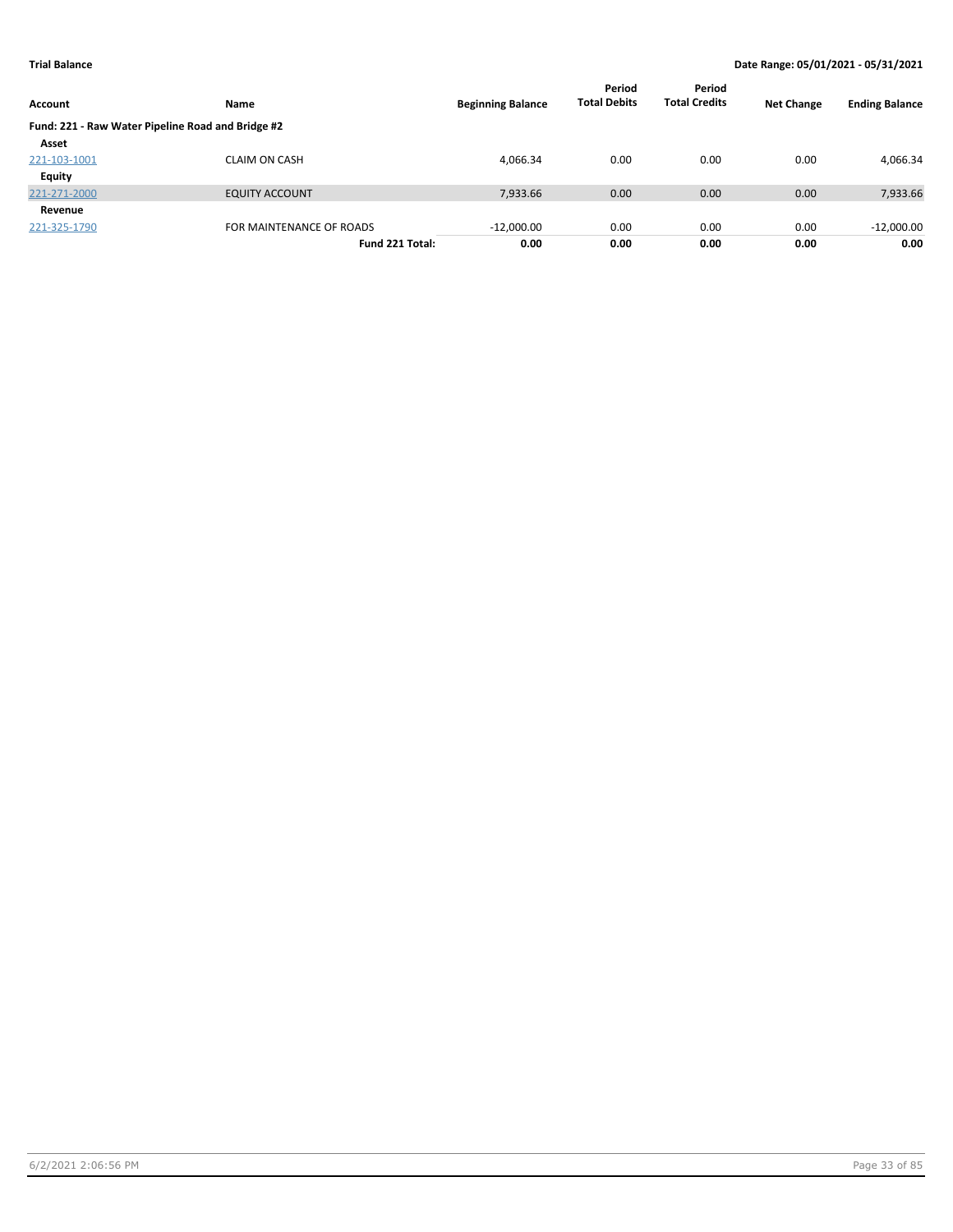|                              |                                       |                          | Period              | Period               |                   |                       |
|------------------------------|---------------------------------------|--------------------------|---------------------|----------------------|-------------------|-----------------------|
| Account                      | Name                                  | <b>Beginning Balance</b> | <b>Total Debits</b> | <b>Total Credits</b> | <b>Net Change</b> | <b>Ending Balance</b> |
| Fund: 230 - Road & Bridge #3 |                                       |                          |                     |                      |                   |                       |
| Asset                        |                                       |                          |                     |                      |                   |                       |
| 230-100-1001                 | PR Claim on Cash                      | $-274.58$                | 43,579.72           | 43,579.72            | 0.00              | $-274.58$             |
| 230-103-1001                 | <b>CLAIM ON CASH</b>                  | 764,493.93               | 60,355.32           | 90,858.23            | $-30,502.91$      | 733,991.02            |
| 230-103-1750                 | <b>TEXPOOL</b>                        | 621,531.46               | 0.00                | 0.00                 | 0.00              | 621,531.46            |
| 230-120-3110                 | <b>TAXES RECEIVABLE</b>               | 67,249.35                | 0.00                | 0.00                 | 0.00              | 67,249.35             |
| 230-120-3120                 | DUE FROM OTHER GOVERNMENTS            | 19,017.79                | 0.00                | 0.00                 | 0.00              | 19,017.79             |
| 230-120-3130                 | DUE FROM OTHER FUNDS                  | 9,938.67                 | 0.00                | 0.00                 | 0.00              | 9,938.67              |
| 230-120-3150                 | <b>INVENTORY ASSEST</b>               | 39,576.00                | 0.00                | 0.00                 | 0.00              | 39,576.00             |
| Liability                    |                                       |                          |                     |                      |                   |                       |
| 230-102-1000                 | A/P CLEARING                          | 0.00                     | 47,343.01           | 47,343.01            | 0.00              | 0.00                  |
| 230-102-1001                 | PR AP Clearing                        | 0.00                     | 22,148.71           | 22,148.71            | 0.00              | 0.00                  |
| 230-200-1500                 | ACCRUED SALARY PAYABLE                | $-14,948.15$             | 0.00                | 0.00                 | 0.00              | -14,948.15            |
| 230-200-1550                 | <b>ACCRUED FRINGE BENEFITS</b>        | $-7,866.06$              | 0.00                | 0.00                 | 0.00              | $-7,866.06$           |
| 230-200-2000                 | DEFERRED TAX REVENUE                  | $-63,110.41$             | 0.00                | 0.00                 | 0.00              | $-63,110.41$          |
| 230-200-9000                 | Payroll Liability Account             | $-2,659.98$              | 22,148.71           | 22,148.71            | 0.00              | $-2,659.98$           |
| 230-200-9100                 | SYSTEM ADDED LIABILITY LINE-ITEM      | 35,302.94                | 0.00                | 0.00                 | 0.00              | 35,302.94             |
| <b>Equity</b>                |                                       |                          |                     |                      |                   |                       |
| 230-271-2000                 | <b>EQUITY ACCOUNT</b>                 | $-900, 156.30$           | 0.00                | 0.00                 | 0.00              | $-900, 156.30$        |
| Revenue                      |                                       |                          |                     |                      |                   |                       |
| 230-310-1100                 | <b>CURRENT TAXES</b>                  | -927,053.50              | 0.00                | 10,478.65            | $-10,478.65$      | -937,532.15           |
| 230-310-1200                 | <b>DELINQUENT TAXES</b>               | $-21,311.59$             | 0.00                | 1,603.65             | $-1,603.65$       | $-22,915.24$          |
| 230-318-1210                 | PAY N LIEU TAX/UPPER TRINITY          | $-958.88$                | 0.00                | 0.00                 | 0.00              | -958.88               |
| 230-318-1600                 | <b>SALES TAX REVENUES</b>             | $-76,661.56$             | 0.00                | 12,183.08            | $-12,183.08$      | $-88,844.64$          |
| 230-321-2000                 | CAR REGISTRATION/SALES TAX            | $-128,196.01$            | 0.00                | 0.00                 | 0.00              | $-128,196.01$         |
| 230-321-3000                 | COUNTY'S ADDITIONAL \$10              | $-64,130.04$             | 0.00                | 12,791.11            | $-12,791.11$      | $-76,921.15$          |
| 230-350-4030                 | <b>COUNTY CLERK FINES</b>             | $-1,579.98$              | 0.00                | 0.00                 | 0.00              | $-1,579.98$           |
| 230-350-4500                 | <b>DISTRICT CLERK FINES</b>           | $-7,074.96$              | 0.00                | 7,014.85             | $-7,014.85$       | $-14,089.81$          |
| 230-350-4550                 | J. P. #1 FINES                        | $-3,073.74$              | 0.00                | 0.00                 | 0.00              | $-3,073.74$           |
| 230-350-4560                 | J. P. #2 FINES                        | $-2,044.04$              | 0.00                | 0.00                 | 0.00              | $-2,044.04$           |
| 230-350-4570                 | J. P. #3 FINES                        | $-1,611.10$              | 0.00                | 0.00                 | 0.00              | $-1,611.10$           |
| 230-360-1000                 | <b>INTEREST EARNINGS</b>              | $-260.51$                | 0.00                | 0.00                 | 0.00              | $-260.51$             |
| 230-370-1200                 | STATE LATERAL ROAD                    | $-14,734.47$             | 0.00                | 0.00                 | 0.00              | $-14,734.47$          |
| 230-370-1250                 | <b>TDT WEIGHT FEES</b>                | $-18,041.18$             | 0.00                | 16,064.02            | $-16,064.02$      | $-34,105.20$          |
| 230-370-1300                 | REFUNDS & MISCELLANEOUS               | $-11,163.46$             | 0.00                | 0.00                 | 0.00              | $-11,163.46$          |
| 230-370-1420                 | <b>CULVERT PERMITTING PROCESS</b>     | $-640.00$                | 0.00                | 40.00                | $-40.00$          | $-680.00$             |
| 230-370-1450                 | REIMBURSEMENT OF MATERIALS            | $-4,093.67$              | 0.00                | 115.46               | $-115.46$         | $-4,209.13$           |
| <b>Expense</b>               |                                       |                          |                     |                      |                   |                       |
| 230-623-1010                 | <b>SALARY ELECTED OFFICIAL</b>        | 38,917.60                | 4,864.70            | 0.00                 | 4,864.70          | 43,782.30             |
| 230-623-1030                 | <b>SALARY FOREMAN</b>                 | 21,254.86                | 2,585.66            | 0.00                 | 2,585.66          | 23,840.52             |
| 230-623-1050                 | <b>SALARY SECRETARY</b>               | 6,746.88                 | 792.00              | 0.00                 | 792.00            | 7,538.88              |
| 230-623-1060                 | SALARY PRECINCT EMPLOYEES             | 157,771.58               | 19,721.00           | 0.00                 | 19,721.00         | 177,492.58            |
| 230-623-2010                 | SOCIAL SECURITY TAXES                 | 13,876.37                | 1,725.12            | 0.00                 | 1,725.12          | 15,601.49             |
| 230-623-2020                 | <b>GROUP HEALTH INSURANCE</b>         | 70,182.02                | 10,171.32           | 0.00                 | 10,171.32         | 80,353.34             |
| 230-623-2030                 | RETIREMENT                            | 26,581.06                | 3,316.46            | 0.00                 | 3,316.46          | 29,897.52             |
| 230-623-2040                 | <b>WORKERS COMPENSATION</b>           | 4,410.99                 | 0.00                | 0.00                 | 0.00              | 4,410.99              |
| 230-623-2050                 | <b>MEDICARE TAX</b>                   | 3,245.32                 | 403.46              | 0.00                 | 403.46            | 3,648.78              |
| 230-623-3100                 | OFFICE SUPPLIES                       | 301.29                   | 0.00                | 0.00                 | 0.00              | 301.29                |
| 230-623-3140                 | <b>EMPLOYEE PHYSICALS/DOT TESTING</b> | 140.00                   | 75.00               | 0.00                 | 75.00             | 215.00                |
| 230-623-3400                 | <b>SHOP SUPPLIES</b>                  | 6,415.97                 | 1,080.98            | 0.00                 | 1,080.98          | 7,496.95              |
| 230-623-3410                 | R&B MAT. ROCK & GRAVEL                | 80,975.74                | 10,832.05           | 0.00                 | 10,832.05         | 91,807.79             |
| 230-623-3420                 | <b>R&amp;B MAT. CULVERTS</b>          | 5,999.20                 | 0.00                | 0.00                 | 0.00              | 5,999.20              |
| 230-623-3430                 | R&B MAT. HARDWARE & LUMBER            | 656.32                   | 0.00                | 0.00                 | 0.00              | 656.32                |
| 230-623-3440                 | R&B MAT. ASPHALT/RD OIL               | 37,763.05                | 4,834.70            | 0.00                 | 4,834.70          | 42,597.75             |
| 230-623-3450                 | <b>CHEMICALS</b>                      | 9,975.00                 | 0.00                | 0.00                 | 0.00              | 9,975.00              |
| 230-623-3500                 | <b>DEBRIS REMOVAL</b>                 | 855.02                   | 427.51              | 0.00                 | 427.51            | 1,282.53              |
| 230-623-4060                 | <b>TAX APPRAISAL DISTRICT</b>         | 19,381.82                | 0.00                | 0.00                 | 0.00              | 19,381.82             |
| 230-623-4210                 | <b>INTERNET</b>                       | 573.65                   | 81.95               | 0.00                 | 81.95             | 655.60                |
| 230-623-4270                 | OUT OF COUNTY TRAVEL/TRAINING         | 1,171.40                 | 0.00                | 0.00                 | 0.00              | 1,171.40              |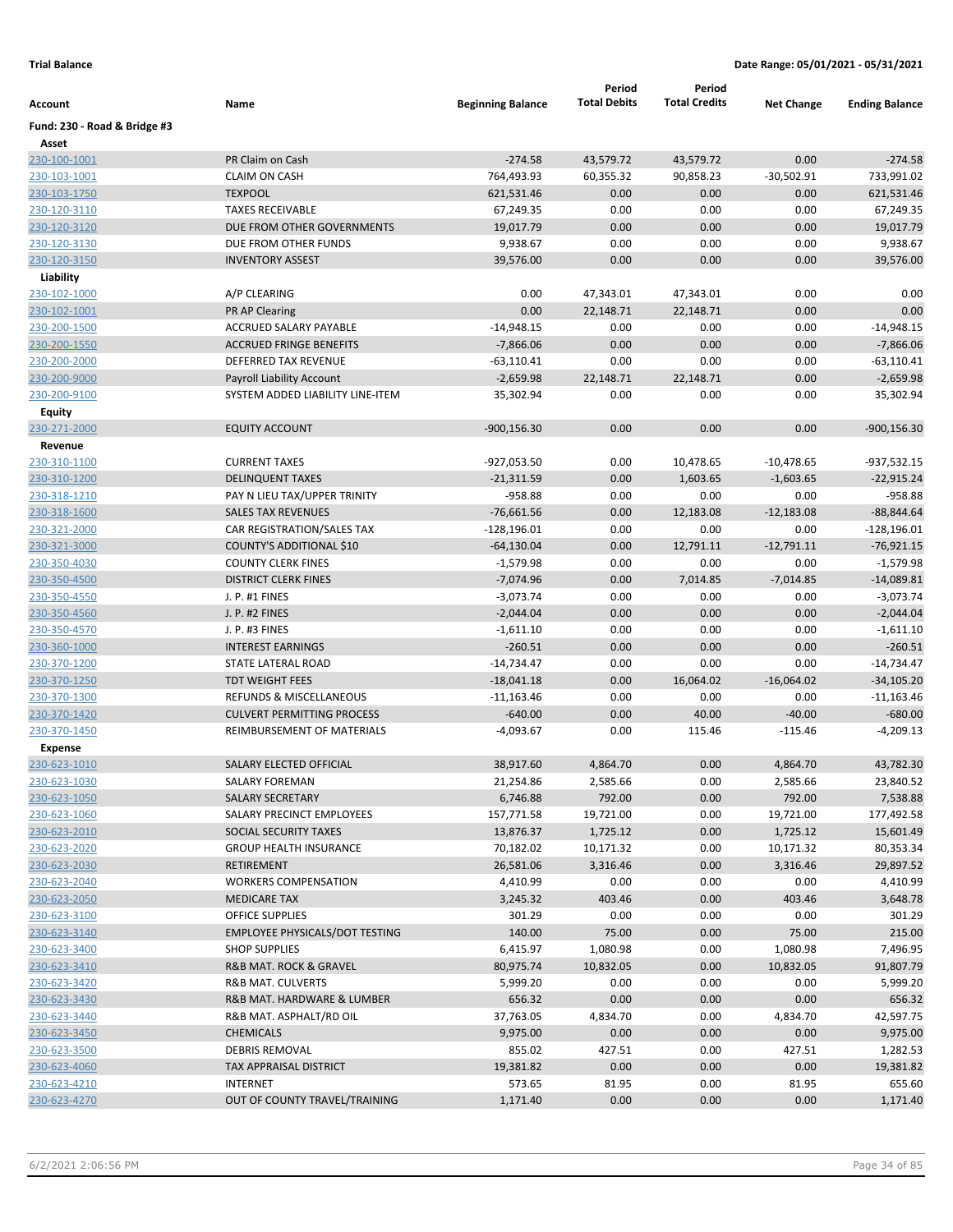| <b>Account</b> | Name                                   | <b>Beginning Balance</b> | Period<br><b>Total Debits</b> | Period<br><b>Total Credits</b> | <b>Net Change</b> | <b>Ending Balance</b> |
|----------------|----------------------------------------|--------------------------|-------------------------------|--------------------------------|-------------------|-----------------------|
|                |                                        |                          |                               |                                |                   |                       |
| 230-623-4300   | <b>BIDS, NOTICES &amp; PERMITS</b>     | 810.00                   | 0.00                          | 0.00                           | 0.00              | 810.00                |
| 230-623-4400   | UTILITY ELECTRICITY                    | 1,682.11                 | 238.82                        | 0.00                           | 238.82            | 1,920.93              |
| 230-623-4410   | UTILITY GAS                            | 354.38                   | 0.00                          | 0.00                           | 0.00              | 354.38                |
| 230-623-4420   | <b>UTILITY WATER</b>                   | 279.68                   | 32.26                         | 0.00                           | 32.26             | 311.94                |
| 230-623-4430   | <b>TRASH PICK-UP</b>                   | 544.98                   | 90.83                         | 0.00                           | 90.83             | 635.81                |
| 230-623-4500   | <b>R&amp;M BUILDING</b>                | 318.50                   | 0.00                          | 0.00                           | 0.00              | 318.50                |
| 230-623-4570   | <b>R&amp;M MACHINERY GAS &amp; OIL</b> | 47,095.08                | 12,323.14                     | 0.00                           | 12,323.14         | 59,418.22             |
| 230-623-4580   | <b>R&amp;M MACHINERY PARTS</b>         | 93,249.17                | 9,204.27                      | 64.50                          | 9,139.77          | 102,388.94            |
| 230-623-4590   | <b>R&amp;M MACH. TIRES &amp; TUBES</b> | 14,516.75                | 4,058.00                      | 0.00                           | 4,058.00          | 18,574.75             |
| 230-623-4600   | EQUIPMENT RENTAL/LEASE                 | 9,000.00                 | 0.00                          | 0.00                           | 0.00              | 9,000.00              |
| 230-623-4800   | <b>BOND</b>                            | 327.50                   | 0.00                          | 0.00                           | 0.00              | 327.50                |
| 230-623-4810   | <b>DUES</b>                            | 434.99                   | 0.00                          | 0.00                           | 0.00              | 434.99                |
| 230-623-4820   | <b>INSURANCE</b>                       | 5,149.64                 | 3,999.00                      | 0.00                           | 3,999.00          | 9,148.64              |
| 230-623-5710   | PURCHASE OF MACH./EQUIP                | 26,500.00                | 0.00                          | 0.00                           | 0.00              | 26,500.00             |
| 230-625-1050   | <b>SALARY SECRETARY</b>                | 5,138.21                 | 0.00                          | 0.00                           | 0.00              | 5,138.21              |
| 230-625-2010   | SOCIAL SECURITY TAXES                  | 241.51                   | 0.00                          | 0.00                           | 0.00              | 241.51                |
| 230-625-2020   | <b>GROUP HEALTH INSURANCE</b>          | 1,017.53                 | 0.00                          | 0.00                           | 0.00              | 1,017.53              |
| 230-625-2030   | <b>RETIREMENT</b>                      | 607.53                   | 0.00                          | 0.00                           | 0.00              | 607.53                |
| 230-625-2040   | <b>WORKERS COMPENSATION</b>            | 14.74                    | 0.00                          | 0.00                           | 0.00              | 14.74                 |
| 230-625-2050   | <b>MEDICARE TAX</b>                    | 56.59                    | 0.00                          | 0.00                           | 0.00              | 56.59                 |
|                | Fund 230 Total:                        | 0.00                     | 286,433.70                    | 286,433.70                     | 0.00              | 0.00                  |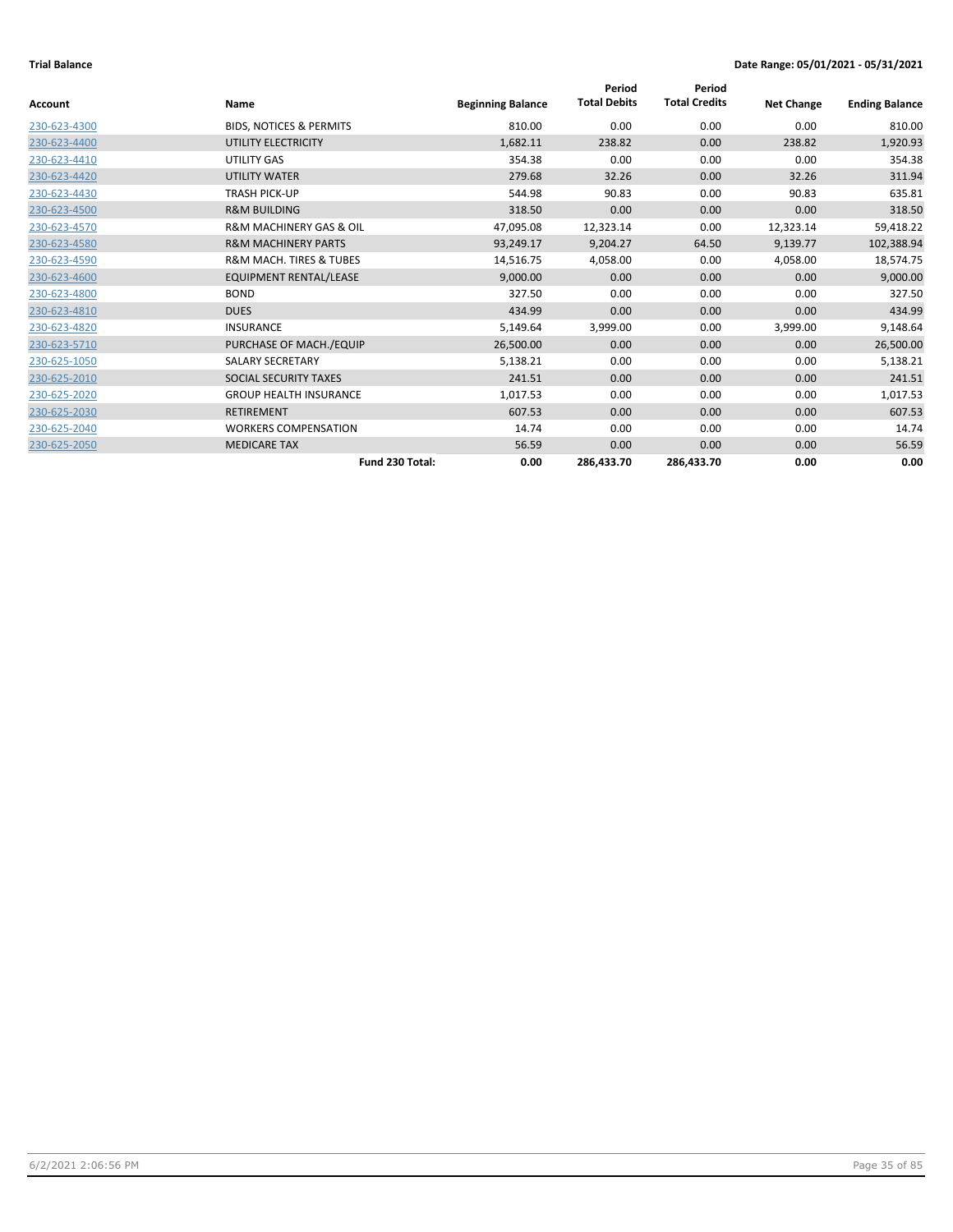| Account      | <b>Name</b>                                           | <b>Beginning Balance</b> | Period<br><b>Total Debits</b> | Period<br><b>Total Credits</b> | <b>Net Change</b> | <b>Ending Balance</b> |
|--------------|-------------------------------------------------------|--------------------------|-------------------------------|--------------------------------|-------------------|-----------------------|
|              | Fund: 231 - Lake Road Impact/Raw Water PipelinePct. 3 |                          |                               |                                |                   |                       |
| Asset        |                                                       |                          |                               |                                |                   |                       |
| 231-103-1001 | <b>CLAIM ON CASH</b>                                  | 473,881.15               | 0.00                          | 0.00                           | 0.00              | 473,881.15            |
| Equity       |                                                       |                          |                               |                                |                   |                       |
| 231-271-2000 | <b>EQUITY ACCOUNT</b>                                 | $-389,881.15$            | 0.00                          | 0.00                           | 0.00              | -389,881.15           |
| Revenue      |                                                       |                          |                               |                                |                   |                       |
| 231-325-1790 | FOR MAINTENANCE OF ROADS                              | $-84,000.00$             | 0.00                          | 0.00                           | 0.00              | $-84,000.00$          |
|              | Fund 231 Total:                                       | 0.00                     | 0.00                          | 0.00                           | 0.00              | 0.00                  |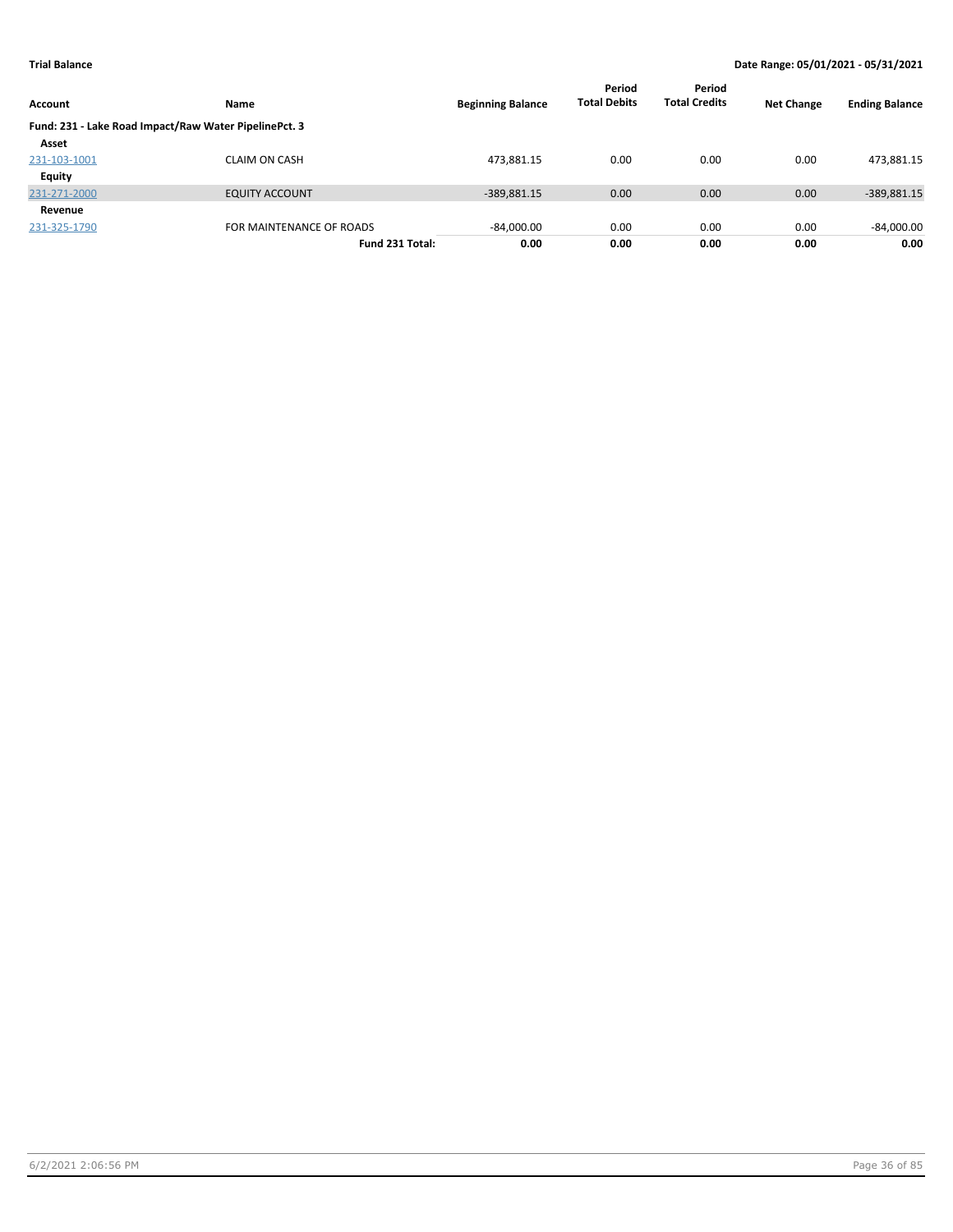|                              |                                                              |                          | Period              | Period               |                   |                       |
|------------------------------|--------------------------------------------------------------|--------------------------|---------------------|----------------------|-------------------|-----------------------|
| Account                      | Name                                                         | <b>Beginning Balance</b> | <b>Total Debits</b> | <b>Total Credits</b> | <b>Net Change</b> | <b>Ending Balance</b> |
| Fund: 240 - Road & Bridge #4 |                                                              |                          |                     |                      |                   |                       |
| Asset                        |                                                              |                          |                     |                      |                   |                       |
| 240-100-1001                 | PR Claim on Cash                                             | $-5.12$                  | 26,855.75           | 26,855.75            | 0.00              | $-5.12$               |
| 240-103-1001                 | <b>CLAIM ON CASH</b>                                         | 598,335.95               | 34,496.61           | 37,689.34            | $-3,192.73$       | 595,143.22            |
| 240-103-1750                 | <b>TEXPOOL</b>                                               | 109,842.00               | 0.00                | 0.00                 | 0.00              | 109,842.00            |
| 240-120-3110                 | <b>TAXES RECEIVABLE</b>                                      | 37,864.07                | 0.00                | 0.00                 | 0.00              | 37,864.07             |
| 240-120-3120                 | DUE FROM OTHER GOVERNMENTS                                   | 10,825.36                | 0.00                | 0.00                 | 0.00              | 10,825.36             |
| 240-120-3130                 | DUE FROM OTHER FUNDS                                         | 5,657.34                 | 0.00                | 0.00                 | 0.00              | 5,657.34              |
| 240-120-3150                 | <b>INVENTORY ASSEST</b>                                      | 5,616.62                 | 0.00                | 0.00                 | 0.00              | 5,616.62              |
| Liability                    |                                                              |                          |                     |                      |                   |                       |
| 240-102-1000                 | A/P CLEARING                                                 | 0.00                     | 10,833.59           | 10,833.59            | 0.00              | 0.00                  |
| 240-102-1001                 | <b>PR AP Clearing</b>                                        | 0.00                     | 13,064.58           | 13,064.58            | 0.00              | 0.00                  |
| 240-200-1500                 | ACCRUED SALARY PAYABLE                                       | $-9,270.42$              | 0.00                | 0.00                 | 0.00              | $-9,270.42$           |
| 240-200-1550                 | <b>ACCRUED FRINGE BENEFITS</b>                               | $-5,696.90$              | 0.00                | 0.00                 | 0.00              | $-5,696.90$           |
| 240-200-2000                 | DEFERRED TAX REVENUE                                         | $-35,507.79$             | 0.00                | 0.00                 | 0.00              | $-35,507.79$          |
| 240-200-9000                 | Payroll Liability Account                                    | $-1,657.20$              | 13,064.58           | 13,064.58            | 0.00              | $-1,657.20$           |
| 240-200-9100                 | SYSTEM ADDED LIABILITY LINE-ITEM                             | 19,181.13                | 0.00                | 0.00                 | 0.00              | 19,181.13             |
| <b>Equity</b>                |                                                              |                          |                     |                      |                   |                       |
| 240-271-2000                 | <b>EQUITY ACCOUNT</b>                                        | -415,120.75              | 0.00                | 0.00                 | 0.00              | $-415, 120.75$        |
| Revenue                      |                                                              |                          |                     |                      |                   |                       |
| 240-310-1100                 | <b>CURRENT TAXES</b>                                         | $-527,783.83$            | 0.00                | 5,965.64             | $-5,965.64$       | -533,749.47           |
| 240-310-1200                 | <b>DELINQUENT TAXES</b>                                      | $-12,132.98$             | 0.00                | 912.98               | $-912.98$         | $-13,045.96$          |
| 240-318-1210                 | PAY N LIEU TAX/UPPER TRINITY                                 | $-545.90$                | 0.00                | 0.00                 | 0.00              | $-545.90$             |
| 240-318-1600                 | <b>SALES TAX REVENUES</b>                                    | $-43,644.43$             | 0.00                | 6,935.99             | $-6,935.99$       | $-50,580.42$          |
| 240-321-2000                 | CAR REGISTRATION/SALES TAX                                   | $-72,971.98$             | 0.00                | 0.00                 | 0.00              | $-72,971.98$          |
| 240-321-3000                 | COUNTY'S ADDITIONAL \$10                                     | $-36,504.23$             | 0.00                | 7,280.99             | $-7,280.99$       | $-43,785.22$          |
| 240-350-4030                 | <b>COUNTY CLERK FINES</b>                                    | $-899.36$                | 0.00                | 0.00                 | 0.00              | $-899.36$             |
| 240-350-4500                 | <b>DISTRICT CLERK FINES</b>                                  | $-4,027.23$              | 0.00                | 3,993.01             | $-3,993.01$       | $-8,020.24$           |
| 240-350-4550                 | J. P. #1 FINES                                               | $-1,749.62$              | 0.00                | 0.00                 | 0.00              | $-1,749.62$           |
| 240-350-4560                 | J. P. #2 FINES                                               | $-1,163.51$              | 0.00                | 0.00                 | 0.00              | $-1,163.51$           |
| 240-350-4570                 | J. P. #3 FINES                                               | $-917.08$                | 0.00                | 0.00                 | 0.00              | $-917.08$             |
| 240-360-1000                 | <b>INTEREST EARNINGS</b>                                     | $-46.01$                 | 0.00                | 0.00                 | 0.00              | $-46.01$              |
| 240-370-1200                 | STATE LATERAL ROAD<br><b>TDT WEIGHT FEES</b>                 | $-8,387.19$              | 0.00<br>0.00        | 0.00                 | 0.00              | $-8,387.19$           |
| 240-370-1250                 |                                                              | $-10,269.44$             |                     | 9,144.00             | $-9,144.00$       | $-19,413.44$          |
| 240-370-1300                 | REFUNDS & MISCELLANEOUS<br><b>CULVERT PERMITTING PROCESS</b> | $-1,420.56$              | 0.00<br>0.00        | 0.00                 | 0.00              | $-1,420.56$           |
| 240-370-1420                 | <b>ROW PERMIT APPLICATION</b>                                | $-840.00$<br>$-20.00$    | 0.00                | 20.00<br>0.00        | $-20.00$          | $-860.00$<br>$-20.00$ |
| 240-370-1421                 | <b>REIMBURSEMENT OF MATERIALS</b>                            |                          | 0.00                |                      | 0.00              | $-585.76$             |
| 240-370-1450<br>240-370-1460 | SALE OF RECYCLED MATERIALS                                   | $-585.76$<br>$-1,064.90$ | 0.00                | 0.00<br>244.00       | 0.00<br>$-244.00$ | $-1,308.90$           |
|                              |                                                              |                          |                     |                      |                   |                       |
| Expense<br>240-624-1010      | SALARY ELECTED OFFICIAL                                      | 38,917.60                | 4,864.70            | 0.00                 | 4,864.70          | 43,782.30             |
| 240-624-1030                 | SALARY FOREMAN                                               | 11,404.74                | 0.00                | 0.00                 | 0.00              | 11,404.74             |
| 240-624-1050                 | <b>SALARY SECRETARY</b>                                      | 18,866.49                | 2,358.31            | 0.00                 | 2,358.31          | 21,224.80             |
| 240-624-1060                 | SALARY PRECINCT EMPLOYEES                                    | 73,109.62                | 10,143.01           | 0.00                 | 10,143.01         | 83,252.63             |
| 240-624-2010                 | SOCIAL SECURITY TAXES                                        | 8,786.89                 | 1,075.31            | 0.00                 | 1,075.31          | 9,862.20              |
| 240-624-2020                 | <b>GROUP HEALTH INSURANCE</b>                                | 44,249.07                | 6,103.32            | 0.00                 | 6,103.32          | 50,352.39             |
| 240-624-2030                 | <b>RETIREMENT</b>                                            | 16,833.76                | 2,059.61            | 0.00                 | 2,059.61          | 18,893.37             |
| 240-624-2040                 | <b>WORKERS COMPENSATION</b>                                  | 2,943.79                 | 0.00                | 0.00                 | 0.00              | 2,943.79              |
| 240-624-2050                 | <b>MEDICARE TAX</b>                                          | 2,055.02                 | 251.49              | 0.00                 | 251.49            | 2,306.51              |
| 240-624-2060                 | UNEMPLOYMENT EXPENSE                                         | 9.08                     | 0.00                | 0.00                 | 0.00              | 9.08                  |
| 240-624-3100                 | <b>OFFICE SUPPLIES</b>                                       | 61.19                    | 0.00                | 0.00                 | 0.00              | 61.19                 |
| 240-624-3140                 | EMPLOYEE PHYSICALS/DOT TESTING                               | 75.00                    | 0.00                | 0.00                 | 0.00              | 75.00                 |
| 240-624-3400                 | <b>SHOP SUPPLIES</b>                                         | 957.08                   | 214.48              | 0.00                 | 214.48            | 1,171.56              |
| 240-624-3410                 | R&B MAT. ROCK & GRAVEL                                       | 78,163.81                | 7,359.37            | 0.00                 | 7,359.37          | 85,523.18             |
| 240-624-3420                 | <b>R&amp;B MAT. CULVERTS</b>                                 | 8,569.14                 | 0.00                | 0.00                 | 0.00              | 8,569.14              |
| 240-624-3440                 | R&B MAT. ASPHALT/RD OIL                                      | 23,769.63                | 0.00                | 0.00                 | 0.00              | 23,769.63             |
| 240-624-3950                 | <b>UNIFORMS</b>                                              | 1,599.68                 | 207.42              | 0.00                 | 207.42            | 1,807.10              |
| 240-624-4060                 | TAX APPRAISAL DISTRICT                                       | 11,032.56                | 0.00                | 0.00                 | 0.00              | 11,032.56             |
| 240-624-4210                 | <b>INTERNET</b>                                              | 623.83                   | 93.94               | 0.00                 | 93.94             | 717.77                |
|                              |                                                              |                          |                     |                      |                   |                       |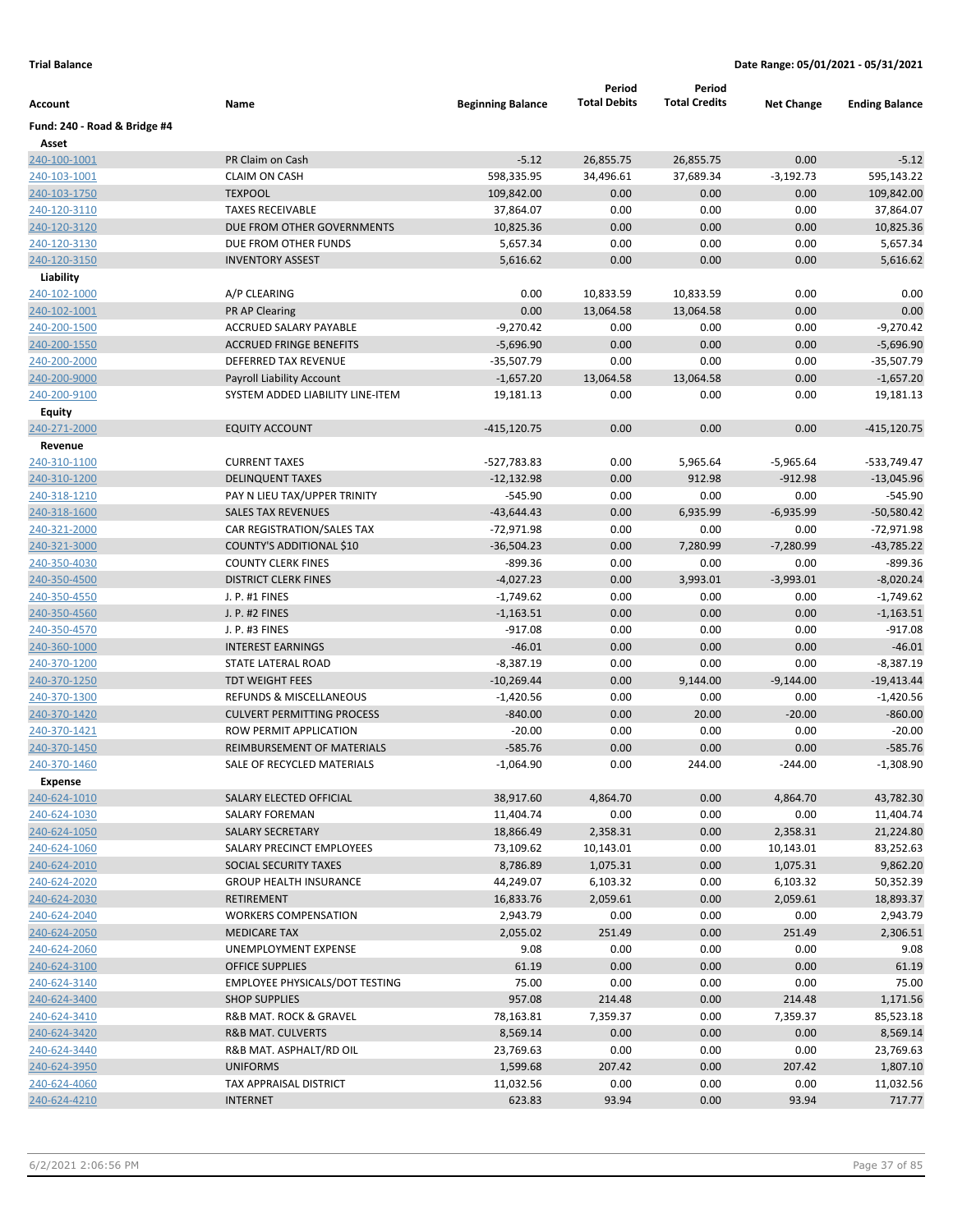| Account      | Name                                   | <b>Beginning Balance</b> | Period<br><b>Total Debits</b> | Period<br><b>Total Credits</b> | <b>Net Change</b> | <b>Ending Balance</b> |
|--------------|----------------------------------------|--------------------------|-------------------------------|--------------------------------|-------------------|-----------------------|
| 240-624-4270 | OUT OF COUNTY TRAVEL/TRAINING          | 875.65                   | 0.00                          | 0.00                           | 0.00              | 875.65                |
| 240-624-4400 | UTILITY ELECTRICITY                    | 1,818.33                 | 225.69                        | 0.00                           | 225.69            | 2,044.02              |
| 240-624-4410 | UTILITY GAS                            | 541.56                   | 76.33                         | 0.00                           | 76.33             | 617.89                |
| 240-624-4420 | UTILITY WATER                          | 477.81                   | 57.58                         | 0.00                           | 57.58             | 535.39                |
| 240-624-4430 | <b>TRASH PICK-UP</b>                   | 2,003.75                 | 0.00                          | 0.00                           | 0.00              | 2,003.75              |
| 240-624-4570 | <b>R&amp;M MACHINERY GAS &amp; OIL</b> | 16,399.80                | 0.00                          | 0.00                           | 0.00              | 16,399.80             |
| 240-624-4580 | <b>R&amp;M MACHINERY PARTS</b>         | 23,315.48                | 358.78                        | 0.00                           | 358.78            | 23,674.26             |
| 240-624-4590 | <b>R&amp;M MACH. TIRES &amp; TUBES</b> | 4,202.00                 | 0.00                          | 0.00                           | 0.00              | 4,202.00              |
| 240-624-4600 | EQUIPMENT RENTAL/LEASE                 | 3,000.00                 | 0.00                          | 0.00                           | 0.00              | 3,000.00              |
| 240-624-4810 | <b>DUES</b>                            | 395.00                   | 0.00                          | 0.00                           | 0.00              | 395.00                |
| 240-624-4820 | <b>INSURANCE</b>                       | 2,777.63                 | 2,240.00                      | 0.00                           | 2,240.00          | 5,017.63              |
| 240-625-1050 | <b>SALARY SECRETARY</b>                | 5,137.65                 | 0.00                          | 0.00                           | 0.00              | 5,137.65              |
| 240-625-2010 | SOCIAL SECURITY TAXES                  | 241.41                   | 0.00                          | 0.00                           | 0.00              | 241.41                |
| 240-625-2020 | <b>GROUP HEALTH INSURANCE</b>          | 1,017.56                 | 0.00                          | 0.00                           | 0.00              | 1,017.56              |
| 240-625-2030 | <b>RETIREMENT</b>                      | 607.19                   | 0.00                          | 0.00                           | 0.00              | 607.19                |
| 240-625-2040 | <b>WORKERS COMPENSATION</b>            | 14.74                    | 0.00                          | 0.00                           | 0.00              | 14.74                 |
| 240-625-2050 | <b>MEDICARE TAX</b>                    | 56.18                    | 0.00                          | 0.00                           | 0.00              | 56.18                 |
|              | Fund 240 Total:                        | 0.00                     | 136,004.45                    | 136,004.45                     | 0.00              | 0.00                  |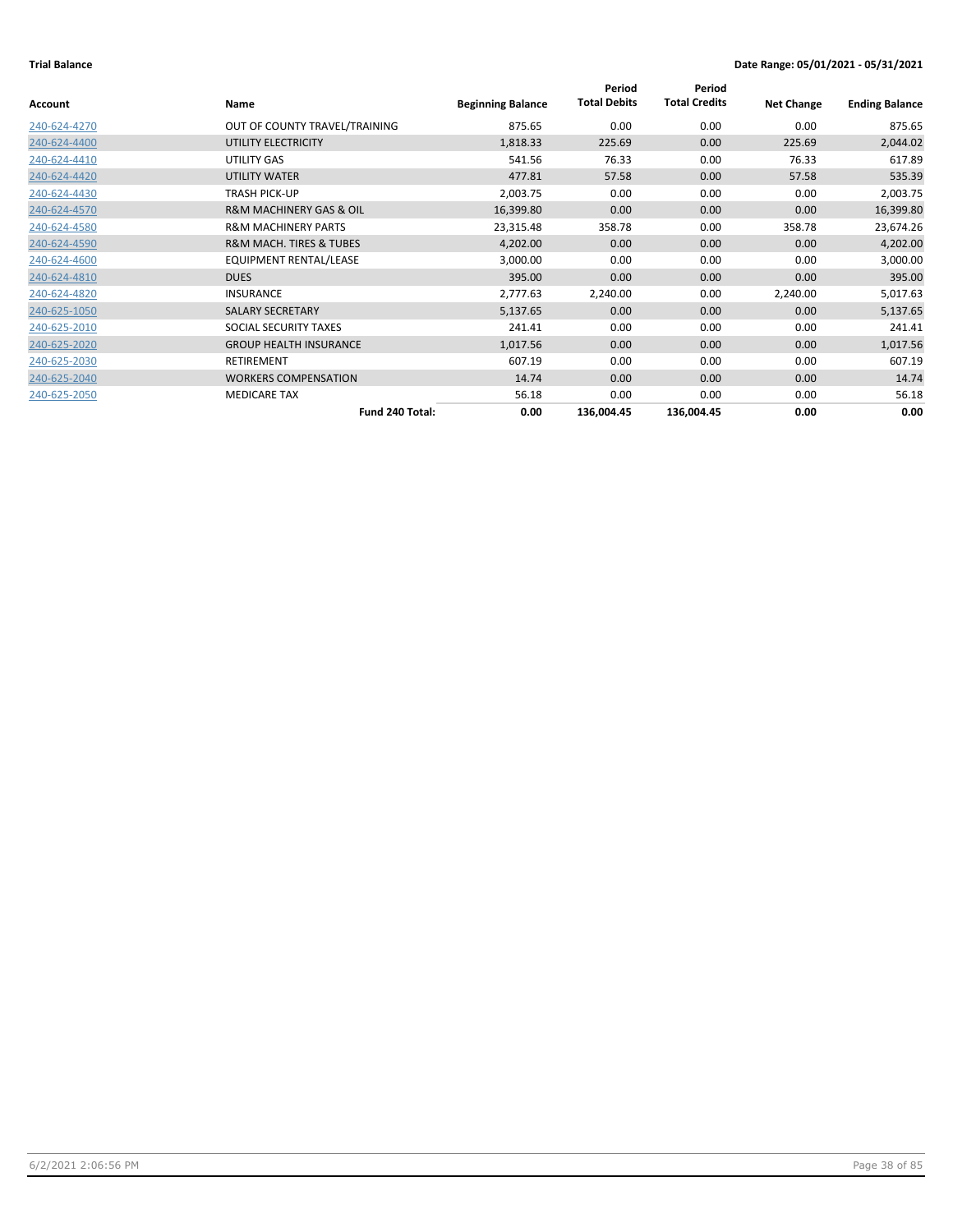|                                                       |                          |                          | Period              | Period               |                   |                       |
|-------------------------------------------------------|--------------------------|--------------------------|---------------------|----------------------|-------------------|-----------------------|
| Account                                               | <b>Name</b>              | <b>Beginning Balance</b> | <b>Total Debits</b> | <b>Total Credits</b> | <b>Net Change</b> | <b>Ending Balance</b> |
| Fund: 241 - Lake Road Impact/Raw Water PipelinePct. 4 |                          |                          |                     |                      |                   |                       |
| Asset                                                 |                          |                          |                     |                      |                   |                       |
| 241-103-1001                                          | <b>CLAIM ON CASH</b>     | 470,408.04               | 0.00                | 0.00                 | 0.00              | 470,408.04            |
| Equity                                                |                          |                          |                     |                      |                   |                       |
| 241-271-2000                                          | <b>EQUITY ACCOUNT</b>    | $-366,408.04$            | 0.00                | 0.00                 | 0.00              | $-366,408.04$         |
| Revenue                                               |                          |                          |                     |                      |                   |                       |
| 241-326-1830                                          | FOR MAINTENANCE OF ROADS | $-104,000.00$            | 0.00                | 0.00                 | 0.00              | $-104,000.00$         |
|                                                       | Fund 241 Total:          | 0.00                     | 0.00                | 0.00                 | 0.00              | 0.00                  |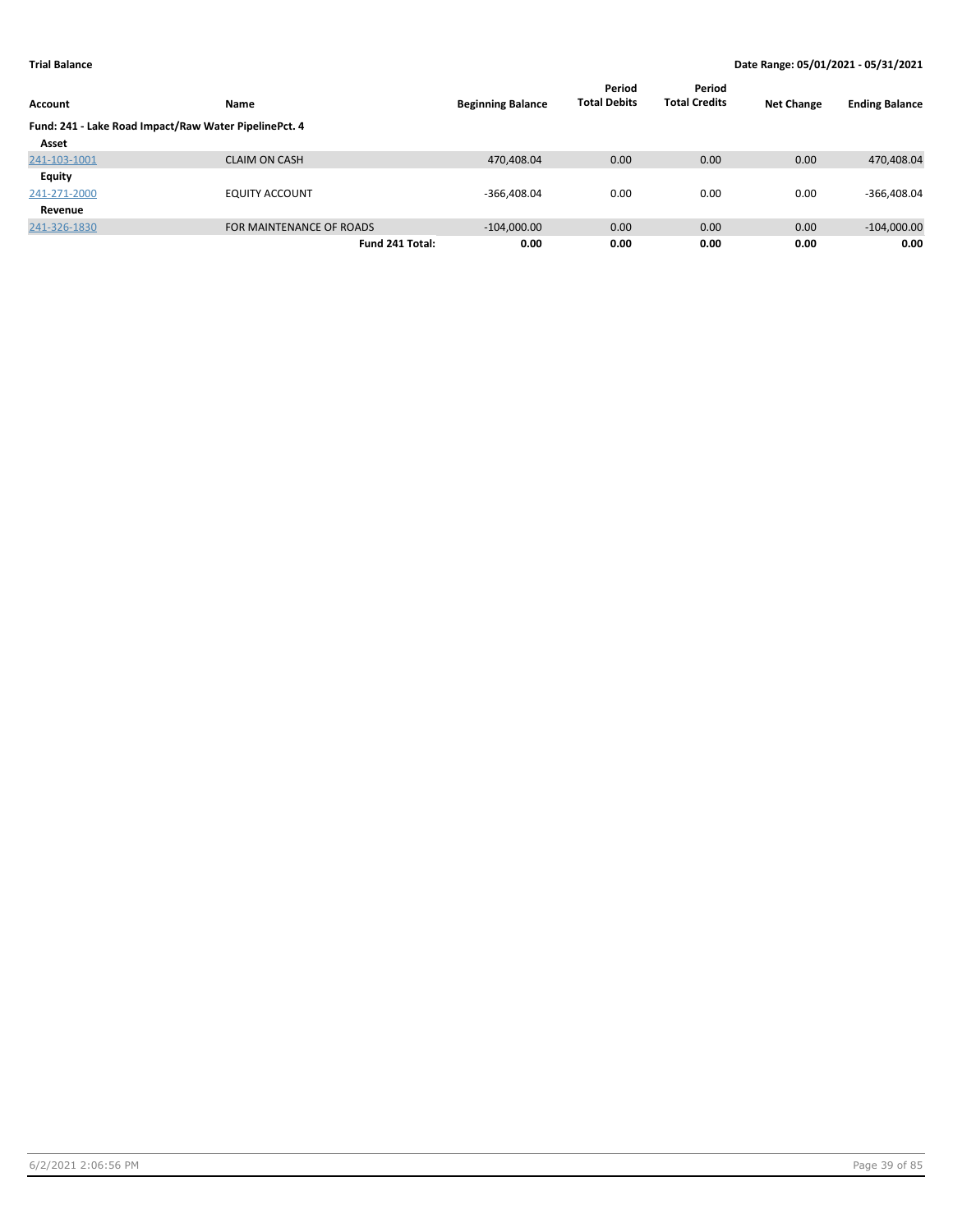|                                                   |                       |                 |                          | Period              | Period               |                   |                       |
|---------------------------------------------------|-----------------------|-----------------|--------------------------|---------------------|----------------------|-------------------|-----------------------|
| Account                                           | Name                  |                 | <b>Beginning Balance</b> | <b>Total Debits</b> | <b>Total Credits</b> | <b>Net Change</b> | <b>Ending Balance</b> |
| Fund: 250 - Raw Water Pipeline Rock for Pct.2,3,4 |                       |                 |                          |                     |                      |                   |                       |
| Asset                                             |                       |                 |                          |                     |                      |                   |                       |
| 250-103-1001                                      | <b>CLAIM ON CASH</b>  |                 | 39.31                    | 0.00                | 0.00                 | 0.00              | 39.31                 |
| <b>Equity</b>                                     |                       |                 |                          |                     |                      |                   |                       |
| 250-271-2000                                      | <b>EQUITY ACCOUNT</b> |                 | $-39.31$                 | 0.00                | 0.00                 | 0.00              | $-39.31$              |
|                                                   |                       | Fund 250 Total: | 0.00                     | 0.00                | 0.00                 | 0.00              | 0.00                  |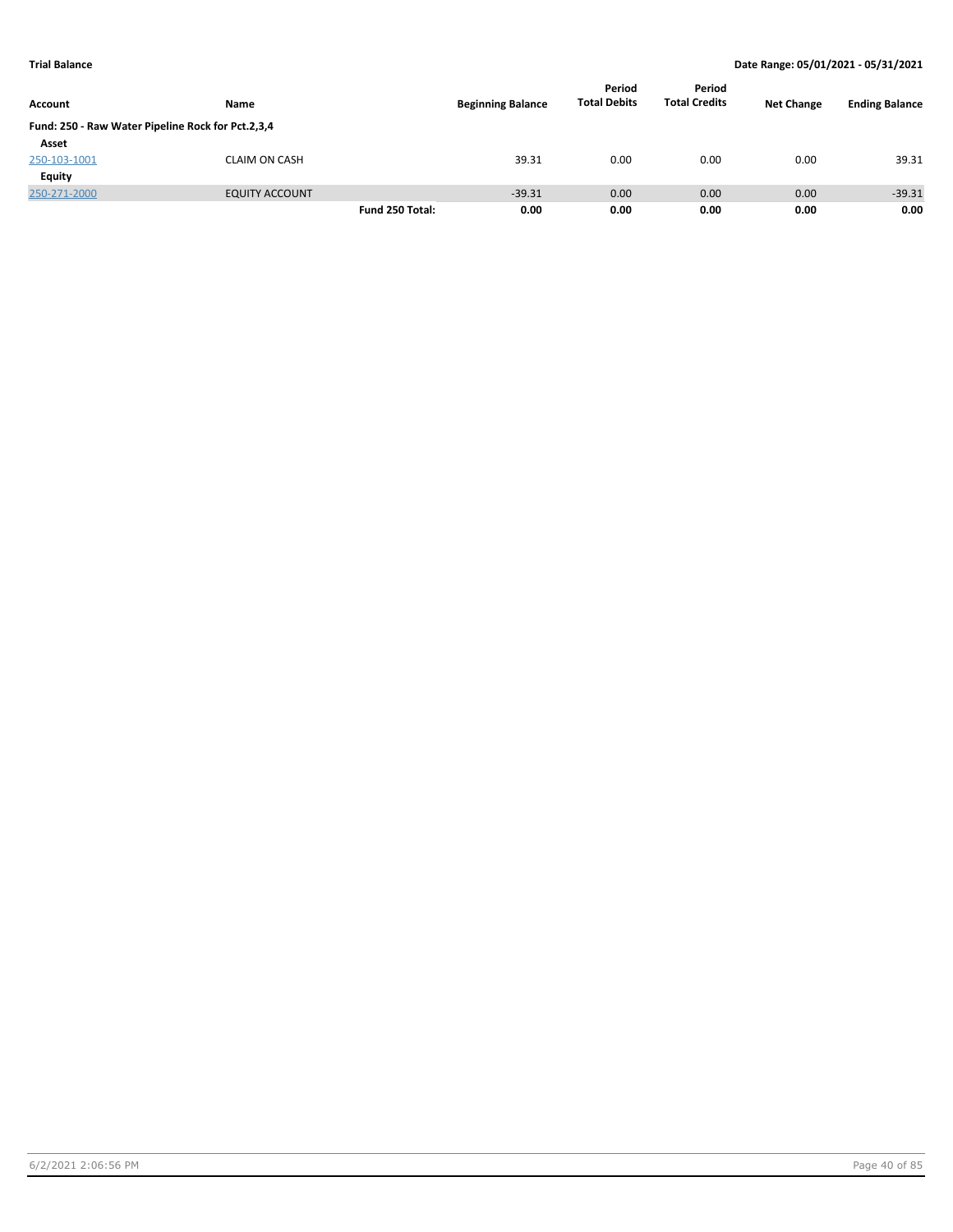| Account                                     | Name                             | <b>Beginning Balance</b> | Period<br><b>Total Debits</b> | Period<br><b>Total Credits</b> | <b>Net Change</b> | <b>Ending Balance</b> |
|---------------------------------------------|----------------------------------|--------------------------|-------------------------------|--------------------------------|-------------------|-----------------------|
| Fund: 260 - J.P.#1 Justice Court Technology |                                  |                          |                               |                                |                   |                       |
| Asset                                       |                                  |                          |                               |                                |                   |                       |
| 260-103-1001                                | <b>CLAIM ON CASH</b>             | 48,298.34                | 0.00                          | 0.00                           | 0.00              | 48,298.34             |
| 260-120-3130                                | DUE FROM OTHER FUNDS             | 437.79                   | 0.00                          | 0.00                           | 0.00              | 437.79                |
| Liability                                   |                                  |                          |                               |                                |                   |                       |
| 260-200-9100                                | SYSTEM ADDED LIABILITY LINE-ITEM | 30.56                    | 0.00                          | 0.00                           | 0.00              | 30.56                 |
| Equity                                      |                                  |                          |                               |                                |                   |                       |
| 260-271-2000                                | <b>EQUITY ACCOUNT</b>            | $-49,831.27$             | 0.00                          | 0.00                           | 0.00              | $-49,831.27$          |
| Revenue                                     |                                  |                          |                               |                                |                   |                       |
| 260-370-4550                                | J.P.#1 TECHNOLOGY FEES           | $-479.58$                | 0.00                          | 0.00                           | 0.00              | $-479.58$             |
| Expense                                     |                                  |                          |                               |                                |                   |                       |
| 260-455-5720                                | <b>OFFICE EQUIPMENT</b>          | 1,544.16                 | 0.00                          | 0.00                           | 0.00              | 1,544.16              |
|                                             | Fund 260 Total:                  | 0.00                     | 0.00                          | 0.00                           | 0.00              | 0.00                  |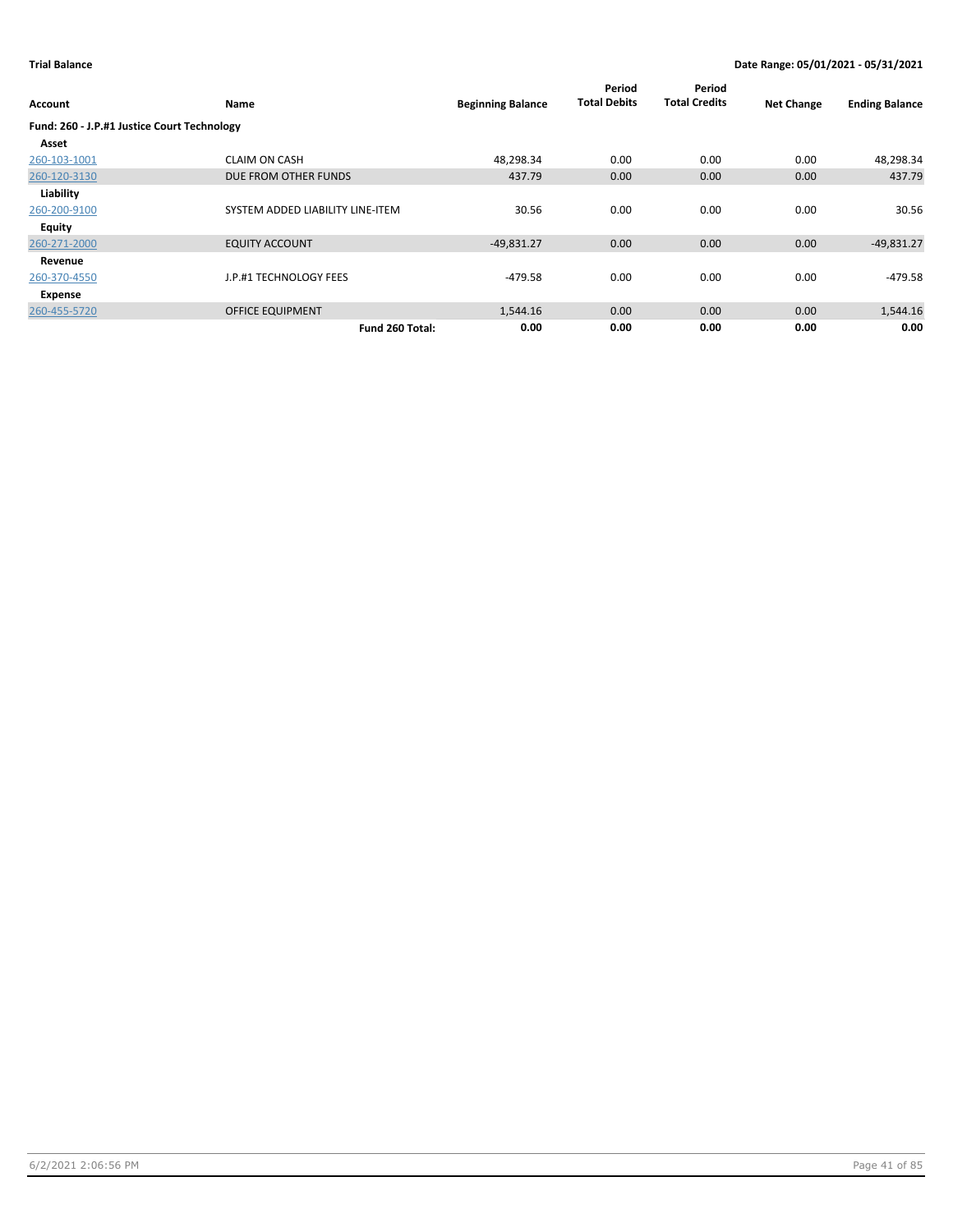|                                             |                        |                 |                          | Period              | Period               |                   |                       |
|---------------------------------------------|------------------------|-----------------|--------------------------|---------------------|----------------------|-------------------|-----------------------|
| <b>Account</b>                              | Name                   |                 | <b>Beginning Balance</b> | <b>Total Debits</b> | <b>Total Credits</b> | <b>Net Change</b> | <b>Ending Balance</b> |
| Fund: 270 - J.P.#2 Justice Court Technology |                        |                 |                          |                     |                      |                   |                       |
| Asset                                       |                        |                 |                          |                     |                      |                   |                       |
| 270-103-1001                                | <b>CLAIM ON CASH</b>   |                 | 9,829.50                 | 0.00                | 0.00                 | 0.00              | 9,829.50              |
| 270-120-3130                                | DUE FROM OTHER FUNDS   |                 | 233.20                   | 0.00                | 0.00                 | 0.00              | 233.20                |
| <b>Equity</b>                               |                        |                 |                          |                     |                      |                   |                       |
| 270-271-2000                                | <b>EQUITY ACCOUNT</b>  |                 | $-9,992.58$              | 0.00                | 0.00                 | 0.00              | $-9,992.58$           |
| Revenue                                     |                        |                 |                          |                     |                      |                   |                       |
| 270-370-4560                                | J.P.#2 TECHNOLOGY FEES |                 | $-70.12$                 | 0.00                | 0.00                 | 0.00              | $-70.12$              |
|                                             |                        | Fund 270 Total: | 0.00                     | 0.00                | 0.00                 | 0.00              | 0.00                  |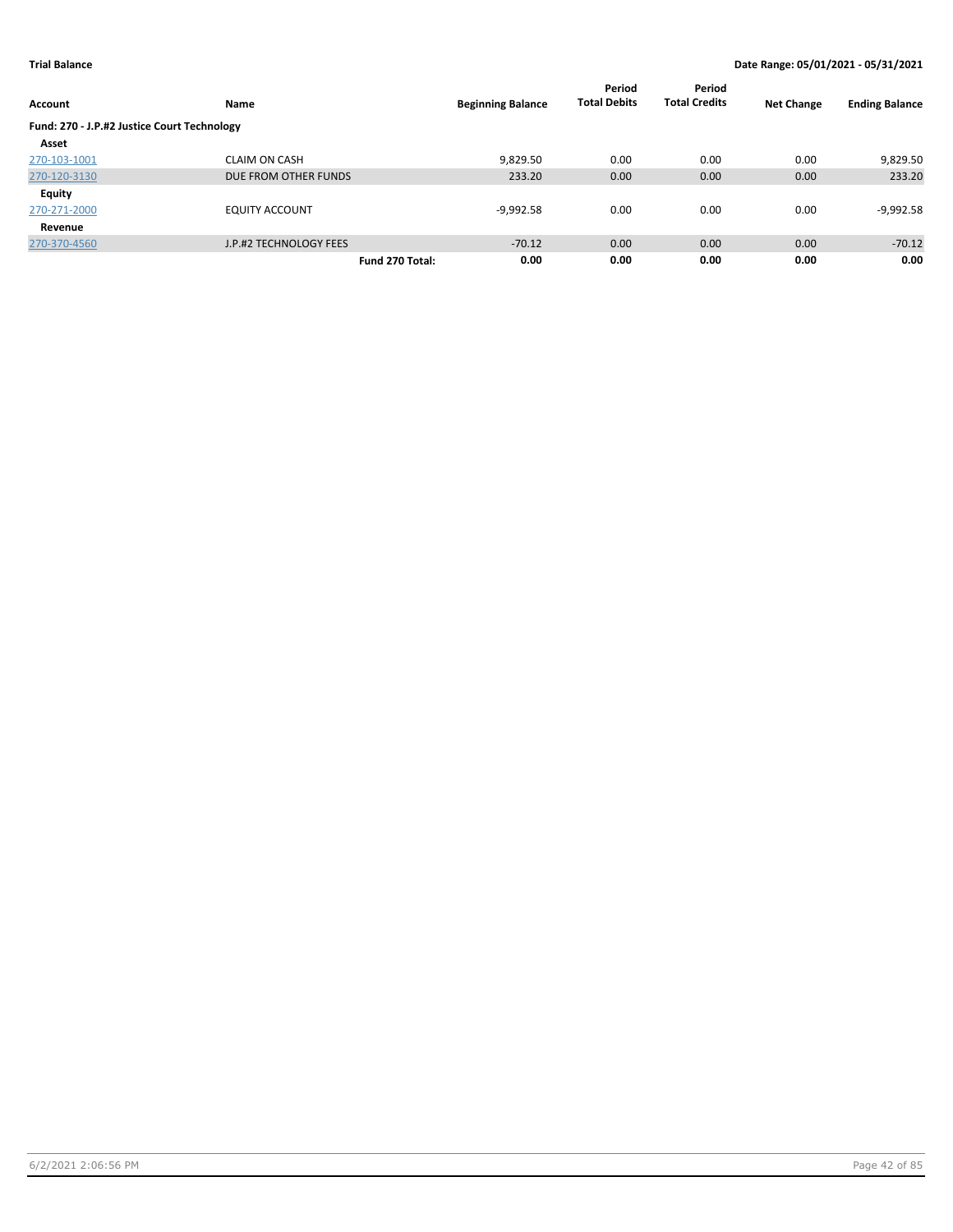| Account                                     | Name                             | <b>Beginning Balance</b> | Period<br><b>Total Debits</b> | Period<br><b>Total Credits</b> | <b>Net Change</b> | <b>Ending Balance</b> |
|---------------------------------------------|----------------------------------|--------------------------|-------------------------------|--------------------------------|-------------------|-----------------------|
| Fund: 280 - J.P.#3 Justice Court Technology |                                  |                          |                               |                                |                   |                       |
| Asset                                       |                                  |                          |                               |                                |                   |                       |
| 280-103-1001                                | <b>CLAIM ON CASH</b>             | 6.217.96                 | 0.00                          | 0.00                           | 0.00              | 6,217.96              |
| 280-120-3130                                | DUE FROM OTHER FUNDS             | 109.75                   | 0.00                          | 0.00                           | 0.00              | 109.75                |
| Liability                                   |                                  |                          |                               |                                |                   |                       |
| 280-200-9100                                | SYSTEM ADDED LIABILITY LINE-ITEM | $-859.99$                | 0.00                          | 0.00                           | 0.00              | $-859.99$             |
| Equity                                      |                                  |                          |                               |                                |                   |                       |
| 280-271-2000                                | <b>EQUITY ACCOUNT</b>            | $-5,151.71$              | 0.00                          | 0.00                           | 0.00              | $-5,151.71$           |
| Revenue                                     |                                  |                          |                               |                                |                   |                       |
| 280-370-4560                                | J.P.#3 TECHNOLOGY FEES           | $-316.01$                | 0.00                          | 0.00                           | 0.00              | $-316.01$             |
|                                             | Fund 280 Total:                  | 0.00                     | 0.00                          | 0.00                           | 0.00              | 0.00                  |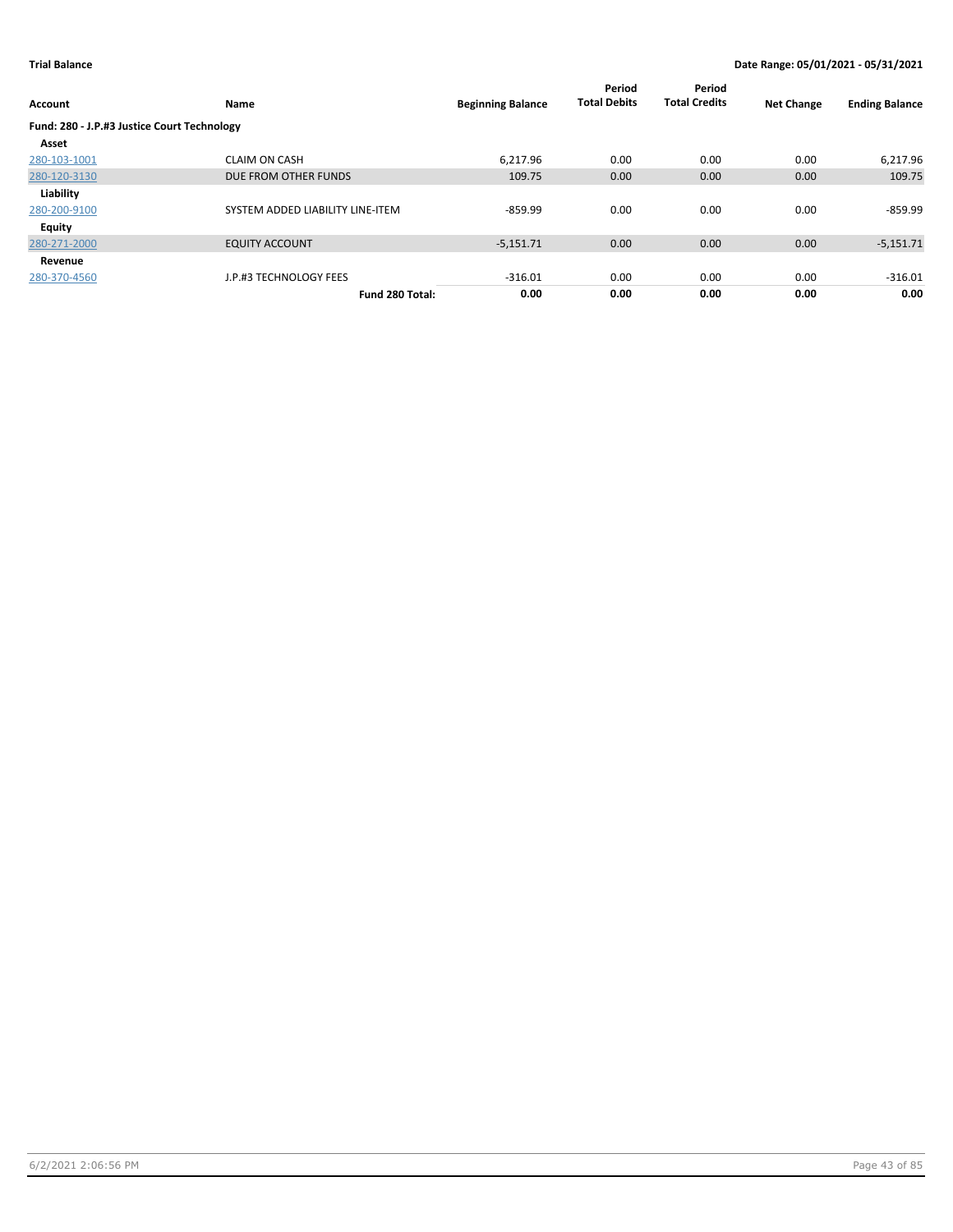| Account                                         | Name                               | <b>Beginning Balance</b> | Period<br><b>Total Debits</b> | Period<br><b>Total Credits</b> | <b>Net Change</b> | <b>Ending Balance</b> |
|-------------------------------------------------|------------------------------------|--------------------------|-------------------------------|--------------------------------|-------------------|-----------------------|
| Fund: 310 - F.C.Detention Center Annual Payment |                                    |                          |                               |                                |                   |                       |
| Asset                                           |                                    |                          |                               |                                |                   |                       |
| 310-103-1001                                    | <b>CLAIM ON CASH</b>               | 4,409.35                 | 0.00                          | 0.00                           | 0.00              | 4,409.35              |
| Liability                                       |                                    |                          |                               |                                |                   |                       |
| 310-200-9100                                    | SYSTEM ADDED LIABILITY LINE-ITEM   | 530.00                   | 0.00                          | 0.00                           | 0.00              | 530.00                |
| Equity                                          |                                    |                          |                               |                                |                   |                       |
| 310-271-2000                                    | <b>EQUITY ACCOUNT</b>              | $-12,308.85$             | 0.00                          | 0.00                           | 0.00              | $-12,308.85$          |
| Revenue                                         |                                    |                          |                               |                                |                   |                       |
| 310-370-1300                                    | <b>REFUNDS &amp; MISCELLANEOUS</b> | $-100.00$                | 0.00                          | 0.00                           | 0.00              | $-100.00$             |
| Expense                                         |                                    |                          |                               |                                |                   |                       |
| 310-560-4270                                    | OUT OF COUNTY TRAVEL/TRAINING      | 7,469.50                 | 0.00                          | 0.00                           | 0.00              | 7,469.50              |
|                                                 | Fund 310 Total:                    | 0.00                     | 0.00                          | 0.00                           | 0.00              | 0.00                  |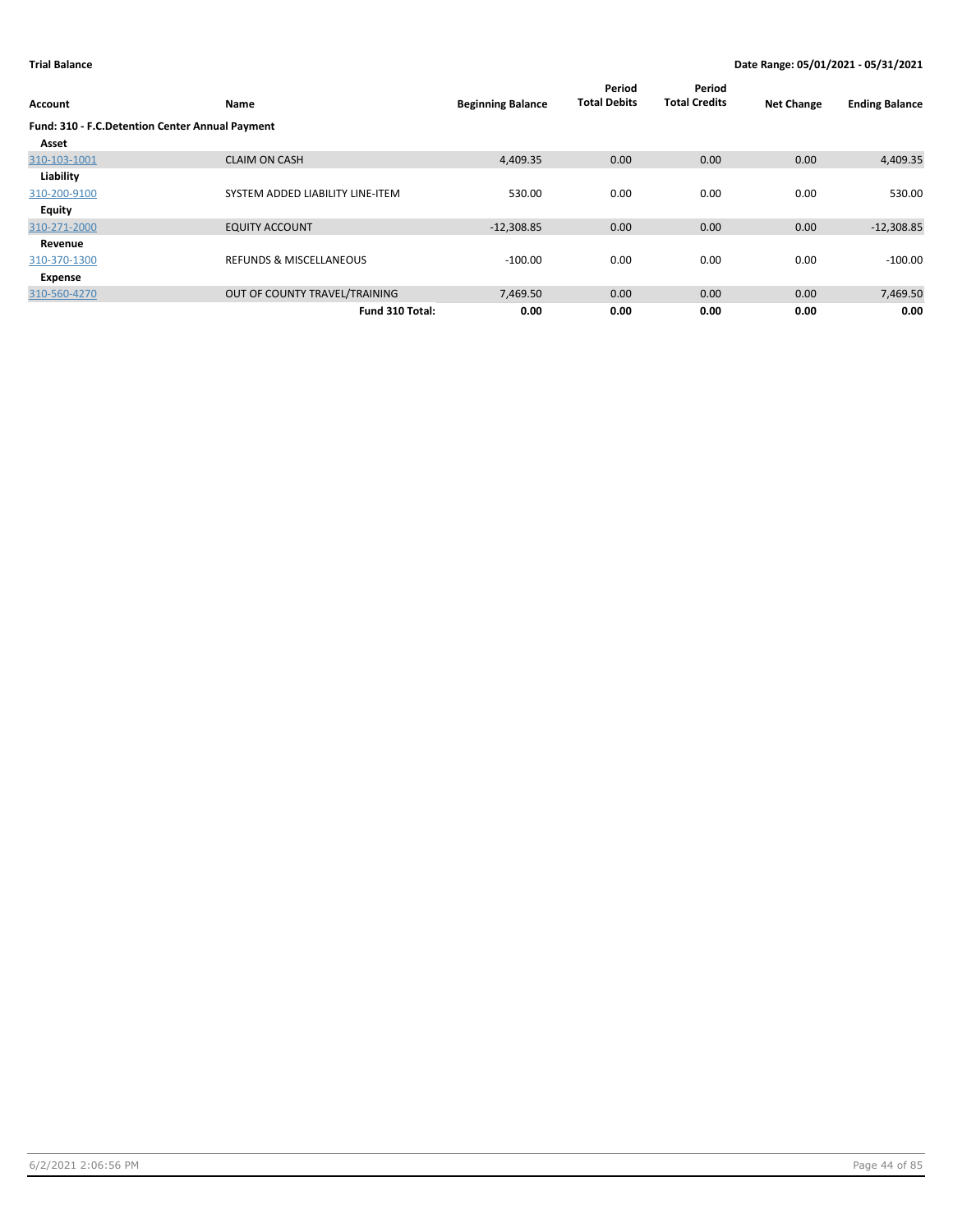| Account                                   | Name                   |                 | <b>Beginning Balance</b> | Period<br><b>Total Debits</b> | Period<br><b>Total Credits</b> | <b>Net Change</b> | <b>Ending Balance</b> |
|-------------------------------------------|------------------------|-----------------|--------------------------|-------------------------------|--------------------------------|-------------------|-----------------------|
| Fund: 330 - Bail Bondsman Application Fee |                        |                 |                          |                               |                                |                   |                       |
| Asset                                     |                        |                 |                          |                               |                                |                   |                       |
| 330-103-1001                              | <b>CLAIM ON CASH</b>   |                 | 9,428.03                 | 0.00                          | 0.00                           | 0.00              | 9,428.03              |
| <b>Equity</b>                             |                        |                 |                          |                               |                                |                   |                       |
| 330-271-2000                              | <b>EQUITY ACCOUNT</b>  |                 | $-8,428.03$              | 0.00                          | 0.00                           | 0.00              | $-8,428.03$           |
| Revenue                                   |                        |                 |                          |                               |                                |                   |                       |
| 330-340-4800                              | <b>APPLICATION FEE</b> |                 | $-1,000.00$              | 0.00                          | 0.00                           | 0.00              | $-1,000.00$           |
|                                           |                        | Fund 330 Total: | 0.00                     | 0.00                          | 0.00                           | 0.00              | 0.00                  |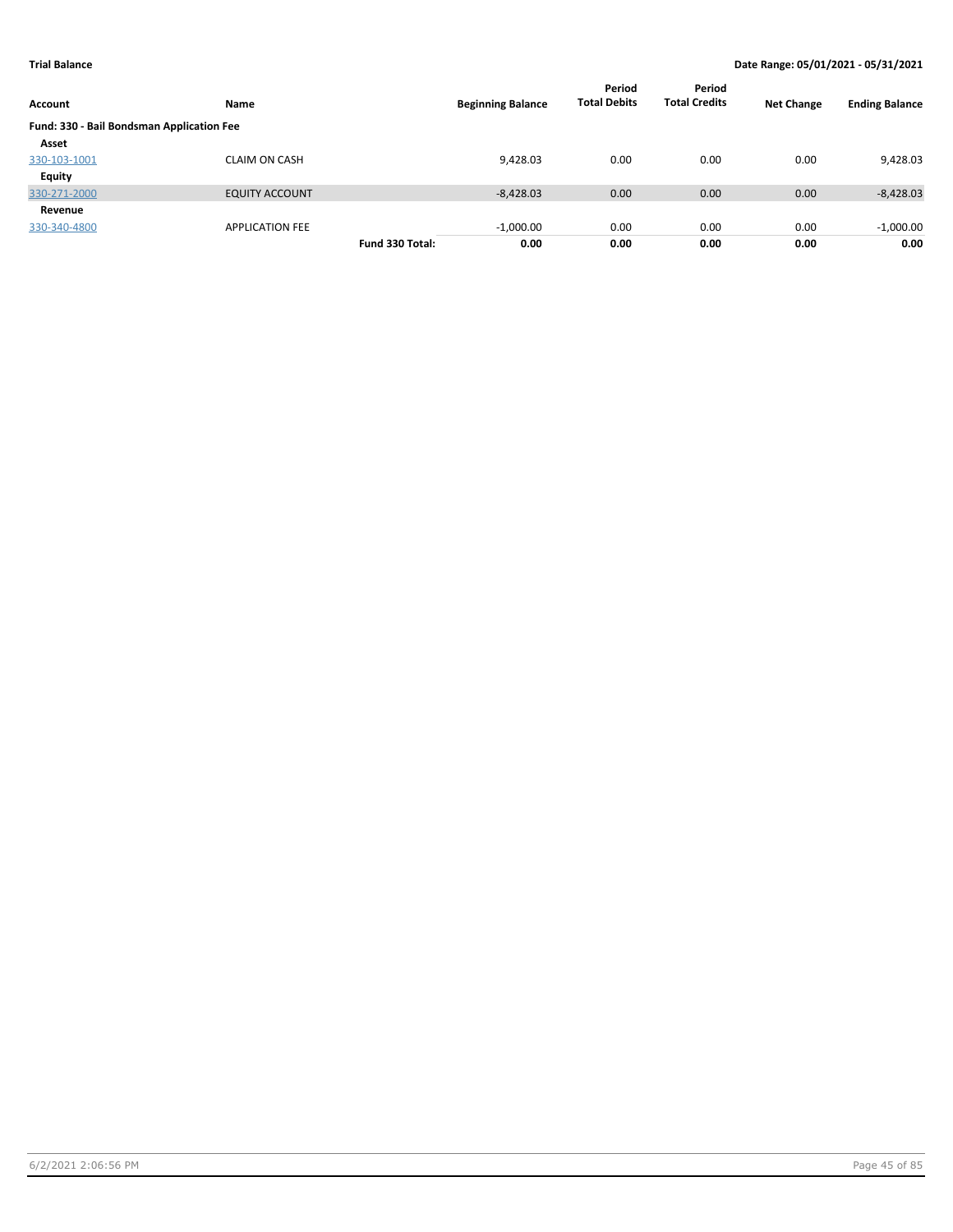| Account                 | Name                             | <b>Beginning Balance</b> | Period<br><b>Total Debits</b> | Period<br><b>Total Credits</b> | <b>Net Change</b> | <b>Ending Balance</b> |
|-------------------------|----------------------------------|--------------------------|-------------------------------|--------------------------------|-------------------|-----------------------|
| Fund: 350 - Law Library |                                  |                          |                               |                                |                   |                       |
| Asset                   |                                  |                          |                               |                                |                   |                       |
| 350-103-1001            | <b>CLAIM ON CASH</b>             | 198,822.86               | 5,065.37                      | 0.00                           | 5,065.37          | 203,888.23            |
| 350-120-3130            | DUE FROM OTHER FUNDS             | 1,803.63                 | 0.00                          | 0.00                           | 0.00              | 1,803.63              |
| Liability               |                                  |                          |                               |                                |                   |                       |
| 350-200-9100            | SYSTEM ADDED LIABILITY LINE-ITEM | $-300.00$                | 0.00                          | 0.00                           | 0.00              | $-300.00$             |
| Equity                  |                                  |                          |                               |                                |                   |                       |
| 350-271-2000            | <b>EQUITY ACCOUNT</b>            | $-196,152.06$            | 0.00                          | 0.00                           | 0.00              | $-196, 152.06$        |
| Revenue                 |                                  |                          |                               |                                |                   |                       |
| 350-340-4030            | <b>COUNTY CLERK FEES</b>         | $-1,155.00$              | 0.00                          | 0.00                           | 0.00              | $-1,155.00$           |
| 350-340-4500            | <b>DISTRICT CLERK FEES</b>       | $-3,019.43$              | 0.00                          | 5,065.37                       | $-5,065.37$       | $-8,084.80$           |
|                         | Fund 350 Total:                  | 0.00                     | 5,065.37                      | 5,065.37                       | 0.00              | 0.00                  |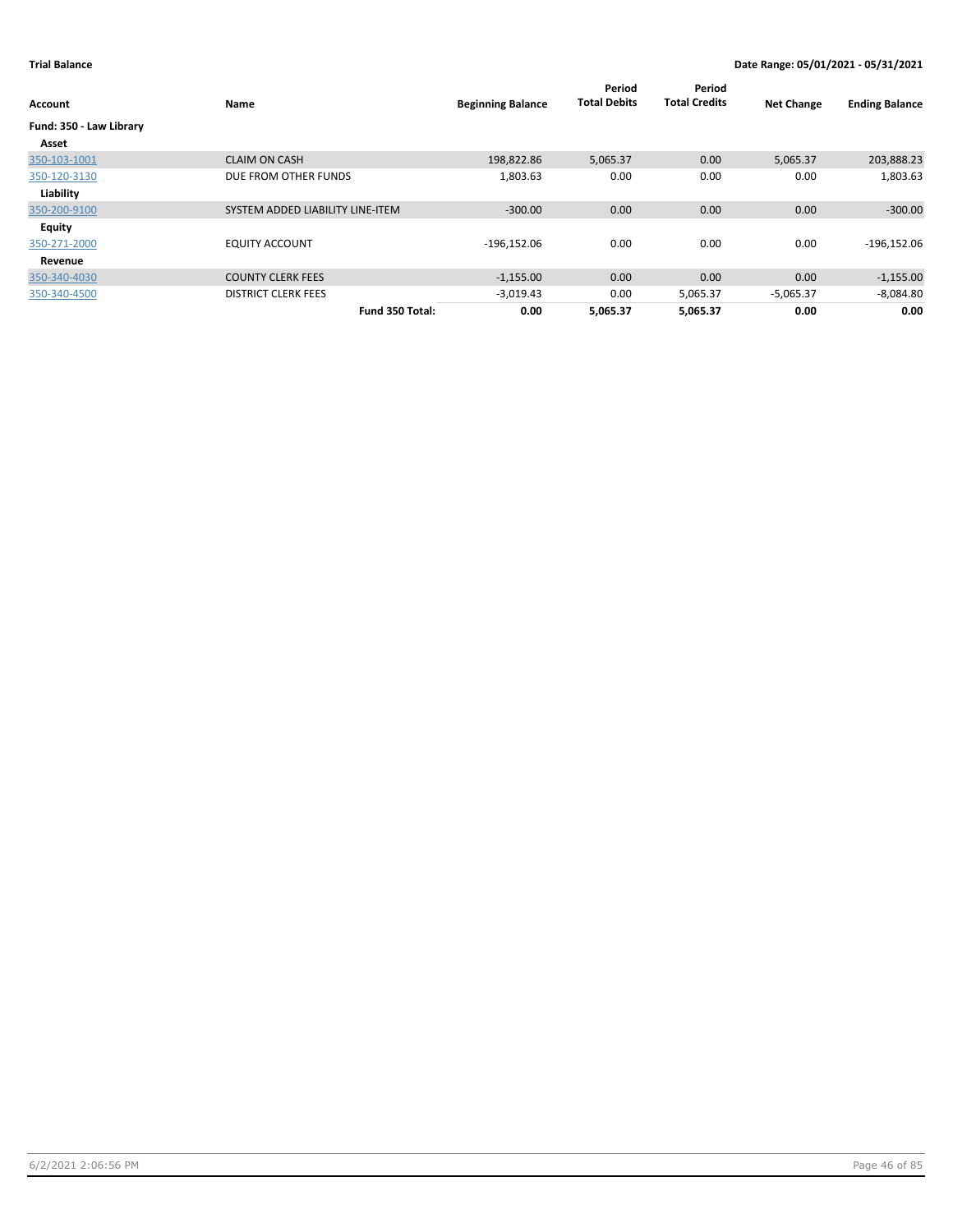| <b>Account</b>        | Name                               | <b>Beginning Balance</b> | Period<br><b>Total Debits</b> | Period<br><b>Total Credits</b> | <b>Net Change</b> | <b>Ending Balance</b> |
|-----------------------|------------------------------------|--------------------------|-------------------------------|--------------------------------|-------------------|-----------------------|
| Fund: 360 - D. A. Fee |                                    |                          |                               |                                |                   |                       |
| Asset                 |                                    |                          |                               |                                |                   |                       |
| 360-100-1001          | PR Claim on Cash                   | $-0.63$                  | 1,276.06                      | 1,276.06                       | 0.00              | $-0.63$               |
| 360-103-1001          | Claim On Cash                      | 0.00                     | 178.00                        | 0.00                           | 178.00            | 178.00                |
| 360-103-1360          | D.A. FEE CASH ACCOUNT              | 10,961.68                | 48.86                         | 200.00                         | $-151.14$         | 10,810.54             |
| 360-103-2360          | D.A. FEE SEIZURE FUND              | 28,555.07                | 2,020.00                      | 1,276.06                       | 743.94            | 29,299.01             |
| Liability             |                                    |                          |                               |                                |                   |                       |
| 360-102-1001          | <b>PR AP Clearing</b>              | 0.00                     | 624.72                        | 624.72                         | 0.00              | 0.00                  |
| 360-200-1500          | <b>ACCURED SALARY PAYABLE</b>      | $-689.96$                | 0.00                          | 0.00                           | 0.00              | $-689.96$             |
| 360-200-1550          | <b>ACCURED FRINGE BENEFITS</b>     | $-232.17$                | 0.00                          | 0.00                           | 0.00              | $-232.17$             |
| 360-200-9000          | Payroll Liability Account          | $-88.62$                 | 624.72                        | 624.72                         | 0.00              | $-88.62$              |
| <b>Equity</b>         |                                    |                          |                               |                                |                   |                       |
| 360-271-2000          | <b>EQUITY ACCOUNT</b>              | $-26,298.61$             | 0.00                          | 0.00                           | 0.00              | $-26,298.61$          |
| Revenue               |                                    |                          |                               |                                |                   |                       |
| 360-340-4750          | <b>DISTRICT ATTORNEY FEES</b>      | $-173.28$                | 0.00                          | 178.00                         | $-178.00$         | $-351.28$             |
| 360-352-2000          | <b>CONTRABAND FORFEITURE</b>       | $-23,471.51$             | 0.00                          | 2,020.00                       | $-2,020.00$       | $-25,491.51$          |
| 360-360-1000          | INTEREST EARNINGS-D.A. FEE         | $-2.15$                  | 0.00                          | 0.00                           | 0.00              | $-2.15$               |
| 360-370-1300          | <b>REFUNDS &amp; MISCELLANEOUS</b> | $-643.62$                | 0.00                          | 48.86                          | $-48.86$          | $-692.48$             |
| <b>Expense</b>        |                                    |                          |                               |                                |                   |                       |
| 360-475-4900          | <b>MISCELLANEOUS</b>               | 1,519.20                 | 200.00                        | 0.00                           | 200.00            | 1,719.20              |
| 360-477-1012          | <b>SALARY SUPPLEMENT</b>           | 7,586.56                 | 948.32                        | 0.00                           | 948.32            | 8,534.88              |
| 360-477-2010          | SOCIAL SECURITY TAXES              | 439.55                   | 54.36                         | 0.00                           | 54.36             | 493.91                |
| 360-477-2020          | <b>GROUP HEALTH INSURANCE</b>      | 1,037.42                 | 148.18                        | 0.00                           | 148.18            | 1,185.60              |
| 360-477-2030          | <b>RETIREMENT</b>                  | 894.80                   | 112.48                        | 0.00                           | 112.48            | 1,007.28              |
| 360-477-2040          | <b>WORKERS COMPENSATION</b>        | 3.41                     | 0.00                          | 0.00                           | 0.00              | 3.41                  |
| 360-477-2050          | <b>MEDICARE TAX</b>                | 102.86                   | 12.72                         | 0.00                           | 12.72             | 115.58                |
| 360-477-4900          | <b>MISCELLANEOUS</b>               | 500.00                   | 0.00                          | 0.00                           | 0.00              | 500.00                |
|                       | Fund 360 Total:                    | 0.00                     | 6,248.42                      | 6,248.42                       | 0.00              | 0.00                  |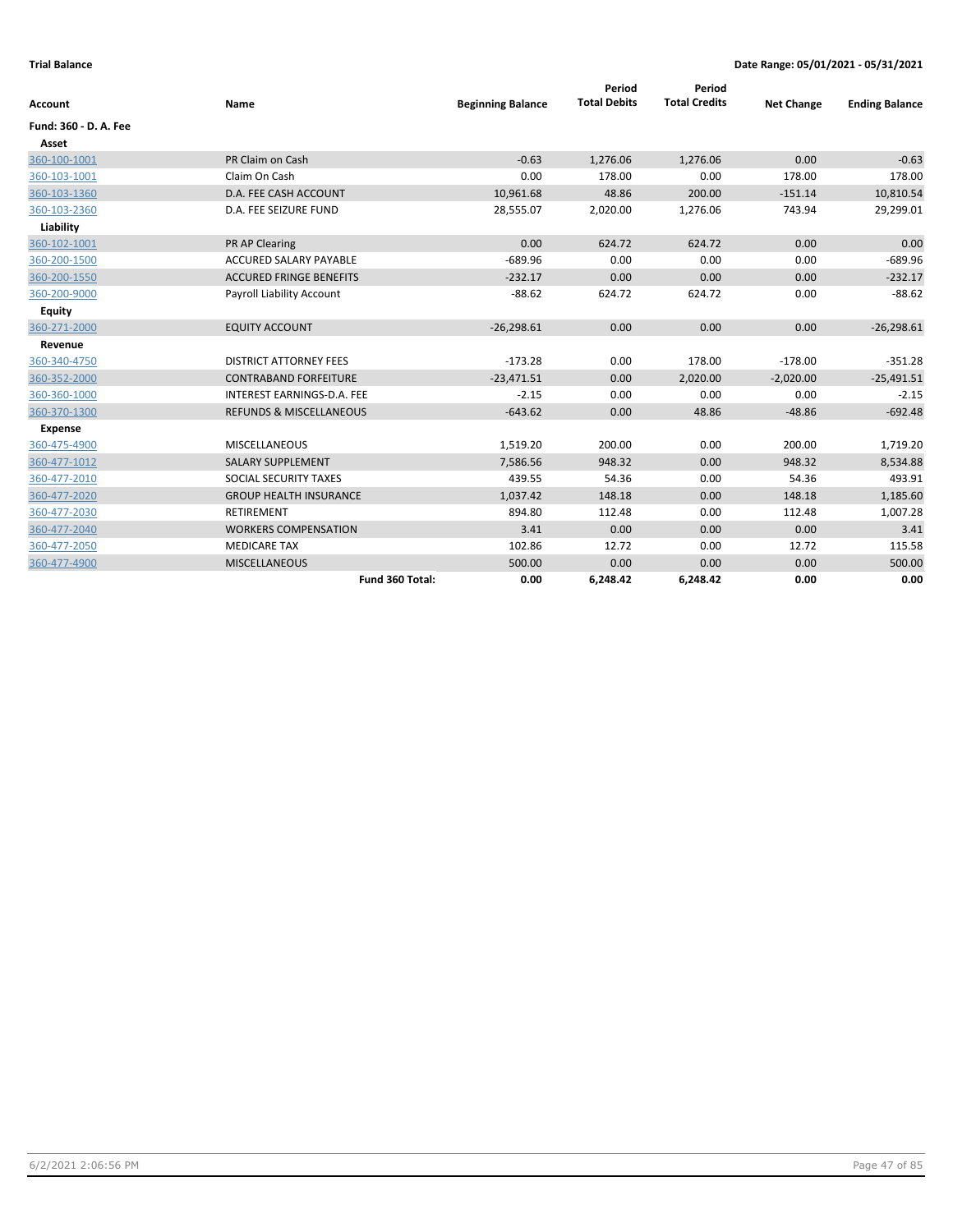| Account                               | Name                           | <b>Beginning Balance</b> | Period<br><b>Total Debits</b> | Period<br><b>Total Credits</b> | <b>Net Change</b> | <b>Ending Balance</b> |
|---------------------------------------|--------------------------------|--------------------------|-------------------------------|--------------------------------|-------------------|-----------------------|
| <b>Fund: 361 - Contraband Seizure</b> |                                |                          |                               |                                |                   |                       |
| Asset                                 |                                |                          |                               |                                |                   |                       |
| 361-103-1370                          | <b>CASH-CONTRABAND SEIZURE</b> | 19,153.90                | 0.00                          | 0.00                           | 0.00              | 19,153.90             |
| Liability                             |                                |                          |                               |                                |                   |                       |
| 361-207-0990                          | <b>HELD IN TRUST</b>           | $-16,701.14$             | 0.00                          | 0.00                           | 0.00              | $-16,701.14$          |
| Equity                                |                                |                          |                               |                                |                   |                       |
| 361-271-2000                          | <b>EQUITY ACCOUNT</b>          | $-2,451.48$              | 0.00                          | 0.00                           | 0.00              | $-2,451.48$           |
| Revenue                               |                                |                          |                               |                                |                   |                       |
| 361-360-1000                          | <b>INTEREST EARNINGS</b>       | $-1.28$                  | 0.00                          | 0.00                           | 0.00              | $-1.28$               |
|                                       | Fund 361 Total:                | 0.00                     | 0.00                          | 0.00                           | 0.00              | 0.00                  |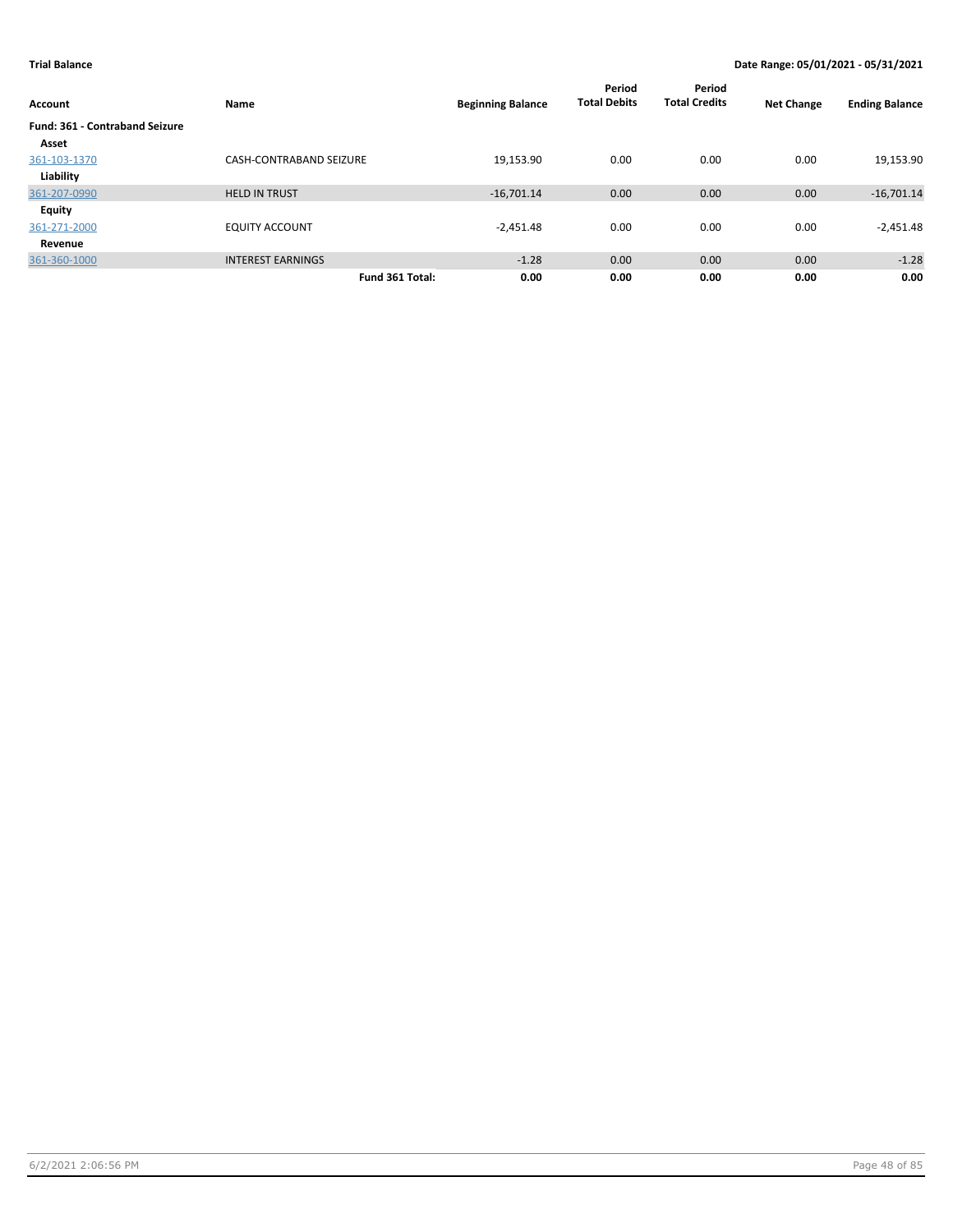| Account                        | Name                            | <b>Beginning Balance</b> | Period<br><b>Total Debits</b> | Period<br><b>Total Credits</b> | <b>Net Change</b> | <b>Ending Balance</b> |
|--------------------------------|---------------------------------|--------------------------|-------------------------------|--------------------------------|-------------------|-----------------------|
| Fund: 362 - Investigator/LEOSE |                                 |                          |                               |                                |                   |                       |
| Asset                          |                                 |                          |                               |                                |                   |                       |
| 362-103-1001                   | <b>CLAIM ON CASH</b>            | 1,327.88                 | 0.00                          | 0.00                           | 0.00              | 1,327.88              |
| Equity                         |                                 |                          |                               |                                |                   |                       |
| 362-271-2000                   | <b>EQUITY ACCOUNT</b>           | $-685.36$                | 0.00                          | 0.00                           | 0.00              | $-685.36$             |
| Revenue                        |                                 |                          |                               |                                |                   |                       |
| 362-330-4750                   | <b>INVESTIGATOR/LEOSE GRANT</b> | $-642.52$                | 0.00                          | 0.00                           | 0.00              | -642.52               |
|                                | Fund 362 Total:                 | 0.00                     | 0.00                          | 0.00                           | 0.00              | 0.00                  |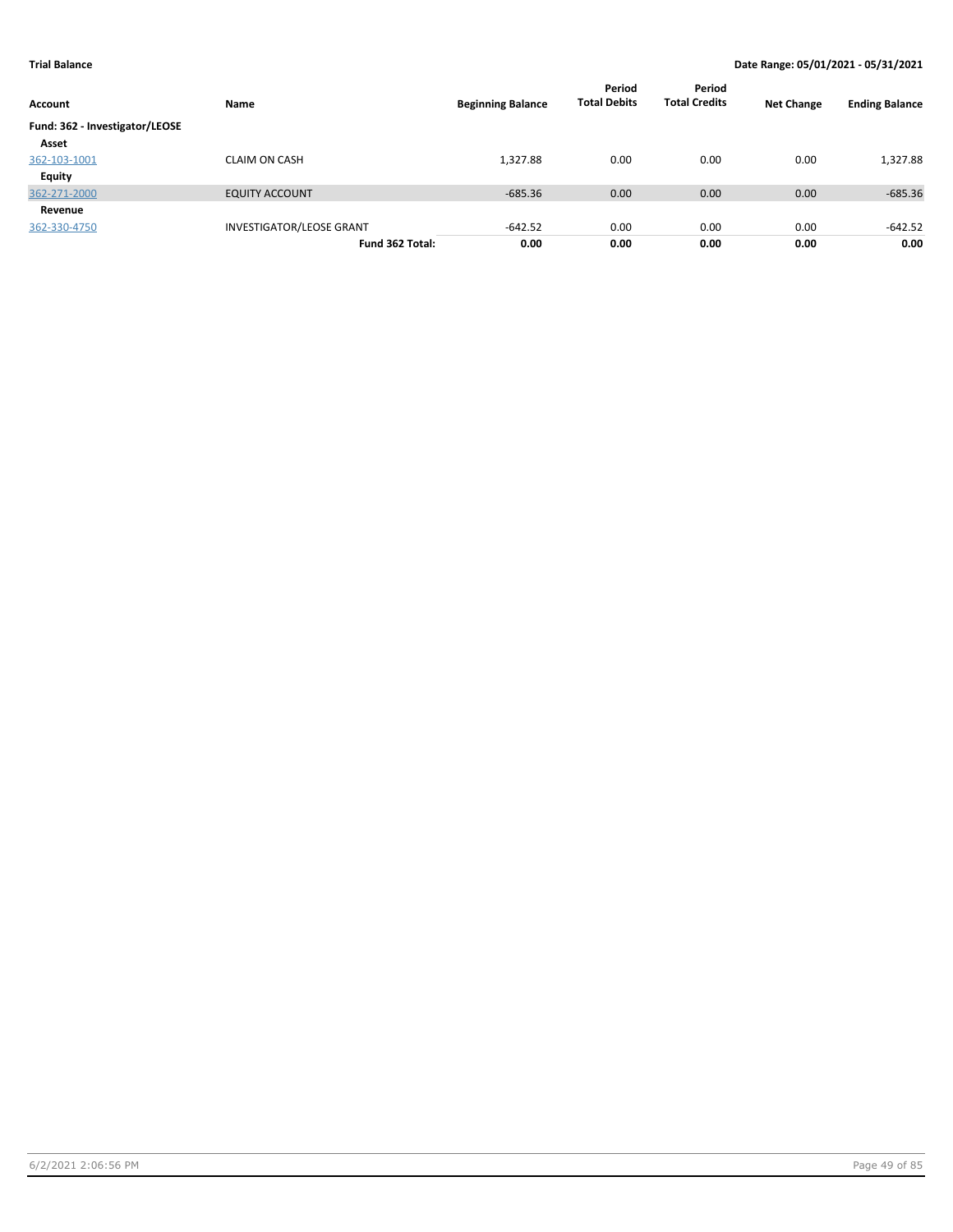| Account                   | Name                         |                 | <b>Beginning Balance</b> | Period<br><b>Total Debits</b> | Period<br><b>Total Credits</b> | <b>Net Change</b> | <b>Ending Balance</b> |
|---------------------------|------------------------------|-----------------|--------------------------|-------------------------------|--------------------------------|-------------------|-----------------------|
| Fund: 380 - IHC Co-Op Gin |                              |                 |                          |                               |                                |                   |                       |
| Asset                     |                              |                 |                          |                               |                                |                   |                       |
| 380-103-1001              | <b>CLAIM ON CASH</b>         |                 | 521.67                   | 0.00                          | 0.00                           | 0.00              | 521.67                |
| 380-103-1750              | <b>IHC CO-OP GIN TEXPOOL</b> |                 | 19,222.73                | 0.00                          | 0.00                           | 0.00              | 19,222.73             |
| <b>Equity</b>             |                              |                 |                          |                               |                                |                   |                       |
| 380-271-2000              | <b>EQUITY ACCOUNT</b>        |                 | $-19,736.23$             | 0.00                          | 0.00                           | 0.00              | $-19,736.23$          |
| Revenue                   |                              |                 |                          |                               |                                |                   |                       |
| 380-360-1000              | <b>INTEREST EARNINGS</b>     |                 | $-8.17$                  | 0.00                          | 0.00                           | 0.00              | $-8.17$               |
|                           |                              | Fund 380 Total: | 0.00                     | 0.00                          | 0.00                           | 0.00              | 0.00                  |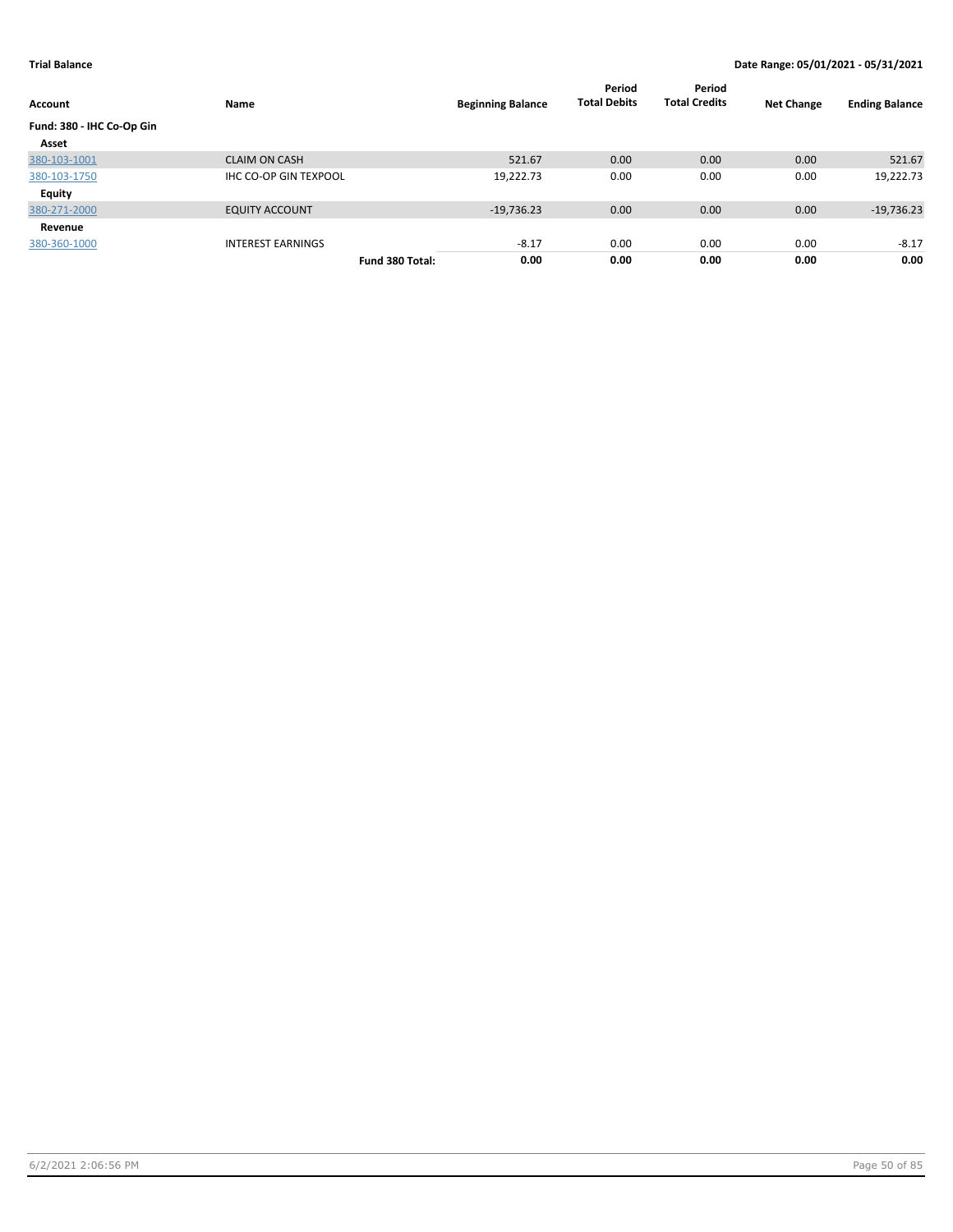| Account                            | Name                            | <b>Beginning Balance</b> | Period<br><b>Total Debits</b> | Period<br><b>Total Credits</b> | <b>Net Change</b> | <b>Ending Balance</b> |
|------------------------------------|---------------------------------|--------------------------|-------------------------------|--------------------------------|-------------------|-----------------------|
| Fund: 381 - IHC Bonnie Ruth Cooper |                                 |                          |                               |                                |                   |                       |
| Asset                              |                                 |                          |                               |                                |                   |                       |
| 381-103-1001                       | <b>CLAIM ON CASH</b>            | 940.17                   | 0.00                          | 5,901.27                       | $-5,901.27$       | $-4,961.10$           |
| 381-103-1750                       | <b>B.R. COOPER-TEXPOOL</b>      | 6,408.09                 | 0.00                          | 0.00                           | 0.00              | 6,408.09              |
| Equity                             |                                 |                          |                               |                                |                   |                       |
| 381-271-2000                       | <b>EQUITY ACCOUNT</b>           | $-7,032.06$              | 0.00                          | 0.00                           | 0.00              | $-7,032.06$           |
| Revenue                            |                                 |                          |                               |                                |                   |                       |
| 381-360-1000                       | <b>INTEREST EARNINGS</b>        | $-2.46$                  | 0.00                          | 0.00                           | 0.00              | $-2.46$               |
| 381-370-1500                       | <b>BONNIE RUTH COOPER TRUST</b> | $-1,186.56$              | 0.00                          | 0.00                           | 0.00              | $-1,186.56$           |
| Expense                            |                                 |                          |                               |                                |                   |                       |
| 381-645-4110                       | PHYSICIAN, NON-EMERGENCY        | 804.93                   | 6.42                          | 0.00                           | 6.42              | 811.35                |
| 381-645-4130                       | HOSPITAL-INPATIENT              | 0.00                     | 3,210.75                      | 0.00                           | 3,210.75          | 3,210.75              |
| 381-645-4140                       | HOSPITAL-OUTPATIENT             | 0.00                     | 2,684.10                      | 0.00                           | 2,684.10          | 2,684.10              |
| 381-645-4150                       | LABORATORY/X-RAY                | 67.89                    | 0.00                          | 0.00                           | 0.00              | 67.89                 |
|                                    | Fund 381 Total:                 | 0.00                     | 5,901.27                      | 5,901.27                       | 0.00              | 0.00                  |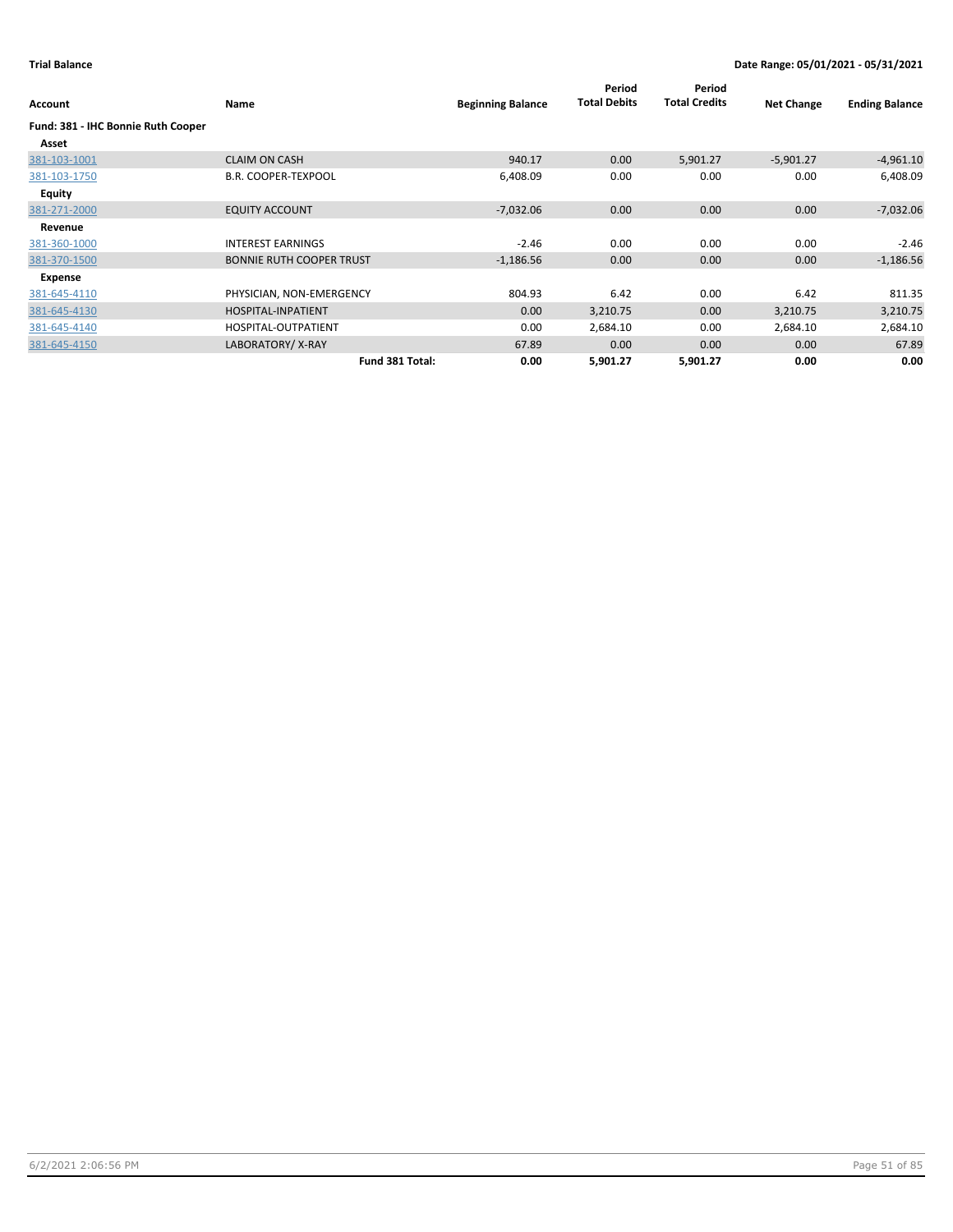| <b>Account</b>          | Name                  |                 | <b>Beginning Balance</b> | Period<br><b>Total Debits</b> | Period<br><b>Total Credits</b> | <b>Net Change</b> | <b>Ending Balance</b> |
|-------------------------|-----------------------|-----------------|--------------------------|-------------------------------|--------------------------------|-------------------|-----------------------|
| <b>Fund: 410 - CERT</b> |                       |                 |                          |                               |                                |                   |                       |
| Asset                   |                       |                 |                          |                               |                                |                   |                       |
| 410-103-1001            | <b>CLAIM ON CASH</b>  |                 | 159.29                   | 0.00                          | 0.00                           | 0.00              | 159.29                |
| <b>Equity</b>           |                       |                 |                          |                               |                                |                   |                       |
| 410-271-2000            | <b>EQUITY ACCOUNT</b> |                 | $-159.29$                | 0.00                          | 0.00                           | 0.00              | $-159.29$             |
|                         |                       | Fund 410 Total: | 0.00                     | 0.00                          | 0.00                           | 0.00              | 0.00                  |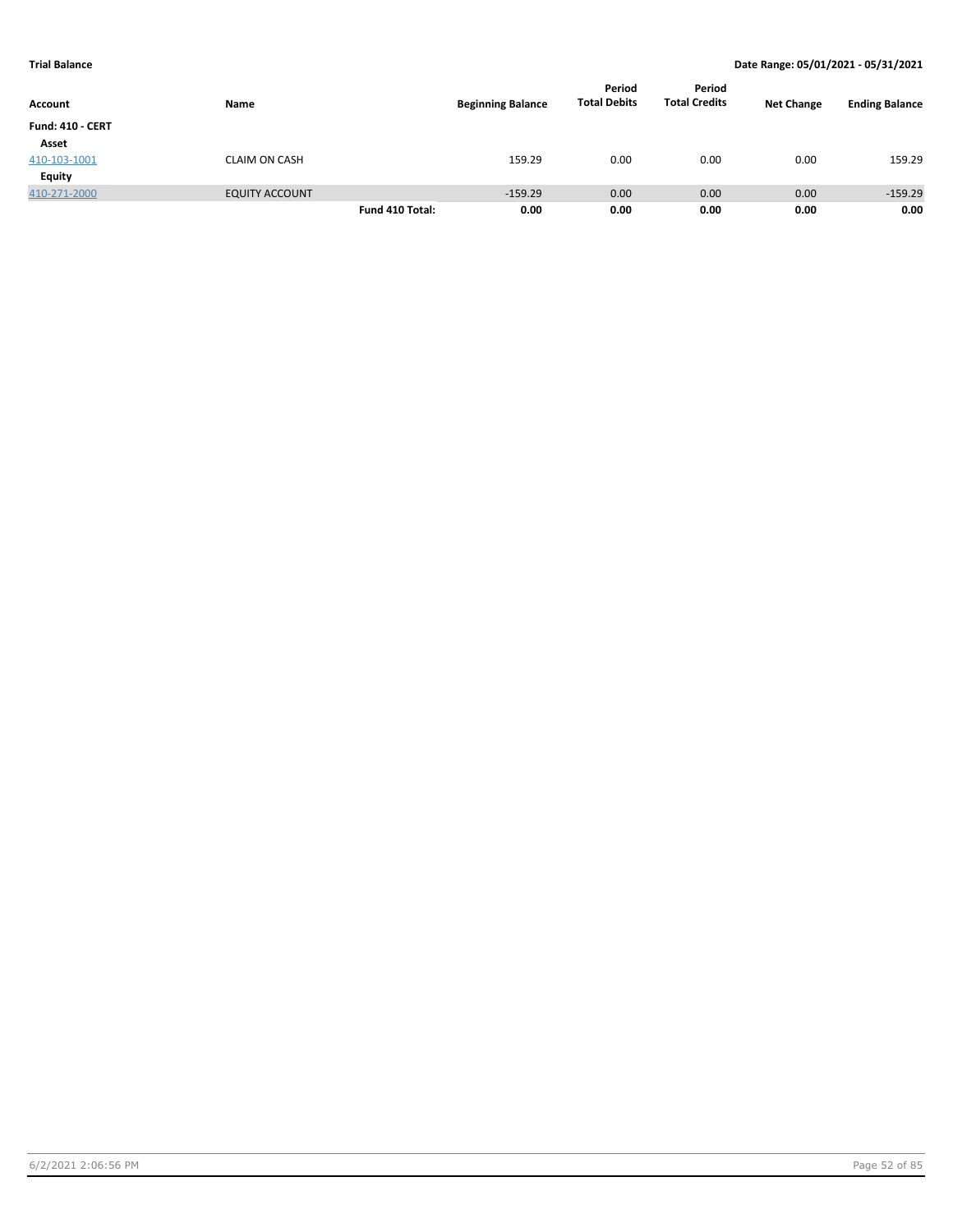| <b>Account</b>                            | Name                             | <b>Beginning Balance</b> | Period<br><b>Total Debits</b> | Period<br><b>Total Credits</b> | <b>Net Change</b> | <b>Ending Balance</b> |
|-------------------------------------------|----------------------------------|--------------------------|-------------------------------|--------------------------------|-------------------|-----------------------|
| Fund: 412 - Safe Room Reimbursement Prog. |                                  |                          |                               |                                |                   |                       |
| Asset                                     |                                  |                          |                               |                                |                   |                       |
| 412-103-1001                              | <b>CLAIM ON CASH</b>             | 793.62                   | 0.00                          | 0.00                           | 0.00              | 793.62                |
| Liability                                 |                                  |                          |                               |                                |                   |                       |
| 412-200-9100                              | SYSTEM ADDED LIABILITY LINE-ITEM | 774.92                   | 0.00                          | 0.00                           | 0.00              | 774.92                |
| <b>Equity</b>                             |                                  |                          |                               |                                |                   |                       |
| 412-271-2000                              | <b>EQUITY ACCOUNT</b>            | $-9,856.62$              | 0.00                          | 0.00                           | 0.00              | $-9,856.62$           |
| Expense                                   |                                  |                          |                               |                                |                   |                       |
| 412-408-4540                              | <b>R&amp;M AUTO</b>              | 7,833.60                 | 0.00                          | 0.00                           | 0.00              | 7,833.60              |
| 412-418-3100                              | <b>SUPPLIES</b>                  | 454.48                   | 0.00                          | 0.00                           | 0.00              | 454.48                |
|                                           | Fund 412 Total:                  | 0.00                     | 0.00                          | 0.00                           | 0.00              | 0.00                  |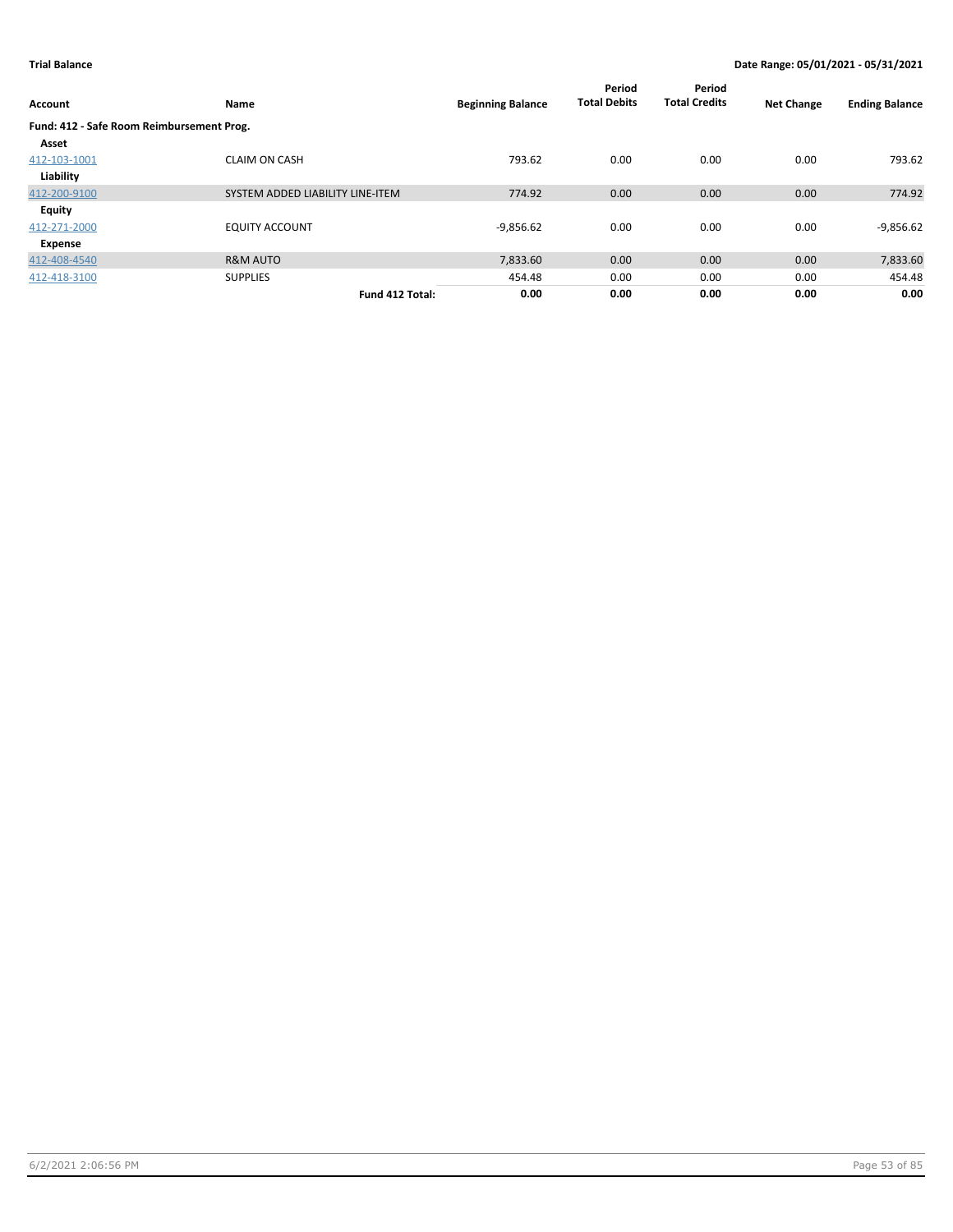| <b>Account</b>                                  | Name                             | <b>Beginning Balance</b> | Period<br><b>Total Debits</b> | Period<br><b>Total Credits</b> | <b>Net Change</b> | <b>Ending Balance</b> |
|-------------------------------------------------|----------------------------------|--------------------------|-------------------------------|--------------------------------|-------------------|-----------------------|
| <b>Fund: 413 - CARES ACT-CORONAVIRUS RELIEF</b> |                                  |                          |                               |                                |                   |                       |
| Asset                                           |                                  |                          |                               |                                |                   |                       |
| 413-103-1001                                    | <b>CLAIM ON CASH</b>             | 70,458.16                | 751,476.00                    | 474.04                         | 751,001.96        | 821,460.12            |
| Liability                                       |                                  |                          |                               |                                |                   |                       |
| 413-102-1000                                    | A/P CLEARING                     | 0.00                     | 474.04                        | 474.04                         | 0.00              | 0.00                  |
| 413-200-9000                                    | <b>Payroll Liability Account</b> | $-75.16$                 | 0.00                          | 0.00                           | 0.00              | $-75.16$              |
| <b>Equity</b>                                   |                                  |                          |                               |                                |                   |                       |
| 413-271-2000                                    | <b>EQUITY ACCOUNT</b>            | $-177,488.98$            | 0.00                          | 0.00                           | 0.00              | $-177,488.98$         |
| Revenue                                         |                                  |                          |                               |                                |                   |                       |
| 413-330-4770                                    | <b>CORONAVIRUS RELIEF FUND</b>   | 0.00                     | 0.00                          | 751,476.00                     | $-751,476.00$     | $-751,476.00$         |
| <b>Expense</b>                                  |                                  |                          |                               |                                |                   |                       |
| 413-413-2251                                    | <b>JANITOR TRAVEL</b>            | 52.73                    | 0.00                          | 0.00                           | 0.00              | 52.73                 |
| 413-413-3100                                    | <b>OFFICE SUPPLIES</b>           | 497.60                   | 0.00                          | 0.00                           | 0.00              | 497.60                |
| 413-413-3110                                    | <b>POSTAGE</b>                   | 569.50                   | 0.00                          | 0.00                           | 0.00              | 569.50                |
| 413-413-3970                                    | <b>SANITIZING SUPPLIES</b>       | 20,023.45                | 0.00                          | 0.00                           | 0.00              | 20,023.45             |
| 413-413-3980                                    | PERSONAL PROTECTIVE EQUIPMENT    | 7,675.67                 | 0.00                          | 0.00                           | 0.00              | 7,675.67              |
| 413-413-3981                                    | <b>PUBLIC HEALTH EXPENSES</b>    | 10,024.95                | 0.00                          | 0.00                           | 0.00              | 10,024.95             |
| 413-413-3990                                    | OFFICE PROTECTION                | 21,441.86                | 0.00                          | 0.00                           | 0.00              | 21,441.86             |
| 413-413-4420                                    | OTHER PROFESSIONAL SERVICES      | 2,563.70                 | 40.44                         | 0.00                           | 40.44             | 2,604.14              |
| 413-413-5720                                    | <b>OFFICE EQUIPMENT</b>          | 24,097.89                | 0.00                          | 0.00                           | 0.00              | 24,097.89             |
| 413-413-5740                                    | <b>TECHNOLOGY</b>                | 0.00                     | 433.60                        | 0.00                           | 433.60            | 433.60                |
| 413-417-1070                                    | SALARY PART-TIME TEMP            | 18,726.00                | 0.00                          | 0.00                           | 0.00              | 18,726.00             |
| 413-417-2010                                    | SOCIAL SECURITY TAXES            | 1,161.06                 | 0.00                          | 0.00                           | 0.00              | 1,161.06              |
| 413-417-2050                                    | <b>MEDICARE TAX</b>              | 271.57                   | 0.00                          | 0.00                           | 0.00              | 271.57                |
|                                                 | Fund 413 Total:                  | 0.00                     | 752,424.08                    | 752,424.08                     | 0.00              | 0.00                  |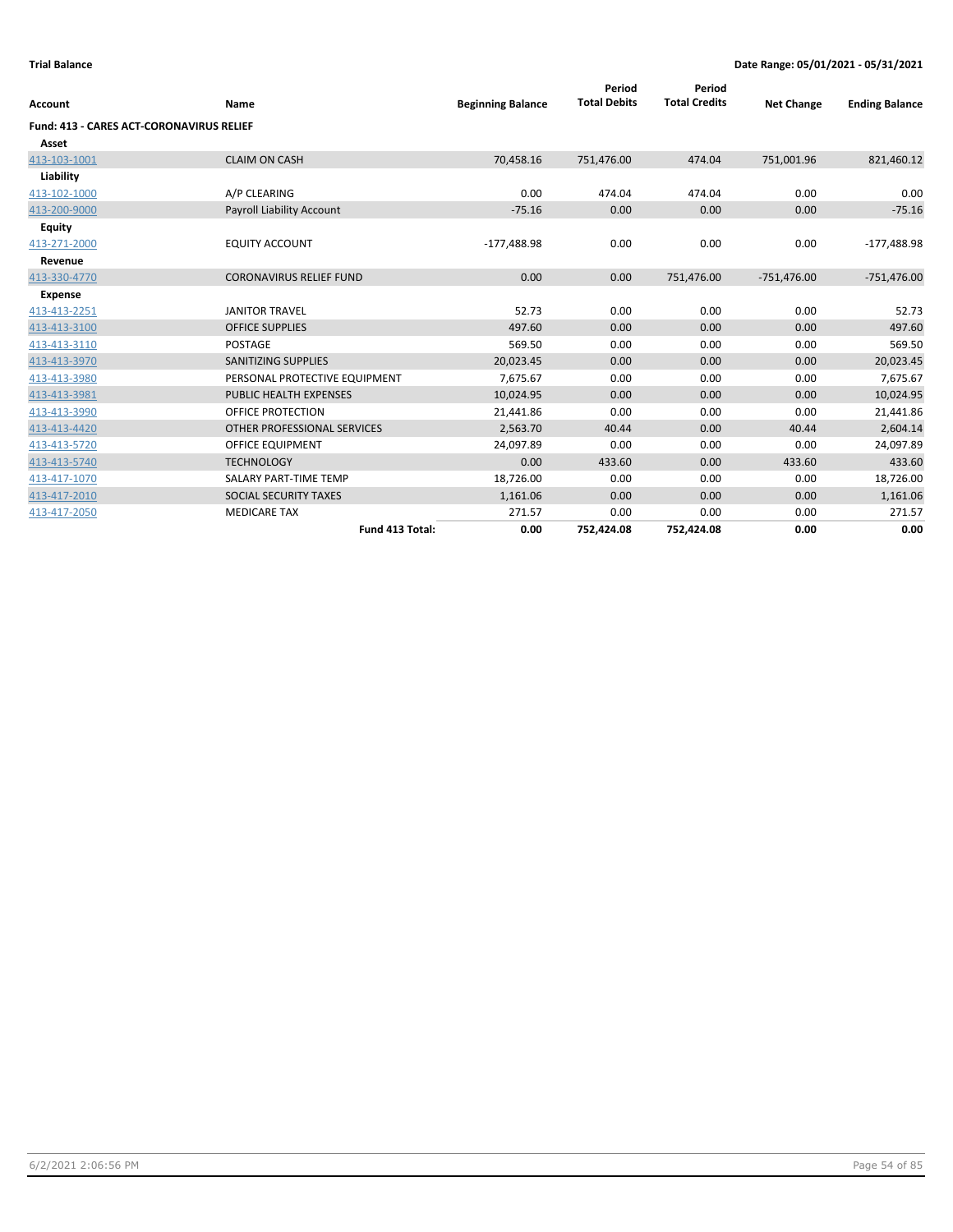| Account                        | Name                          | <b>Beginning Balance</b> | Period<br><b>Total Debits</b> | Period<br><b>Total Credits</b> | <b>Net Change</b> | <b>Ending Balance</b> |
|--------------------------------|-------------------------------|--------------------------|-------------------------------|--------------------------------|-------------------|-----------------------|
| Fund: 414 - OOG COVID #4145401 |                               |                          |                               |                                |                   |                       |
| Asset                          |                               |                          |                               |                                |                   |                       |
| 414-103-1001                   | <b>CLAIM ON CASH</b>          | 3,421.50                 | 0.00                          | 16,811.58                      | $-16,811.58$      | $-13,390.08$          |
| Liability                      |                               |                          |                               |                                |                   |                       |
| 414-102-1000                   | <b>ACCOUNTS PAYABLE</b>       | 0.00                     | 16,811.58                     | 16,811.58                      | 0.00              | 0.00                  |
| Revenue                        |                               |                          |                               |                                |                   |                       |
| 414-330-4772                   | <b>OOG CORONAVIRUS GRANT</b>  | $-33,139.40$             | 0.00                          | 0.00                           | 0.00              | $-33,139.40$          |
| Expense                        |                               |                          |                               |                                |                   |                       |
| 414-416-3970                   | SANITIZING SUPPLIES           | 689.03                   | 0.00                          | 0.00                           | 0.00              | 689.03                |
| 414-416-3980                   | PERSONAL PROTECTIVE EQUIPMENT | 1,046.10                 | 3,035.36                      | 0.00                           | 3,035.36          | 4,081.46              |
| 414-416-3990                   | OFFICE PROTECTION             | 1,200.00                 | 0.00                          | 0.00                           | 0.00              | 1,200.00              |
| 414-416-4530                   | <b>COMPUTER SOFTWARE</b>      | 1,206.81                 | 69.34                         | 0.00                           | 69.34             | 1,276.15              |
| 414-416-5740                   | <b>TECHNOLOGY</b>             | 25,575.96                | 13,706.88                     | 0.00                           | 13,706.88         | 39,282.84             |
|                                | Fund 414 Total:               | 0.00                     | 33,623.16                     | 33,623.16                      | 0.00              | 0.00                  |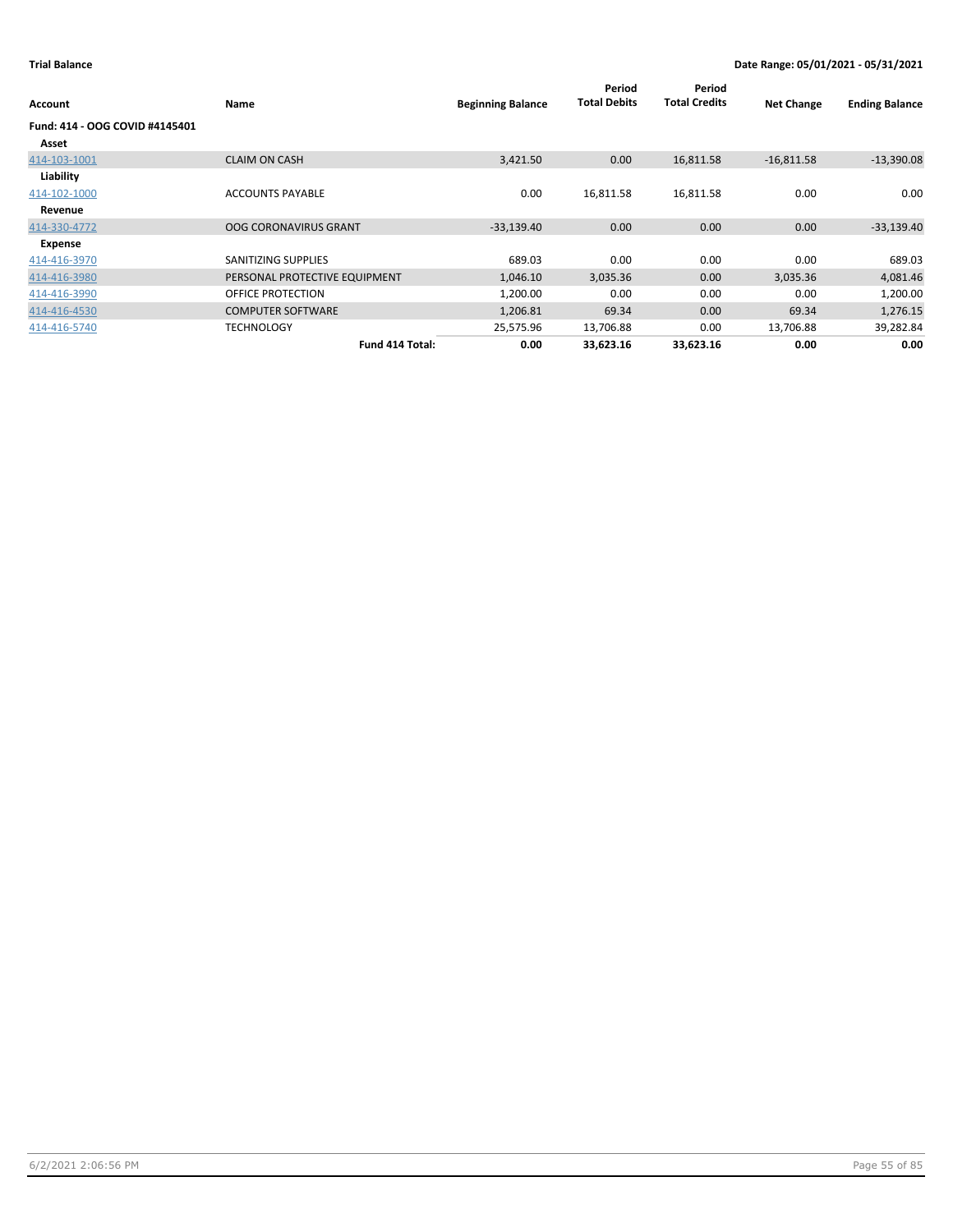|                                             |                      |                 |                          | Period              | Period               |                   |                       |
|---------------------------------------------|----------------------|-----------------|--------------------------|---------------------|----------------------|-------------------|-----------------------|
| Account                                     | Name                 |                 | <b>Beginning Balance</b> | <b>Total Debits</b> | <b>Total Credits</b> | <b>Net Change</b> | <b>Ending Balance</b> |
| Fund: 415 - American Recovery Program Grant |                      |                 |                          |                     |                      |                   |                       |
| Asset                                       |                      |                 |                          |                     |                      |                   |                       |
| 415-103-1001                                | <b>CLAIM ON CASH</b> |                 | 0.00                     | 3,449,089.00        | 3,449,089.00         | 0.00              | 0.00                  |
| 415-103-1591                                | <b>CDARS DEPOSIT</b> |                 | 0.00                     | 3,449,089.00        | 0.00                 | 3,449,089.00      | 3,449,089.00          |
| Revenue                                     |                      |                 |                          |                     |                      |                   |                       |
| 415-330-4775                                | <b>ARP Grant</b>     |                 | 0.00                     | 0.00                | 3,449,089.00         | $-3,449,089.00$   | $-3,449,089.00$       |
|                                             |                      | Fund 415 Total: | 0.00                     | 6,898,178.00        | 6,898,178.00         | 0.00              | 0.00                  |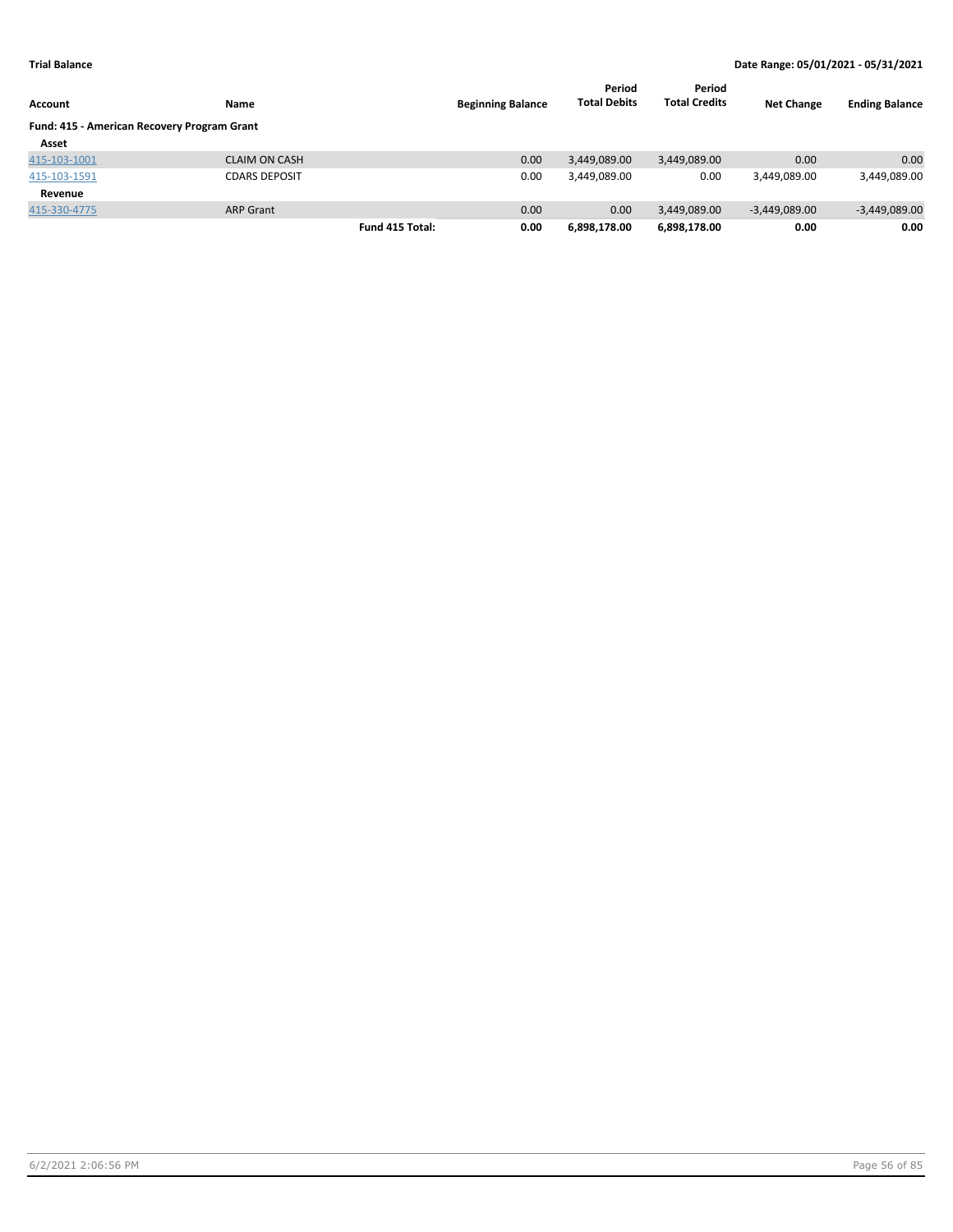| Account                        | Name                                   | <b>Beginning Balance</b> | Period<br><b>Total Debits</b> | Period<br><b>Total Credits</b> | <b>Net Change</b> | <b>Ending Balance</b> |
|--------------------------------|----------------------------------------|--------------------------|-------------------------------|--------------------------------|-------------------|-----------------------|
| Fund: 560 - Sheriff Forfeiture |                                        |                          |                               |                                |                   |                       |
| Asset                          |                                        |                          |                               |                                |                   |                       |
| 560-103-1560                   | CASH-F.C. SHERIFF FORFEITURE           | 54,545.98                | 4,040.00                      | 3,074.94                       | 965.06            | 55,511.04             |
| 560-103-1590                   | <b>CASH-FEDERAL FORFEITURE</b>         | 12,964.86                | 0.00                          | 0.00                           | 0.00              | 12,964.86             |
| <b>Equity</b>                  |                                        |                          |                               |                                |                   |                       |
| 560-271-2000                   | <b>EQUITY ACCOUNT</b>                  | $-76,327.56$             | 0.00                          | 0.00                           | 0.00              | $-76,327.56$          |
| Revenue                        |                                        |                          |                               |                                |                   |                       |
| 560-352-2000                   | <b>CONTRABAND FORFEITURE</b>           | $-63,756.58$             | 0.00                          | 4,040.00                       | $-4,040.00$       | $-67,796.58$          |
| 560-355-5600                   | FEDERAL FORFEITURE FUNDS               | $-1,586.65$              | 0.00                          | 0.00                           | 0.00              | $-1,586.65$           |
| 560-360-1000                   | <b>INTEREST EARNINGS-SO FORFEITURE</b> | $-3.99$                  | 0.00                          | 0.00                           | 0.00              | $-3.99$               |
| <b>Expense</b>                 |                                        |                          |                               |                                |                   |                       |
| 560-560-1501                   | <b>SIGN ON BONUS</b>                   | 0.00                     | 1,000.00                      | 0.00                           | 1,000.00          | 1,000.00              |
| 560-560-4200                   | <b>CELL PHONE</b>                      | 480.23                   | 30.26                         | 0.00                           | 30.26             | 510.49                |
| 560-560-4420                   | PROFESSIONAL SERVICES                  | 750.00                   | 0.00                          | 0.00                           | 0.00              | 750.00                |
| 560-560-4541                   | <b>AUTOMOBILE ACCESSORIES</b>          | 0.00                     | 2,044.68                      | 0.00                           | 2,044.68          | 2,044.68              |
| 560-560-4900                   | <b>MISCELLANEOUS</b>                   | 181.00                   | 0.00                          | 0.00                           | 0.00              | 181.00                |
| 560-560-4950                   | NARCOTICS AND/OR OTHER INVESTIGAT      | 2,000.00                 | 0.00                          | 0.00                           | 0.00              | 2,000.00              |
| 560-560-4951                   | CONTRABAND FORFEITURE DISBURSEM        | 8,246.67                 | 0.00                          | 0.00                           | 0.00              | 8,246.67              |
| 560-560-5740                   | <b>TECHNOLOGY</b>                      | 11,820.59                | 0.00                          | 0.00                           | 0.00              | 11,820.59             |
| 560-560-5790                   | <b>WEAPONS</b>                         | 1,775.00                 | 0.00                          | 0.00                           | 0.00              | 1,775.00              |
| 560-560-5800                   | <b>INVESTIGATIVE EQUIPMENT</b>         | 5,888.00                 | 0.00                          | 0.00                           | 0.00              | 5,888.00              |
| 560-561-3200                   | <b>WEAPON SUPPLIES</b>                 | 2,385.00                 | 0.00                          | 0.00                           | 0.00              | 2,385.00              |
| 560-561-5730                   | TELEPHONE/RADIO EQUIPMENT              | 4,202.93                 | 0.00                          | 0.00                           | 0.00              | 4,202.93              |
| 560-561-5740                   | <b>TECHNOLOGY</b>                      | 2,056.52                 | 0.00                          | 0.00                           | 0.00              | 2,056.52              |
| 560-561-5750                   | <b>AUTOMOBILES</b>                     | 9,170.00                 | 0.00                          | 0.00                           | 0.00              | 9,170.00              |
| 560-561-5790                   | <b>WEAPONS</b>                         | 25,208.00                | 0.00                          | 0.00                           | 0.00              | 25,208.00             |
|                                | Fund 560 Total:                        | 0.00                     | 7,114.94                      | 7,114.94                       | 0.00              | 0.00                  |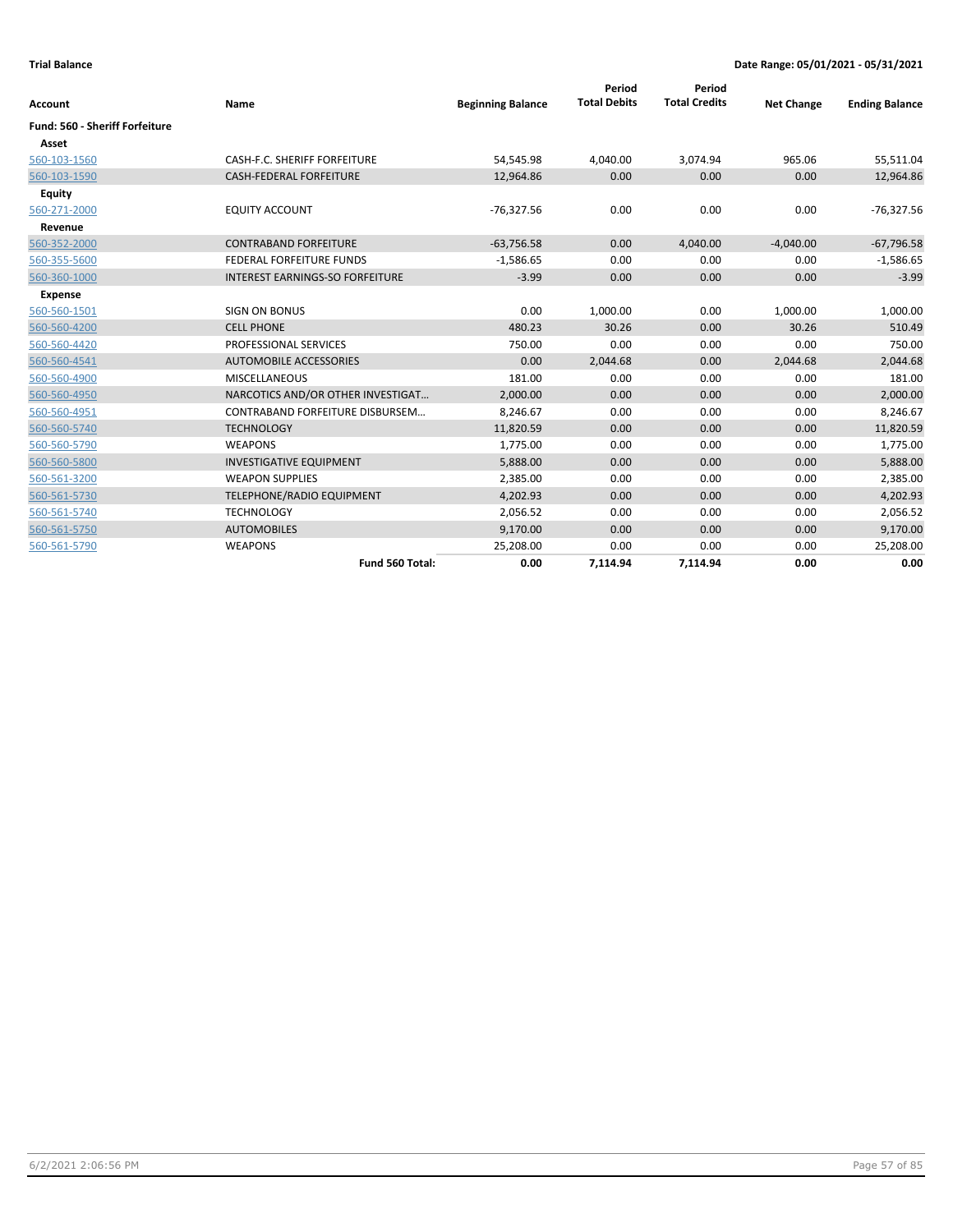| Account                                                | Name                           | <b>Beginning Balance</b> | Period<br><b>Total Debits</b> | Period<br><b>Total Credits</b> | <b>Net Change</b> | <b>Ending Balance</b> |
|--------------------------------------------------------|--------------------------------|--------------------------|-------------------------------|--------------------------------|-------------------|-----------------------|
| Fund: 561 - Law Enforcement Education Sheriff's Office |                                |                          |                               |                                |                   |                       |
| Asset                                                  |                                |                          |                               |                                |                   |                       |
| 561-103-1550                                           | F.C. LAW ENFORCEMENT EDUCATION | 1,484.64                 | 0.00                          | 500.00                         | $-500.00$         | 984.64                |
| Equity                                                 |                                |                          |                               |                                |                   |                       |
| 561-271-2000                                           | <b>EQUITY ACCOUNT</b>          | $-0.09$                  | 0.00                          | 0.00                           | 0.00              | $-0.09$               |
| Revenue                                                |                                |                          |                               |                                |                   |                       |
| 561-360-1000                                           | <b>INTEREST EARNINGS</b>       | $-0.04$                  | 0.00                          | 0.00                           | 0.00              | $-0.04$               |
| 561-370-1600                                           | PEACE OFFICE ALLOCATION        | $-1,972.51$              | 0.00                          | 0.00                           | 0.00              | $-1,972.51$           |
| Expense                                                |                                |                          |                               |                                |                   |                       |
| 561-560-4270                                           | OUT OF COUNTY TRAVEL/TRAINING  | 488.00                   | 500.00                        | 0.00                           | 500.00            | 988.00                |
|                                                        | Fund 561 Total:                | 0.00                     | 500.00                        | 500.00                         | 0.00              | 0.00                  |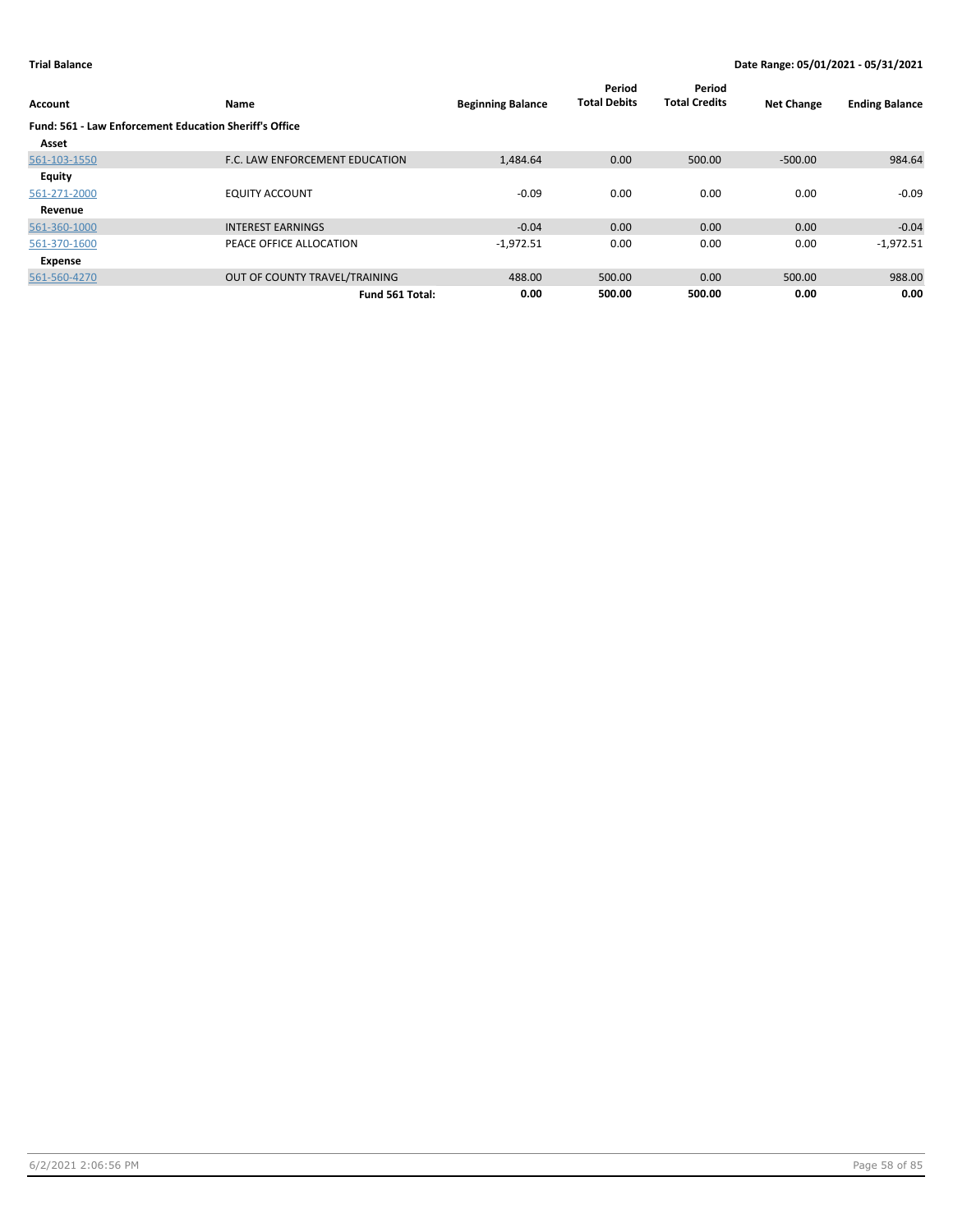| Account                                    | Name                             | <b>Beginning Balance</b> | Period<br><b>Total Debits</b> | Period<br><b>Total Credits</b> | <b>Net Change</b> | <b>Ending Balance</b> |
|--------------------------------------------|----------------------------------|--------------------------|-------------------------------|--------------------------------|-------------------|-----------------------|
| Fund: 562 - Bois D'Arc Lake Reservoir (SO) |                                  |                          |                               |                                |                   |                       |
| Asset                                      |                                  |                          |                               |                                |                   |                       |
| 562-100-1001                               | PR Claim on Cash                 | 0.00                     | 9,197.38                      | 9,197.38                       | 0.00              | 0.00                  |
| 562-103-1001                               | <b>CLAIM ON CASH</b>             | 344,779.47               | 0.00                          | 9,197.38                       | $-9,197.38$       | 335,582.09            |
| Liability                                  |                                  |                          |                               |                                |                   |                       |
| 562-102-1001                               | PR AP Clearing                   | 0.00                     | 4,633.20                      | 4,633.20                       | 0.00              | 0.00                  |
| 562-200-1500                               | <b>ACCRUED SALARY PAYABLE</b>    | $-3,264.36$              | 0.00                          | 0.00                           | 0.00              | $-3,264.36$           |
| 562-200-1550                               | <b>ACCRUED FRINGE BENEFITS</b>   | $-1,702.08$              | 0.00                          | 0.00                           | 0.00              | $-1,702.08$           |
| 562-200-9000                               | Payroll Liability Account        | $-553.50$                | 4,633.20                      | 4,633.20                       | 0.00              | $-553.50$             |
| 562-200-9100                               | SYSTEM ADDED LIABILITY LINE-ITEM | 50,527.35                | 0.00                          | 0.00                           | 0.00              | 50,527.35             |
| <b>Equity</b>                              |                                  |                          |                               |                                |                   |                       |
| 562-271-2000                               | <b>EQUITY ACCOUNT</b>            | $-30,966.54$             | 0.00                          | 0.00                           | 0.00              | $-30,966.54$          |
| Revenue                                    |                                  |                          |                               |                                |                   |                       |
| 562-319-1840                               | PERSONNEL INCOME YEAR 2          | $-121,500.00$            | 0.00                          | 0.00                           | 0.00              | $-121,500.00$         |
| 562-319-1860                               | VEHICLE OR SPEC EQUIP INC YEAR 2 | $-276,000.00$            | 0.00                          | 0.00                           | 0.00              | $-276,000.00$         |
| 562-370-1840                               | <b>LOCAL FUNDING</b>             | $-36,287.76$             | 0.00                          | 0.00                           | 0.00              | $-36,287.76$          |
| <b>Expense</b>                             |                                  |                          |                               |                                |                   |                       |
| 562-560-1040                               | <b>SALARIES DEPUTIES</b>         | 48,845.29                | 6,067.78                      | 0.00                           | 6,067.78          | 54,913.07             |
| 562-560-2010                               | SOCIAL SECURITY TAXES            | 1,855.57                 | 361.88                        | 0.00                           | 361.88            | 2,217.45              |
| 562-560-2020                               | <b>GROUP HEALTH INSURANCE</b>    | 15,987.44                | 1,963.46                      | 0.00                           | 1,963.46          | 17,950.90             |
| 562-560-2030                               | <b>RETIREMENT</b>                | 5,777.94                 | 719.62                        | 0.00                           | 719.62            | 6,497.56              |
| 562-560-2040                               | <b>WORKERS COMPENSATION</b>      | 639.09                   | 0.00                          | 0.00                           | 0.00              | 639.09                |
| 562-560-2050                               | <b>MEDICARE TAX</b>              | 1,862.09                 | 84.64                         | 0.00                           | 84.64             | 1,946.73              |
|                                            | Fund 562 Total:                  | 0.00                     | 27,661.16                     | 27,661.16                      | 0.00              | 0.00                  |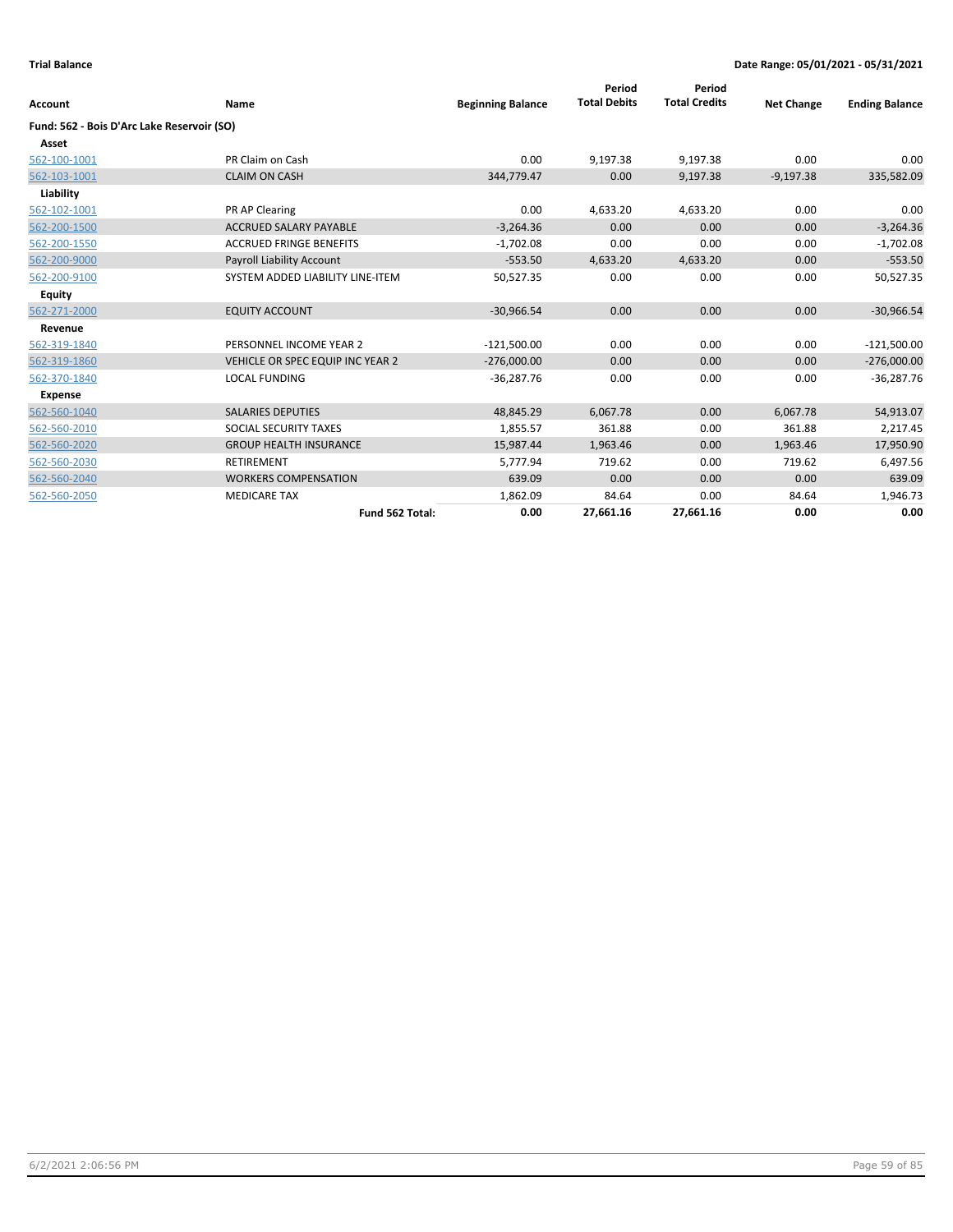| Account                                 | Name                  |                 | <b>Beginning Balance</b> | Period<br><b>Total Debits</b> | Period<br><b>Total Credits</b> | <b>Net Change</b> | <b>Ending Balance</b> |
|-----------------------------------------|-----------------------|-----------------|--------------------------|-------------------------------|--------------------------------|-------------------|-----------------------|
| Fund: 563 - Sheriff's Office Technology |                       |                 |                          |                               |                                |                   |                       |
| Asset                                   |                       |                 |                          |                               |                                |                   |                       |
| 563-103-1001                            | <b>CLAIM ON CASH</b>  |                 | 2,351.32                 | 0.00                          | 0.00                           | 0.00              | 2,351.32              |
| Equity                                  |                       |                 |                          |                               |                                |                   |                       |
| 563-271-2000                            | <b>EQUITY ACCOUNT</b> |                 | $-2,351.32$              | 0.00                          | 0.00                           | 0.00              | $-2,351.32$           |
|                                         |                       | Fund 563 Total: | 0.00                     | 0.00                          | 0.00                           | 0.00              | 0.00                  |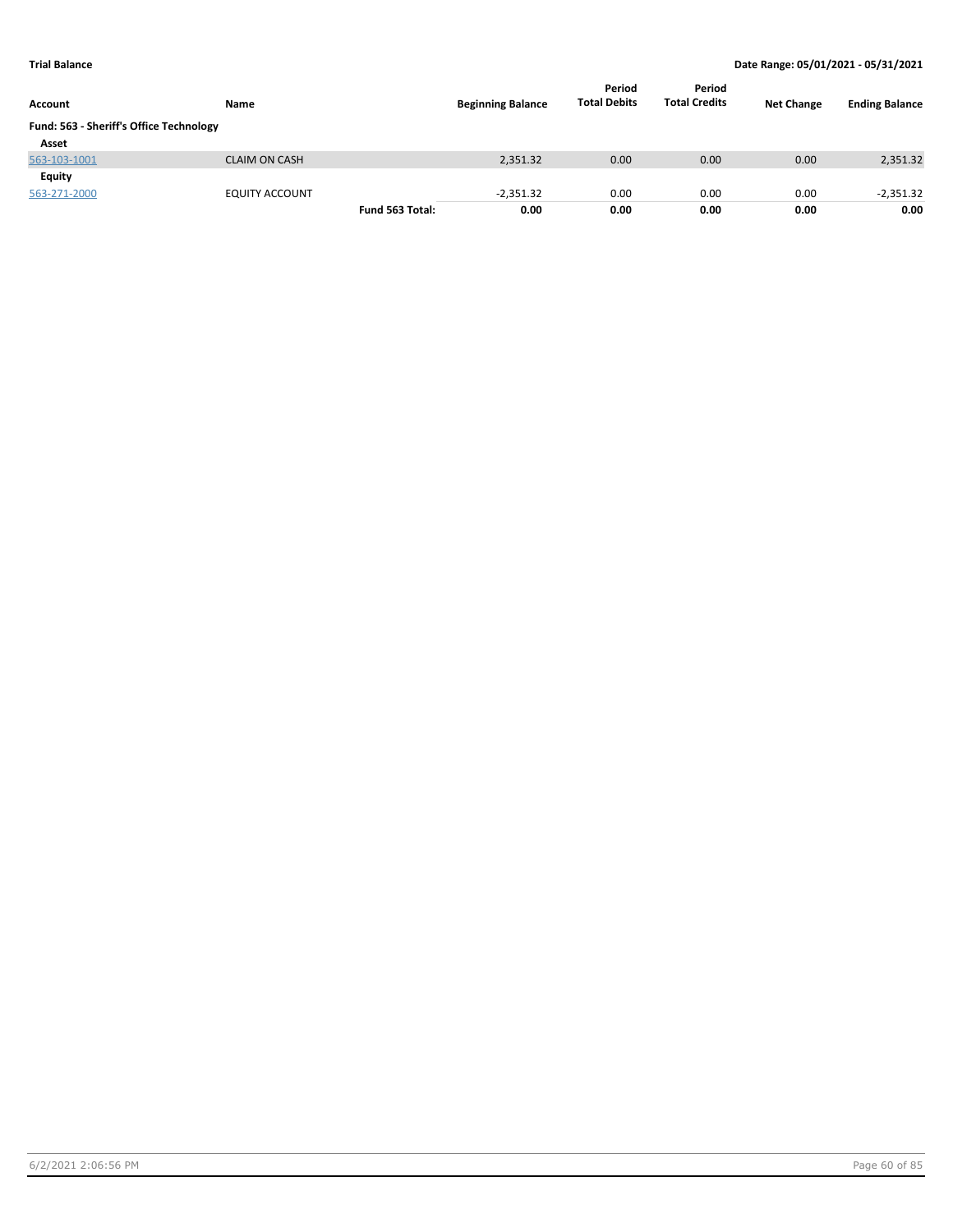| Account                                | Name                             | <b>Beginning Balance</b> | Period<br><b>Total Debits</b> | Period<br><b>Total Credits</b> | <b>Net Change</b> | <b>Ending Balance</b> |
|----------------------------------------|----------------------------------|--------------------------|-------------------------------|--------------------------------|-------------------|-----------------------|
| Fund: 590 - Specialty Court/Drug Court |                                  |                          |                               |                                |                   |                       |
| Asset                                  |                                  |                          |                               |                                |                   |                       |
| 590-103-1001                           | <b>CLAIM ON CASH</b>             | 28,240.25                | 961.63                        | 0.00                           | 961.63            | 29,201.88             |
| 590-120-3130                           | DUE FROM OTHER FUNDS             | 262.92                   | 0.00                          | 0.00                           | 0.00              | 262.92                |
| Liability                              |                                  |                          |                               |                                |                   |                       |
| 590-200-9100                           | SYSTEM ADDED LIABILITY LINE-ITEM | 1,277.50                 | 0.00                          | 0.00                           | 0.00              | 1,277.50              |
| <b>Equity</b>                          |                                  |                          |                               |                                |                   |                       |
| 590-271-2000                           | <b>EQUITY ACCOUNT</b>            | $-30,460.29$             | 0.00                          | 0.00                           | 0.00              | $-30,460.29$          |
| Revenue                                |                                  |                          |                               |                                |                   |                       |
| 590-370-4250                           | <b>DRUG COURT FEE</b>            | $-511.93$                | 0.00                          | 871.52                         | $-871.52$         | $-1,383.45$           |
| 590-370-4260                           | <b>SPECIALTY COURT</b>           | $-155.70$                | 0.00                          | 90.11                          | $-90.11$          | $-245.81$             |
| Expense                                |                                  |                          |                               |                                |                   |                       |
| 590-436-4370                           | ATTORNEY FEES DRUG COURT         | 1,347.25                 | 0.00                          | 0.00                           | 0.00              | 1,347.25              |
|                                        | Fund 590 Total:                  | 0.00                     | 961.63                        | 961.63                         | 0.00              | 0.00                  |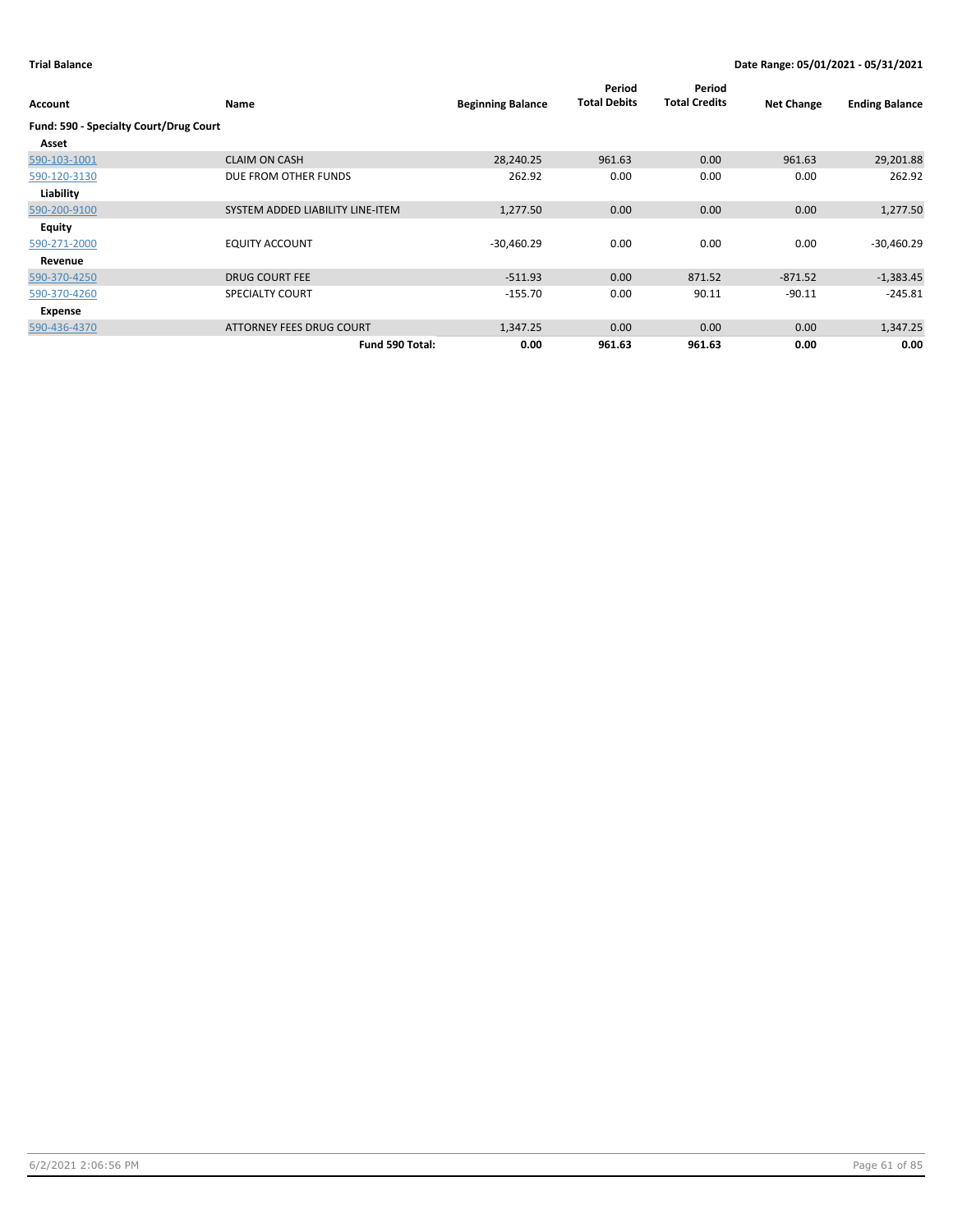|                     |                                    |                          | Period              | Period               |                   |                       |
|---------------------|------------------------------------|--------------------------|---------------------|----------------------|-------------------|-----------------------|
| Account             | Name                               | <b>Beginning Balance</b> | <b>Total Debits</b> | <b>Total Credits</b> | <b>Net Change</b> | <b>Ending Balance</b> |
| Fund: 600 - Sinking |                                    |                          |                     |                      |                   |                       |
| Asset               |                                    |                          |                     |                      |                   |                       |
| 600-103-1001        | <b>CLAIM ON CASH</b>               | 894,154.57               | 22,977.80           | 280,700.00           | $-257,722.20$     | 636,432.37            |
| 600-120-3110        | <b>TAXES RECEIVABLE</b>            | 18,250.88                | 0.00                | 0.00                 | 0.00              | 18,250.88             |
| 600-120-3120        | DUE FROM OTHER GOVERNMENTS         | 78.56                    | 0.00                | 0.00                 | 0.00              | 78.56                 |
| Liability           |                                    |                          |                     |                      |                   |                       |
| 600-102-1000        | A/P CLEARING                       | 0.00                     | 280,700.00          | 280,700.00           | 0.00              | 0.00                  |
| 600-200-2000        | <b>DEFERRED REVENUE</b>            | $-16,699.66$             | 0.00                | 0.00                 | 0.00              | $-16,699.66$          |
| <b>Equity</b>       |                                    |                          |                     |                      |                   |                       |
| 600-271-2000        | <b>EQUITY ACCOUNT</b>              | $-244,575.54$            | 0.00                | 0.00                 | 0.00              | $-244,575.54$         |
| Revenue             |                                    |                          |                     |                      |                   |                       |
| 600-310-1100        | <b>CURRENT TAXES</b>               | $-1,263,156.61$          | 0.00                | 14,386.74            | $-14,386.74$      | $-1,277,543.35$       |
| 600-310-1200        | <b>DELINQUENT TAXES</b>            | $-13,727.41$             | 0.00                | 8,591.06             | $-8,591.06$       | $-22,318.47$          |
| 600-318-1210        | PAY N LIEU TAX/UPPER TRINITY       | $-489.60$                | 0.00                | 0.00                 | 0.00              | $-489.60$             |
| <b>Expense</b>      |                                    |                          |                     |                      |                   |                       |
| 600-620-3090        | ANNUAL PAYING AGENT REGISTRAR FEES | 589.81                   | 200.00              | 0.00                 | 200.00            | 789.81                |
| 600-620-4010        | <b>CONTINUING DISCLOSURE FEES</b>  | 0.00                     | 2,250.00            | 0.00                 | 2,250.00          | 2,250.00              |
| 600-620-6270        | PRINCIPAL, 2017 GO BONDS           | 175,000.00               | 0.00                | 0.00                 | 0.00              | 175,000.00            |
| 600-620-6300        | PRINCIPAL, 2018 GO BONDS           | 0.00                     | 160,000.00          | 0.00                 | 160,000.00        | 160,000.00            |
| 600-660-6670        | INTEREST, 2017 GO BONDS            | 99,837.50                | 0.00                | 0.00                 | 0.00              | 99,837.50             |
| 600-660-6700        | INTEREST, 2018 GO BONDS            | 118,250.00               | 118,250.00          | 0.00                 | 118,250.00        | 236,500.00            |
| 600-660-6710        | INTEREST, 2020 CO BONDS            | 232,487.50               | 0.00                | 0.00                 | 0.00              | 232,487.50            |
|                     | Fund 600 Total:                    | 0.00                     | 584,377.80          | 584,377.80           | 0.00              | 0.00                  |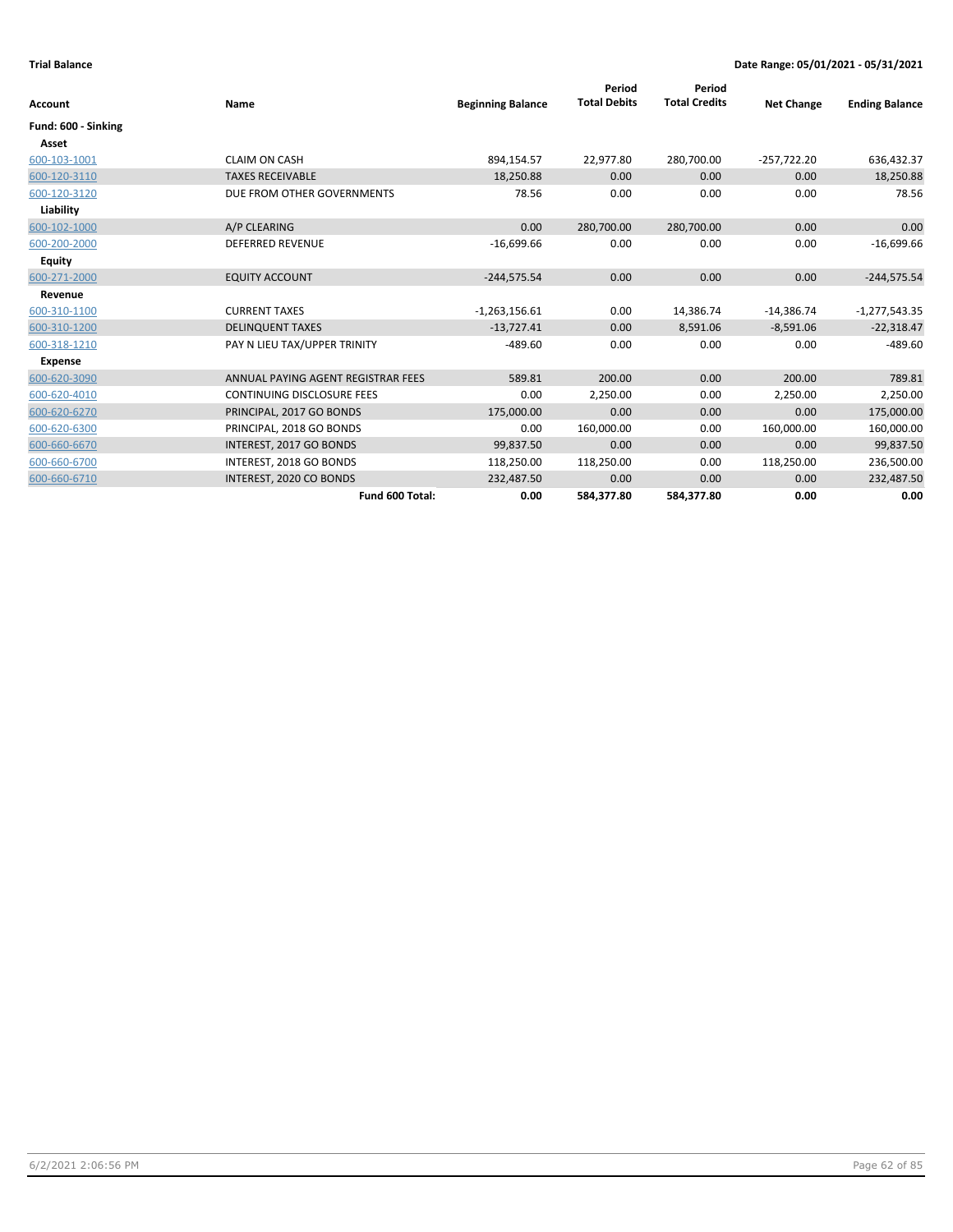| Account                                            | Name                     | <b>Beginning Balance</b> | Period<br><b>Total Debits</b> | Period<br><b>Total Credits</b> | <b>Net Change</b> | <b>Ending Balance</b> |
|----------------------------------------------------|--------------------------|--------------------------|-------------------------------|--------------------------------|-------------------|-----------------------|
| Fund: 630 - Law Enforcement Education Const. Pct.1 |                          |                          |                               |                                |                   |                       |
| Asset                                              |                          |                          |                               |                                |                   |                       |
| 630-103-1001                                       | <b>CLAIM ON CASH</b>     | 3,016.09                 | 0.00                          | 0.00                           | 0.00              | 3,016.09              |
| Equity                                             |                          |                          |                               |                                |                   |                       |
| 630-271-2000                                       | <b>EQUITY ACCOUNT</b>    | $-2,373.57$              | 0.00                          | 0.00                           | 0.00              | $-2,373.57$           |
| Revenue                                            |                          |                          |                               |                                |                   |                       |
| 630-370-1600                                       | PEACE OFFICER ALLOCATION | $-642.52$                | 0.00                          | 0.00                           | 0.00              | $-642.52$             |
|                                                    | Fund 630 Total:          | 0.00                     | 0.00                          | 0.00                           | 0.00              | 0.00                  |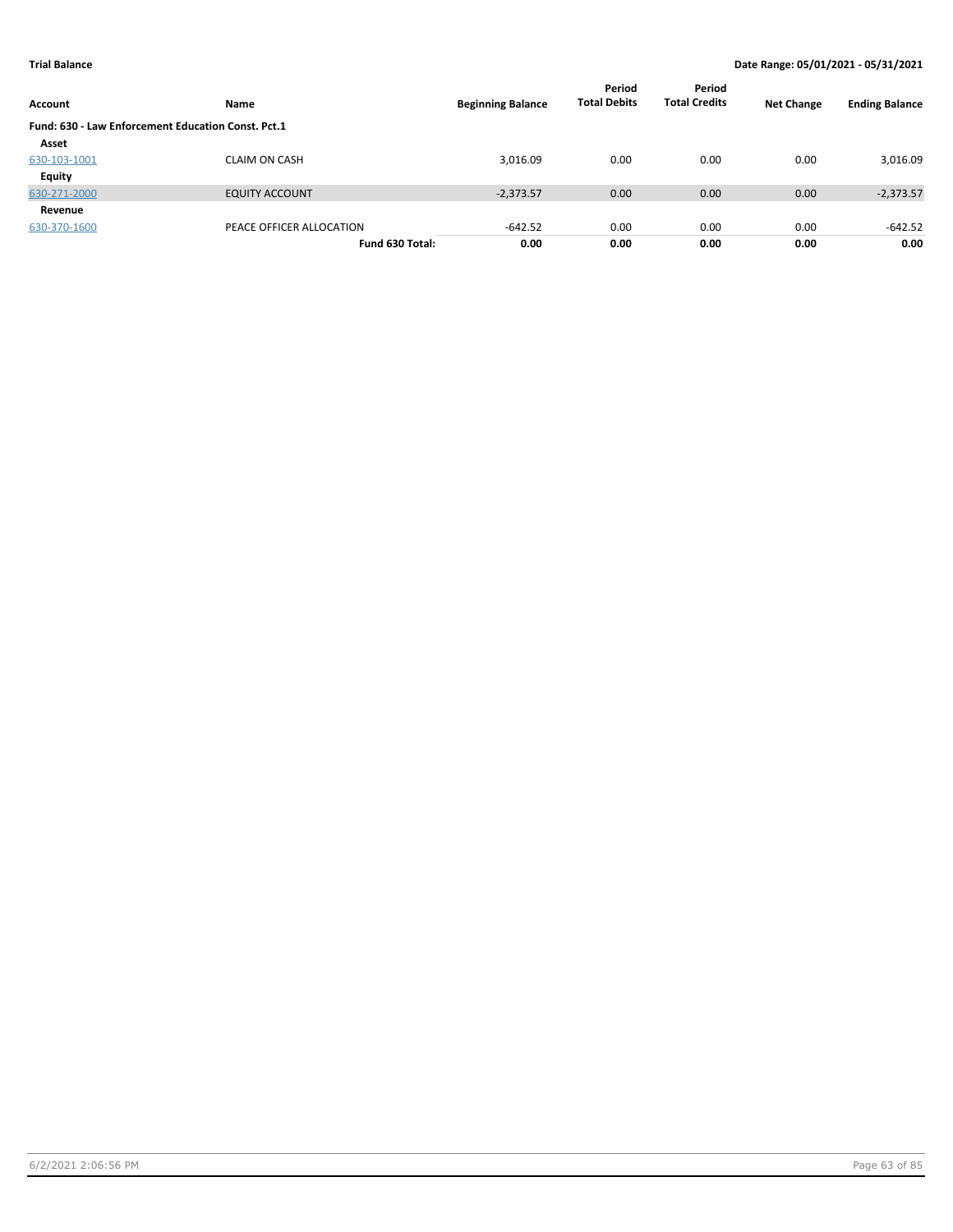| Account      | Name                                               | <b>Beginning Balance</b> | Period<br><b>Total Debits</b> | Period<br><b>Total Credits</b> | <b>Net Change</b> | <b>Ending Balance</b> |  |  |  |  |
|--------------|----------------------------------------------------|--------------------------|-------------------------------|--------------------------------|-------------------|-----------------------|--|--|--|--|
|              | Fund: 640 - Law Enforcement Education Const. Pct.2 |                          |                               |                                |                   |                       |  |  |  |  |
| Asset        |                                                    |                          |                               |                                |                   |                       |  |  |  |  |
| 640-103-1001 | <b>CLAIM ON CASH</b>                               | 1,682.87                 | 0.00                          | 0.00                           | 0.00              | 1,682.87              |  |  |  |  |
| Equity       |                                                    |                          |                               |                                |                   |                       |  |  |  |  |
| 640-271-2000 | <b>EQUITY ACCOUNT</b>                              | $-1,040.35$              | 0.00                          | 0.00                           | 0.00              | $-1,040.35$           |  |  |  |  |
| Revenue      |                                                    |                          |                               |                                |                   |                       |  |  |  |  |
| 640-370-1600 | PEACE OFFICER ALLOCATION                           | $-642.52$                | 0.00                          | 0.00                           | 0.00              | $-642.52$             |  |  |  |  |
|              | Fund 640 Total:                                    | 0.00                     | 0.00                          | 0.00                           | 0.00              | 0.00                  |  |  |  |  |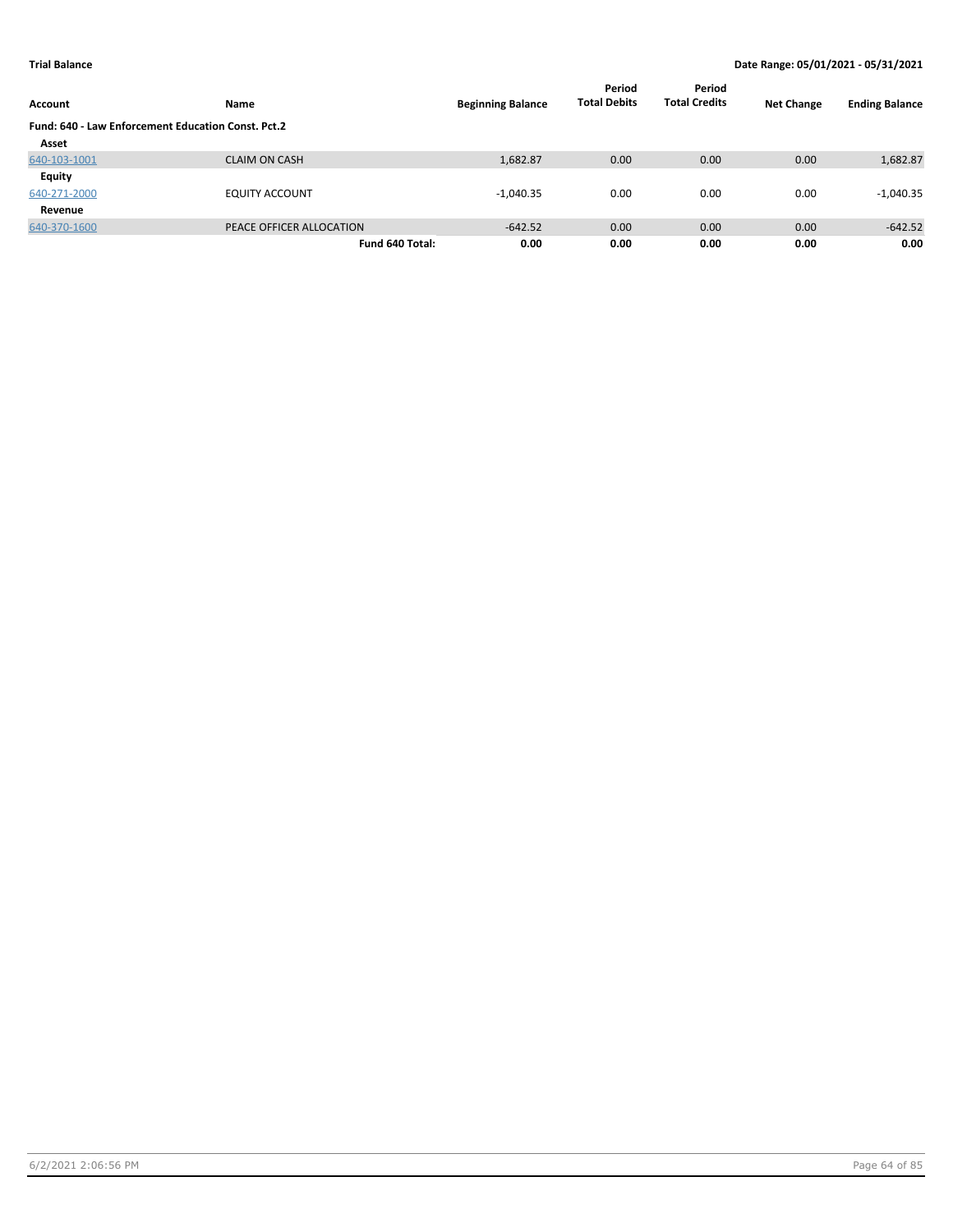| Account                                            | Name                     | <b>Beginning Balance</b> | Period<br><b>Total Debits</b> | Period<br><b>Total Credits</b> | <b>Net Change</b> | <b>Ending Balance</b> |
|----------------------------------------------------|--------------------------|--------------------------|-------------------------------|--------------------------------|-------------------|-----------------------|
| Fund: 650 - Law Enforcement Education Const. Pct.3 |                          |                          |                               |                                |                   |                       |
| Asset                                              |                          |                          |                               |                                |                   |                       |
| 650-103-1001                                       | <b>CLAIM ON CASH</b>     | 4,019.32                 | 0.00                          | 0.00                           | 0.00              | 4,019.32              |
| Equity                                             |                          |                          |                               |                                |                   |                       |
| 650-271-2000                                       | <b>EQUITY ACCOUNT</b>    | $-3,376.80$              | 0.00                          | 0.00                           | 0.00              | $-3,376.80$           |
| Revenue                                            |                          |                          |                               |                                |                   |                       |
| 650-370-1600                                       | PEACE OFFICER ALLOCATION | $-642.52$                | 0.00                          | 0.00                           | 0.00              | $-642.52$             |
|                                                    | Fund 650 Total:          | 0.00                     | 0.00                          | 0.00                           | 0.00              | 0.00                  |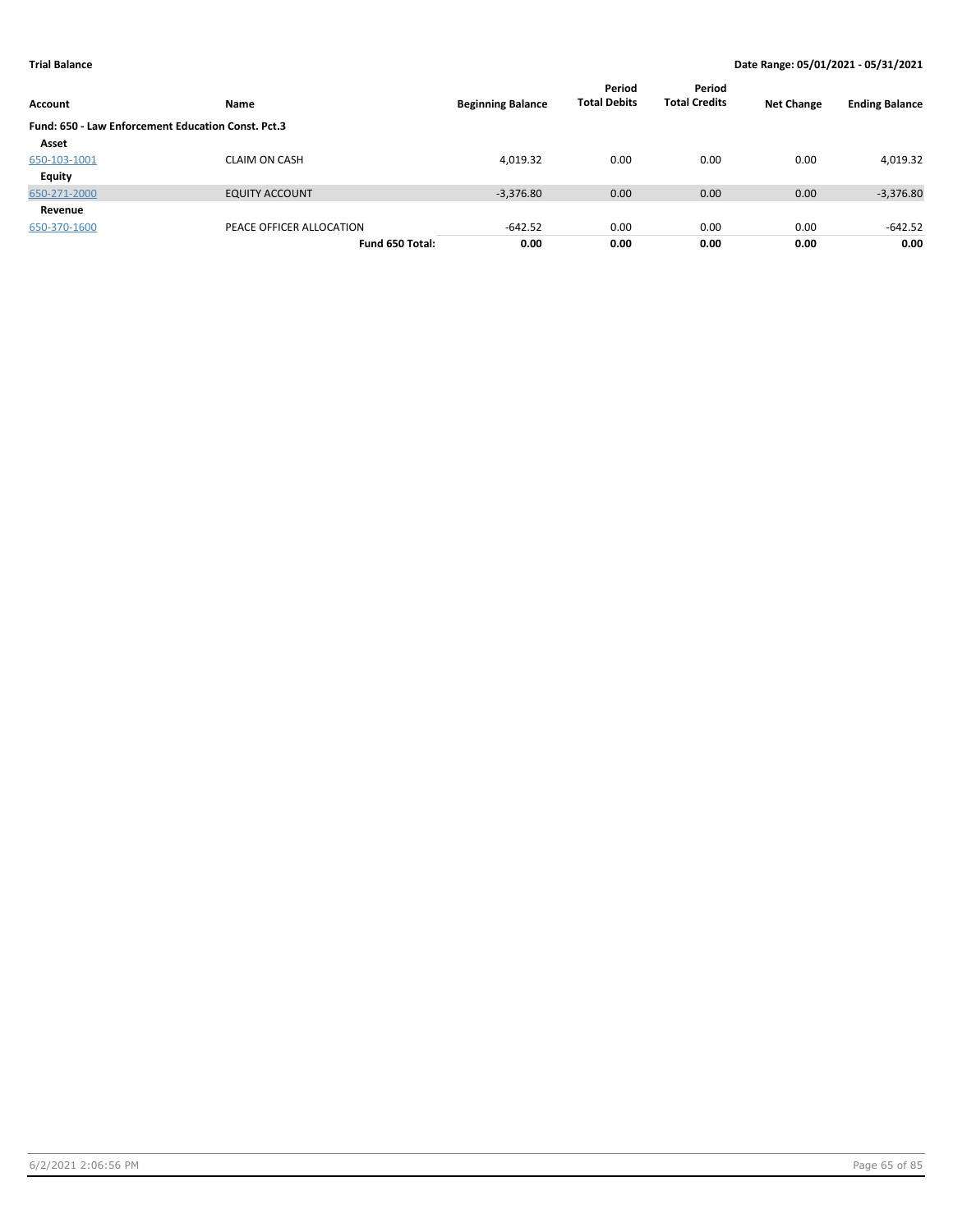| <b>Account</b>                                     | Name                             | <b>Beginning Balance</b> | Period<br><b>Total Debits</b> | Period<br><b>Total Credits</b> | <b>Net Change</b> | <b>Ending Balance</b> |
|----------------------------------------------------|----------------------------------|--------------------------|-------------------------------|--------------------------------|-------------------|-----------------------|
| Fund: 660 - 2017 GO Bonds-Construction Fund FY2017 |                                  |                          |                               |                                |                   |                       |
| Asset                                              |                                  |                          |                               |                                |                   |                       |
| 660-103-1001                                       | <b>CLAIM ON CASH</b>             | 1,668.94                 | 12.87                         | 0.00                           | 12.87             | 1,681.81              |
| 660-103-1660                                       | <b>ICS DEPOSIT</b>               | 12.87                    | 0.00                          | 12.87                          | $-12.87$          | 0.00                  |
| 660-120-3130                                       | DUE FROM OTHER FUNDS             | 160,470.65               | 0.00                          | 0.00                           | 0.00              | 160,470.65            |
| Liability                                          |                                  |                          |                               |                                |                   |                       |
| 660-200-9100                                       | SYSTEM ADDED LIABILITY LINE-ITEM | 118,487.23               | 0.00                          | 0.00                           | 0.00              | 118,487.23            |
| 660-200-9200                                       | <b>RETAINAGE PAYABLE</b>         | $-19,591.05$             | 0.00                          | 0.00                           | 0.00              | $-19,591.05$          |
| <b>Equity</b>                                      |                                  |                          |                               |                                |                   |                       |
| 660-271-2000                                       | <b>EQUITY ACCOUNT</b>            | $-261,048.64$            | 0.00                          | 0.00                           | 0.00              | $-261,048.64$         |
|                                                    | Fund 660 Total:                  | 0.00                     | 12.87                         | 12.87                          | 0.00              | 0.00                  |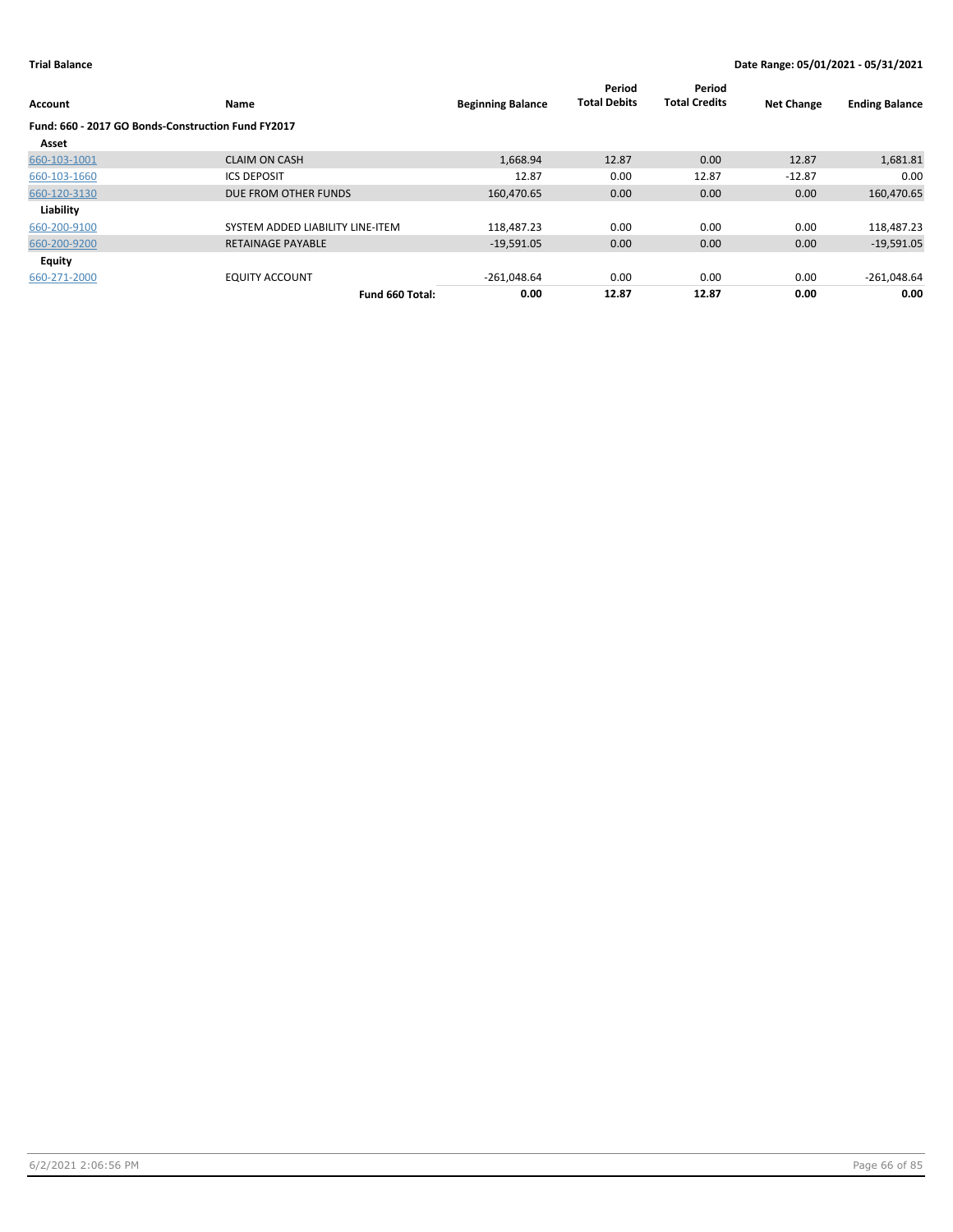| Account                                   | Name                             | <b>Beginning Balance</b> | Period<br><b>Total Debits</b> | Period<br><b>Total Credits</b> | <b>Net Change</b> | <b>Ending Balance</b> |
|-------------------------------------------|----------------------------------|--------------------------|-------------------------------|--------------------------------|-------------------|-----------------------|
| <b>Fund: 670 - Courthouse Restoration</b> |                                  |                          |                               |                                |                   |                       |
| Asset                                     |                                  |                          |                               |                                |                   |                       |
| 670-103-1001                              | <b>CLAIM ON CASH</b>             | 1,310,381.03             | 474,672.76                    | 0.00                           | 474,672.76        | 1,785,053.79          |
| 670-120-3100                              | <b>GRANT RECEIVED FROM THC</b>   | 21,732.49                | 0.00                          | 0.00                           | 0.00              | 21,732.49             |
| Liability                                 |                                  |                          |                               |                                |                   |                       |
| 670-200-9000                              | SYSTEM ADDED LIABILITY LINE-ITEM | 16,253.96                | 0.00                          | 0.00                           | 0.00              | 16,253.96             |
| 670-207-9500                              | DUE TO OTHER FUNDS               | $-160,470.65$            | 0.00                          | 0.00                           | 0.00              | $-160,470.65$         |
| Equity                                    |                                  |                          |                               |                                |                   |                       |
| 670-271-2000                              | <b>EQUITY ACCOUNT</b>            | 94,958.74                | 0.00                          | 0.00                           | 0.00              | 94,958.74             |
| Revenue                                   |                                  |                          |                               |                                |                   |                       |
| 670-330-5100                              | <b>COURTHOUSE RESTORATION</b>    | $-1,282,855.57$          | 0.00                          | 474,672.76                     | -474,672.76       | $-1,757,528.33$       |
|                                           | Fund 670 Total:                  | 0.00                     | 474.672.76                    | 474,672.76                     | 0.00              | 0.00                  |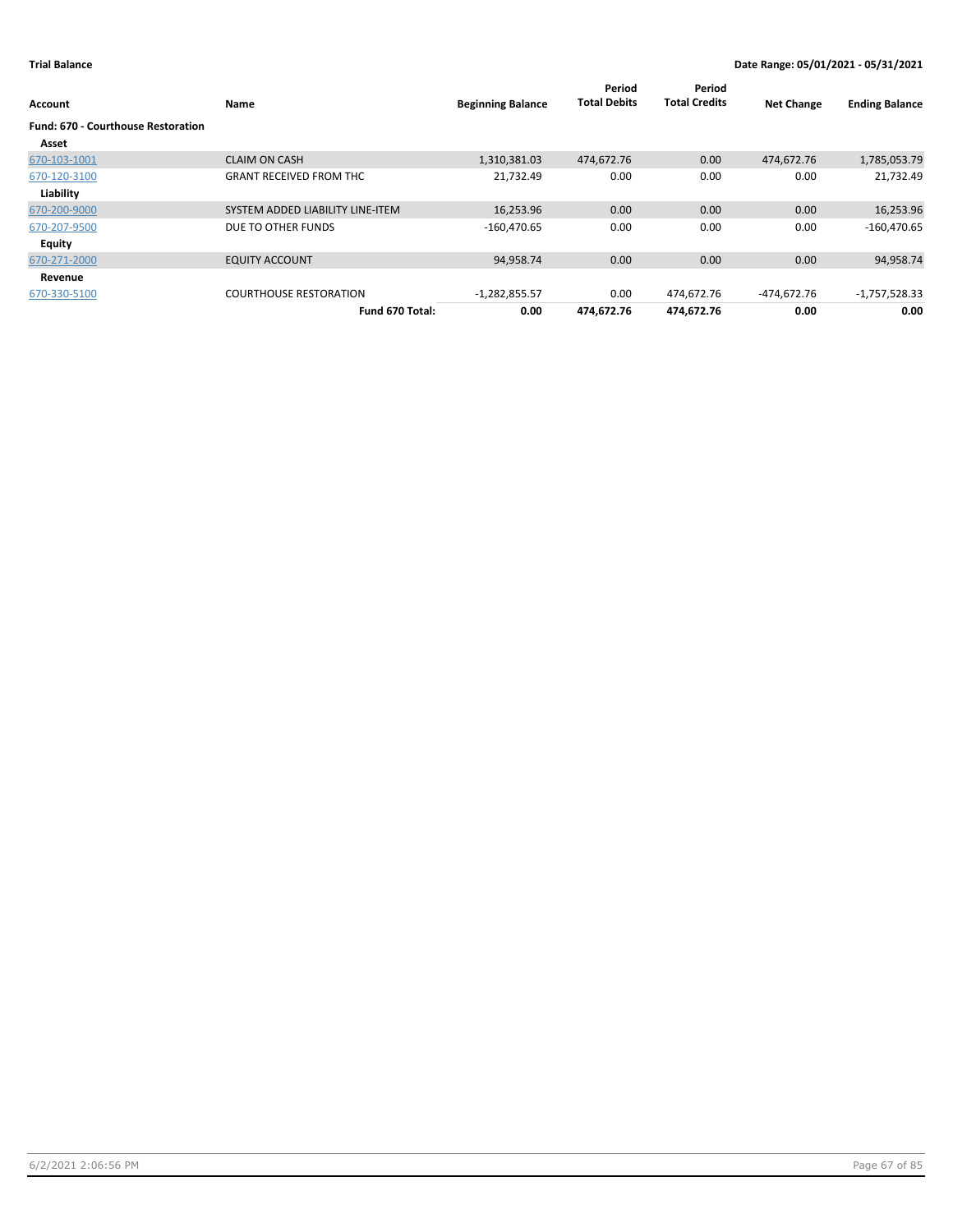| Account                                            | Name                                      | <b>Beginning Balance</b> | Period<br><b>Total Debits</b> | Period<br><b>Total Credits</b> | <b>Net Change</b> | <b>Ending Balance</b> |
|----------------------------------------------------|-------------------------------------------|--------------------------|-------------------------------|--------------------------------|-------------------|-----------------------|
| Fund: 680 - 2018 GO Bonds-Construction Fund FY2019 |                                           |                          |                               |                                |                   |                       |
| Asset                                              |                                           |                          |                               |                                |                   |                       |
| 680-103-1680                                       | <b>BUSINESS MONEY FUND ACCOUNT</b>        | 9,088.62                 | 0.00                          | 0.00                           | 0.00              | 9,088.62              |
| <b>Equity</b>                                      |                                           |                          |                               |                                |                   |                       |
| 680-271-2000                                       | <b>EQUITY ACCOUNT</b>                     | $-2,408,729.28$          | 0.00                          | 0.00                           | 0.00              | $-2,408,729.28$       |
| Revenue                                            |                                           |                          |                               |                                |                   |                       |
| 680-360-1680                                       | <b>INTEREST EARNINGS BUSINESS MONEY F</b> | $-1,039.15$              | 0.00                          | 0.00                           | 0.00              | $-1,039.15$           |
| Expense                                            |                                           |                          |                               |                                |                   |                       |
| 680-668-1650                                       | <b>CONSTRUCTION</b>                       | 1,769,138.98             | 0.00                          | 0.00                           | 0.00              | 1,769,138.98          |
| 680-668-1670                                       | <b>CONSTRUCTION MANAGER AGENT</b>         | 332,980.31               | 0.00                          | 0.00                           | 0.00              | 332,980.31            |
| 680-668-1680                                       | <b>MASONRY AND STONE</b>                  | 275,527.16               | 0.00                          | 0.00                           | 0.00              | 275,527.16            |
| 680-668-4030                                       | <b>ARCHITECTURAL FEES</b>                 | 13,000.00                | 0.00                          | 0.00                           | 0.00              | 13,000.00             |
| 680-668-4260                                       | PROFESSIONAL FEES                         | 6,856.80                 | 0.00                          | 0.00                           | 0.00              | 6,856.80              |
| 680-668-4430                                       | <b>TRASH PICK UP</b>                      | 3,176.56                 | 0.00                          | 0.00                           | 0.00              | 3,176.56              |
|                                                    | Fund 680 Total:                           | 0.00                     | 0.00                          | 0.00                           | 0.00              | 0.00                  |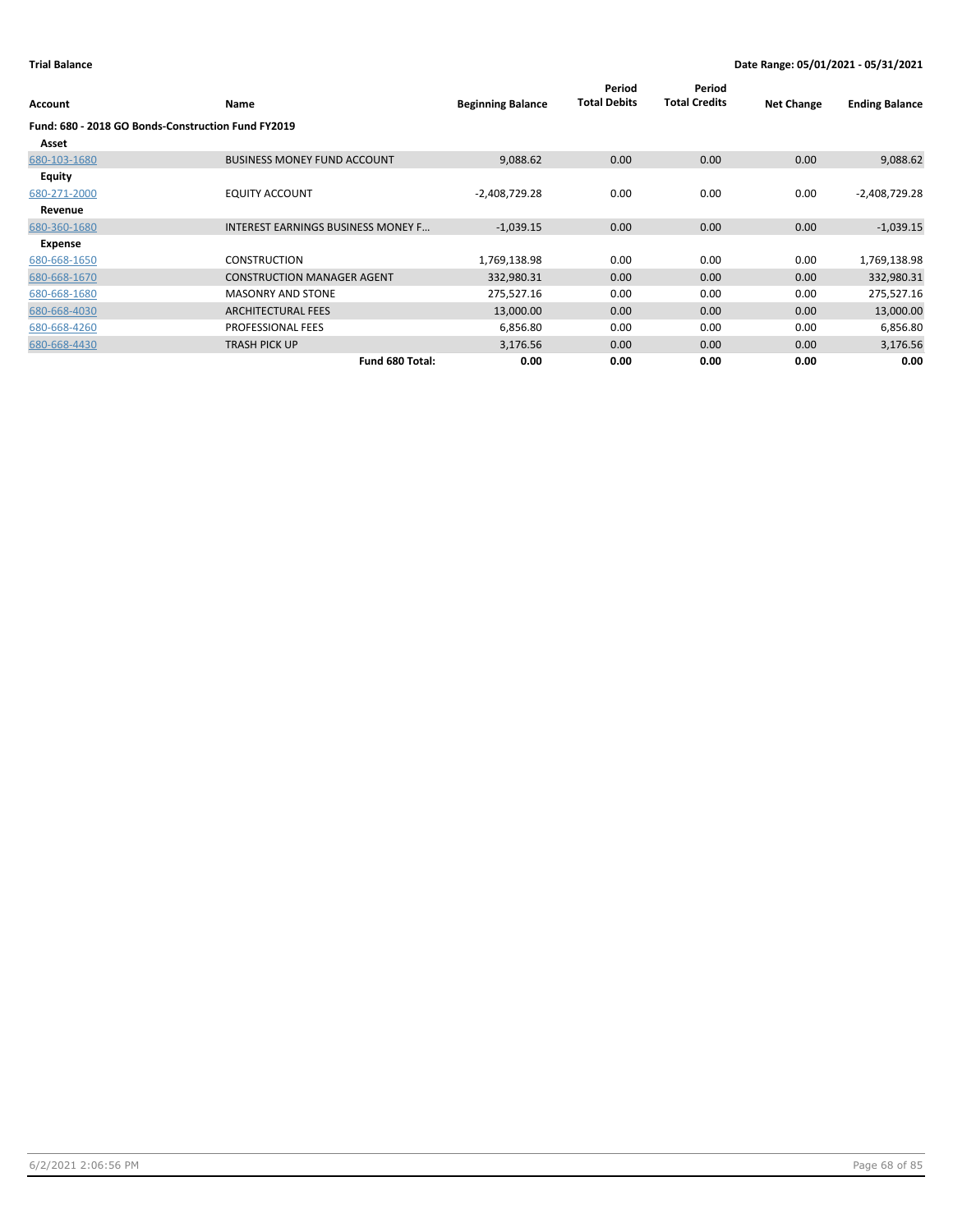| Account                                            | <b>Name</b>                         | <b>Beginning Balance</b> | Period<br><b>Total Debits</b> | Period<br><b>Total Credits</b> | <b>Net Change</b> | <b>Ending Balance</b> |
|----------------------------------------------------|-------------------------------------|--------------------------|-------------------------------|--------------------------------|-------------------|-----------------------|
| Fund: 690 - 2020 CO Bonds-Construction Fund FY2020 |                                     |                          |                               |                                |                   |                       |
| Asset                                              |                                     |                          |                               |                                |                   |                       |
| 690-103-1001                                       | <b>CLAIM ON CASH</b>                | $-105,311.67$            | 966,151.72                    | 1,122,706.59                   | $-156,554.87$     | $-261,866.54$         |
| 690-103-1200                                       | CO BONDS CONST.2020-COMB. FUNDS     | 109.77                   | 0.00                          | 0.00                           | 0.00              | 109.77                |
| 690-103-1690                                       | <b>ICS DEPOSIT</b>                  | 6,373,784.87             | 0.00                          | 966,151.72                     | $-966,151.72$     | 5,407,633.15          |
| Liability                                          |                                     |                          |                               |                                |                   |                       |
| 690-102-1000                                       | A/P CLEARING                        | 0.00                     | 1,122,706.59                  | 1,122,706.59                   | 0.00              | 0.00                  |
| Equity                                             |                                     |                          |                               |                                |                   |                       |
| 690-271-2000                                       | <b>EQUITY ACCOUNT</b>               | -9,903,829.75            | 0.00                          | 0.00                           | 0.00              | -9,903,829.75         |
| Revenue                                            |                                     |                          |                               |                                |                   |                       |
| 690-360-1000                                       | <b>INTEREST EARNING LEGEND BANK</b> | $-9.70$                  | 0.00                          | 0.00                           | 0.00              | $-9.70$               |
| 690-360-1690                                       | <b>INTEREST EARNINGS ICS</b>        | $-7,822.23$              | 0.00                          | 0.00                           | 0.00              | $-7,822.23$           |
| <b>Expense</b>                                     |                                     |                          |                               |                                |                   |                       |
| 690-669-1650                                       | <b>CONSTRUCTION</b>                 | 2,980,143.75             | 1,005,561.38                  | 0.00                           | 1,005,561.38      | 3,985,705.13          |
| 690-669-1670                                       | <b>CONSTRUCTION MANAGER AGENT</b>   | 169,862.19               | 0.00                          | 0.00                           | 0.00              | 169,862.19            |
| 690-669-1680                                       | <b>MASONRY AND STONE</b>            | 458,093.15               | 108,845.78                    | 0.00                           | 108,845.78        | 566,938.93            |
| 690-669-4030                                       | <b>ARCHITECTURAL FEE</b>            | 26,000.00                | 6,500.00                      | 0.00                           | 6,500.00          | 32,500.00             |
| 690-669-4260                                       | PROFESSIONAL FEES                   | 3,893.40                 | 0.00                          | 0.00                           | 0.00              | 3,893.40              |
| 690-669-4430                                       | <b>TRASH PICK UP</b>                | 5,086.22                 | 1,799.43                      | 0.00                           | 1,799.43          | 6,885.65              |
|                                                    | Fund 690 Total:                     | 0.00                     | 3,211,564.90                  | 3,211,564.90                   | 0.00              | 0.00                  |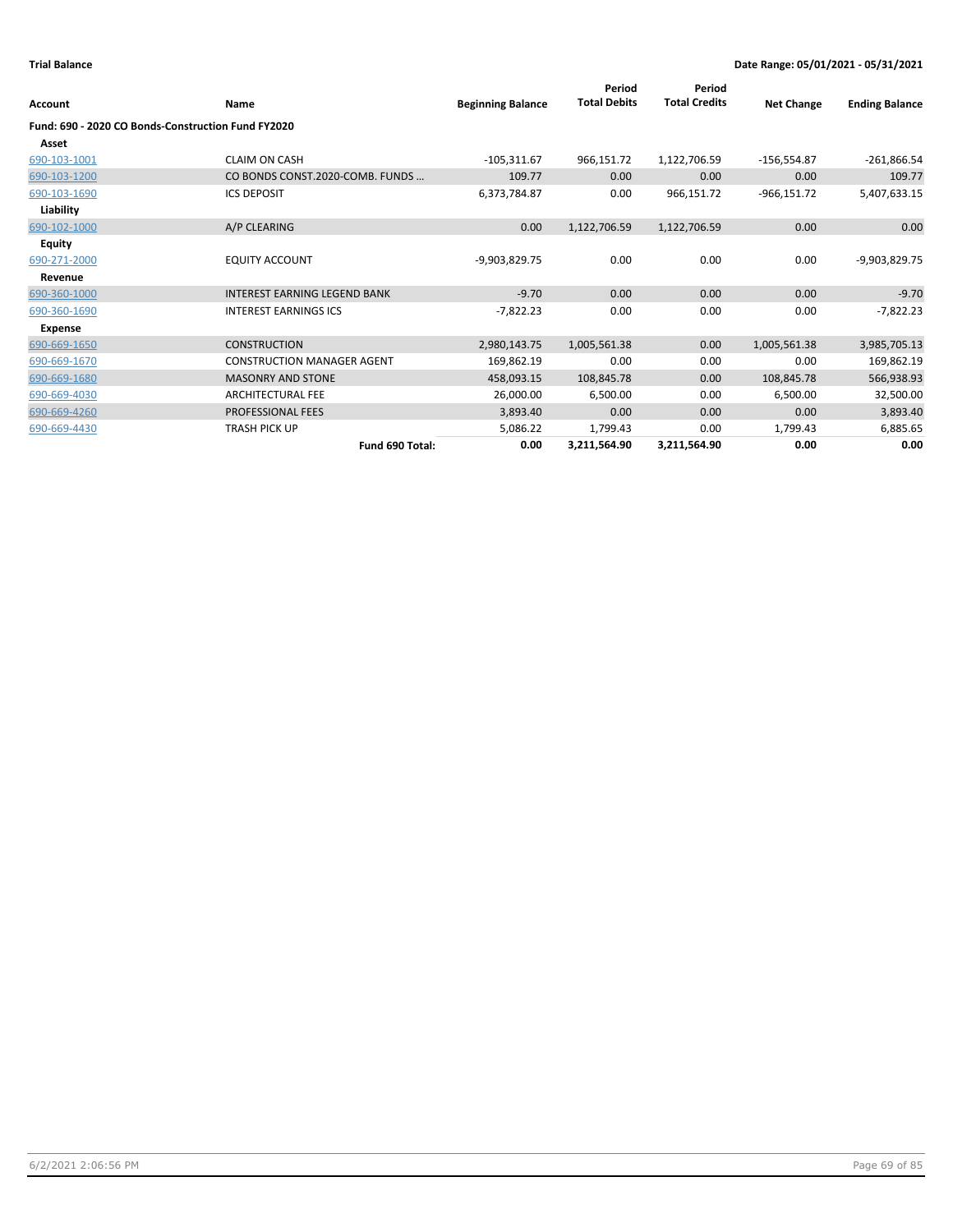| Account                  | Name                     |                 | <b>Beginning Balance</b> | Period<br><b>Total Debits</b> | Period<br><b>Total Credits</b> | <b>Net Change</b> | <b>Ending Balance</b> |
|--------------------------|--------------------------|-----------------|--------------------------|-------------------------------|--------------------------------|-------------------|-----------------------|
| Fund: 700 - Right of Way |                          |                 |                          |                               |                                |                   |                       |
| Asset                    |                          |                 |                          |                               |                                |                   |                       |
| 700-103-1001             | <b>CLAIM ON CASH</b>     |                 | 16,115.96                | 0.00                          | 0.00                           | 0.00              | 16,115.96             |
| 700-103-1750             | <b>TEXPOOL</b>           |                 | 84,917.47                | 0.00                          | 0.00                           | 0.00              | 84,917.47             |
| <b>Equity</b>            |                          |                 |                          |                               |                                |                   |                       |
| 700-271-2000             | <b>EQUITY ACCOUNT</b>    |                 | $-100,997.91$            | 0.00                          | 0.00                           | 0.00              | $-100,997.91$         |
| Revenue                  |                          |                 |                          |                               |                                |                   |                       |
| 700-360-1000             | <b>INTEREST EARNINGS</b> |                 | $-35.52$                 | 0.00                          | 0.00                           | 0.00              | $-35.52$              |
|                          |                          | Fund 700 Total: | 0.00                     | 0.00                          | 0.00                           | 0.00              | 0.00                  |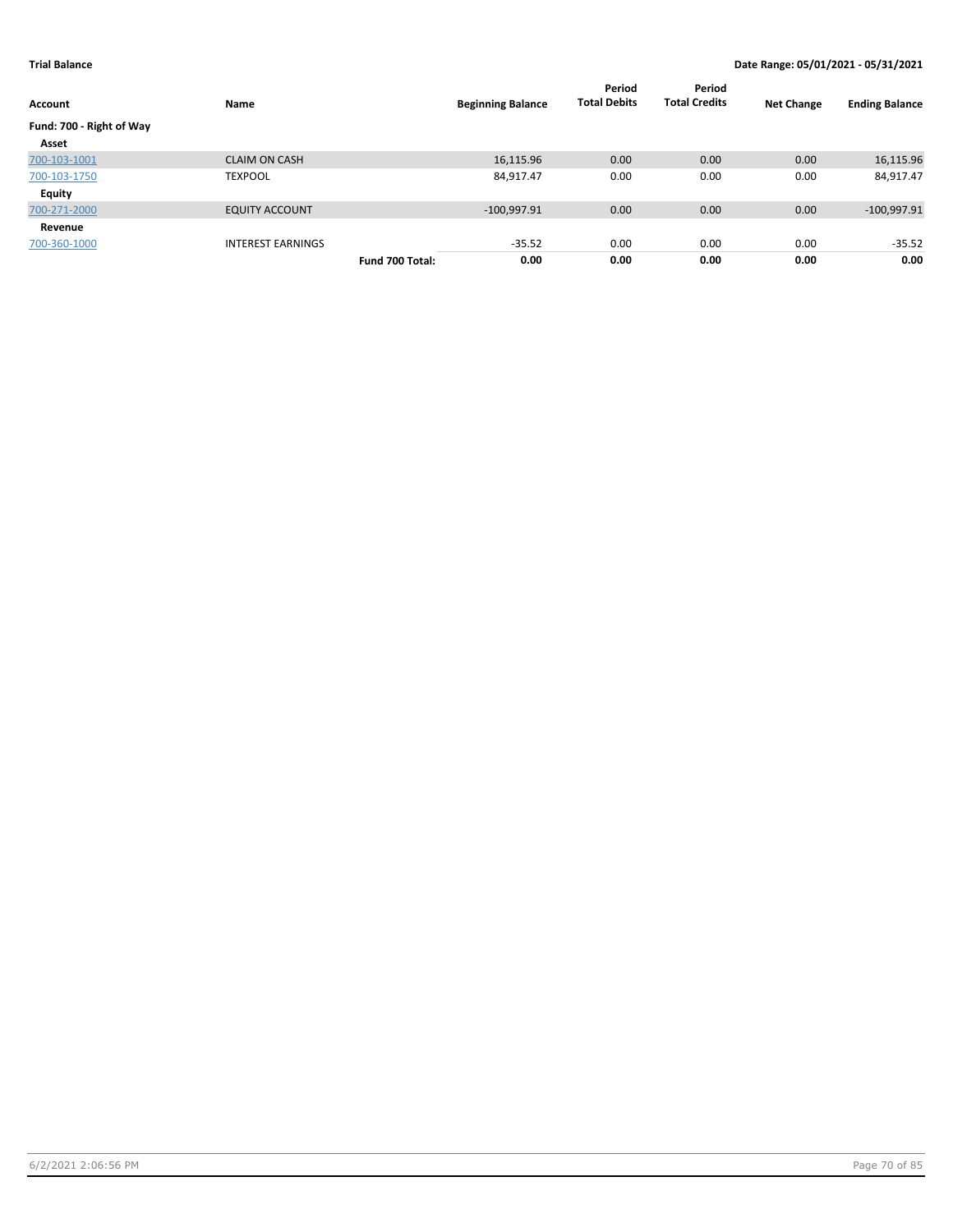| Account                            | Name                        | <b>Beginning Balance</b> | Period<br><b>Total Debits</b> | Period<br><b>Total Credits</b> | <b>Net Change</b> | <b>Ending Balance</b> |
|------------------------------------|-----------------------------|--------------------------|-------------------------------|--------------------------------|-------------------|-----------------------|
| Fund: 800 - Veterans Court Program |                             |                          |                               |                                |                   |                       |
| Asset                              |                             |                          |                               |                                |                   |                       |
| 800-103-1800                       | CASH-VETERANS COURT PROGRAM | 1,000.00                 | 25.00                         | 0.00                           | 25.00             | 1,025.00              |
| Equity                             |                             |                          |                               |                                |                   |                       |
| 800-271-2000                       | <b>EQUITY ACCOUNT</b>       | $-600.00$                | 0.00                          | 0.00                           | 0.00              | $-600.00$             |
| Revenue                            |                             |                          |                               |                                |                   |                       |
| 800-370-1800                       | <b>PROGRAM FEES</b>         | $-400.00$                | 0.00                          | 25.00                          | $-25.00$          | $-425.00$             |
|                                    | Fund 800 Total:             | 0.00                     | 25.00                         | 25.00                          | 0.00              | 0.00                  |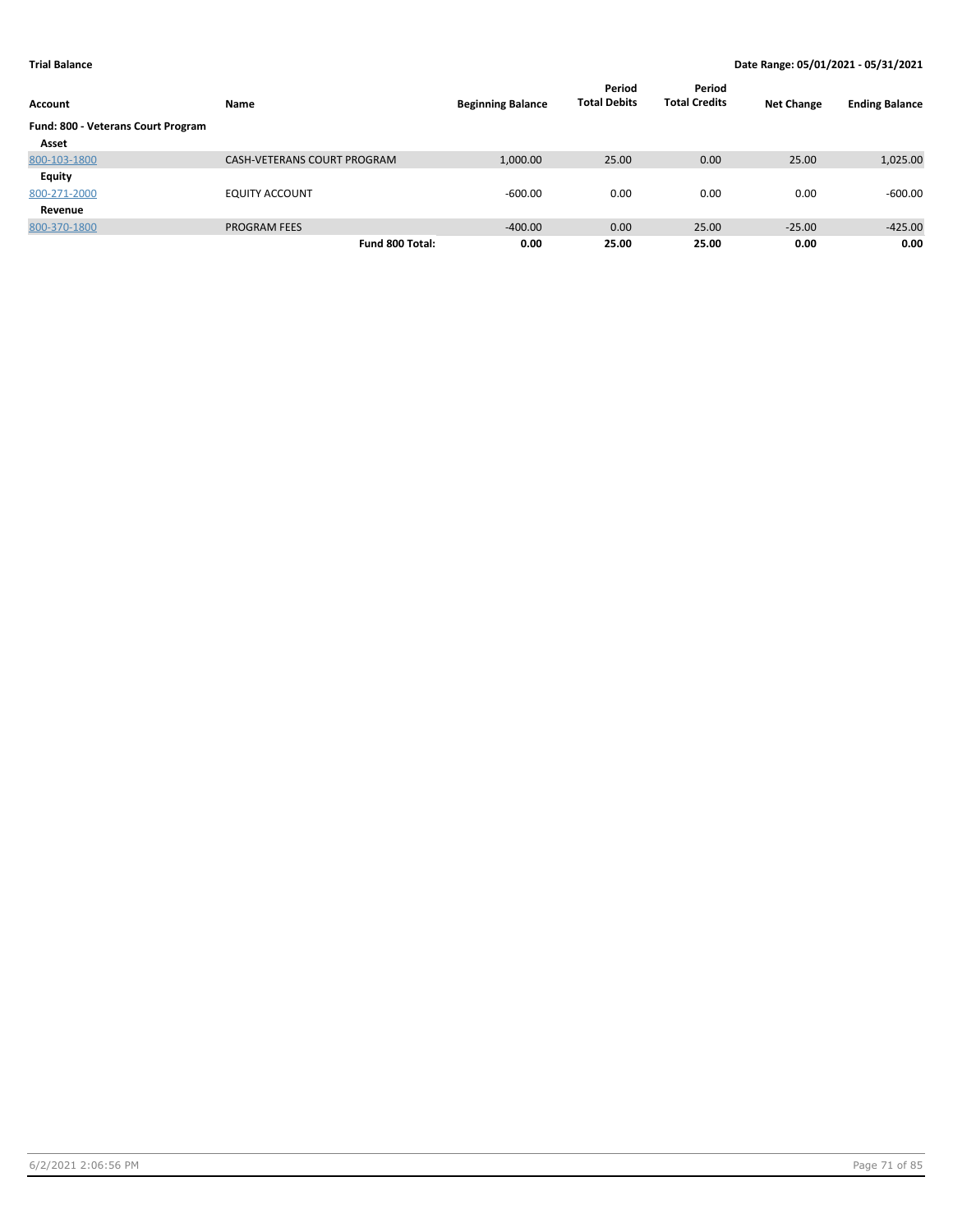| Account                                  | Name                             | <b>Beginning Balance</b> | Period<br><b>Total Debits</b> | Period<br><b>Total Credits</b> | <b>Net Change</b> | <b>Ending Balance</b> |
|------------------------------------------|----------------------------------|--------------------------|-------------------------------|--------------------------------|-------------------|-----------------------|
| Fund: 810 - County Lake Road Impact Fund |                                  |                          |                               |                                |                   |                       |
| Asset                                    |                                  |                          |                               |                                |                   |                       |
| 810-103-1001                             | <b>CLAIM ON CASH</b>             | 204.021.21               | 0.00                          | 0.00                           | 0.00              | 204,021.21            |
| Liability                                |                                  |                          |                               |                                |                   |                       |
| 810-200-9100                             | SYSTEM ADDED LIABILITY LINE-ITEM | 30,992.00                | 0.00                          | 0.00                           | 0.00              | 30,992.00             |
| Equity                                   |                                  |                          |                               |                                |                   |                       |
| 810-271-2000                             | <b>EQUITY ACCOUNT</b>            | $-135,013.21$            | 0.00                          | 0.00                           | 0.00              | $-135,013.21$         |
| Revenue                                  |                                  |                          |                               |                                |                   |                       |
| 810-318-1830                             | <b>YEAR 3 PAYMENT</b>            | $-100,000.00$            | 0.00                          | 0.00                           | 0.00              | $-100,000.00$         |
|                                          | Fund 810 Total:                  | 0.00                     | 0.00                          | 0.00                           | 0.00              | 0.00                  |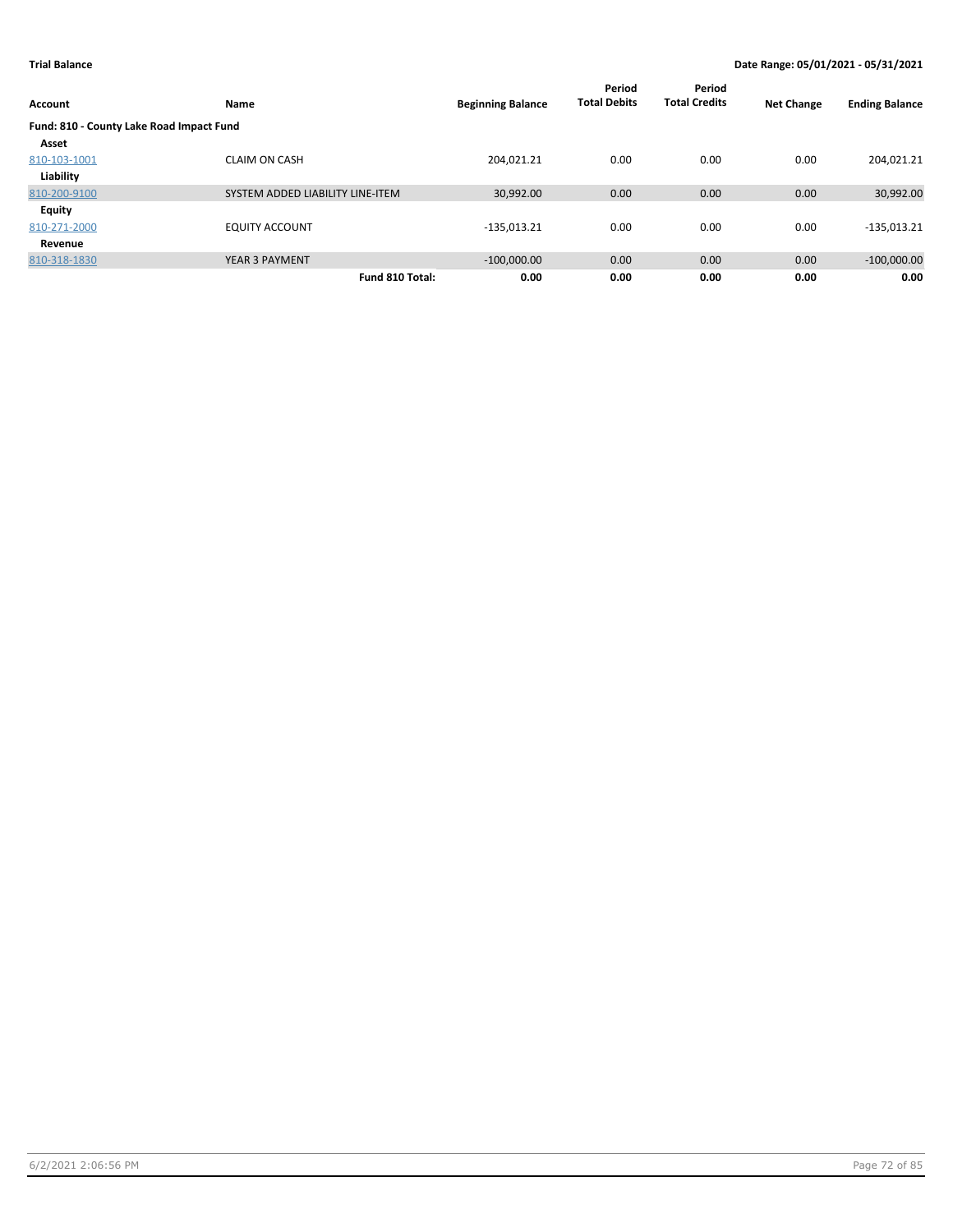| Account                 | Name                               | <b>Beginning Balance</b> | Period<br><b>Total Debits</b> | Period<br><b>Total Credits</b> | <b>Net Change</b> | <b>Ending Balance</b> |
|-------------------------|------------------------------------|--------------------------|-------------------------------|--------------------------------|-------------------|-----------------------|
| Fund: 850 - Lake Fannin |                                    |                          |                               |                                |                   |                       |
| Asset                   |                                    |                          |                               |                                |                   |                       |
| 850-103-1001            | <b>CLAIM ON CASH</b>               | 10,277.79                | 606.00                        | 119.20                         | 486.80            | 10,764.59             |
| Liability               |                                    |                          |                               |                                |                   |                       |
| 850-102-1000            | A/P CLEARING                       | 0.00                     | 119.20                        | 119.20                         | 0.00              | 0.00                  |
| 850-200-9100            | SYSTEM ADDED LIABILITY LINE-ITEM   | 388.75                   | 0.00                          | 0.00                           | 0.00              | 388.75                |
| Equity                  |                                    |                          |                               |                                |                   |                       |
| 850-271-2000            | <b>EQUITY ACCOUNT</b>              | $-4,955.78$              | 0.00                          | 0.00                           | 0.00              | $-4,955.78$           |
| Revenue                 |                                    |                          |                               |                                |                   |                       |
| 850-370-1500            | <b>DONATIONS</b>                   | $-3,436.90$              | 0.00                          | 156.00                         | $-156.00$         | $-3,592.90$           |
| 850-370-1830            | <b>VOLUNTEER MEMBERSHIP FEES</b>   | $-100.00$                | 0.00                          | 0.00                           | 0.00              | $-100.00$             |
| 850-370-1840            | <b>LOCAL FUNDING</b>               | $-5,000.00$              | 0.00                          | 0.00                           | 0.00              | $-5,000.00$           |
| 850-370-1850            | <b>RENTAL FEE</b>                  | $-1,687.50$              | 0.00                          | 0.00                           | 0.00              | $-1,687.50$           |
| 850-370-1860            | <b>DEPOSIT FEE</b>                 | $-300.00$                | 0.00                          | 450.00                         | $-450.00$         | $-750.00$             |
| Expense                 |                                    |                          |                               |                                |                   |                       |
| 850-520-1860            | <b>DEPOSIT REFUND</b>              | 750.00                   | 0.00                          | 0.00                           | 0.00              | 750.00                |
| 850-520-4400            | UTILITIES ELECTRICITY              | 231.03                   | 0.00                          | 0.00                           | 0.00              | 231.03                |
| 850-520-4420            | <b>UTILITIES WATER</b>             | 838.12                   | 49.20                         | 0.00                           | 49.20             | 887.32                |
| 850-520-4430            | <b>TRASH PICK UP</b>               | 490.00                   | 70.00                         | 0.00                           | 70.00             | 560.00                |
| 850-520-4500            | <b>R&amp;M BUILDING</b>            | 344.49                   | 0.00                          | 0.00                           | 0.00              | 344.49                |
| 850-520-4840            | <b>GENERAL LIABILITY INSURANCE</b> | 2,160.00                 | 0.00                          | 0.00                           | 0.00              | 2,160.00              |
|                         | Fund 850 Total:                    | 0.00                     | 844.40                        | 844.40                         | 0.00              | 0.00                  |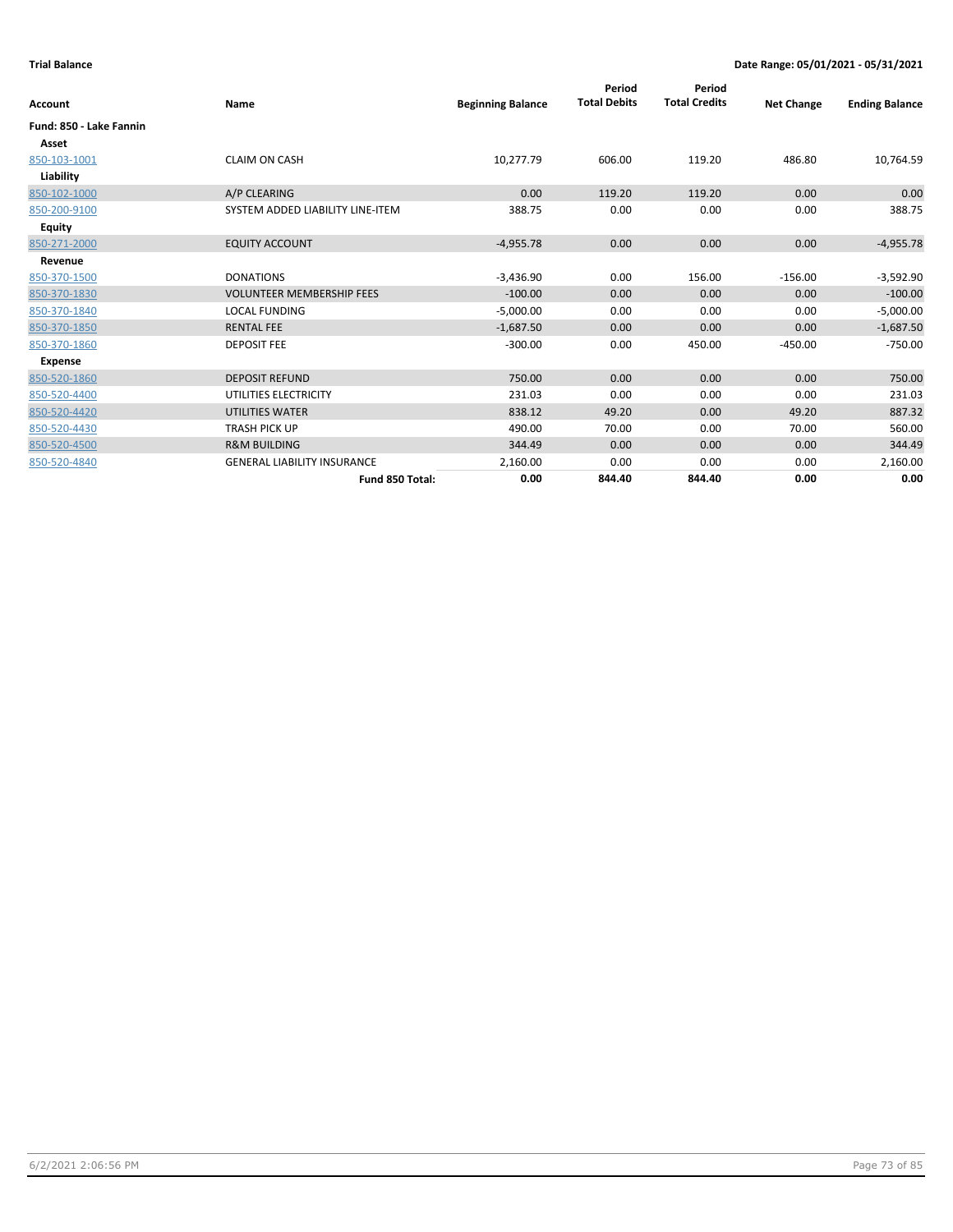|                      |                                    |                          | Period              | Period               |                   |                       |
|----------------------|------------------------------------|--------------------------|---------------------|----------------------|-------------------|-----------------------|
| Account              | Name                               | <b>Beginning Balance</b> | <b>Total Debits</b> | <b>Total Credits</b> | <b>Net Change</b> | <b>Ending Balance</b> |
| Fund: 890 - T.J.J.D. |                                    |                          |                     |                      |                   |                       |
| Asset                |                                    |                          |                     |                      |                   |                       |
| 890-100-1001         | PR Claim on Cash                   | 3,252.86                 | 17,868.06           | 17,868.06            | 0.00              | 3,252.86              |
| 890-103-6890         | CASH-STRUCTURAL FAM.THER.GRANT O   | 0.62                     | 0.00                | 0.00                 | 0.00              | 0.62                  |
| 890-103-9880         | CASH-LOCAL FUNDS CARRIED FORWARD   | 25,211.60                | 0.00                | 0.00                 | 0.00              | 25,211.60             |
| 890-103-9910         | CASH-STRUCTURAL FAM THER HOSP AU   | 33,333.00                | 0.00                | 0.00                 | 0.00              | 33,333.00             |
| 890-103-9920         | <b>CASH-INTEREST INCOME</b>        | 13,289.91                | 0.00                | 0.00                 | 0.00              | 13,289.91             |
| 890-103-9930         | CASH-BASIC PROBATION SUPERVISION   | 20,033.44                | 11,393.00           | 11,219.53            | 173.47            | 20,206.91             |
| 890-103-9940         | CASH-COMMUNITY PROGRAMS            | 1,967.00                 | 6,250.00            | 5,088.87             | 1,161.13          | 3,128.13              |
| 890-103-9950         | CASH LOCAL FUNDING FY 2021         | 108,319.01               | 0.00                | 28,231.49            | $-28,231.49$      | 80,087.52             |
| 890-103-9960         | CASH-PRE/POST ADJUDICATION         | $-972.84$                | 364.00              | 26.74                | 337.26            | $-635.58$             |
| 890-103-9970         | <b>CASH-COMMITMENT DIVERSION</b>   | 1,003.18                 | 833.00              | 861.21               | $-28.21$          | 974.97                |
| 890-103-9980         | <b>CASH-MENTAL HEALTH SERVICES</b> | 2,756.38                 | 895.00              | 450.00               | 445.00            | 3,201.38              |
| Liability            |                                    |                          |                     |                      |                   |                       |
| 890-102-1000         | A/P CLEARING                       | 0.00                     | 27,723.06           | 27,723.06            | 0.00              | 0.00                  |
| 890-102-1001         | PR AP Clearing                     | 0.00                     | 10,842.64           | 10,842.64            | 0.00              | 0.00                  |
| 890-200-9000         | Payroll Liability Account          | $-1,165.38$              | 10,842.64           | 10,842.64            | 0.00              | $-1,165.38$           |
| <b>Equity</b>        |                                    |                          |                     |                      |                   |                       |
| 890-271-2000         | <b>EQUITY ACCOUNT</b>              | $-92,798.10$             | 0.00                | 0.00                 | 0.00              | $-92,798.10$          |
| Revenue              |                                    |                          |                     |                      |                   |                       |
| 890-330-9080         | STRUCTURAL FAMILY THERAPY GRANT    | $-37,500.00$             | 0.00                | 0.00                 | 0.00              | $-37,500.00$          |
| 890-330-9081         | STRUCTURAL FAM THER HOSP AUTH      | $-50,000.00$             | 0.00                | 0.00                 | 0.00              | $-50,000.00$          |
| 890-330-9150         | <b>BASIC PROBATION SUPERVISION</b> | $-79,753.00$             | 0.00                | 11,393.00            | $-11,393.00$      | $-91,146.00$          |
| 890-330-9160         | <b>COMMUNITY PROGRAMS</b>          | $-43,750.00$             | 0.00                | 6,250.00             | $-6,250.00$       | $-50,000.00$          |
| 890-330-9170         | PRE/POST ADJUDICATION              | $-2,551.00$              | 0.00                | 364.00               | $-364.00$         | $-2,915.00$           |
| 890-330-9180         | <b>COMMITMENT DIVERSION</b>        | $-5,833.00$              | 0.00                | 833.00               | $-833.00$         | $-6,666.00$           |
| 890-330-9190         | <b>MENTAL HEALTH SERVICES</b>      | $-6,263.00$              | 0.00                | 895.00               | $-895.00$         | $-7,158.00$           |
| 890-360-1890         | <b>INTEREST EARNINGS</b>           | $-6.34$                  | 0.00                | 0.00                 | 0.00              | $-6.34$               |
| 890-370-9950         | <b>LOCAL FUNDING</b>               | $-170,000.00$            | 0.00                | 0.00                 | 0.00              | $-170,000.00$         |
| <b>Expense</b>       |                                    |                          |                     |                      |                   |                       |
| 890-581-4160         | STRUCTURAL FAMILY THERAPY          | 37,500.00                | 0.00                | 0.00                 | 0.00              | 37,500.00             |
| 890-582-4160         | STRUCTURAL FAM THER HOSP AUTH      | 16,667.00                | 0.00                | 0.00                 | 0.00              | 16,667.00             |
| 890-589-4530         | <b>COMPUTER SOFTWARE</b>           | 3,000.00                 | 0.00                | 0.00                 | 0.00              | 3,000.00              |
| 890-592-1020         | SALARY APPOINTED OFFICIAL          | 1,165.43                 | 8.26                | 0.00                 | 8.26              | 1,173.69              |
| 890-592-1030         | SALARY COMM.CORR.OFFICERS          | 1,458.06                 | 10.33               | 0.00                 | 10.33             | 1,468.39              |
| 890-592-2010         | SOCIAL SECURITY TAX                | 160.46                   | 1.14                | 0.00                 | 1.14              | 161.60                |
| 890-592-2020         | <b>GROUP HEALTH INSURANCE</b>      | 597.18                   | 4.55                | 0.00                 | 4.55              | 601.73                |
| 890-592-2030         | RETIREMENT                         | 310.11                   | 2.20                | 0.00                 | 2.20              | 312.31                |
| 890-592-2040         | <b>WORKERS COMPENSATION</b>        | 12.38                    | 0.00                | 0.00                 | 0.00              | 12.38                 |
| 890-592-2050         | <b>MEDICARE TAX</b>                | 37.38                    | 0.26                | 0.00                 | 0.26              | 37.64                 |
| 890-593-1020         | SALARY APPOINTED OFFICIAL          | 1,808.41                 | 265.60              | 0.00                 | 265.60            | 2,074.01              |
| 890-593-1030         | SALARY COMM.CORR.OFFICERS          | 2,262.63                 | 332.28              | 0.00                 | 332.28            | 2,594.91              |
| 890-593-2010         | SOCIAL SECURITY TAX                | 249.09                   | 36.73               | 0.00                 | 36.73             | 285.82                |
| 890-593-2020         | <b>GROUP HEALTH INSURANCE</b>      | 867.06                   | 147.08              | 0.00                 | 147.08            | 1,014.14              |
| 890-593-2030         | RETIREMENT                         | 481.61                   | 70.91               | 0.00                 | 70.91             | 552.52                |
| 890-593-2040         | <b>WORKERS COMPENSATION</b>        | 28.30                    | 0.00                | 0.00                 | 0.00              | 28.30                 |
| 890-593-2050         | <b>MEDICARE TAX</b>                | 58.28                    | 8.61                | 0.00                 | 8.61              | 66.89                 |
| 890-594-1020         | SALARY APPOINTED OFFICIAL          | 385.79                   | 0.00                | 0.00                 | 0.00              | 385.79                |
| 890-594-1030         | SALARY COMM.CORR.OFFICERS          | 482.61                   | 0.00                | 0.00                 | 0.00              | 482.61                |
| 890-594-2010         | SOCIAL SECURITY TAX                | 53.12                    | 0.00                | 0.00                 | 0.00              | 53.12                 |
| 890-594-2020         | <b>GROUP HEALTH INSURANCE</b>      | 198.15                   | 0.00                | 0.00                 | 0.00              | 198.15                |
| 890-594-2030         | RETIREMENT                         | 102.70                   | 0.00                | 0.00                 | 0.00              | 102.70                |
| 890-594-2040         | <b>WORKERS COMPENSATION</b>        | 3.71                     | 0.00                | 0.00                 | 0.00              | 3.71                  |
| 890-594-2050         | <b>MEDICARE TAX</b>                | 12.39                    | 0.00                | 0.00                 | 0.00              | 12.39                 |
| 890-594-4130         | PSYCHOLOGICAL                      | 2,300.00                 | 0.00                | 0.00                 | 0.00              | 2,300.00              |
| 890-594-4140         | COUNSELING                         | 1,563.00                 | 450.00              | 0.00                 | 450.00            | 2,013.00              |
| 890-994-4880         | LAW ENFORCEMENT INSURANCE          | 694.44                   | 0.00                | 0.00                 | 0.00              | 694.44                |
| 890-995-1020         | SALARY APPOINTED OFFICIAL          | 3,063.67                 | 363.66              | 0.00                 | 363.66            | 3,427.33              |
| 890-995-1030         | SALARY COMM.CORR.OFFICERS          | 3,833.07                 | 454.99              | 0.00                 | 454.99            | 4,288.06              |
|                      |                                    |                          |                     |                      |                   |                       |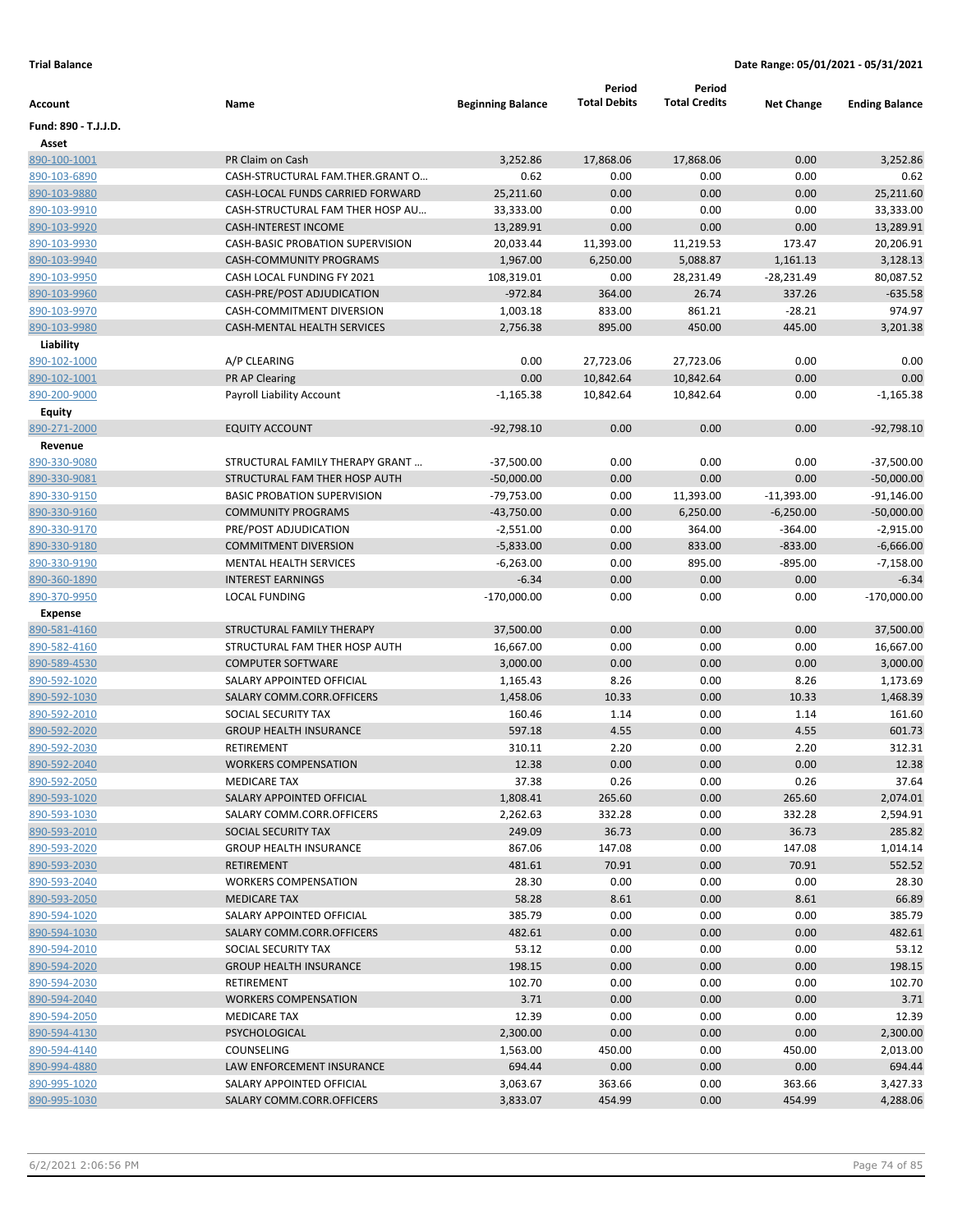| <b>Account</b> | Name                                 | <b>Beginning Balance</b> | Period<br><b>Total Debits</b> | Period<br><b>Total Credits</b> | <b>Net Change</b> | <b>Ending Balance</b> |
|----------------|--------------------------------------|--------------------------|-------------------------------|--------------------------------|-------------------|-----------------------|
| 890-995-2010   | SOCIAL SECURITY TAX                  | 422.02                   | 50.33                         | 0.00                           | 50.33             | 472.35                |
| 890-995-2020   | <b>GROUP HEALTH INSURANCE</b>        | 1,489.14                 | 201.42                        | 0.00                           | 201.42            | 1,690.56              |
| 890-995-2030   | <b>RETIREMENT</b>                    | 815.79                   | 97.10                         | 0.00                           | 97.10             | 912.89                |
| 890-995-2040   | <b>WORKERS COMPENSATION</b>          | 44.72                    | 0.00                          | 0.00                           | 0.00              | 44.72                 |
| 890-995-2050   | <b>MEDICARE TAX</b>                  | 98.73                    | 11.78                         | 0.00                           | 11.78             | 110.51                |
| 890-995-4010   | <b>AUDIT EXPENSE</b>                 | 0.00                     | 6,300.00                      | 0.00                           | 6,300.00          | 6,300.00              |
| 890-995-4040   | <b>DETENTION OPERATING COST FY20</b> | 13,995.07                | 0.00                          | 0.00                           | 0.00              | 13,995.07             |
| 890-995-4041   | <b>DETENTION OPERATING COST FY21</b> | 63,442.61                | 20,752.21                     | 0.00                           | 20,752.21         | 84,194.82             |
| 890-995-4530   | <b>COMPUTER SOFTWARE</b>             | 90.00                    | 0.00                          | 0.00                           | 0.00              | 90.00                 |
| 890-996-1020   | SALARY APPOINTED OFFICIAL            | 22,589.07                | 3,303.36                      | 0.00                           | 3,303.36          | 25,892.43             |
| 890-996-1030   | SALARY COMM.CORR.OFFICERS            | 28,262.15                | 4,132.96                      | 0.00                           | 4,132.96          | 32,395.11             |
| 890-996-2010   | SOCIAL SECURITY TAX                  | 3,112.23                 | 457.26                        | 0.00                           | 457.26            | 3,569.49              |
| 890-996-2020   | <b>GROUP HEALTH INSURANCE</b>        | 10,833.41                | 1,829.51                      | 0.00                           | 1,829.51          | 12,662.92             |
| 890-996-2030   | <b>RETIREMENT</b>                    | 6,016.01                 | 881.91                        | 0.00                           | 881.91            | 6,897.92              |
| 890-996-2040   | <b>WORKERS COMPENSATION</b>          | 351.80                   | 0.00                          | 0.00                           | 0.00              | 351.80                |
| 890-996-2050   | <b>MEDICARE TAX</b>                  | 728.12                   | 106.96                        | 0.00                           | 106.96            | 835.08                |
| 890-996-3100   | <b>OFFICE SUPPLIES</b>               | 118.48                   | 93.00                         | 0.00                           | 93.00             | 211.48                |
| 890-996-4210   | <b>INTERNET</b>                      | 717.77                   | 93.94                         | 0.00                           | 93.94             | 811.71                |
| 890-996-4230   | <b>CELL PHONE ALLOWANCE</b>          | 232.62                   | 33.91                         | 0.00                           | 33.91             | 266.53                |
| 890-996-4270   | OUT OF COUNTY TRAVEL/TRAINING        | 625.24                   | 286.72                        | 0.00                           | 286.72            | 911.96                |
| 890-997-1020   | SALARY APPOINTED OFFICIAL            | 15,069.03                | 1,569.30                      | 0.00                           | 1,569.30          | 16,638.33             |
| 890-997-1030   | SALARY COMM.CORR.OFFICERS            | 18,853.46                | 1,963.44                      | 0.00                           | 1,963.44          | 20,816.90             |
| 890-997-2010   | SOCIAL SECURITY TAX                  | 2,075.38                 | 217.24                        | 0.00                           | 217.24            | 2,292.62              |
| 890-997-2020   | <b>GROUP HEALTH INSURANCE</b>        | 7,376.68                 | 869.10                        | 0.00                           | 869.10            | 8,245.78              |
| 890-997-2030   | <b>RETIREMENT</b>                    | 4,012.51                 | 419.02                        | 0.00                           | 419.02            | 4,431.53              |
| 890-997-2040   | <b>WORKERS COMPENSATION</b>          | 212.27                   | 0.00                          | 0.00                           | 0.00              | 212.27                |
| 890-997-2050   | <b>MEDICARE TAX</b>                  | 485.32                   | 50.77                         | 0.00                           | 50.77             | 536.09                |
|                | Fund 890 Total:                      | 0.00                     | 132,889.24                    | 132,889.24                     | 0.00              | 0.00                  |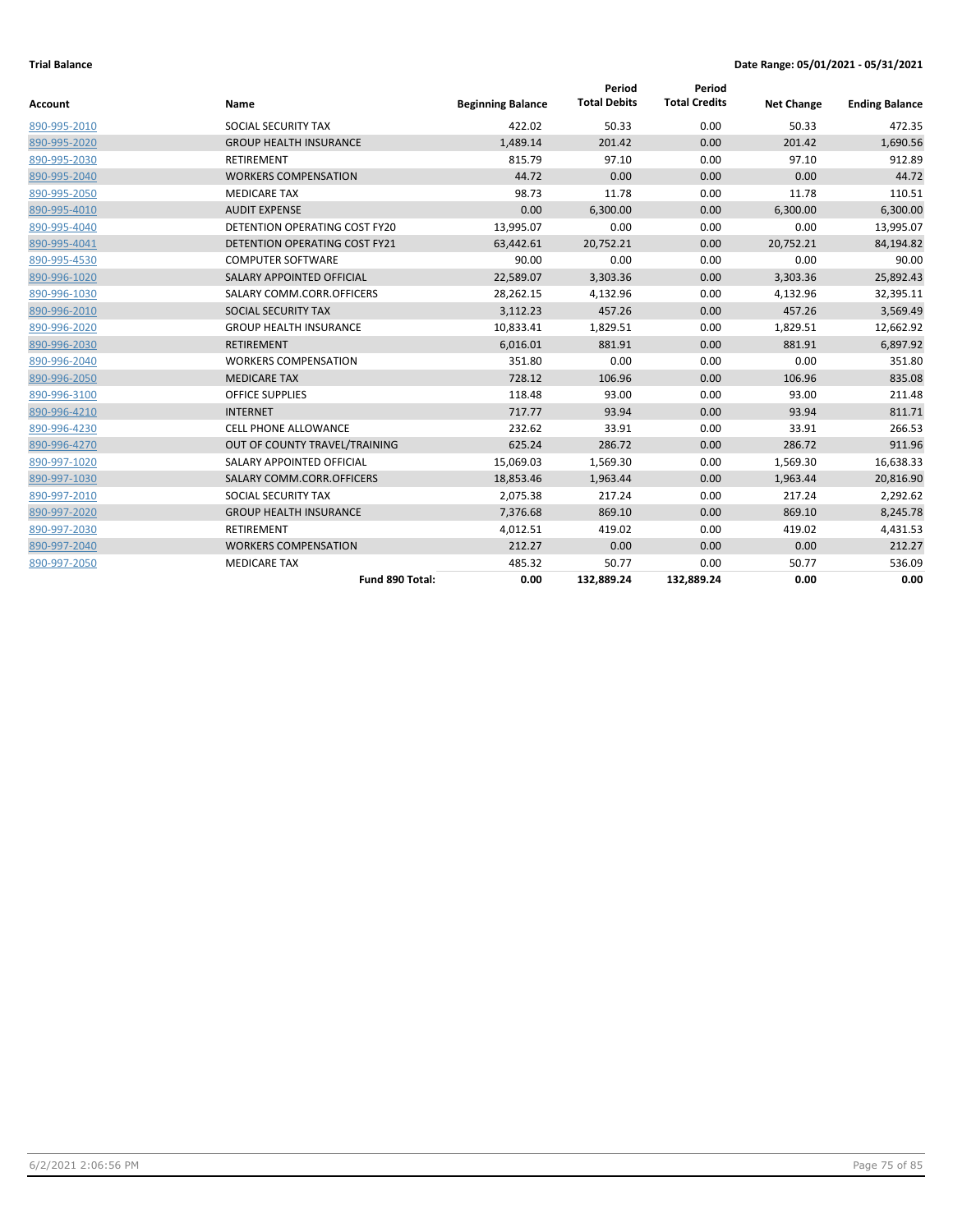| Account                                           | Name                                  | <b>Beginning Balance</b> | Period<br><b>Total Debits</b> | Period<br><b>Total Credits</b> | <b>Net Change</b> | <b>Ending Balance</b> |
|---------------------------------------------------|---------------------------------------|--------------------------|-------------------------------|--------------------------------|-------------------|-----------------------|
| <b>Fund: 891 - Juvenile Probation-Restitution</b> |                                       |                          |                               |                                |                   |                       |
| Asset                                             |                                       |                          |                               |                                |                   |                       |
| 891-103-1870                                      | <b>CASH-JUVENILE PROBATION</b>        | 3,493.75                 | 154.78                        | 758.90                         | $-604.12$         | 2,889.63              |
| <b>Equity</b>                                     |                                       |                          |                               |                                |                   |                       |
| 891-271-2000                                      | <b>EQUITY ACCOUNT</b>                 | $-3,754.92$              | 0.00                          | 0.00                           | 0.00              | $-3,754.92$           |
| Revenue                                           |                                       |                          |                               |                                |                   |                       |
| 891-340-5750                                      | <b>JUVENILE PROBATION FEES</b>        | $-375.00$                | 0.00                          | 110.00                         | $-110.00$         | $-485.00$             |
| 891-340-5760                                      | <b>JUVENILE PROBATION RESTITUTION</b> | $-563.44$                | 0.00                          | 0.00                           | 0.00              | $-563.44$             |
| 891-340-5770                                      | <b>JUVENILE PROBATION COURT COSTS</b> | $-80.00$                 | 0.00                          | 0.00                           | 0.00              | $-80.00$              |
| 891-340-5790                                      | REIMBURSEMENT OF EXPENSES             | $-521.98$                | 0.00                          | 44.78                          | $-44.78$          | $-566.76$             |
| Expense                                           |                                       |                          |                               |                                |                   |                       |
| 891-891-3100                                      | OFFICE SUPPLIES/MISC.                 | 1,237.15                 | 637.24                        | 0.00                           | 637.24            | 1,874.39              |
| 891-891-3190                                      | <b>RESTITUTION</b>                    | 484.44                   | 101.66                        | 0.00                           | 101.66            | 586.10                |
| 891-891-3200                                      | <b>COURT COSTS</b>                    | 80.00                    | 20.00                         | 0.00                           | 20.00             | 100.00                |
|                                                   | Fund 891 Total:                       | 0.00                     | 913.68                        | 913.68                         | 0.00              | 0.00                  |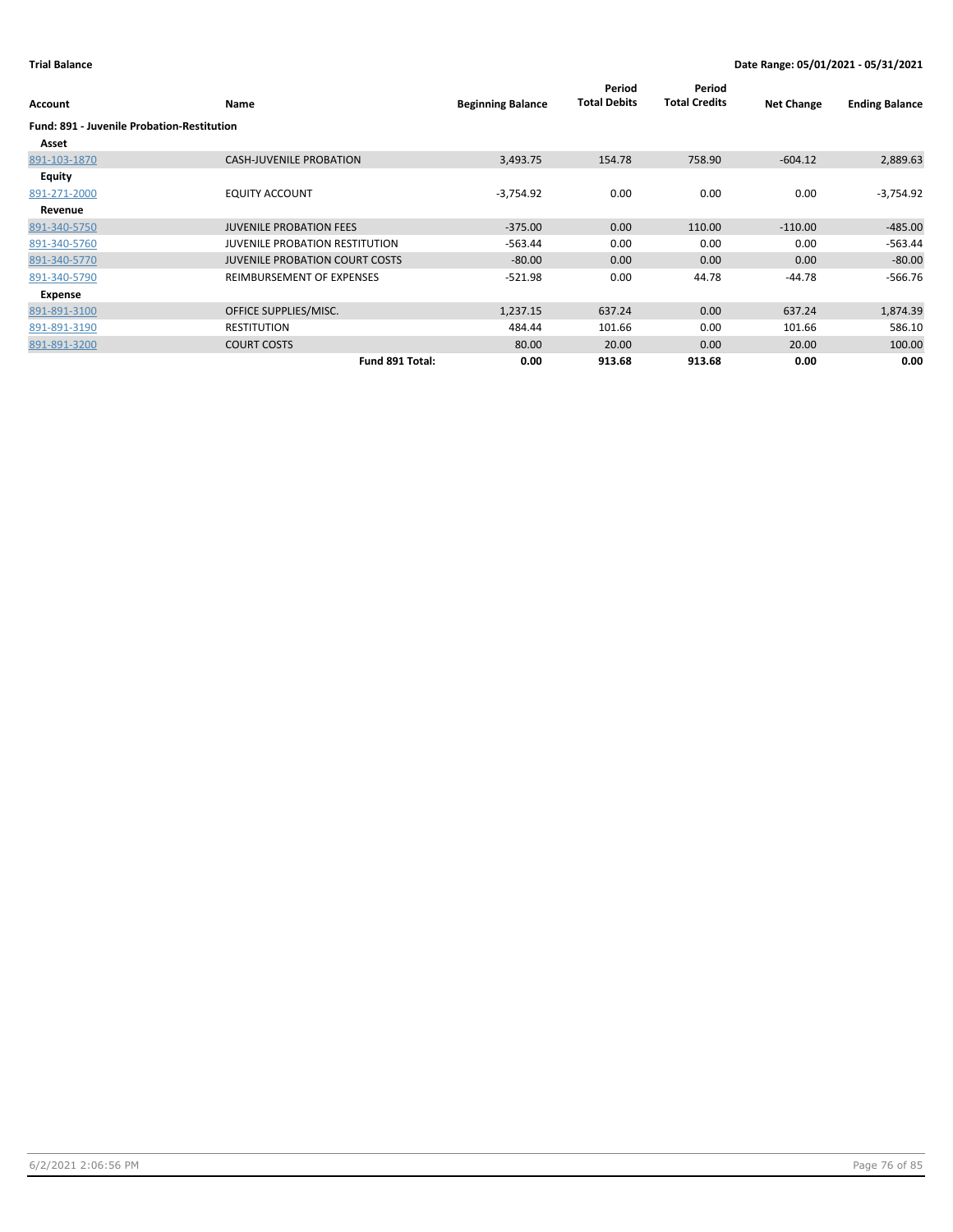| Account             | Name                     |                 | <b>Beginning Balance</b> | Period<br><b>Total Debits</b> | Period<br><b>Total Credits</b> | <b>Net Change</b> | <b>Ending Balance</b> |
|---------------------|--------------------------|-----------------|--------------------------|-------------------------------|--------------------------------|-------------------|-----------------------|
| Fund: 920 - Statzer |                          |                 |                          |                               |                                |                   |                       |
| Asset               |                          |                 |                          |                               |                                |                   |                       |
| 920-103-1001        | <b>CLAIM ON CASH</b>     |                 | 6,080.58                 | 0.00                          | 0.00                           | 0.00              | 6,080.58              |
| 920-103-1750        | <b>TEXPOOL</b>           |                 | 41,420.50                | 0.00                          | 0.00                           | 0.00              | 41,420.50             |
| Equity              |                          |                 |                          |                               |                                |                   |                       |
| 920-271-2000        | <b>EQUITY ACCOUNT</b>    |                 | -47,483.68               | 0.00                          | 0.00                           | 0.00              | -47,483.68            |
| Revenue             |                          |                 |                          |                               |                                |                   |                       |
| 920-360-1000        | <b>INTEREST EARNINGS</b> |                 | $-17.40$                 | 0.00                          | 0.00                           | 0.00              | $-17.40$              |
|                     |                          | Fund 920 Total: | 0.00                     | 0.00                          | 0.00                           | 0.00              | 0.00                  |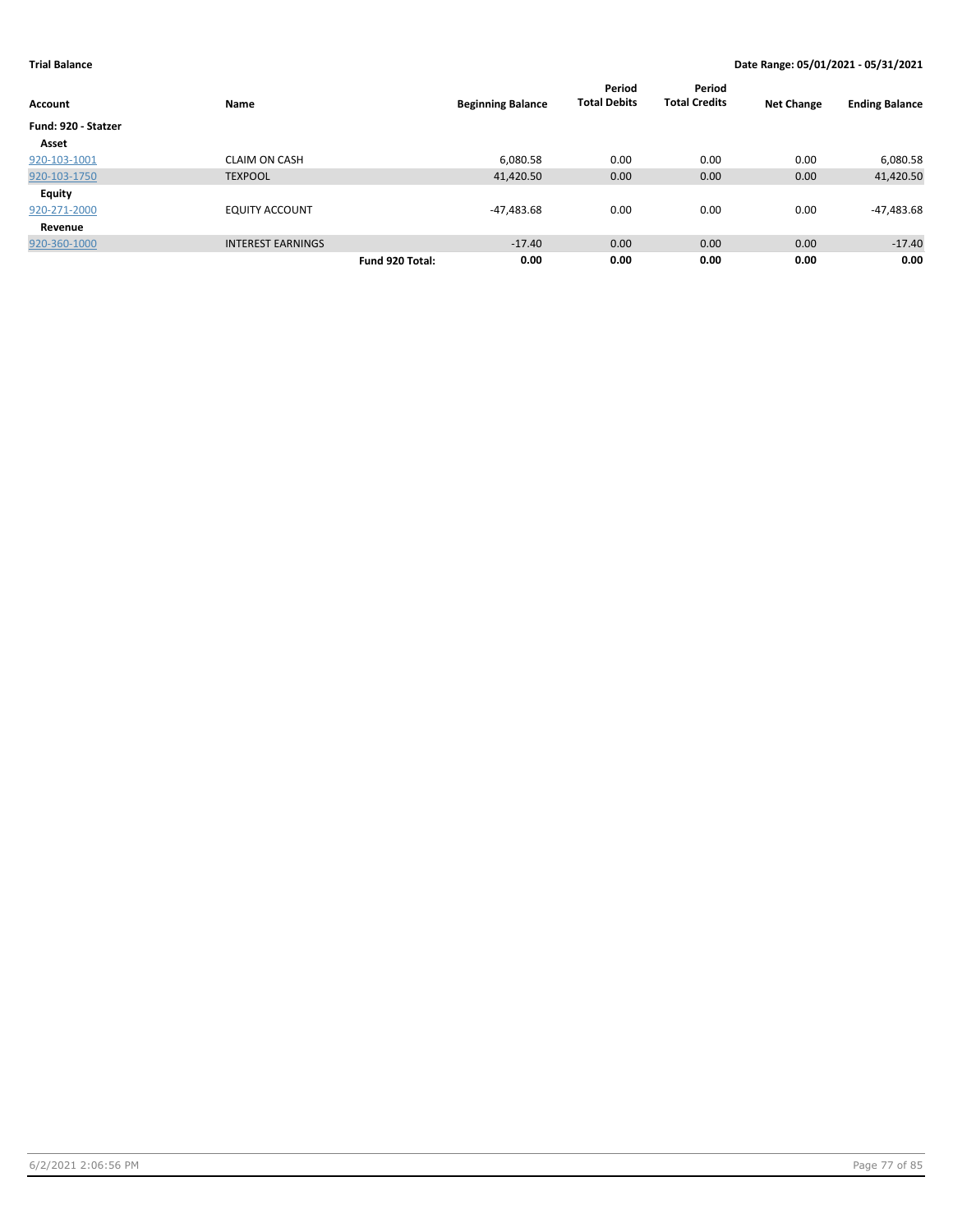| Account                               | Name                                | <b>Beginning Balance</b> | Period<br><b>Total Debits</b> | Period<br><b>Total Credits</b> | <b>Net Change</b> | <b>Ending Balance</b> |
|---------------------------------------|-------------------------------------|--------------------------|-------------------------------|--------------------------------|-------------------|-----------------------|
| Fund: 930 - Texas Community Dev.Prog. |                                     |                          |                               |                                |                   |                       |
| Asset                                 |                                     |                          |                               |                                |                   |                       |
| 930-103-9090                          | CASH-#7219149 HICKORY CREEK         | 100.00                   | 0.00                          | 0.00                           | 0.00              | 100.00                |
| <b>Equity</b>                         |                                     |                          |                               |                                |                   |                       |
| 930-271-2000                          | <b>EQUITY ACCOUNT</b>               | $-100.00$                | 0.00                          | 0.00                           | 0.00              | $-100.00$             |
| Revenue                               |                                     |                          |                               |                                |                   |                       |
| 930-330-9090                          | <b>GRANT #7219149 HICKORY CREEK</b> | $-212,816.59$            | 0.00                          | 0.00                           | 0.00              | $-212,816.59$         |
| Expense                               |                                     |                          |                               |                                |                   |                       |
| 930-909-4140                          | <b>GRANT ADMINISTRATION</b>         | 4,750.00                 | 0.00                          | 0.00                           | 0.00              | 4,750.00              |
| 930-909-4150                          | <b>CONSTRUCTION EXPENSE</b>         | 178,666.59               | 0.00                          | 0.00                           | 0.00              | 178,666.59            |
| 930-909-4160                          | <b>ENGINEERING</b>                  | 29,400.00                | 0.00                          | 0.00                           | 0.00              | 29,400.00             |
|                                       | Fund 930 Total:                     | 0.00                     | 0.00                          | 0.00                           | 0.00              | 0.00                  |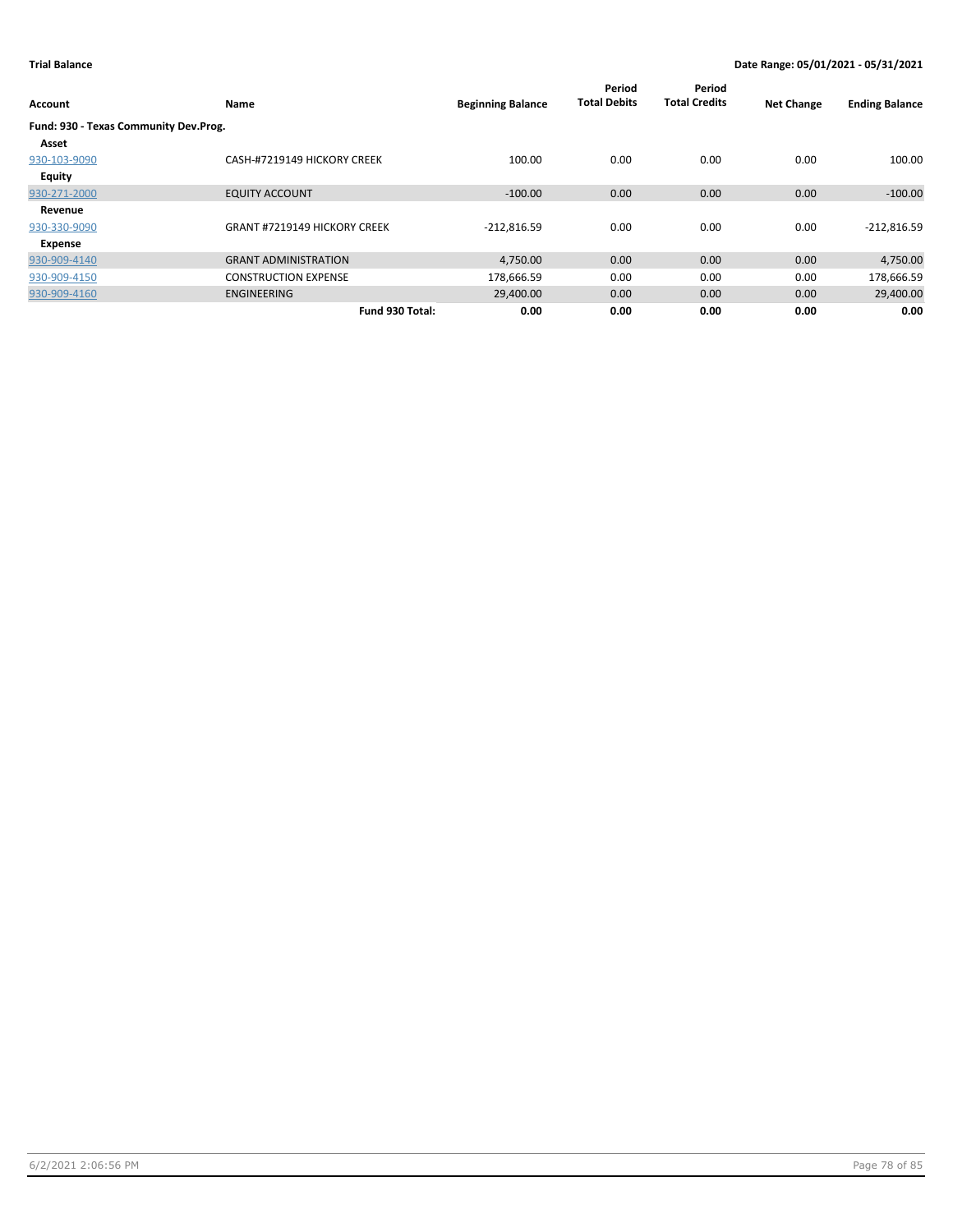| Account             | Name                                | <b>Beginning Balance</b> | Period<br><b>Total Debits</b> | Period<br><b>Total Credits</b> | <b>Net Change</b> | <b>Ending Balance</b> |
|---------------------|-------------------------------------|--------------------------|-------------------------------|--------------------------------|-------------------|-----------------------|
| Fund: 950 - Payroll |                                     |                          |                               |                                |                   |                       |
| Asset               |                                     |                          |                               |                                |                   |                       |
| 950-100-1001        | PR Claim on cash                    | 2,901.28                 | 1,889.20                      | 3,778.37                       | $-1,889.17$       | 1,012.11              |
| Liability           |                                     |                          |                               |                                |                   |                       |
| 950-102-1001        | <b>PR AP Clearing</b>               | 0.00                     | 3,778.37                      | 3,778.37                       | 0.00              | 0.00                  |
| 950-271-2000        | <b>DEPOSITS</b>                     | $-20.64$                 | 0.00                          | 0.00                           | 0.00              | $-20.64$              |
| Revenue             |                                     |                          |                               |                                |                   |                       |
| 950-370-1300        | <b>REFUNDS &amp; MISCELLANEOUS</b>  | $-11,726.48$             | 0.00                          | 1,889.20                       | $-1,889.20$       | $-13,615.68$          |
| Expense             |                                     |                          |                               |                                |                   |                       |
| 950-415-2020        | <b>COBRA Group Health Insurance</b> | 9,808.30                 | 3,778.37                      | 0.00                           | 3,778.37          | 13,586.67             |
|                     | Fund 950 Total:                     | 962.46                   | 9,445.94                      | 9.445.94                       | 0.00              | 962.46                |

**\*\*\*Error: Fund 950 Out of Balance\*\*\***

**\*\*\*Warning: Account Authorization is turned on. Please run the Unauthorized Account Listing Report to see if you are out of balance due to missing accounts \*\*\***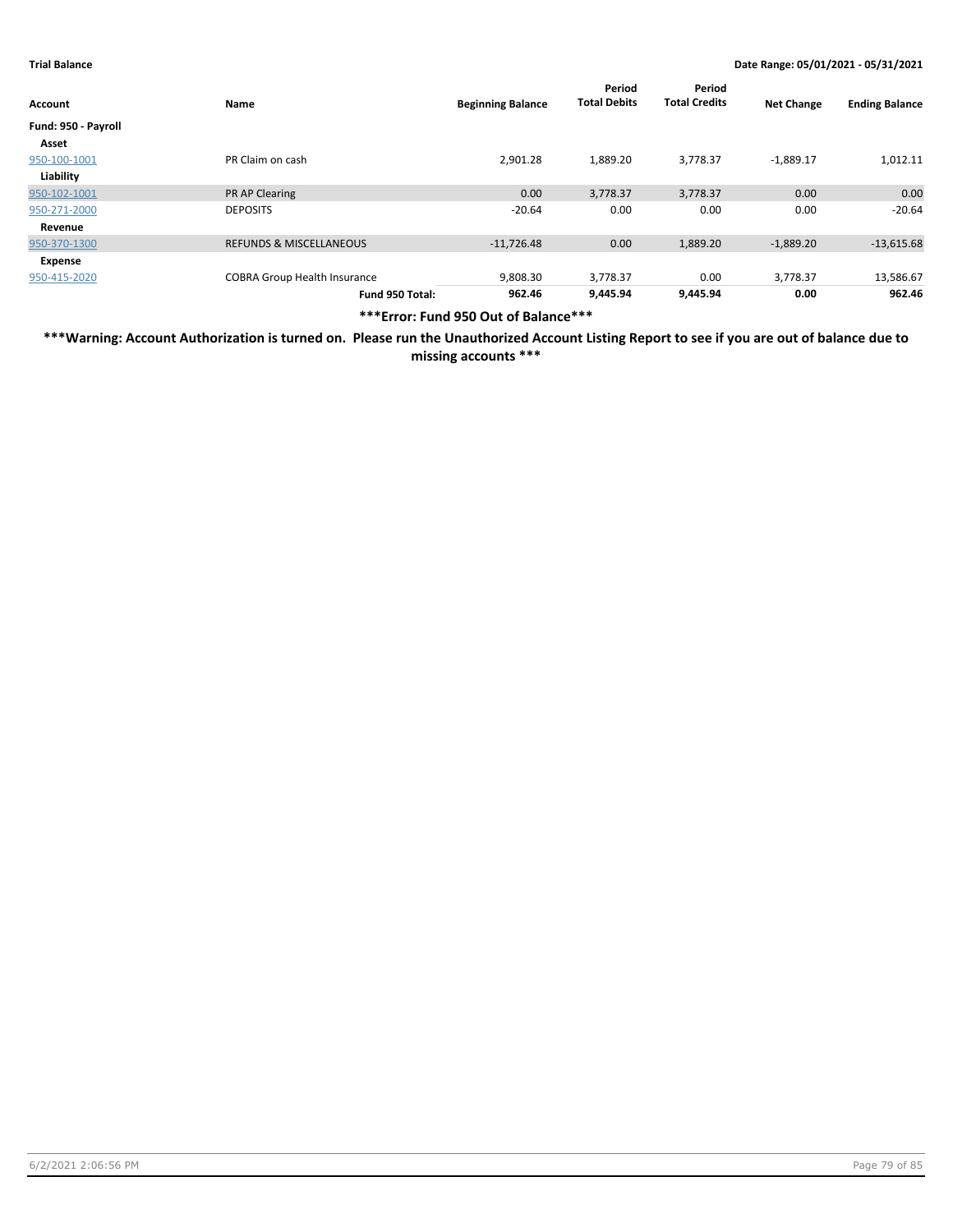| Account                    | Name                             | <b>Beginning Balance</b> | Period<br><b>Total Debits</b> | Period<br><b>Total Credits</b> | <b>Net Change</b> | <b>Ending Balance</b> |
|----------------------------|----------------------------------|--------------------------|-------------------------------|--------------------------------|-------------------|-----------------------|
|                            |                                  |                          |                               |                                |                   |                       |
| Fund: 990 - Capital Assets |                                  |                          |                               |                                |                   |                       |
| Asset                      |                                  |                          |                               |                                |                   |                       |
| 990-160-1000               | LAND                             | 341,561.30               | 0.00                          | 0.00                           | 0.00              | 341,561.30            |
| 990-160-2000               | <b>BUILDINGS</b>                 | 4,737,000.00             | 0.00                          | 0.00                           | 0.00              | 4,737,000.00          |
| 990-160-2010               | ACCUM. DEPRECIATION-BUILDINGS    | $-3,612,211.08$          | 0.00                          | 0.00                           | 0.00              | $-3,612,211.08$       |
| 990-160-2100               | <b>AUTOMOBILES AND TRUCKS</b>    | 2,339,603.69             | 0.00                          | 0.00                           | 0.00              | 2,339,603.69          |
| 990-160-2110               | ACCUM. DEPR.AUTOS AND TRUCKS     | $-1,460,778.27$          | 0.00                          | 0.00                           | 0.00              | $-1,460,778.27$       |
| 990-160-2150               | <b>TECHNOLOGY</b>                | 753.474.11               | 0.00                          | 0.00                           | 0.00              | 753,474.11            |
| 990-160-2160               | ACCUM. DEPR.-COMPUTER EQUIPMENT  | $-678,197.41$            | 0.00                          | 0.00                           | 0.00              | $-678,197.41$         |
| 990-160-2200               | <b>OFFICE EQUIPMENT</b>          | 164,640.04               | 0.00                          | 0.00                           | 0.00              | 164,640.04            |
| 990-160-2210               | ACCUM. DEPR.-OFFICE EQUIPMENT    | $-100,426.88$            | 0.00                          | 0.00                           | 0.00              | $-100,426.88$         |
| 990-160-2250               | <b>RADIO EQUIPMENT</b>           | 213,359.45               | 0.00                          | 0.00                           | 0.00              | 213,359.45            |
| 990-160-2260               | ACCUM. DEPR.-RADIO EQUIPMENT     | $-212.477.68$            | 0.00                          | 0.00                           | 0.00              | $-212,477.68$         |
| 990-160-2270               | SECURITY EQUIPMENT               | 159,027.15               | 0.00                          | 0.00                           | 0.00              | 159,027.15            |
| 990-160-2280               | ACCUM.DEP.-SECURITY EQUIPMENT    | $-62,677.46$             | 0.00                          | 0.00                           | 0.00              | $-62,677.46$          |
| 990-160-2300               | <b>ROADS</b>                     | 18,733,686.23            | 0.00                          | 0.00                           | 0.00              | 18,733,686.23         |
| 990-160-2310               | ACCUM. DEPRECIATION-ROADS        | $-14,295,608.64$         | 0.00                          | 0.00                           | 0.00              | $-14,295,608.64$      |
| 990-160-2350               | <b>BRIDGES</b>                   | 11,295,230.21            | 0.00                          | 0.00                           | 0.00              | 11,295,230.21         |
| 990-160-2360               | ACCUM. DEPRECIATION-BRIDGES      | $-4,099,667.06$          | 0.00                          | 0.00                           | 0.00              | $-4,099,667.06$       |
| 990-160-3000               | <b>ROAD EQUIPMENT</b>            | 3,883,975.23             | 0.00                          | 0.00                           | 0.00              | 3,883,975.23          |
| 990-160-3010               | ACCUM. DEPRECIATION-ROAD EQUIPME | $-2,902,802.40$          | 0.00                          | 0.00                           | 0.00              | $-2,902,802.40$       |
| 990-160-4000               | <b>CONSTRUCTION IN PROGRESS</b>  | 2,124,972.50             | 0.00                          | 0.00                           | 0.00              | 2,124,972.50          |
| <b>Equity</b>              |                                  |                          |                               |                                |                   |                       |
| 990-271-2000               | <b>EQUITY ACCOUNT</b>            | $-17,321,683.03$         | 0.00                          | 0.00                           | 0.00              | $-17,321,683.03$      |
|                            | Fund 990 Total:                  | 0.00                     | 0.00                          | 0.00                           | 0.00              | 0.00                  |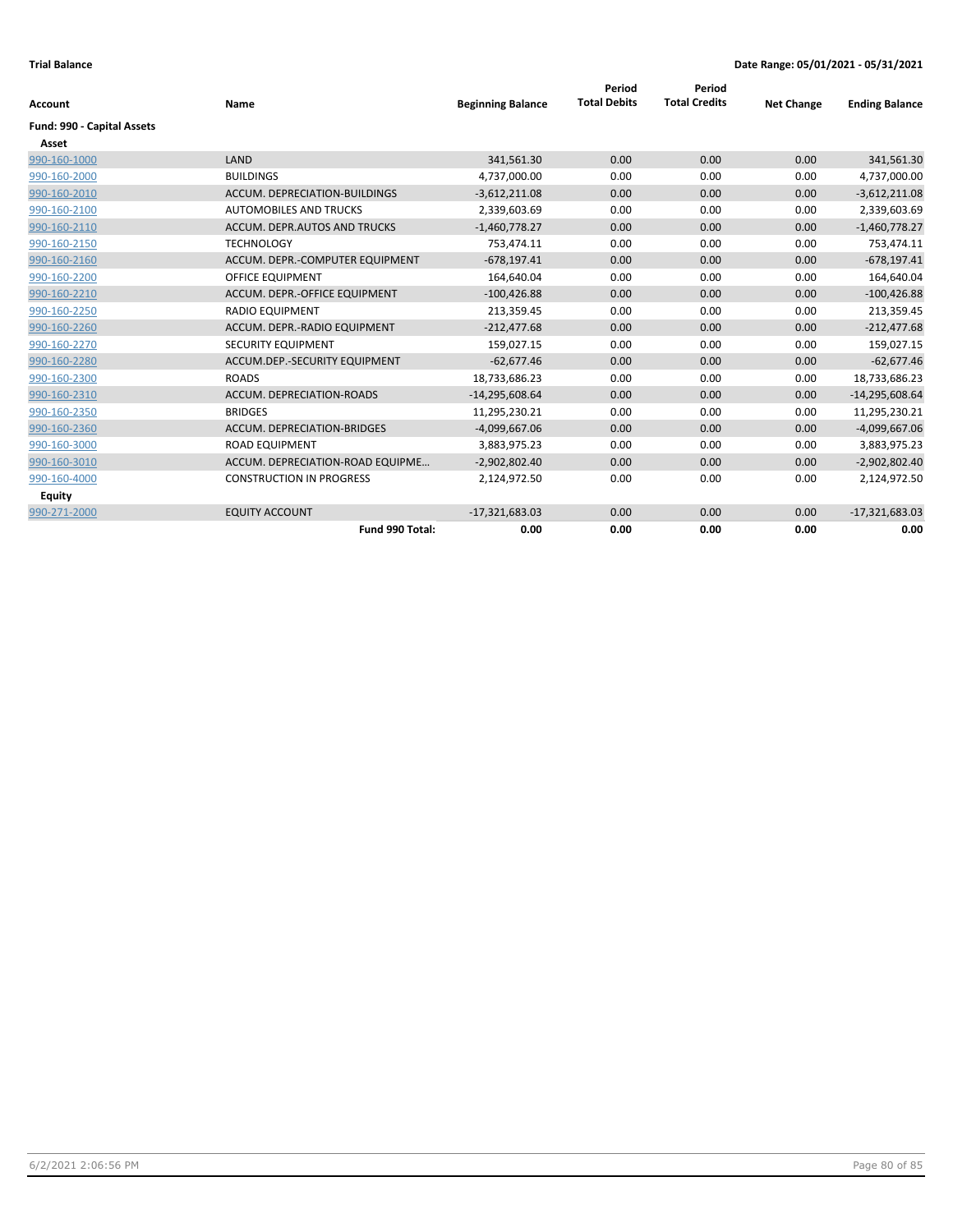|                               |                                |                          | Period<br><b>Total Debits</b> | Period<br><b>Total Credits</b> |                   |                       |
|-------------------------------|--------------------------------|--------------------------|-------------------------------|--------------------------------|-------------------|-----------------------|
| Account                       | Name                           | <b>Beginning Balance</b> |                               |                                | <b>Net Change</b> | <b>Ending Balance</b> |
| Fund: 991 - Governmental Debt |                                |                          |                               |                                |                   |                       |
| Asset                         |                                |                          |                               |                                |                   |                       |
| 991-170-2000                  | DEFERRED PENSION OUTFLOW       | 38,725.00                | 0.00                          | 0.00                           | 0.00              | 38,725.00             |
| Liability                     |                                |                          |                               |                                |                   |                       |
| 991-200-2400                  | <b>ACCRUED INTEREST</b>        | 235,755.00               | 0.00                          | 0.00                           | 0.00              | 235,755.00            |
| 991-200-2500                  | <b>GENERAL OBLIGATION BOND</b> | 80,000.00                | 0.00                          | 0.00                           | 0.00              | 80,000.00             |
| 991-200-2510                  | <b>GOB-CURRENT PORTION</b>     | $-120,000.00$            | 0.00                          | 0.00                           | 0.00              | $-120,000.00$         |
| 991-200-2550                  | <b>BOND DISCOUNT CURRENT</b>   | $-288.24$                | 0.00                          | 0.00                           | 0.00              | $-288.24$             |
| 991-200-2560                  | <b>BOND DISCOUNT</b>           | $-6,773.47$              | 0.00                          | 0.00                           | 0.00              | $-6,773.47$           |
| 991-200-2570                  | <b>BOND PREMIUM CURRENT</b>    | $-2,904.78$              | 0.00                          | 0.00                           | 0.00              | $-2,904.78$           |
| 991-200-2580                  | <b>BOND PREMIUM</b>            | $-68,262.53$             | 0.00                          | 0.00                           | 0.00              | $-68,262.53$          |
| 991-200-3500                  | <b>ACCRUED COMPENSATION</b>    | $-186,904.13$            | 0.00                          | 0.00                           | 0.00              | $-186,904.13$         |
| 991-200-4000                  | <b>NET PENSION LIABILITY</b>   | 1,126,333.00             | 0.00                          | 0.00                           | 0.00              | 1,126,333.00          |
| 991-200-4500                  | DEFERRED PENSION IN FLOW       | $-1,467,676.00$          | 0.00                          | 0.00                           | 0.00              | $-1,467,676.00$       |
| Equity                        |                                |                          |                               |                                |                   |                       |
| 991-271-2000                  | <b>EQUITY ACCOUNT</b>          | 371,996.15               | 0.00                          | 0.00                           | 0.00              | 371,996.15            |
|                               | Fund 991 Total:                | 0.00                     | 0.00                          | 0.00                           | 0.00              | 0.00                  |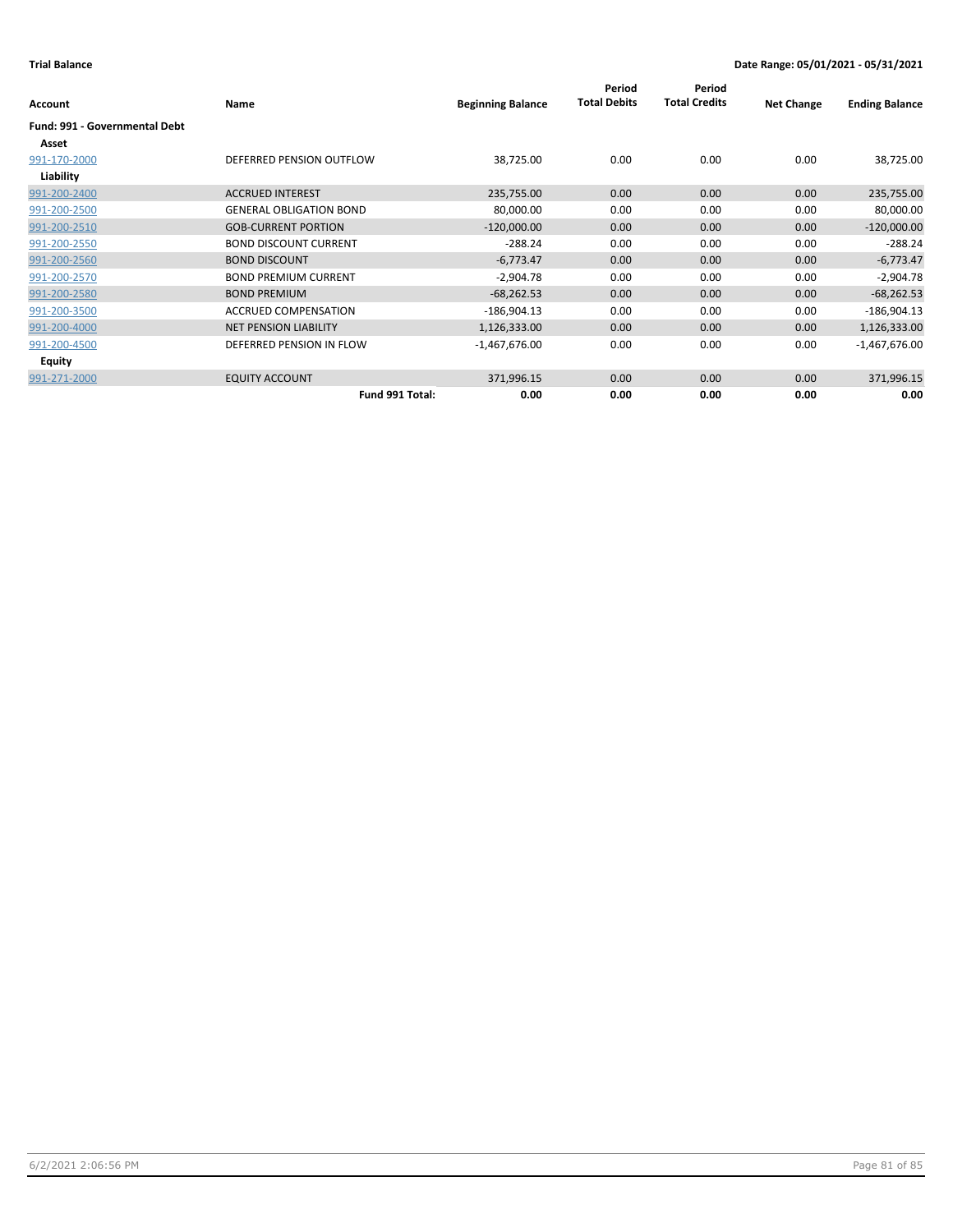|                                 |                    |                 |                          | Period              | Period               |                   |                       |
|---------------------------------|--------------------|-----------------|--------------------------|---------------------|----------------------|-------------------|-----------------------|
| <b>Account</b>                  | Name               |                 | <b>Beginning Balance</b> | <b>Total Debits</b> | <b>Total Credits</b> | <b>Net Change</b> | <b>Ending Balance</b> |
| Fund: 998 - Payroll Pooled Cash |                    |                 |                          |                     |                      |                   |                       |
| Asset                           |                    |                 |                          |                     |                      |                   |                       |
| 998-100-1001                    | PR Combined Cash   |                 | -4,643.39                | 652,891.62          | 654,780.79           | $-1,889.17$       | $-6,532.56$           |
| 998-120-3100                    | Due From 100       |                 | 0.00                     | 260,958.57          | 260,958.57           | 0.00              | 0.00                  |
| 998-120-3121                    | Due From 121       |                 | 0.00                     | 1,887.92            | 1,887.92             | 0.00              | 0.00                  |
| 998-120-3190                    | Due From 190       |                 | 0.00                     | 408.60              | 408.60               | 0.00              | 0.00                  |
| 998-120-3200                    | Due From 200       |                 | 0.00                     | 275.25              | 275.25               | 0.00              | 0.00                  |
| 998-120-3210                    | Due From 210       |                 | 0.00                     | 13,897.48           | 13,897.48            | 0.00              | 0.00                  |
| 998-120-3220                    | Due From 220       |                 | 0.00                     | 20,090.25           | 20,090.25            | 0.00              | 0.00                  |
| 998-120-3230                    | Due From 230       |                 | 0.00                     | 22,148.71           | 22,148.71            | 0.00              | 0.00                  |
| 998-120-3240                    | Due From 240       |                 | 0.00                     | 13,064.58           | 13,064.58            | 0.00              | 0.00                  |
| 998-120-3360                    | Due From 360       |                 | 0.00                     | 624.72              | 624.72               | 0.00              | 0.00                  |
| 998-120-3562                    | Due From 562       |                 | 0.00                     | 4,633.20            | 4,633.20             | 0.00              | 0.00                  |
| 998-120-3890                    | Due From 890       |                 | 0.00                     | 10,842.64           | 10,842.64            | 0.00              | 0.00                  |
| Liability                       |                    |                 |                          |                     |                      |                   |                       |
| 998-102-1000                    | A/P CLEARING       |                 | 0.00                     | 352,610.29          | 352,610.29           | 0.00              | 0.00                  |
| 998-120-3950                    | Due From 950       |                 | 0.00                     | 3,778.37            | 3,778.37             | 0.00              | 0.00                  |
| 998-200-1400                    | Wages Payable      |                 | 606.65                   | 302,170.50          | 302,170.50           | 0.00              | 606.65                |
| 998-207-9900                    | Due To Other Funds |                 | 4,036.74                 | 654,780.79          | 652,891.62           | 1,889.17          | 5,925.91              |
|                                 |                    | Fund 998 Total: | 0.00                     | 2,315,063.49        | 2,315,063.49         | 0.00              | 0.00                  |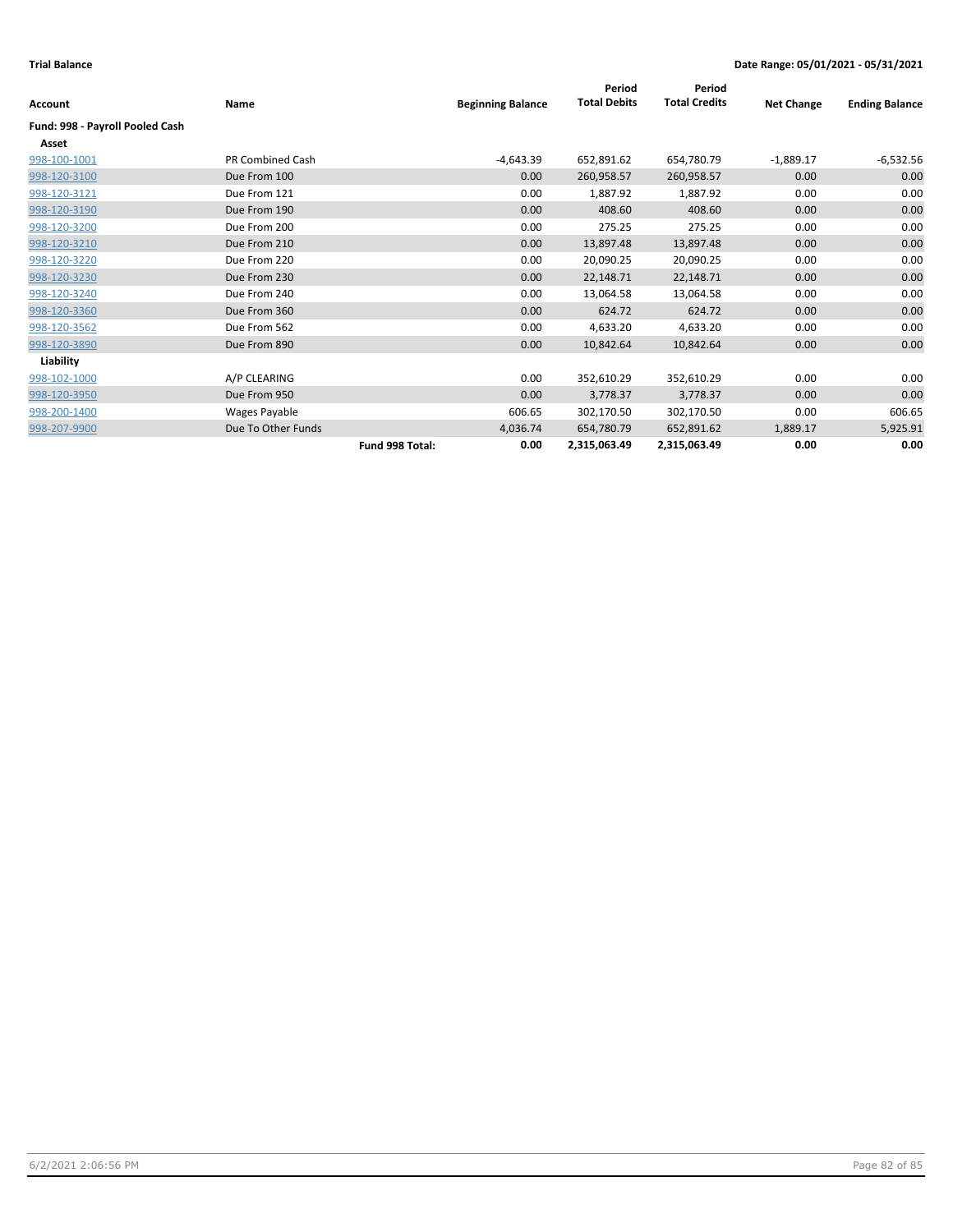| Account                 | Name                      |                      | <b>Beginning Balance</b> | Period<br><b>Total Debits</b> | Period<br><b>Total Credits</b> | <b>Net Change</b> | <b>Ending Balance</b> |
|-------------------------|---------------------------|----------------------|--------------------------|-------------------------------|--------------------------------|-------------------|-----------------------|
| Fund: 999 - Pooled Cash |                           |                      |                          |                               |                                |                   |                       |
| Asset                   |                           |                      |                          |                               |                                |                   |                       |
| 999-103-1000            | Combined Checking AP      |                      | 12,134,339.78            | 6,525,733.67                  | 6,197,669.98                   | 328,063.69        | 12,462,403.47         |
| 999-120-3100            | DUE FROM 100              |                      | 0.00                     | 545,612.06                    | 545,612.06                     | 0.00              | 0.00                  |
| 999-120-3110            | DUE FROM 110              |                      | 0.00                     | 359.40                        | 359.40                         | 0.00              | 0.00                  |
| 999-120-3120            | DUE FROM 120              |                      | 0.00                     | 88.75                         | 88.75                          | 0.00              | 0.00                  |
| 999-120-3121            | DUE FROM 121              |                      | 0.00                     | 8,583.00                      | 8,583.00                       | 0.00              | 0.00                  |
| 999-120-3191            | DUE FROM 191              |                      | 56.34                    | 0.00                          | 0.00                           | 0.00              | 56.34                 |
| 999-120-3200            | DUE FROM 200              |                      | 0.00                     | 251.65                        | 251.65                         | 0.00              | 0.00                  |
| 999-120-3210            | DUE FROM 210              |                      | 0.00                     | 58,924.16                     | 58,924.16                      | 0.00              | 0.00                  |
| 999-120-3220            | DUE FROM 220              |                      | 0.00                     | 24,401.37                     | 24,401.37                      | 0.00              | 0.00                  |
| 999-120-3230            | DUE FROM 230              |                      | 0.00                     | 47,343.01                     | 47,343.01                      | 0.00              | 0.00                  |
| 999-120-3240            | DUE FROM 240              |                      | 0.00                     | 10,833.59                     | 10,833.59                      | 0.00              | 0.00                  |
| 999-120-3413            | DUE FROM 413              |                      | 0.00                     | 474.04                        | 474.04                         | 0.00              | 0.00                  |
| 999-120-3414            | DUE FROM 414              |                      | 0.00                     | 16,811.58                     | 16,811.58                      | 0.00              | 0.00                  |
| 999-120-3600            | DUE FROM 600              |                      | 0.00                     | 280,700.00                    | 280,700.00                     | 0.00              | 0.00                  |
| 999-120-3690            | DUE FROM 690              |                      | 0.00                     | 1,122,706.59                  | 1,122,706.59                   | 0.00              | 0.00                  |
| 999-120-3850            | DUE FROM 850              |                      | 0.00                     | 119.20                        | 119.20                         | 0.00              | 0.00                  |
| Liability               |                           |                      |                          |                               |                                |                   |                       |
| 999-102-1000            | A/P CLEARING              |                      | 0.00                     | 2,116,675.54                  | 2,116,675.54                   | 0.00              | 0.00                  |
| 999-207-9900            | <b>DUE TO OTHER FUNDS</b> |                      | $-12,134,396.12$         | 6,204,155.58                  | 6,532,219.27                   | $-328,063.69$     | $-12,462,459.81$      |
|                         |                           | Fund 999 Total:      | 0.00                     | 16,963,773.19                 | 16,963,773.19                  | 0.00              | 0.00                  |
|                         |                           | <b>Report Total:</b> | 962.46                   | 35,599,176.88                 | 35,599,176.88                  | 0.00              | 962.46                |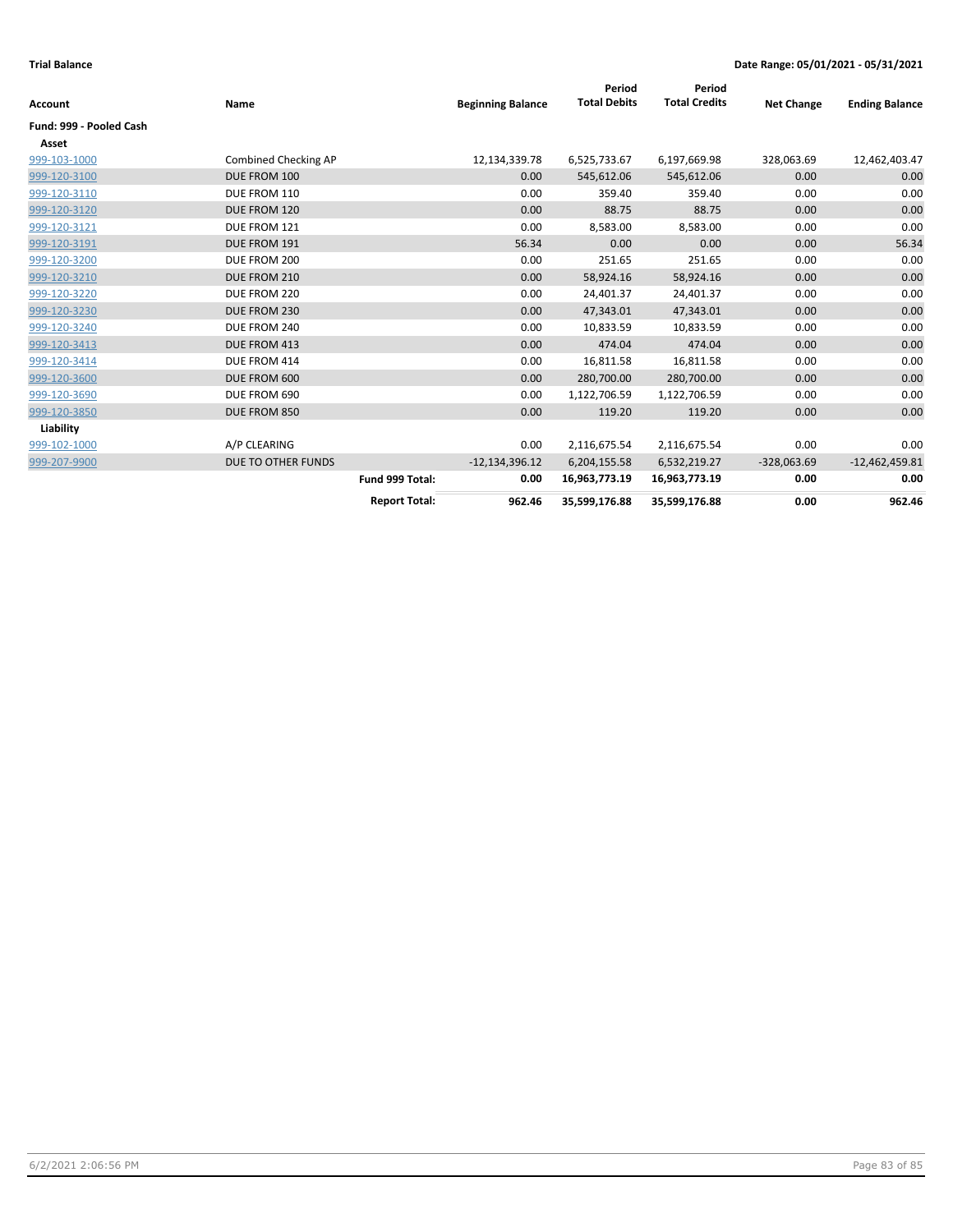# **Fund Summary**

| Fund                                             | <b>Beginning Balance</b> | <b>Total Debits</b> | <b>Total Credits</b> | <b>Ending Balance</b> |
|--------------------------------------------------|--------------------------|---------------------|----------------------|-----------------------|
| 100 - General                                    | 0.00                     | 3,269,161.59        | 3,269,161.59         | 0.00                  |
| 110 - Courthouse Security                        | 0.00                     | 1,904.32            | 1,904.32             | 0.00                  |
| 111 - Justice Court Building Security            | 0.00                     | 0.00                | 0.00                 | 0.00                  |
| 120 - County Clerk Vital Statistics              | 0.00                     | 177.50              | 177.50               | 0.00                  |
| 121 - County Clerk Records Management            | 0.00                     | 28,612.96           | 28,612.96            | 0.00                  |
| 122 - Chapter 19 Funds                           | 0.00                     | 0.00                | 0.00                 | 0.00                  |
| 123 - Election Equipment Fund                    | 0.00                     | 0.00                | 0.00                 | 0.00                  |
| 125 - County Clerk Co.& Dist.CourtTechnology     | 0.00                     | 0.00                | 0.00                 | 0.00                  |
| 126 - County Clerk Court Records Preservation    | 0.00                     | 0.00                | 0.00                 | 0.00                  |
| 127 - County Clerk Records Archive               | 0.00                     | 0.00                | 0.00                 | 0.00                  |
| 130 - Bail Bond Trust Fund                       | 0.00                     | 480.00              | 480.00               | 0.00                  |
| 160 - County Judge Excess Supplement             | 0.00                     | 51.47               | 51.47                | 0.00                  |
| 161 - Probate Judges Education                   | 0.00                     | 0.00                | 0.00                 | 0.00                  |
| 190 - District Clerk Records Management          | 0.00                     | 3,473.09            | 3,473.09             | 0.00                  |
| 191 - District Court Records Archive             | 0.00                     | 1,902.19            | 1,902.19             | 0.00                  |
| 192 - District Clerk Co.& Dist.Court Technology  | 0.00                     | 245.98              | 245.98               | 0.00                  |
| 193 - District Clerk Court Records Preservation  | 0.00                     | 1,614.64            | 1,614.64             | 0.00                  |
| 200 - County Offices Records Mangement           | 0.00                     | 4,746.37            | 4,746.37             | 0.00                  |
| 210 - Road & Bridge #1                           | 0.00                     | 233,560.42          | 233,560.42           | 0.00                  |
| 220 - Road & Bridge #2                           | 0.00                     | 199,546.90          | 199,546.90           | 0.00                  |
| 221 - Raw Water Pipeline Road and Bridge #2      | 0.00                     | 0.00                | 0.00                 | 0.00                  |
| 230 - Road & Bridge #3                           | 0.00                     | 286,433.70          | 286,433.70           | 0.00                  |
| 231 - Lake Road Impact/Raw Water PipelinePct. 3  | 0.00                     | 0.00                | 0.00                 | 0.00                  |
| 240 - Road & Bridge #4                           | 0.00                     | 136,004.45          | 136,004.45           | 0.00                  |
| 241 - Lake Road Impact/Raw Water PipelinePct. 4  | 0.00                     | 0.00                | 0.00                 | 0.00                  |
| 250 - Raw Water Pipeline Rock for Pct.2,3,4      | 0.00                     | 0.00                | 0.00                 | 0.00                  |
| 260 - J.P.#1 Justice Court Technology            | 0.00                     | 0.00                | 0.00                 | 0.00                  |
| 270 - J.P.#2 Justice Court Technology            | 0.00                     | 0.00                | 0.00                 | 0.00                  |
| 280 - J.P.#3 Justice Court Technology            | 0.00                     | 0.00                | 0.00                 | 0.00                  |
| 310 - F.C.Detention Center Annual Payment        | 0.00                     | 0.00                | 0.00                 | 0.00                  |
| 330 - Bail Bondsman Application Fee              | 0.00                     | 0.00                | 0.00                 | 0.00                  |
| 350 - Law Library                                | 0.00                     | 5,065.37            | 5,065.37             | 0.00                  |
| 360 - D. A. Fee                                  | 0.00                     | 6,248.42            | 6,248.42             | 0.00                  |
| 361 - Contraband Seizure                         | 0.00                     | 0.00                | 0.00                 | 0.00                  |
| 362 - Investigator/LEOSE                         | 0.00                     | 0.00                | 0.00                 | 0.00                  |
| 380 - IHC Co-Op Gin                              | 0.00                     | 0.00                | 0.00                 | 0.00                  |
| 381 - IHC Bonnie Ruth Cooper                     | 0.00                     | 5,901.27            | 5,901.27             | 0.00                  |
| 410 - CERT                                       | 0.00                     | 0.00                | 0.00                 | 0.00                  |
| 412 - Safe Room Reimbursement Prog.              | 0.00                     | 0.00                | 0.00                 | 0.00                  |
| 413 - CARES ACT-CORONAVIRUS RELIEF               | 0.00                     | 752,424.08          | 752,424.08           | 0.00                  |
| 414 - OOG COVID #4145401                         | 0.00                     | 33,623.16           | 33,623.16            | 0.00                  |
| 415 - American Recovery Program Grant            | 0.00                     | 6,898,178.00        | 6,898,178.00         | 0.00                  |
| 560 - Sheriff Forfeiture                         | 0.00                     | 7,114.94            | 7,114.94             | 0.00                  |
| 561 - Law Enforcement Education Sheriff's Office | 0.00                     | 500.00              | 500.00               | 0.00                  |
| 562 - Bois D'Arc Lake Reservoir (SO)             | 0.00                     | 27,661.16           | 27,661.16            | 0.00                  |
| 563 - Sheriff's Office Technology                | 0.00                     | 0.00                | 0.00                 | 0.00                  |
| 590 - Specialty Court/Drug Court                 | 0.00                     | 961.63              | 961.63               | 0.00                  |
| 600 - Sinking                                    | 0.00                     | 584,377.80          | 584,377.80           | 0.00                  |
| 630 - Law Enforcement Education Const. Pct.1     | 0.00                     | 0.00                | 0.00                 | 0.00                  |
| 640 - Law Enforcement Education Const. Pct.2     | 0.00                     | 0.00                | 0.00                 | 0.00                  |
| 650 - Law Enforcement Education Const. Pct.3     | 0.00                     | 0.00                | 0.00                 | 0.00                  |
| 660 - 2017 GO Bonds-Construction Fund FY2017     | 0.00                     | 12.87               | 12.87                | 0.00                  |
| 670 - Courthouse Restoration                     | 0.00                     | 474,672.76          | 474,672.76           | 0.00                  |
| 680 - 2018 GO Bonds-Construction Fund FY2019     | 0.00                     | 0.00                | 0.00                 | 0.00                  |
| 690 - 2020 CO Bonds-Construction Fund FY2020     | 0.00                     | 3,211,564.90        | 3,211,564.90         | 0.00                  |
| 700 - Right of Way                               | 0.00                     | 0.00                | 0.00                 | 0.00                  |
| 800 - Veterans Court Program                     | 0.00                     | 25.00               | 25.00                | 0.00                  |
| 810 - County Lake Road Impact Fund               | 0.00                     | 0.00                | 0.00                 | 0.00                  |
| 850 - Lake Fannin                                | 0.00                     | 844.40              | 844.40               | 0.00                  |